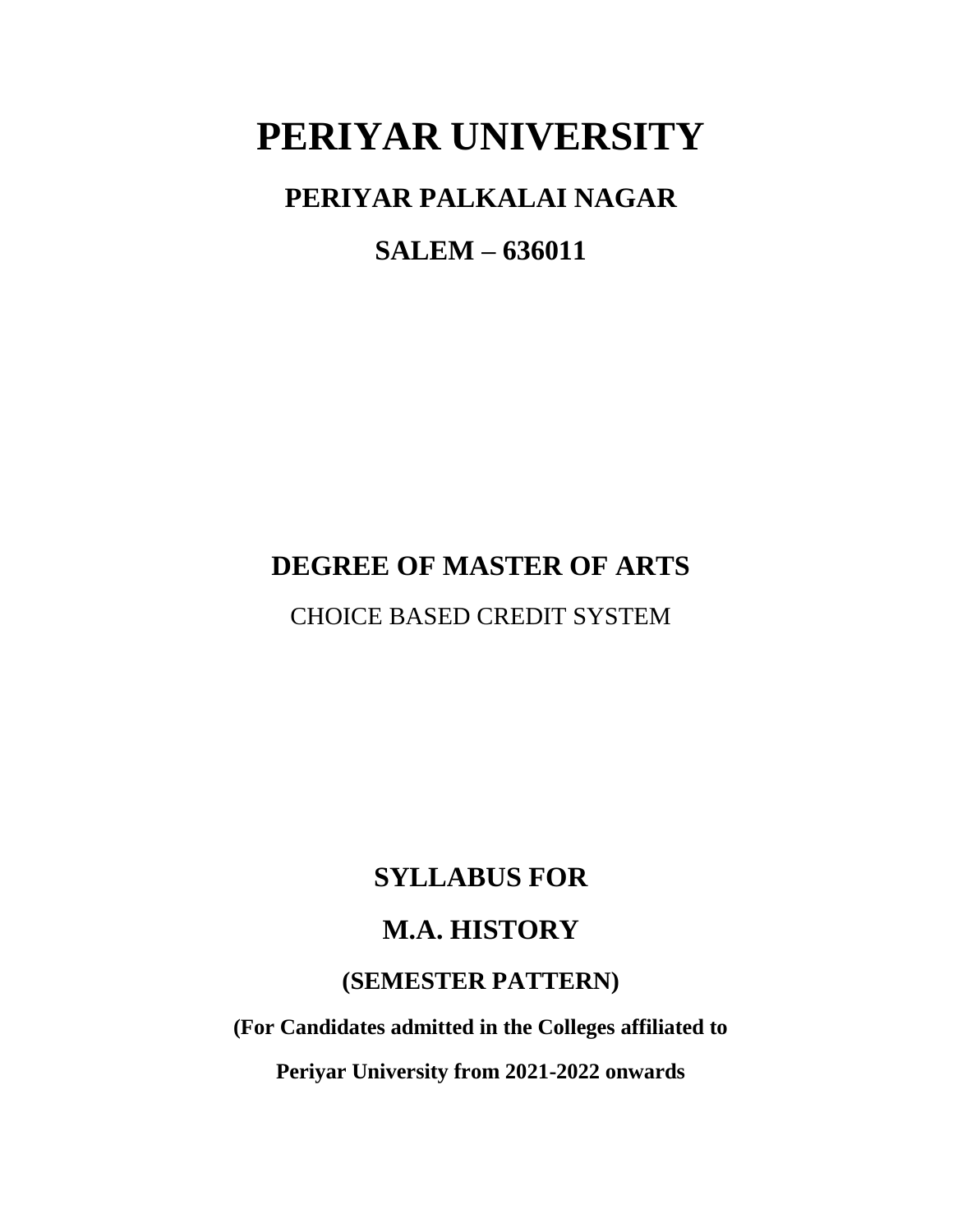# **REGULATIONS**

The following regulations for the M.A., History are framed the academic year 2021-22 and thereafter in the affiliated collages of the Periyar University , Salem.

# **1. CONDITIONS FOR ADMISSION**

A candidate who passed any Bachelor degree of this university or any bachelor degree of any other university accepted by the syndicate as equivalent thereto, subject to such conditions may be prescribed therefore are permitted to appear and qualify for the M.A. degree examination of this university after a course of study of two academic year in four semesters.

# **2. DURATION OF THE COURSE**

The course consists of two academic years divided into four semesters under Choice Based Credit System with a total of 94 credits.

# **3. COURSE OF STUDY AND SCHEME OF**

# **EXAMINATION**

The course of study shall comprise instruction in the subjects according to the syllabus and books prescribed from time to time.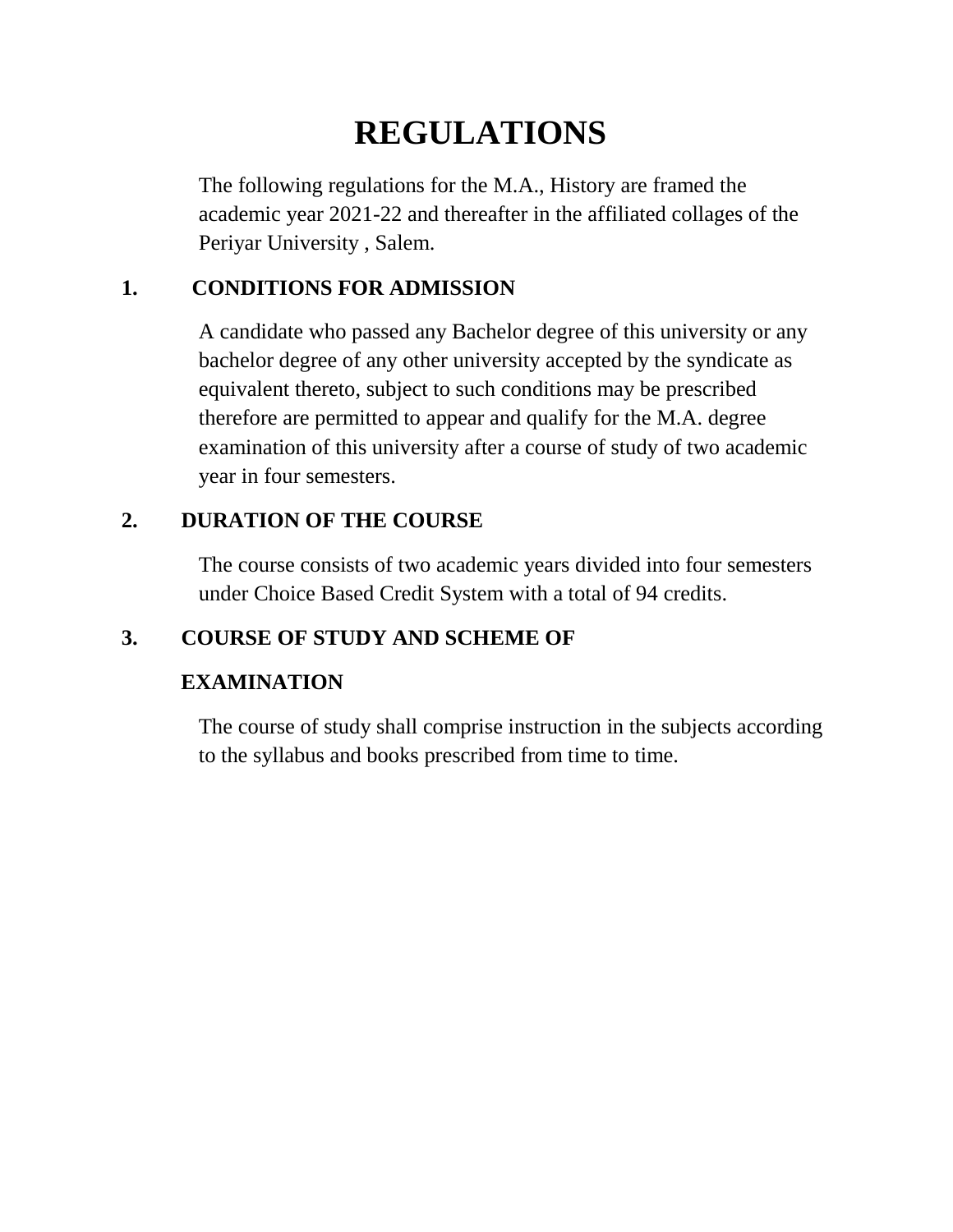# COURSE OF STUDY AND SCHEME OF EXAMINATION

| Paper                       | <b>Subject Title</b>                                                              | Hrs/              |                 | University Examination |                   |       | Exam.          |
|-----------------------------|-----------------------------------------------------------------------------------|-------------------|-----------------|------------------------|-------------------|-------|----------------|
| code                        |                                                                                   | Week              | Credits         | Internal<br>(25%)      | External<br>(75%) | Total | <b>Hrs</b>     |
|                             |                                                                                   | <b>SEMESTER I</b> |                 |                        |                   |       |                |
| Core-I                      | Political and Cultural History of<br>India Upto 1206 CE                           | 6                 | 5               | 25                     | 75                | 100   | $\overline{3}$ |
| Core-II                     | History of Tamil Nadu From<br>Beginning to the Cholas                             | 6                 | 5               | 25                     | 75                | 100   | 3              |
| Core-III                    | Freedom Movement in India<br>From 1885 to 1947                                    | 6                 | 5               | 25                     | 75                | 100   | $\overline{3}$ |
| Core-IV                     | History of Kongu Nadu                                                             | 6                 | $\overline{4}$  | 25                     | 75                | 100   | $\overline{3}$ |
| Elective<br>I(Anyone)       |                                                                                   |                   |                 |                        |                   |       |                |
| Paper I                     | <b>Indian Architecture</b>                                                        | 6                 | $\overline{4}$  | 25                     | 75                | 100   | $\overline{3}$ |
| Paper II                    | General Studies for Competitive<br>Examination                                    | 6                 | $\overline{4}$  | 25                     | 75                | 100   | 3              |
|                             | $\mathbf{I}$                                                                      |                   | <b>SEMESTER</b> |                        |                   |       |                |
| Core -V                     | Political and Cultural History of<br>India From 1206 to 1707 CE                   | 6                 | 5               | 25                     | 75                | 100   | $\overline{3}$ |
| Core-VI                     | Political and Cultural History of<br>Tamil Nadu from Pandyan<br>Empire to 1800 CE | 6                 | 5               | 25                     | 75                | 100   | 3              |
| Core-VII                    | Freedom movement in Tamil<br>Nadu From 1880 to 1947                               | 6                 | 5               | 25                     | 75                | 100   | $\overline{3}$ |
| Elective<br>II(Any)<br>one) |                                                                                   |                   |                 |                        |                   |       |                |
| Paper I                     | History of Science and<br>Technology Since 1947                                   | $\overline{4}$    | $\overline{4}$  | 25                     | 75                | 100   | 3              |
| Paper II                    | History of Dravidian Movement<br>in Tamil Nadu                                    | $\overline{4}$    | $\overline{4}$  | 25                     | 75                | 100   | $\mathfrak{Z}$ |
| EDC(Any                     |                                                                                   |                   |                 |                        |                   |       |                |
| one)                        |                                                                                   |                   |                 |                        |                   |       |                |
| EDC I                       | <b>Indian National Movement</b>                                                   | $\overline{4}$    | $\overline{2}$  | 25                     | 75                | 100   | 3              |
| EDC II                      | Intellectual History of Tamil<br>Nadu                                             | $\overline{4}$    | $\overline{2}$  | 25                     | 75                | 100   | $\overline{3}$ |
| <b>EDC III</b>              | Administrative History of India                                                   | $\overline{4}$    | $\overline{2}$  | 25                     | 75                | 100   | 3              |
| Common<br>Paper             | Human Rights                                                                      | $\overline{2}$    | $\overline{2}$  | 25                     | 75                | 100   | 3              |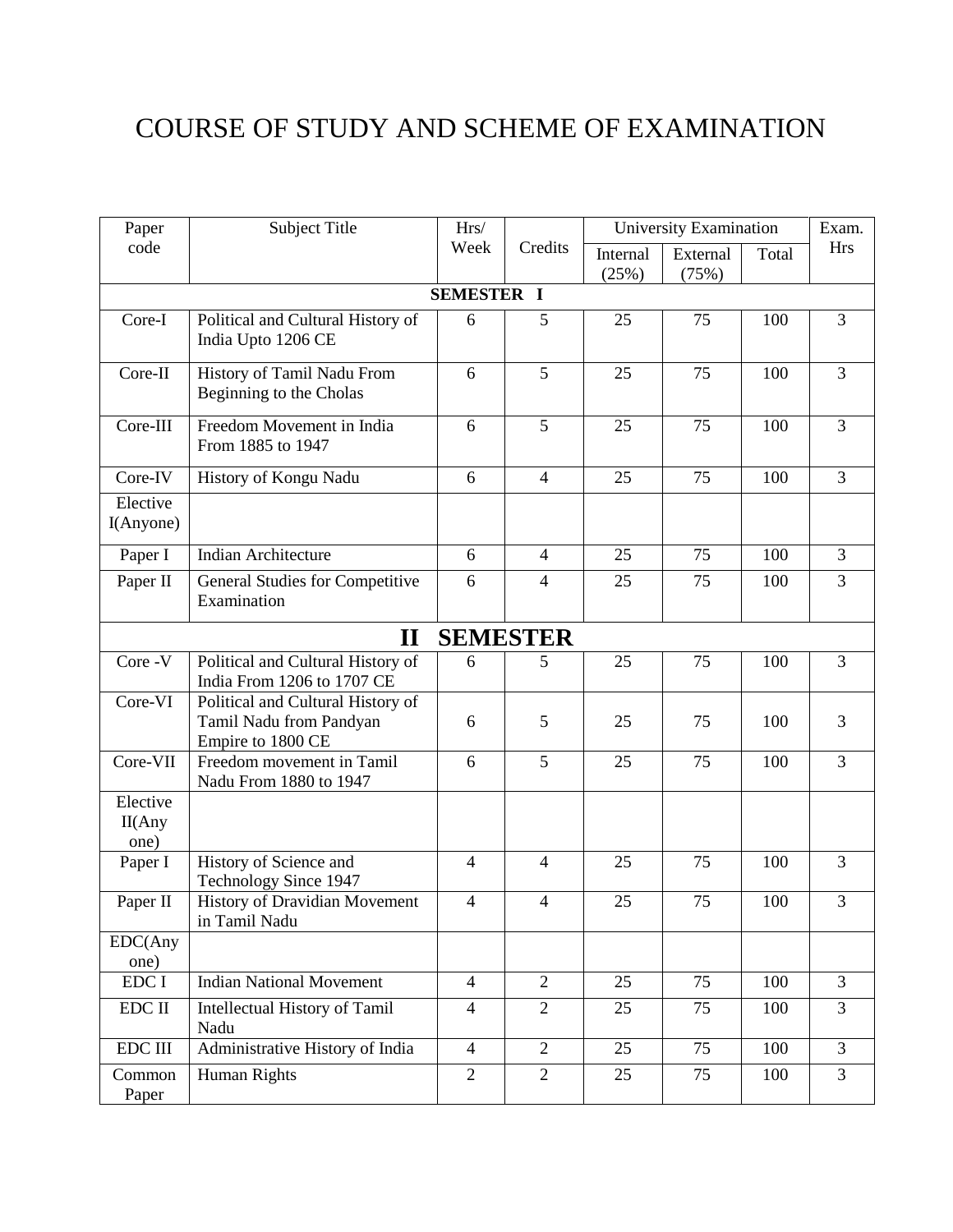| Add-on                     |                                                    |                     |                    |    |     |     |                |
|----------------------------|----------------------------------------------------|---------------------|--------------------|----|-----|-----|----------------|
| Course                     |                                                    |                     |                    |    |     |     |                |
| (Any one)                  |                                                    |                     |                    |    |     |     |                |
| I                          | Journalism and Mass<br>Communication               | $\overline{2}$      | $\overline{2}$     | 25 | 75  | 100 | 3              |
|                            |                                                    |                     |                    |    |     |     |                |
| $\mathbf{I}$               | Tourism and Travel Management                      | $\overline{2}$      | $\overline{2}$     | 25 | 75  | 100 | 3              |
| III                        | Museology and Heritage<br>Management               | $\overline{2}$      | $\overline{2}$     | 25 | 75  | 100 | $\overline{3}$ |
|                            |                                                    | <b>III SEMESTER</b> |                    |    |     |     |                |
| Core VIII                  | Contemporary History of India<br>Since 1947        | 6                   | 5                  | 25 | 75  | 100 | 3              |
| Core IX                    | Principles and Methods of<br>Archaeology           | 6                   | 5                  | 25 | 75  | 100 | 3              |
| Core X                     | History of Early Modern World<br>From 1453 to 1789 | 6                   | $\overline{4}$     | 25 | 75  | 100 | 3              |
| Core XI                    | Principles and Practices of<br>Tourism             | 6                   | $\overline{4}$     | 25 | 75  | 100 | $\overline{3}$ |
| Elective                   |                                                    |                     |                    |    |     |     |                |
| III(Any<br>one)            |                                                    |                     |                    |    |     |     |                |
| Paper I                    | Women's Studies                                    | 6                   | $\overline{4}$     | 25 | 75  | 100 | 3              |
| Paper II                   | History of World Civilization                      | 6                   | $\overline{4}$     | 25 | 75  | 100 | $\overline{3}$ |
|                            |                                                    |                     | <b>IV SEMESTER</b> |    |     |     |                |
| Core XII                   | Historiography and Historical<br>Methods           | 6                   | 5                  | 25 | 75  | 100 | $\overline{3}$ |
| Core XIII                  | History of Modern World From<br>1789 to 1945 CE    | 6                   | 5                  | 25 | 75  | 100 | $\overline{3}$ |
| Elective<br>IV(Any<br>one) |                                                    |                     |                    |    |     |     |                |
| Paper I                    | India and Her Neighbors                            | 6                   | $\overline{4}$     | 25 | 75  | 100 | 3              |
| Paper II                   | Working of Indian Constitution                     | 6                   | $\overline{4}$     | 25 | 75  | 100 | $\overline{3}$ |
| Core XIV                   | Project Work/ Viva Voce                            | 12                  | 10                 | 50 | 150 | 200 |                |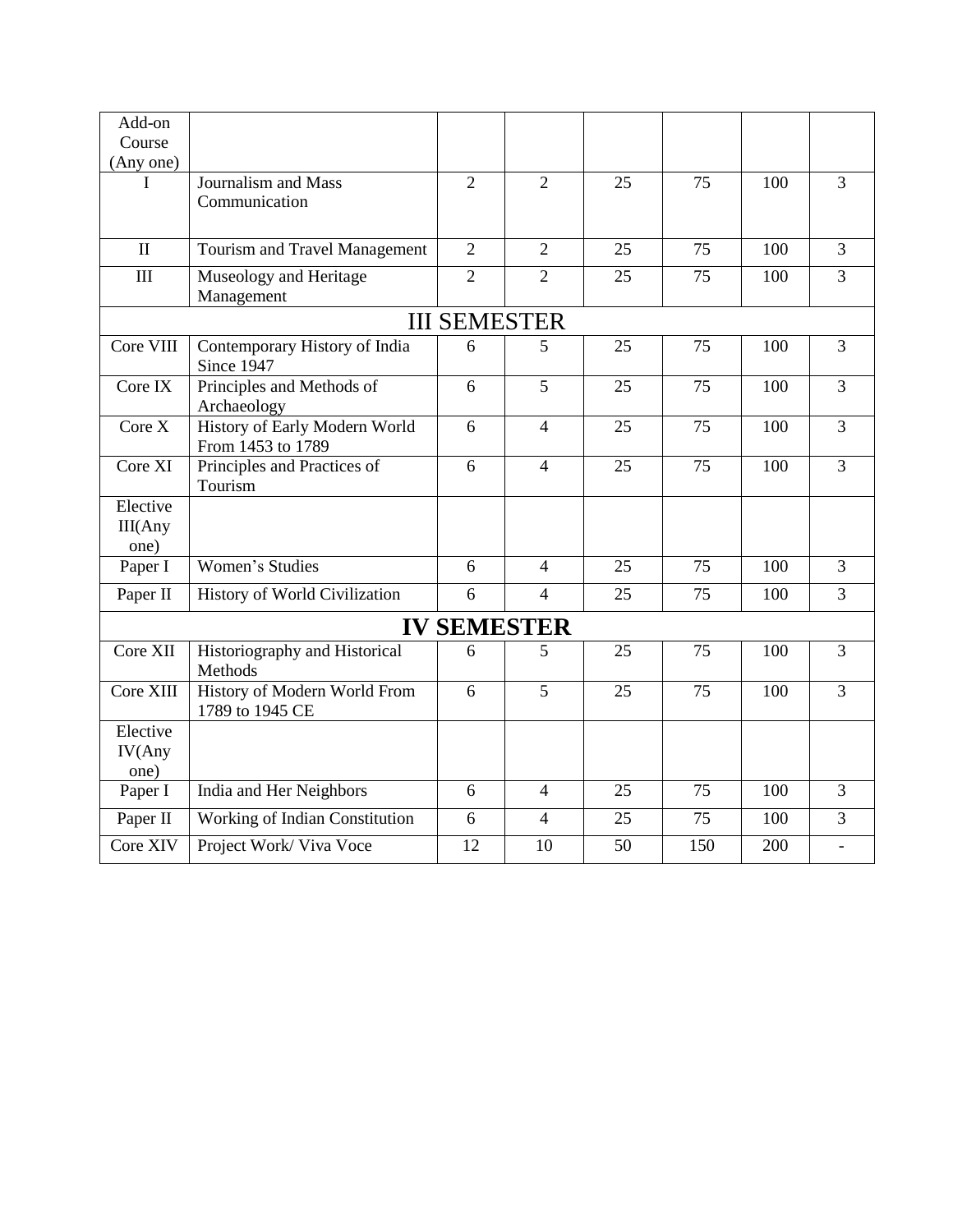The details of credits are as follows follows:-

## **The details of credit:**

| Core course $+$ Project $-13+1=14$ | $= 72$ credits |
|------------------------------------|----------------|
| Elective Course (4)                | $= 16$ credits |
| <b>EDC</b>                         | $= 2$ credits  |
| Human Rights 1                     | $= 2$ credits  |
| Add-on Course (1)                  | $= 2$ credits  |
|                                    |                |
| Total                              | 94 Credits     |
|                                    |                |
| <b>Total Marks</b>                 | : 2200 Marks   |

## **EXAMINATIONS**

The examinations shall be 3 hours duration to each paper at the end of each semester. The examination consists of Internal Assessment (IA) and Semester Examination (SE).

IA marks for Theory Paper

| 1. Attendance | 5 marks     |
|---------------|-------------|
| 2. Test       | $-10$ marks |
| 3. Seminar    | 5 marks     |
| 4. Assignment | - 5 marks   |
|               |             |
| Total         | 25 marks    |
|               |             |

## **MINIMUM MARKS FOR PASSING**

A candidate shall be declared to have passed the examination if the candidate secures not less than 50% marks in semester examinations and internal assessment in each course- A minimum of 38 marks out of 75 in semester examinations and a minimum of 12 marks out of 25 in the internal assessment. For the project work and viva-voce, a candidate should secure 50% the marks for pass. The candidate should compulsorily attend the vivavoce to secure pass in the paper. Candidates who do not obtain the required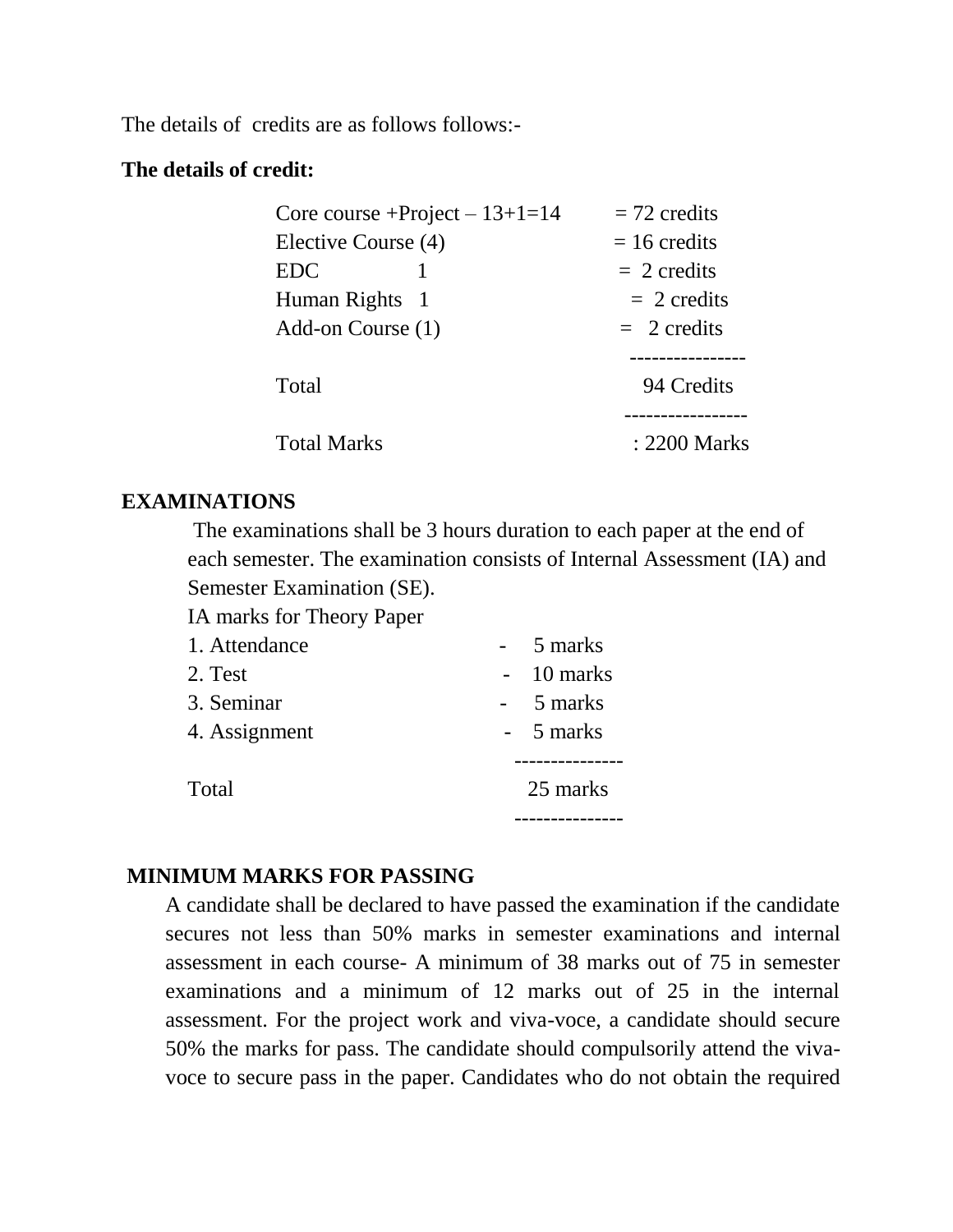minimum marks for a pass in a course or in a project report shall be required to appear and pass the same at a subsequent appearance.

## **QUESTION PAPER PATTERN**

Time : 3 Hrs Max. Marks: 75

**PART – A: 15 x 1 = 15**

(Answer all Questions) (Three Questions from Each UNIT with Multiple Choices)

## **Part – B (2 X 5 = 10 Marks)**

## Answer **ANY TWO** Questions out of **Five**

## **Part – C (5 X 10 = 50 Marks)**

Answer **ALL** Questions Either (or) Type Five questions (One question from Each Unit)

a. For Project

| Evaluation     |             | 100 Marks |
|----------------|-------------|-----------|
| Internal       |             | 50 Marks  |
| $V$ iva – Voce | $\bullet$ . | 50 Marks  |
|                |             | 200 Marks |
|                |             |           |

## **CLASSIFICATION OF SUCCESSFUL CANDIDATE**

Candidates who secured not less than 60% of aggregate marks in the whole examinations shall be declared to have passed the examination with FIRST CLASS. All other successful candidates shall be declared to have passes with SECOND CLASS.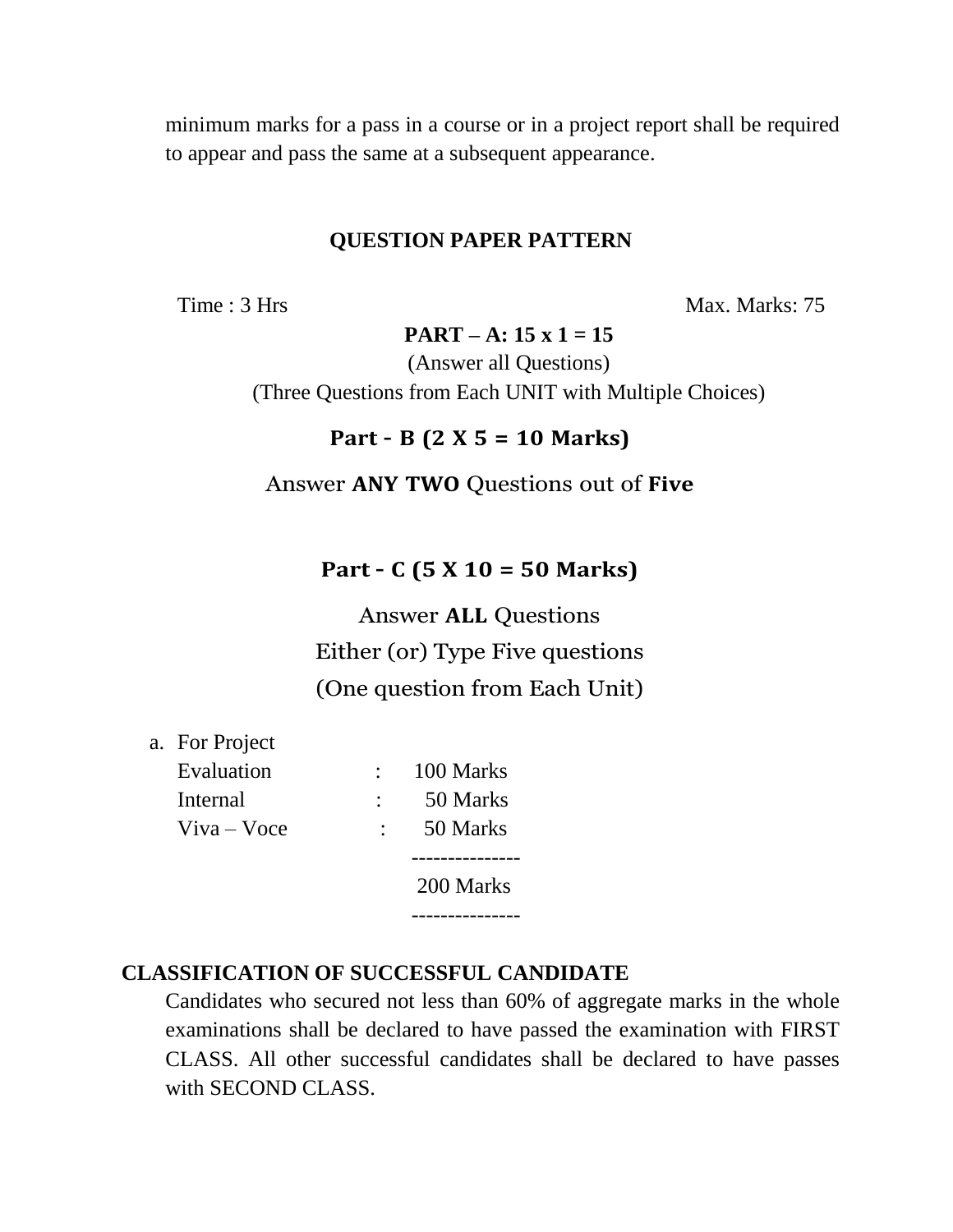Candidates who have obtained 75% of the marks in aggregate shall be deemed to have passed the examination in FIRST CLASS WITH DISTINCTION, provided they passed all the examinations prescribed for the course in the first appearance.

## RANKING

Candidate who passed all the examinations prescribed for the course in the FIRST ATTEMPT ONLY is eligible for classification/ Ranking / Distinction.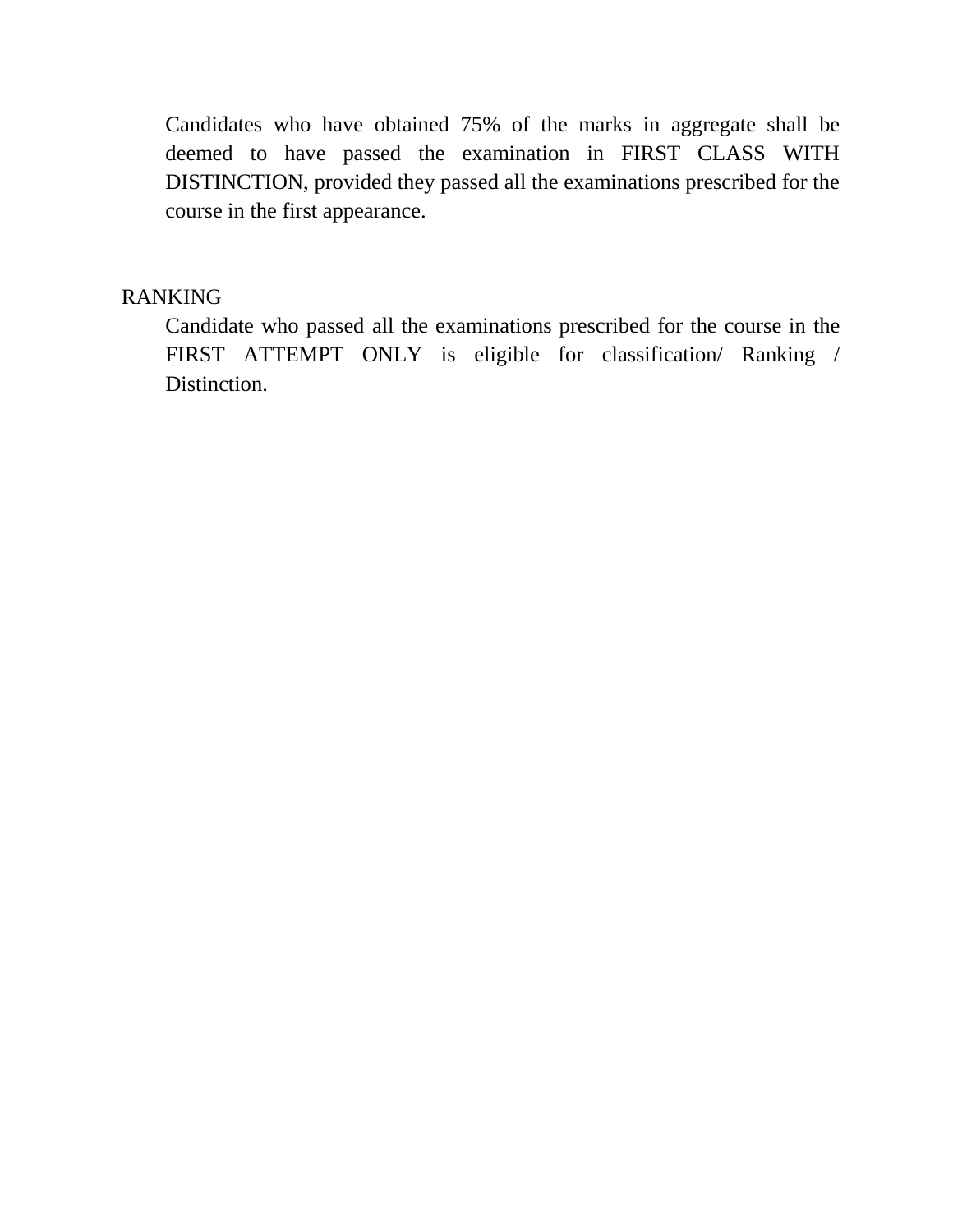# **MA HISTORY SEMESTER I (CBCS PATERN) CORE I – POLITICAL AND CULTURAL HISTORY OF INDIA UPTO 1206 CE**

Course Objectives

- $\triangleright$  To understand the Indian History.
- $\triangleright$  To learn the Political and Cultural History of India
- $\triangleright$  To make the students to understand Indian History

Unit –I

Geographical factors and their influences – Sources of the Ancient Indian History – Indus Valley Civilization – Socio-Economic and Religious Life of Indus Valley Civilization – Vedic Age – Early and Later Vedic Polity – Religious ideas, rituals and practices – Socio-Economic condition – Religious Upheaval – Jainism and Buddhism – Its contribution to Indian Culture, Literature, Art and Architecture.

## $Unit - II$

Pre – Mauryan India – Mahajanapadas – Rise of Magadha – Bimbisarar and Ajatasathru – Sisunagas – nandas – Alexander Invasion and its impact – The Mauryas – Chandradupta Maurya – Bindusara – Ashoka and his welfare measures – Mauryan Administration.

## $Unit - III$

Sungas – Kanvas – Greeks – Saka and Parthian – Kharavela of Kalinga – Kushans – Kanishka – Mahayana Buddhism – Social and Economic Conditions – Gandhara School of Arts – Satavahanas and its important rulers.

#### $Unit - IV$

Guptas – Chandragupta I – Samudragupta and his achievements – Chandragupta II and other rulers – Gupta Administration, Social and Economic life under Guptas – Golden Age of Guptas – Decline of Guptas – Vakatakas – Maukharis of Kannauj.

#### $Unit - V$

Vardhanas – Harsha age – His achievements, Religious Policy, Social and Economic conditions, Growth of literature – Rajputs – Gurjara Pratiharas – Arab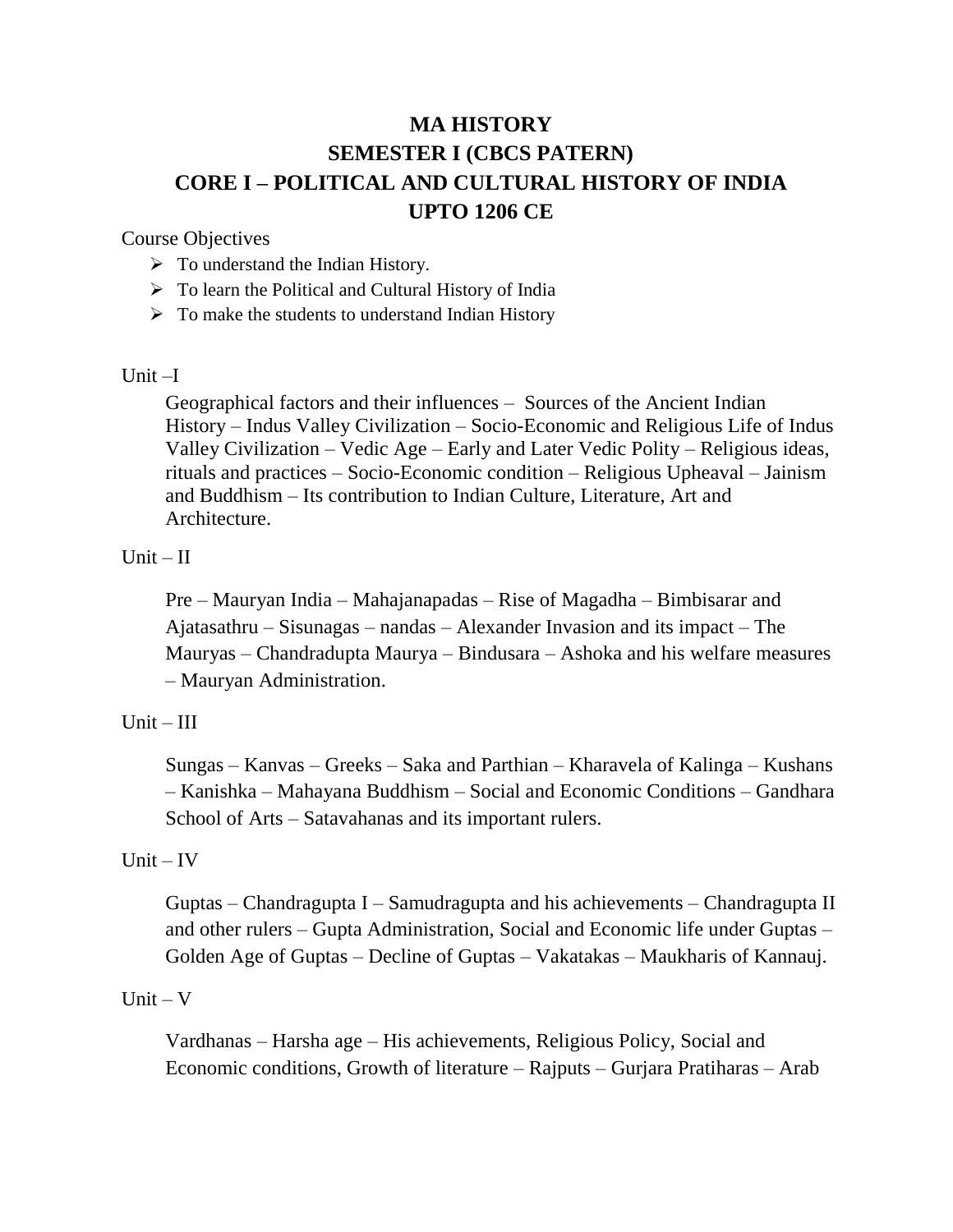invasion of Sindh – Invasion of Mahmad Ghazni and its impact – Mahmud of Ghore and his expeditions – Impact on Indian Politics.

## **REFERENCES:**

- 1. Majumdar, R.C. Rayhoudari and Datta Advanced history of India.
- 
- 
- 
- 
- 
- 7. Allchin, R. & B. Allchin Origins of Civilization
- 8. Bandopadhyaya, N.C. Kautilya
- 
- 
- 
- 
- 
- 2. Sathiantha Iyar Political and Cultural History of India
- 3. Mahajan VD History of Ancient India
- 4. Vincent Smith Early History of India
- 5. Kosambi Introduction to Indian History
- 6. Basham, A.L. The Wonder That was India
	-
	-
- 9. Jayaswal, K.P. History of India
- 10.Raychaudhuri, H.C. Political History of Ancient India
- 11.Sharma ,B.N. Harsha and his Empire
- 12.Romila Thapar History of Ancient India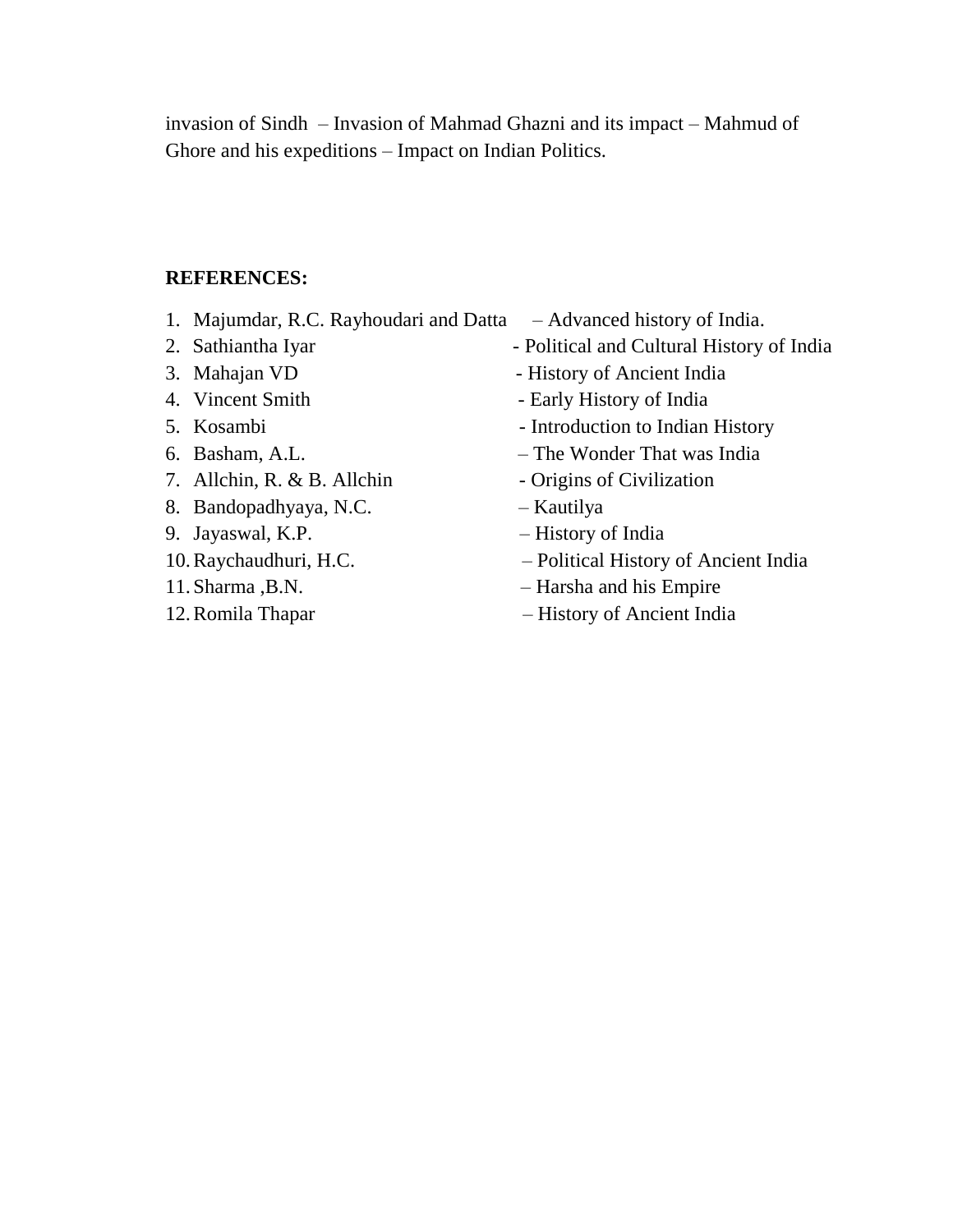# **MA HISTORY**

# **SEMESTER- I (CBCS PATTERN) CORE II- HISTORY OF TAMIL NADU FROM THE BEGINNING TO THE CHOLAS**

## **Course Objectives**

- To Understand the cultural Process of Sangam Period
- To Describe Administrative reforms under the Cholas

#### **Unit I**

Geographical features of Tamil Nadu – Sources for the Study of Tamil Nadu History – Pre historic Megalithic – Historical literary Sources – New Findings and Perspectives from on Going excavations.

#### **Unit II**

The Sangam Age – The Cheras – The Cholas – The Pandyas –Sangam Polityclassification of Tamil society –Economy Religious Influences of Buddhism and Jainism on Tamil Society.

#### **Unit III**

Aryan Penetration and its influences in Tamil Nadu- Reaction and rise of new forces – The Kalabhras- Rise of new Kingdom - The Pallavas of Kanchi – Various theories of their origin Mahendravarman I – Narasimhavarman I – Nadivarman III and their successes – Decline of Pallavas.

#### **Unit IV**

Consolidation of Aryan and Sanskritic influences – Rise of priestly classes – Brahmadaya land grants – Religious conflicts –Bhakti Movement – Literature – Rise of Dravidian Art and Architecture.

#### **Unit V**

The Cholas – Rajaraja I – Rajendra I – Kulottunga I – New Perspectives on Chola Administration – Central, state and Village Administration – Literature, Art and Architecture.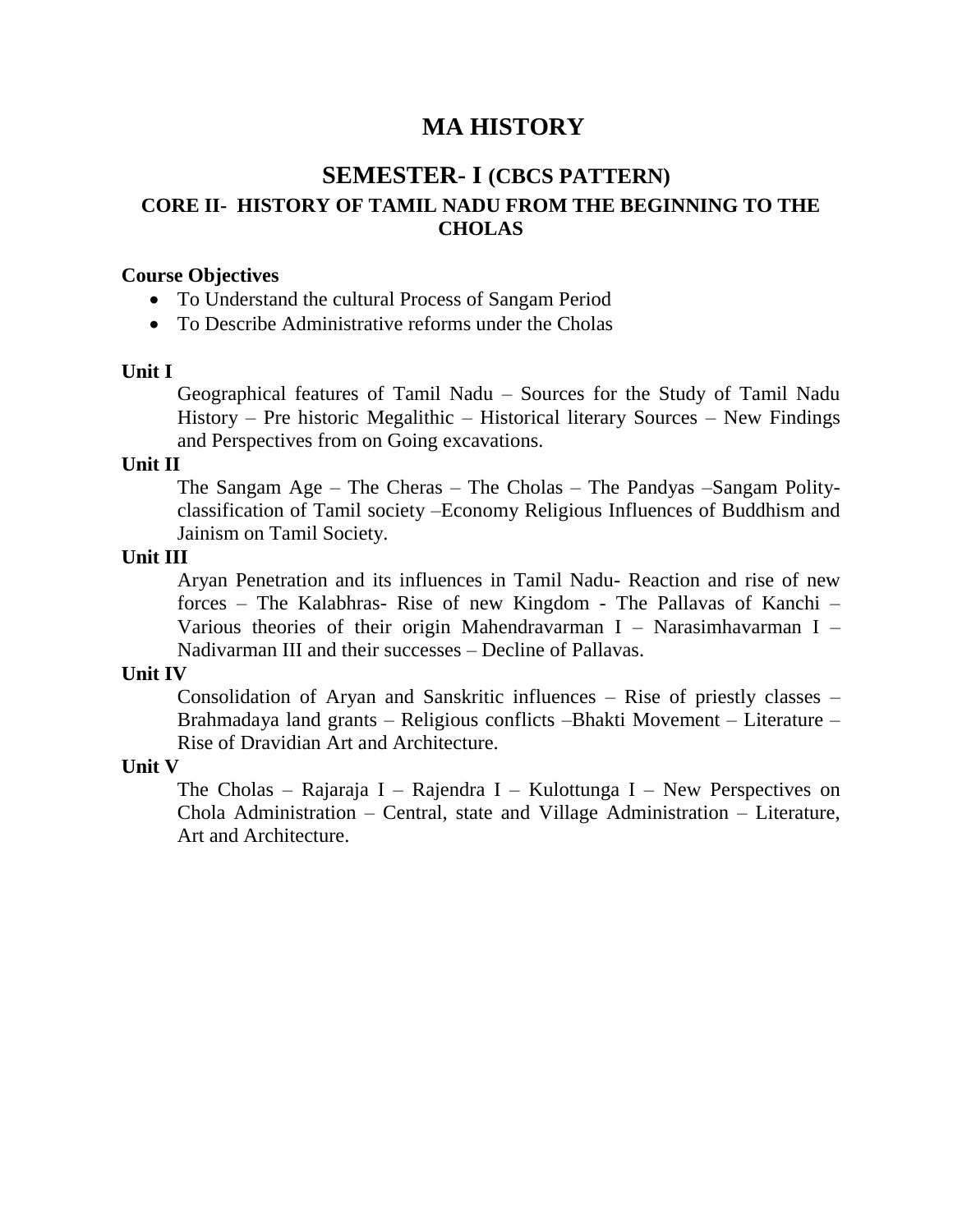## **BOOKS FOR REFERENCE:**

Champakalakshmi, R. (1996). Trade, Ideology and Urbanization: South India 300-1300, NewDelhi: Oxford University Press.

Gurukkal, Rajan. (2010). Social Formations of Early South India, New Delhi: Oxford University Press.

Krishnasamy Pillai. (1964). Tamil Country Under Vijayanagar, Annamalai university,

KrishnaswamiAiyangar S. (1992). Beginning of South Indian History; Ancient India and South Indian History and Culture.

Mahalingam T.V. (1998). Kanchipuram in the Early South Indian History and Culture; South Indian Policy.

Meenakshi.C., (1928) Administration And Social Life Under The Pallavas, Madras: Madras University.

Heras, (2003). South India Under the Vijayanagar Empire: The Aravido Dynasty, New Delhi:Cosmo Publication.

Iyangar, Srinivasa, P.T. (1929). History of Tamils, Madras: C.Coomaraswamy and Sons.

Karashima, Noboru. (1988). South India-Society and Economy, New Delhi: Oxford University Press.

Mahalingam, T.V.(1951). Economic Life under the Vijayanagar Empire, Madras: Madras University.

Mennakshi.C. (1977). Administration and Social Life under the Pallavas, Madras: Madras University.

Nilakanta Sastri, K.A. (1978). The Colas, Madras: Madras University.

Pillai, K.K. (1975). Social History of Tamils, Madras: Madras University.

Sewell Rabert (1900). A Forgotten Empire (Vijayanagar): A Contribution to the History of India, Asian Educational Services.

Stein, Burton, Peasant. (1980). State and Society in Medieval South India, New Delhi: Oxford University Press.

Subbarayulu, Y. (2012). South India under the Cholas, New Delhi: Oxford University Press.

Veluthat, Kesavan. (2010). The Early Medieval in South India, New Delhi: Oxford University Press.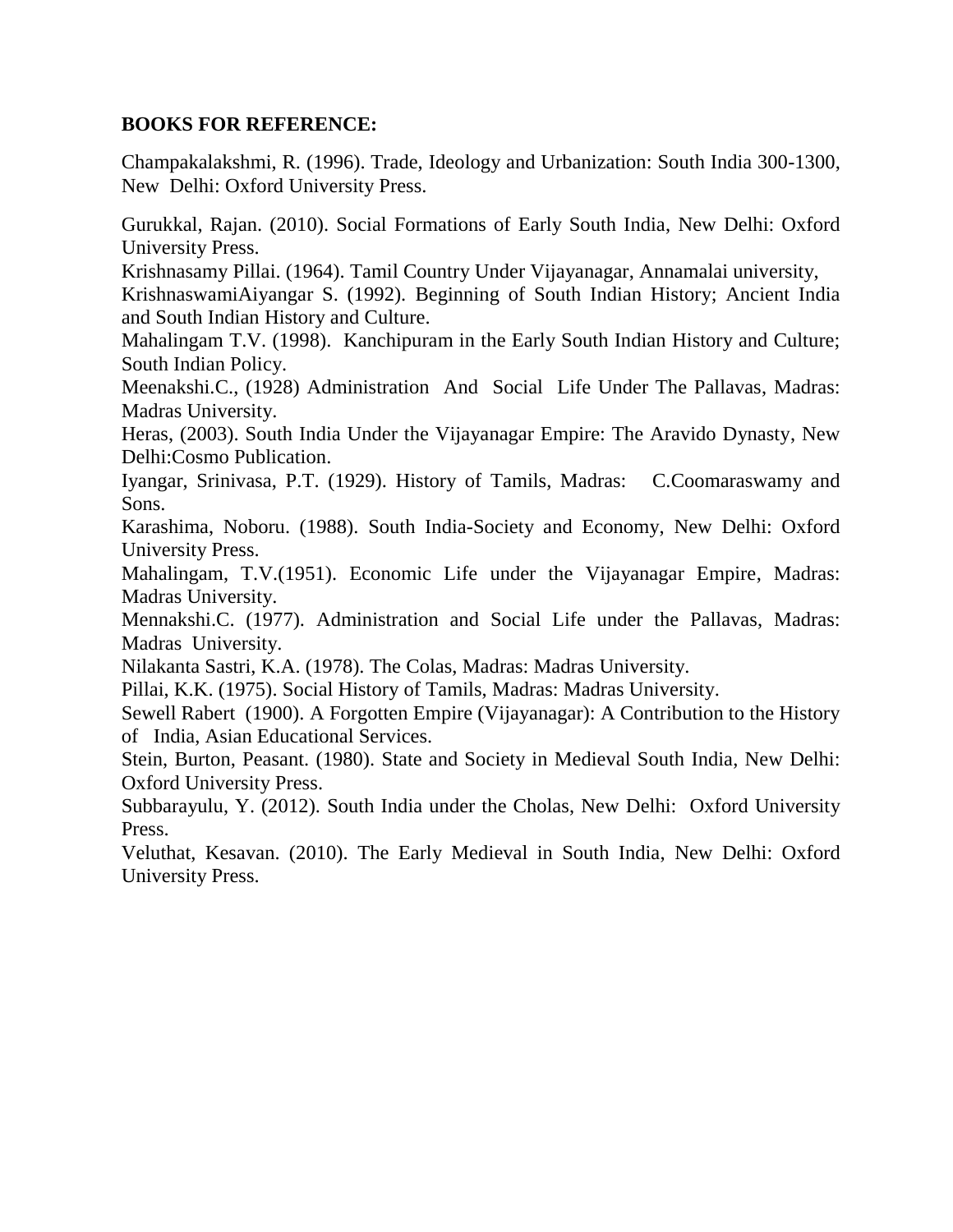# **MA HISTORY**

# **SEMESTER- I (CBCS PATERN)**

## **CORE III - FREEDOM MOVEMENT IN INDIA FROM 1885 TO 1947 A.D**

- $\triangleright$  To understand the Indian Freedom movement.
- $\triangleright$  To learn about the contribution of Freedom fighters.
- $\triangleright$  To make the students to understand noble ideas of Freedom movement.

## **UNIT – I**

Socio – Religious reform movements in the second half of the  $19<sup>th</sup>$  Century – The rise of Middle Classes – Associations and movements in Calcutta, Bombay and Madras – agitations prior to birth of Indian National Congress – Its Origin – Its objective – and growth- early leadership and its ideology.

## **UNIT – II**

Tilak variant of nationalism – Resistance to colonial state"s intervention is social policy – Curzon"s rule and its impact – Partition of Bengal – Swadeshi Movement – conflict between Moderates and Extremists – The foundation of Muslim League – the Gadder Party – Revolutionary nationalism.

## **UNIT – III**

India"s role in World War I – Demand for Home Rule Movement – Rowlett Act – Jalianwalabagh Massacre – The Gandian Era – the Non-Co-operation Movement – Reaction against Government of India Act of 1919- The Swarajaya Party – Simon Commission – Nehru Report - Jinnah"s Fourteen Points.

## **UNIT – IV**

Demand for Purna Swarj – Civil Disobedience Movement – Round Table Conference – Poona Pact – Rise of leftist Movements – rise of peasant Movements – Labour Movement – Forward Block.

## **UNIT – V**

The Congress Ministry and its accomplishments – Cripps Proposals – Quit India Movement – Muslim League and demand for Pakistan – Communal Carnage – Simla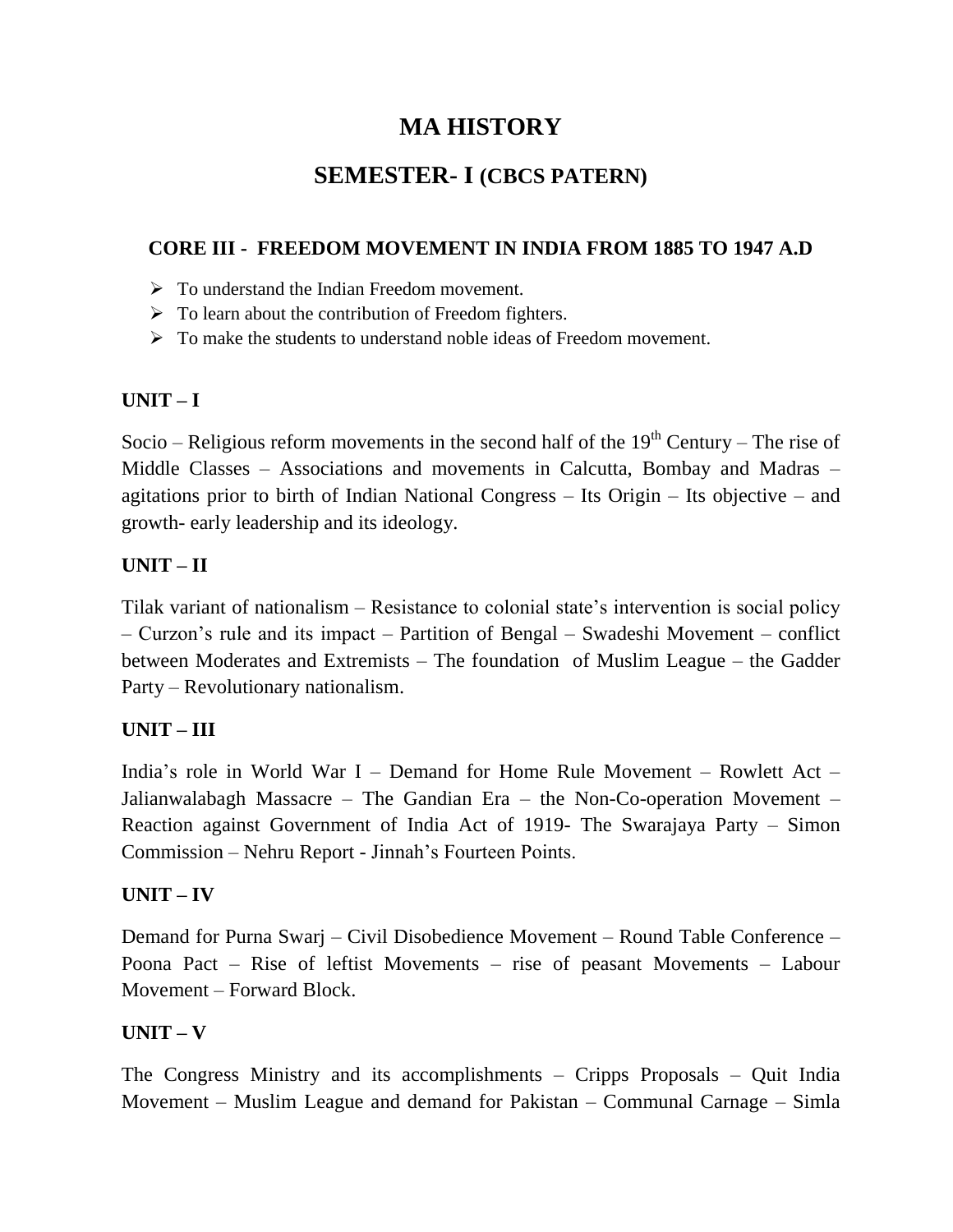Conference – 1945- Cabinet Mission 1946 – Mountbatten Plan – Indian Independence Act, 1947.

### **BOOK FOR REFERENCE:**

- 
- 
- 
- 
- 
- 
- 
- 
- 1) Agarwal, R.C. : National Movement and Constitutional India. 2) Bipin Chandra & Others : India's Struggle for Independence.
- 3) Gupta, D.C : Indian National Movement.<br>4) Mujumdar. R.C. : History of the Freedom Mov
- 4) Mujumdar. R.C. : History of the Freedom Movement in India.<br>5) Rajayyan.K : Freedom Struggle in India.
	- : Freedom Struggle in India.
- 6) Sumit Sarkar : Modern India, 1885-1947.
- 7) Tara Chand : History of the Freedom Movement in India.
- 8) Venkatesan.G : History of Freedom Struggle in India.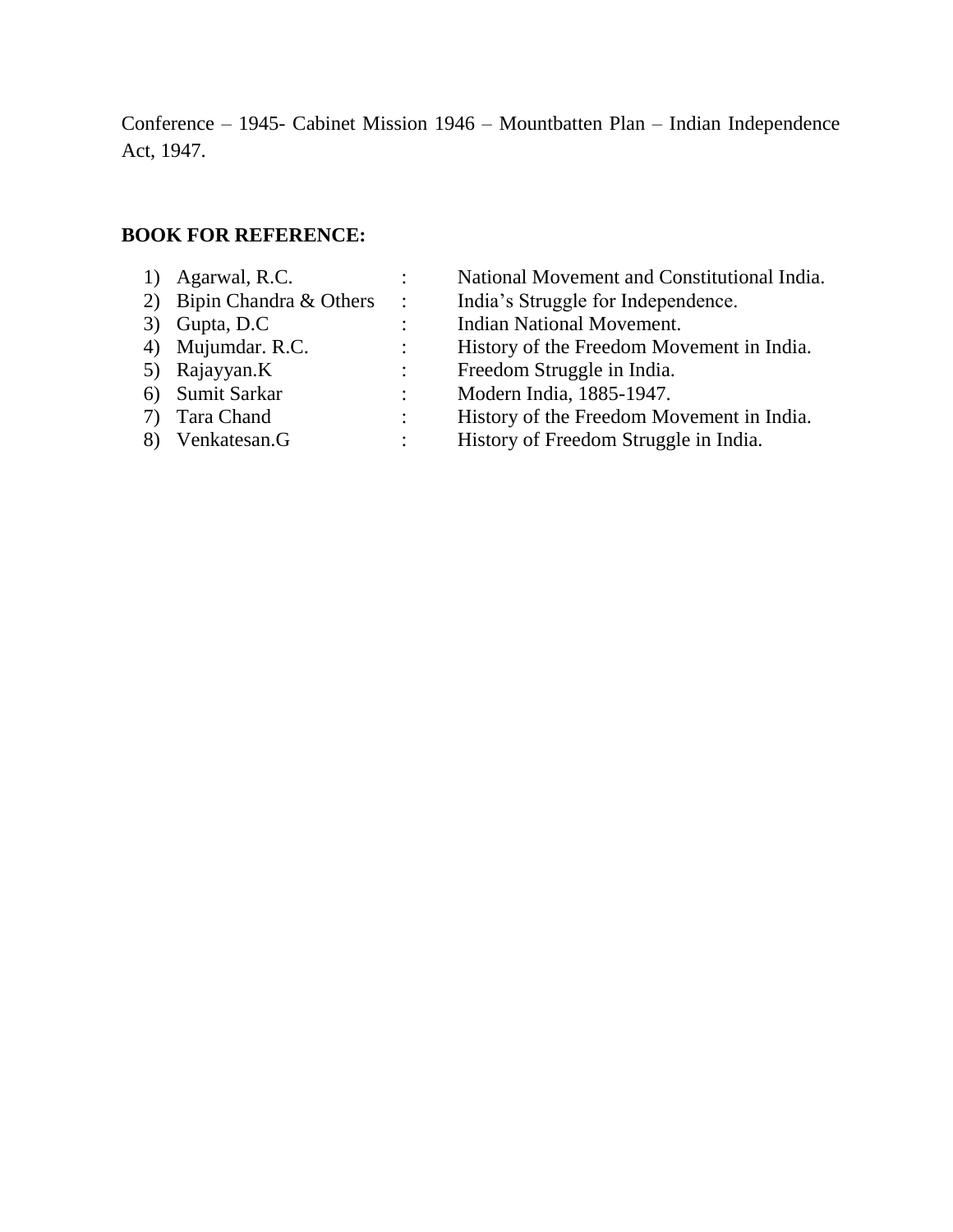## **M.A.HISTORY SEMESTER – I (CBCS PATERN)**

## **CORE – IV – HISTORY OF KONGU NADU COURSE OBJECTIVES:**

- $\triangleright$  To know the importance of Thagadur and Kongu region through the ages.
- $\triangleright$  To learn the role of this region in Indian freedom movement.
- $\triangleright$  To make the students to understand the development of economic activities.

#### **UNIT I :**

Sources of Thagadur region - Geographical feature and their influence – Pre-Historic period – political condition of Thagadur in Sangam Age – Athiyar clan –Athiyaman Neduman Anji – Social and economic, Religious condition of Thagadur – Art and Architecture - contributions of the Athiyamans. Thagadur under the Gangas, Banar, Nulambas, and Pallavas – The Cholas and the Later Athiyamans – Relationship of Cheras

#### **UNIT II:**

Sources of Kongu region – Geographical features and their influence – Political conditions in ancient times – The Chieftains of Kongu region – The Cheras rule – social, economic and religious conditions – Administrative – Development of Literature.

#### **UNIT III:**

The Kongu region under Gangas, Cholas, Pandiyas- Social, Economic, Religious - The kongu Nadu under Vijaynagara period

#### **UNIT VI:**

The Kongu region under Hyder ali and Tippu Sultan – Kongu under Britisher - The contributions of Kongus to the development of Art and Architecture - The role Kongu Nadu in freedom struggle .

#### **UNIT V:**

Social and Cultural life of the People of Kongu through the ages – Trade and Commerce – Economic activities of the Kongu peoplels from ancient to  $20<sup>th</sup>$  Century -Kodumanal – different ctarfs of the Kongu country.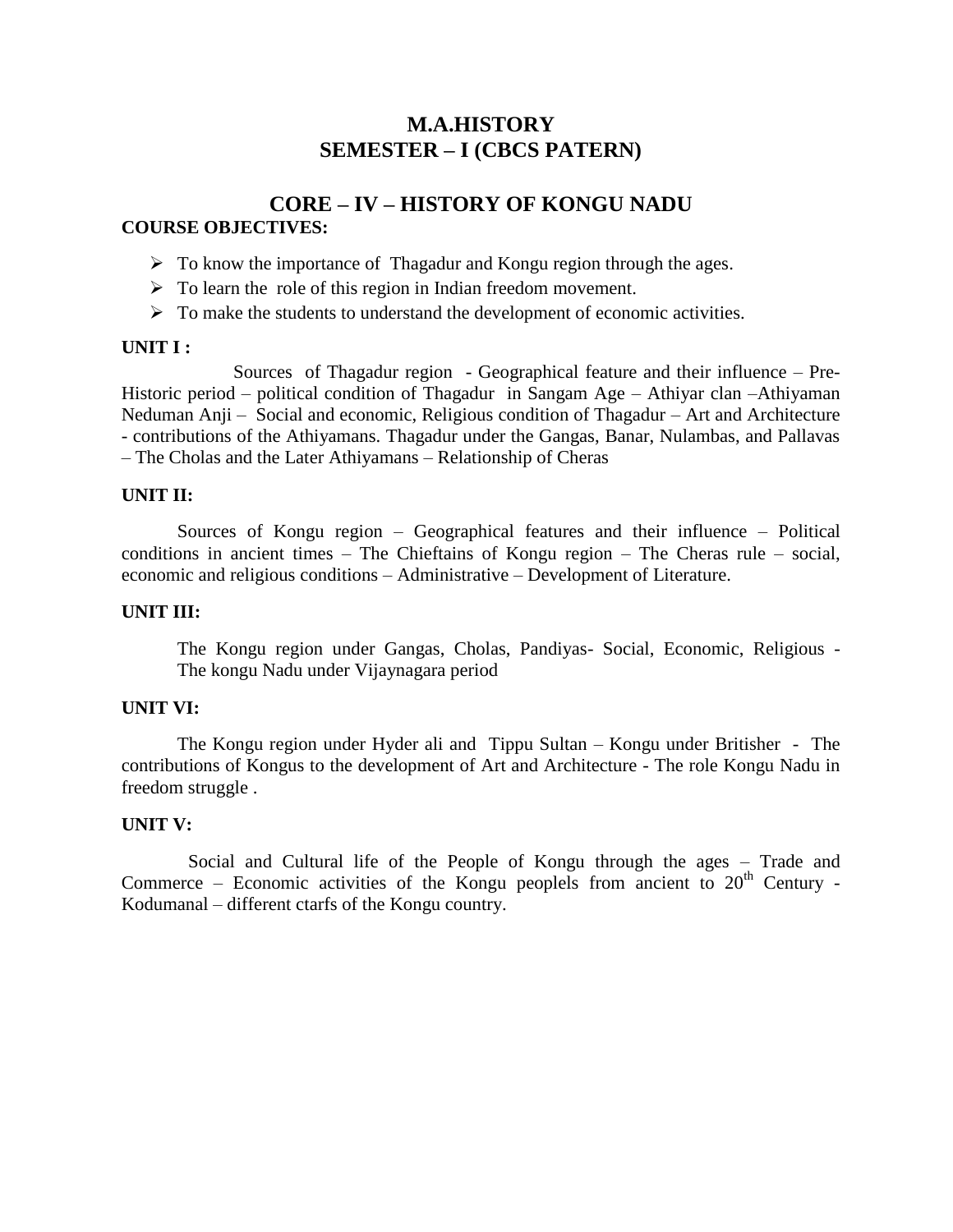## **References:**

| 1. Pular Rasu          | - Kongu Nadu (Tamil)                                         |
|------------------------|--------------------------------------------------------------|
|                        | 2. Mailai Seeni. Vengadasamy - Kongu Natttu Varalaru (tamil) |
| 3. K.N. Sivarajapillai | - The Chronology of the Early Tamils.                        |
| 4. Subramaniyan.k.     | - History of Tamilnadu                                       |
| 5. C.Chandrasekar      | - Varalartin pakkangalil Thagadur (Tamil).                   |
| 6. Poongunran R        | . - Tholkudi Velir Vendar.                                   |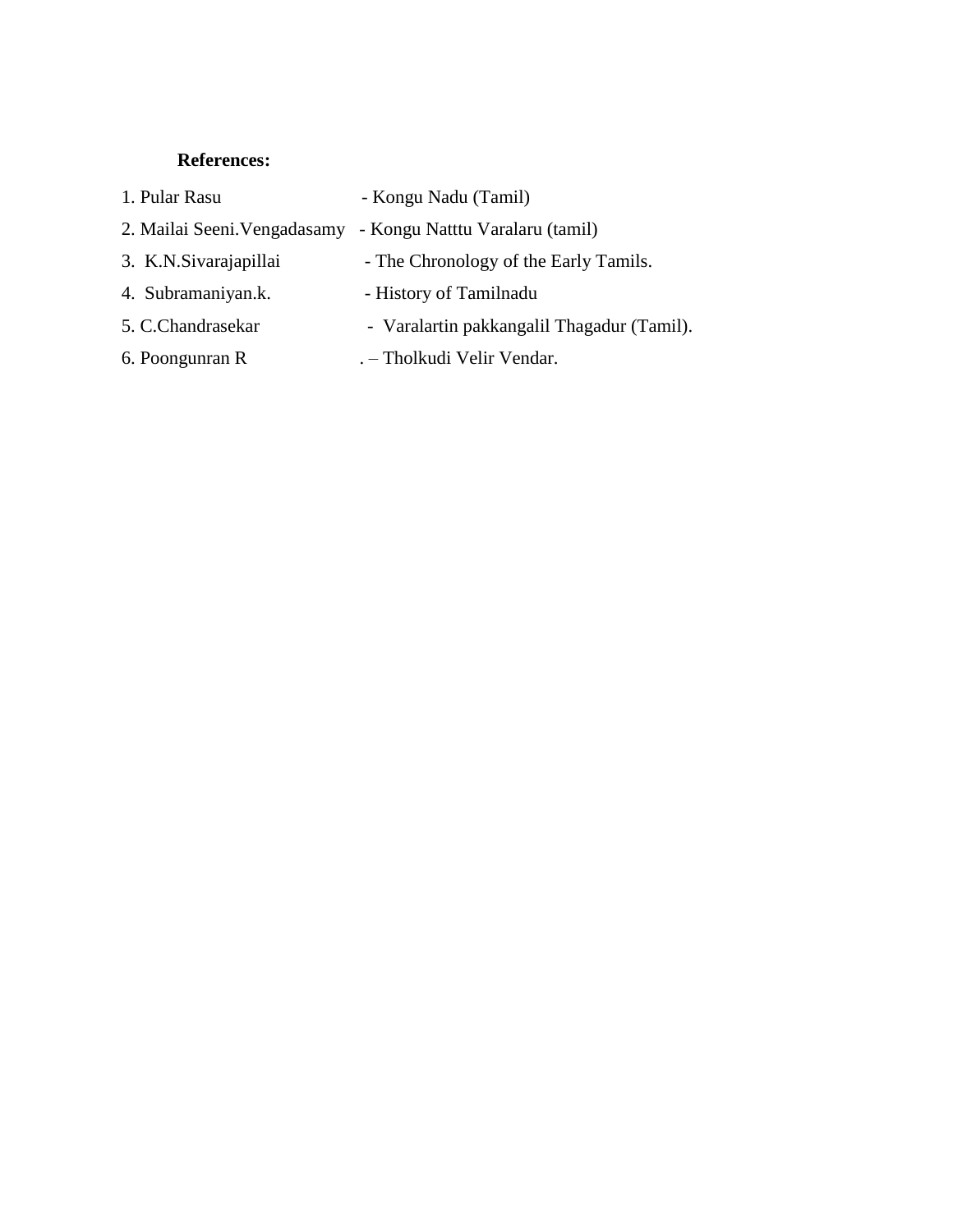## **MA HISTORY**

## **SEMESTER- I (CBCS PATERN**

## **ELECTIVE I (Paper I) - INDIAN ARCHITECTURE**

#### **Course Objective**

- $\triangleright$  To understand the Indian architecture.
- $\triangleright$  To learn about the various styles of Architecture and sculpture.
- $\triangleright$  To make the students to understand the contribution of Pallavas to the Art and Architecture.
- **UNIT 1**: Origin and development of temple architecture Importance -Various styles of Architecture – The Nagara, Vesara, Dravida and their features – Mauryan rock – cut temples and colums – Sunga and Kushana architecture vestiges
- **UNIT 2**: Early art and Architectural development in Buddhist Architecutre Stupas-Chityas- Viharas-Jina Architecture-Caves – Satavahana"s contribution – Rock cut and structural – experimentation of temple style under the Gupta.
- **UNIT 3**: Development of temple architecture under the Pallavas and Early and Later Pandyas – their stylistically features; Culmination of Dravida style contribution of the Imperial Cholas.
- **UNIT 4**: Rock-cut and structural temples of the Badami Chalukyas and Rastrakutas Orissan School of Architecture- Vijayanagara temple architecture – gopura;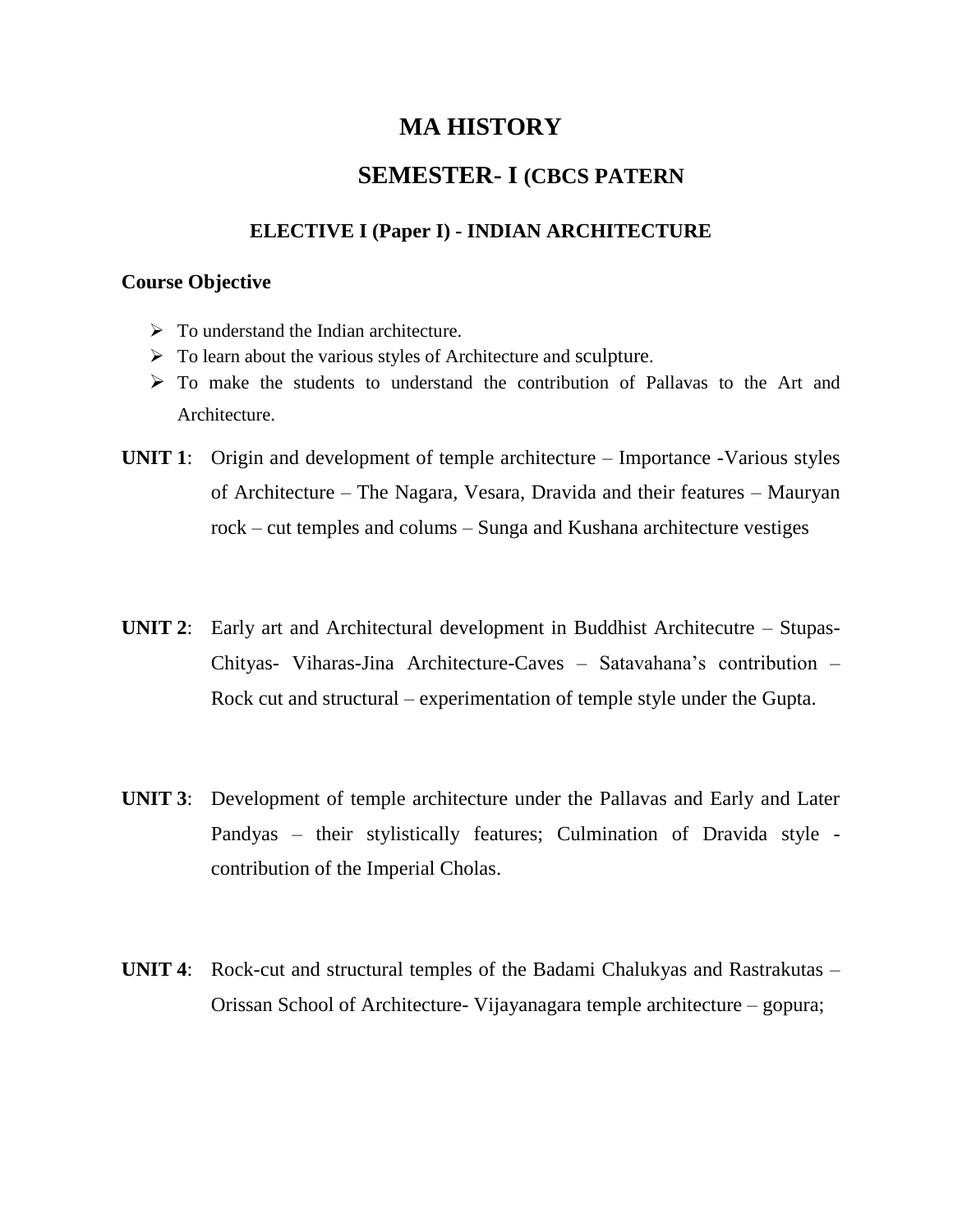**UNIT 5**: Architecture under the Delhi Sultanates-Slave-Khilji-Tughlak-Sayyid-Lodi-Architecture under the Mughals-Babur-Hymayun-Akbar-Jahangir-Shahjahan-Aurangazebe-Shershah-Architure under the Westerners.

### **Reference Books** :

- Edith Tomory -- A History of Fine Arts in India and the West, Chennai, 1977
- Desai.Z.A -Indu--Islamic Architecture
- Saraswati, S.K Survey of Indian Sculpture, Calcutta, 1951
- Sivaramamurthi, C Indian Sculpture, Bombay, 1961
- Vincent Smith History of Fine Arts in India and Ceylon, Bombay, 1962
- Krishnadeva, H, Temples of North India, New Delhi, 1977.
- Miechael W.Meister, Dhaky, M.A., Encyclopaedia of Indian Temple architecture, Vol.I & II. 1988.
- Srinivasan, K.R., Temples of South India, New Delhi, 1998
- Percy Brown, Indian Architecture.
- Roy C. Craven, Indian Art.
- Sivaramamurthy, C., Amaravthi Sculptures, Government Museum, Chennai, 1977.
- Srinivasan, K.R., Cave Temples of the Pallavas, Archaeological Survey of India, New Delhi, 1981.
- Jonna Gottfried, Williams, The Art of Gupta India, New Delhi, 1983.
- Ganguli, O.C., Andhra Sculptures, Hyderabad, 1994.
- Soundara Rajan, K.V., Cave Temples of Deccan, Archaeological Survey of Indian, 1981.
- Balasubramaniyan, S.R., Early Chola Temples, Orient Longman, 1971
- Balasubramaniyan, S.R., Middle Chola Temples, Thomson Press India Ltd., 1975
- Balasubramaniyan, S.R., Later Chola Temples, Mudgala Trust, 1979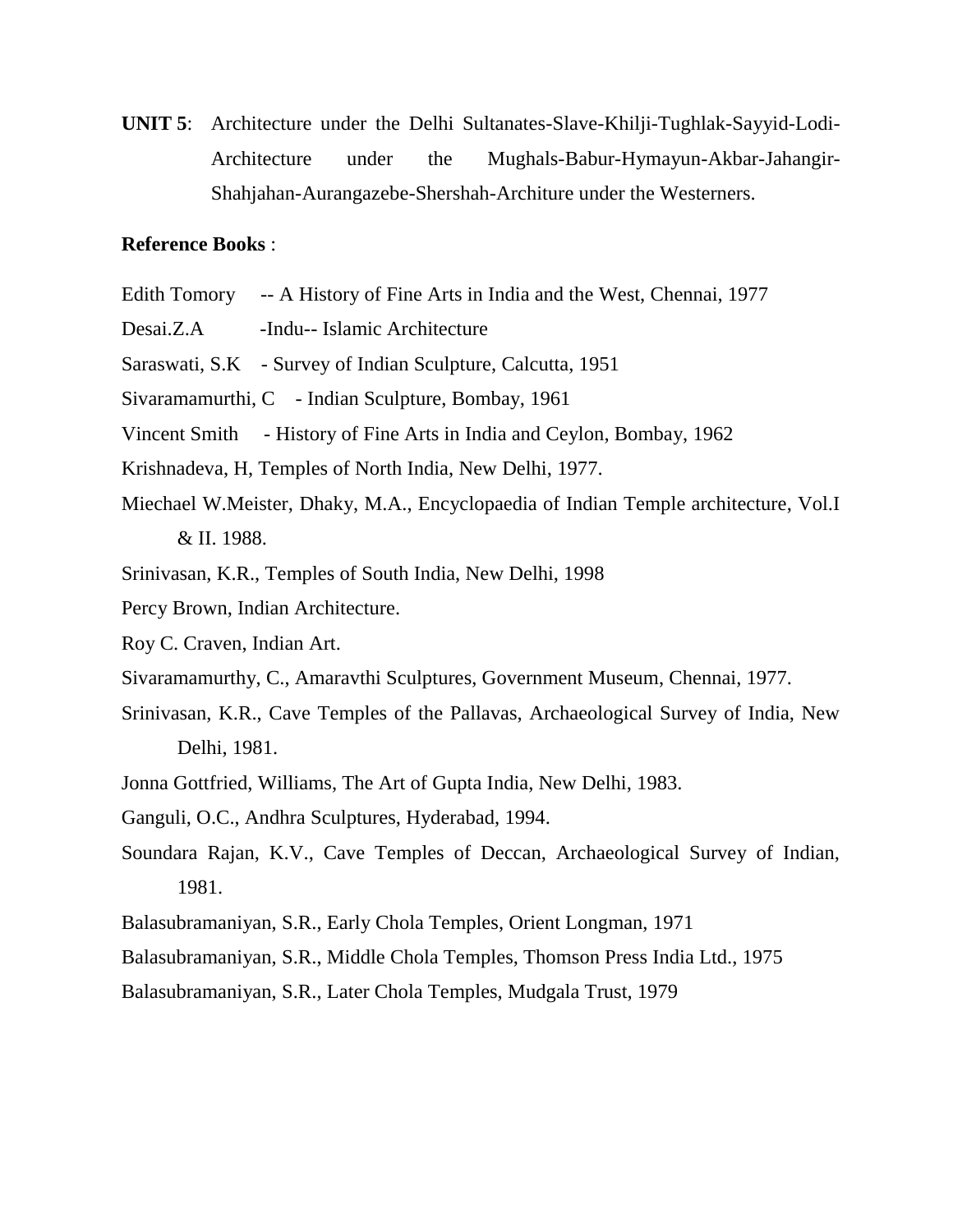## **M. A HISTORY**

## SEMESTER I

# **ELECTIVE I (Paper II): GENERAL STUDIES FOR COMPETITIVE EXAMINATIONS**

#### **COURSE OBJECTIVES**

- **To know about the nature of scientific advancement in India.**
- **To enable the students to the competitive Examinations.**
- **To enable the students to apply the Science Knowledge in day to day life.**

#### **Unit I**

 **Indian Geography**: The Earth – Atmosphere – Soils – Minerals – Crops – Forests – Monsoons – Mountain Ranges – Rivers – River water Disputes among the States National highways – Airports – National Wildlife Sanctuaries.

#### **Unit II**

 **Indian Economy**: Planning Commission (Niti Aayog) – New Economic Policy – LPG, Liberalization, Privatization, Globalization – Finance Commission –

 Controller and Auditor General of India – Prime Minister Relief Fund – Chief Minister Relief Fund.

#### **Unit III**

 **Indian Polity**: The President – The Parliament – Executive and Judiciary – Centre and State Relationship – State Government – Recent Constitutional Amendments.

#### **Unit IV**

**Science and Technology**: Bio-technology – Nano Technology – Space Research -Oceanography – Communication Technology – Indian Medical Council – Natural Disaster Management..

#### **Unit V**

 **India and World:** Indian States – Census – Flag – Emblem –Indian Art and Music -Awards in India and World – Sports in India and World – South Asia Association for Regional Co-operation (SAARC) – Association for South East Asian Nations (ASEAN)

- United Nations Organization (UNO).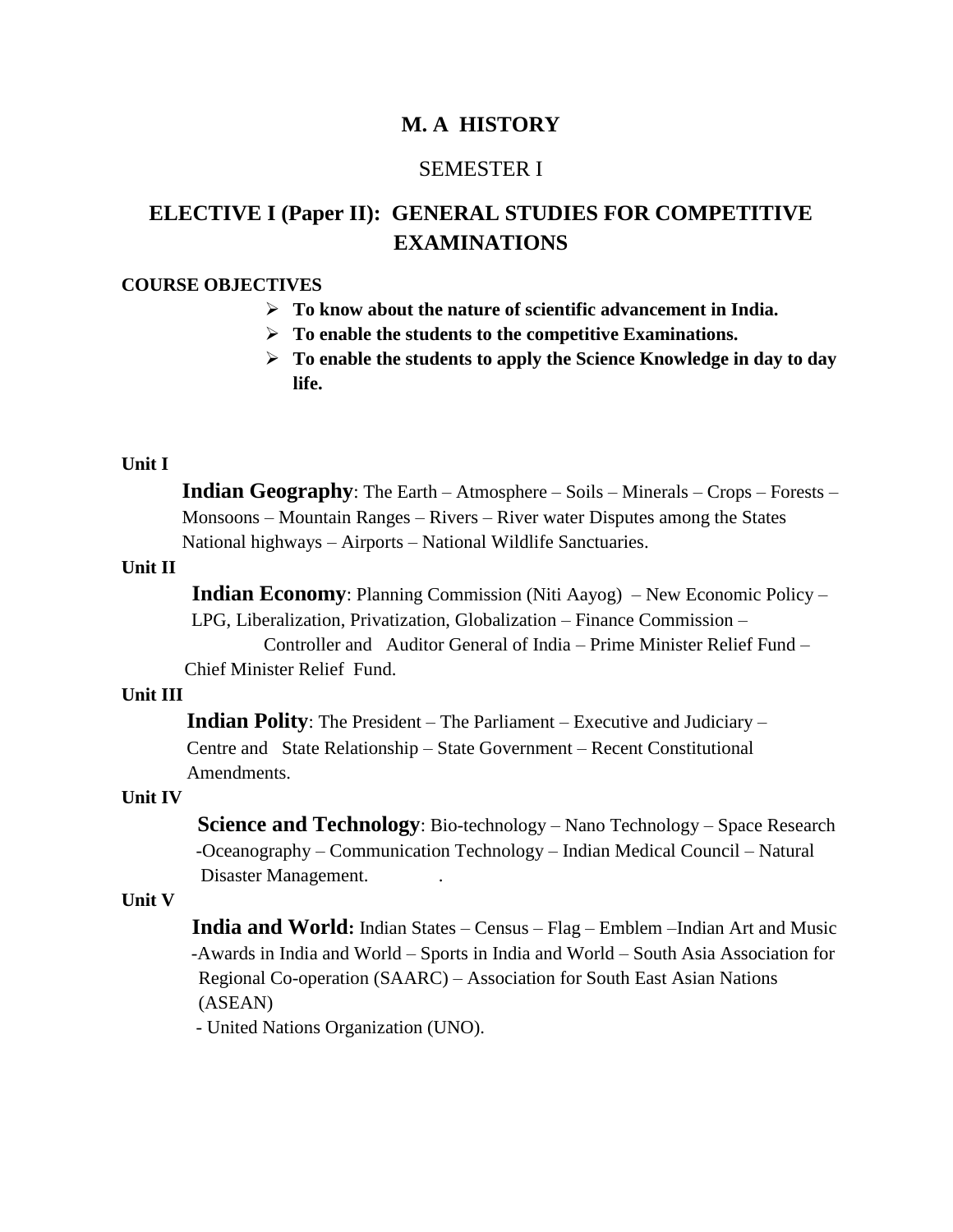## **REFERENCE BOOKS;**

| 1. Unique Publishers:      | <b>General Studies UPSC and State Civil Services</b>                  |
|----------------------------|-----------------------------------------------------------------------|
| Preliminary                | Examination.                                                          |
| 2. Punniah $K.V:$          | The Constitutional History of India.                                  |
| 3. Pearson Publication. :  | General knowledge Manual.                                             |
| 4. Dutt and Sundram:       | Indian Economy.                                                       |
| 5. Spectrum Publications : | Science and Technology.                                               |
| 6. Mn M Series :           | Geography of India.                                                   |
| 7. Daily News Paper:       | The Hindu.                                                            |
|                            | 8. Civil Services Chronicle: Competitive Examination Monthly Magazine |
| 9. Gov. Of India:          | Publication Division, India 2018.                                     |
| 10. Gupta S P:             | Science and Technology in the Modern Age.                             |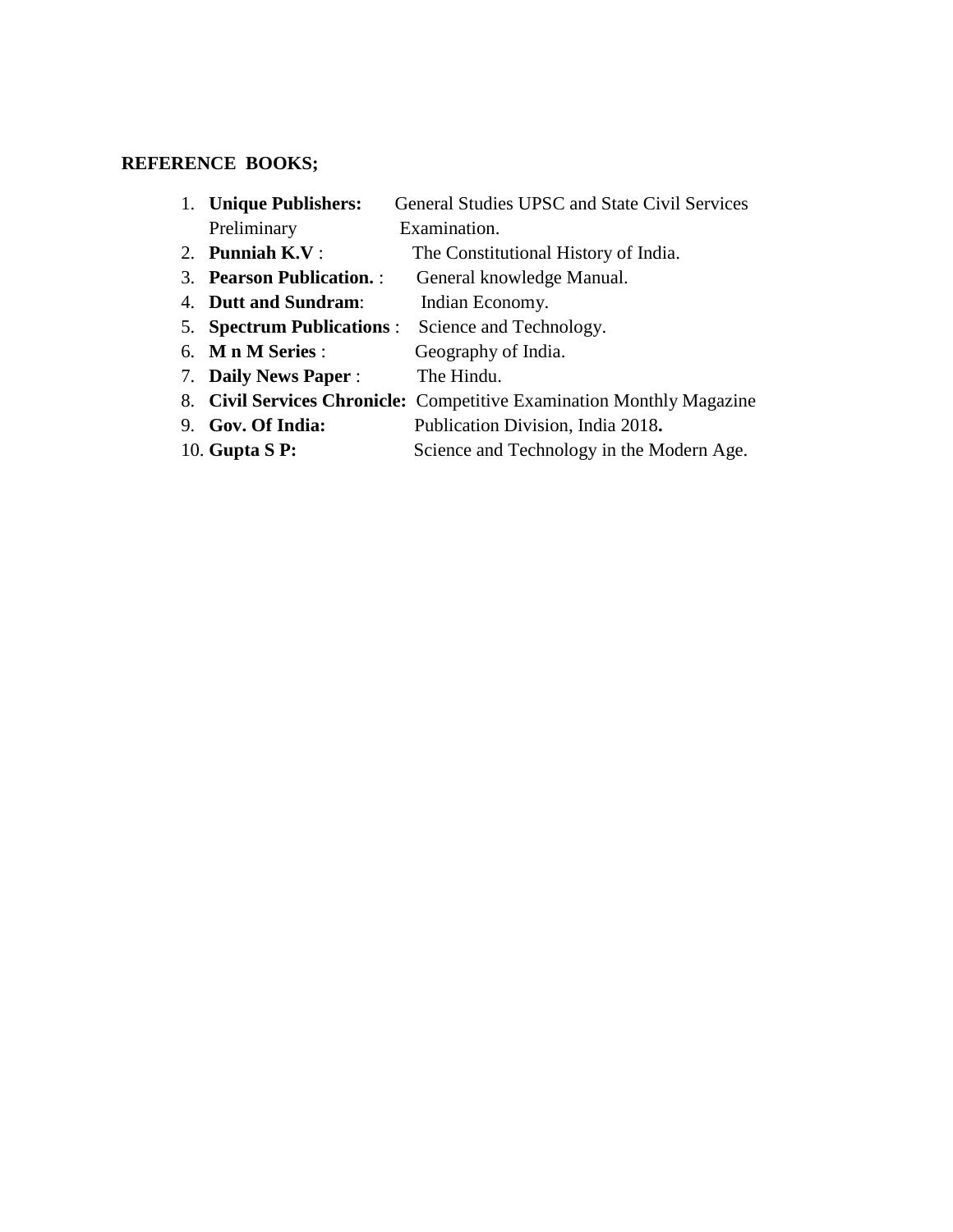## **MA HISTORY**

## **SEMESTER II (CBCS PATTERN)**

## **CORE -V POLITICAL AND CULTURAL HISTORY OF INDIA**

## **FROM 1206 TO 1707** CE

## **COURSE OBJECTIVES**

- $\triangleright$  To understand the History of Delhi Sultans and Mughals.
- $\triangleright$  To learn the contribution of Mughals to Art and Architecture.
- $\triangleright$  To make the students to understand Shivaji and his administration.

Unit  $-I$ 

Sources for the study of Medieval Indian History – Condition of India on the eve of Muslim invasions –Slave dynasty –Rule of Qutubuddin Aibak- Iltutmish-Sultana Raziah -Balban

## $Unit - II$

Khilji dynasty – Jaluddin Khilji – Aluddin Khilji – his reforms and conquests – Beginning of Tughlak dynasty – Mohammed-bin-Tughlaq – Firoz Tughlaq – Timur invasion – Seyyad and Lodi dynasties.

## $Unit - III$

Administration under Delhi Sultanate – Socio – Economic conditions – Literary development – Art and Architecture – Bhakti Movement – Rise of regional kingdoms – Social and Economic life in South India.

## $Unit - IV$

Condition of India on the eve of Babar invasion – Babur and his conquests – Humayun – contest with Sher Shah – Causes for the failure of Humayun – Akbar the Great – Conquests – Reforms – Religious Policies – Jahangir, Conquests, Revolts and Role of Nur Jahan.

## Unit  $-V$

Shajahan – achievements – Golden Age – Aurangazeb – His Religious Policy – Aurangazeb and Marathas – Mughal Administration – Mansabdari Sustem – Socio – Economic Condition under Mughals – Shivaji – His achievements – Administration of Shivaji.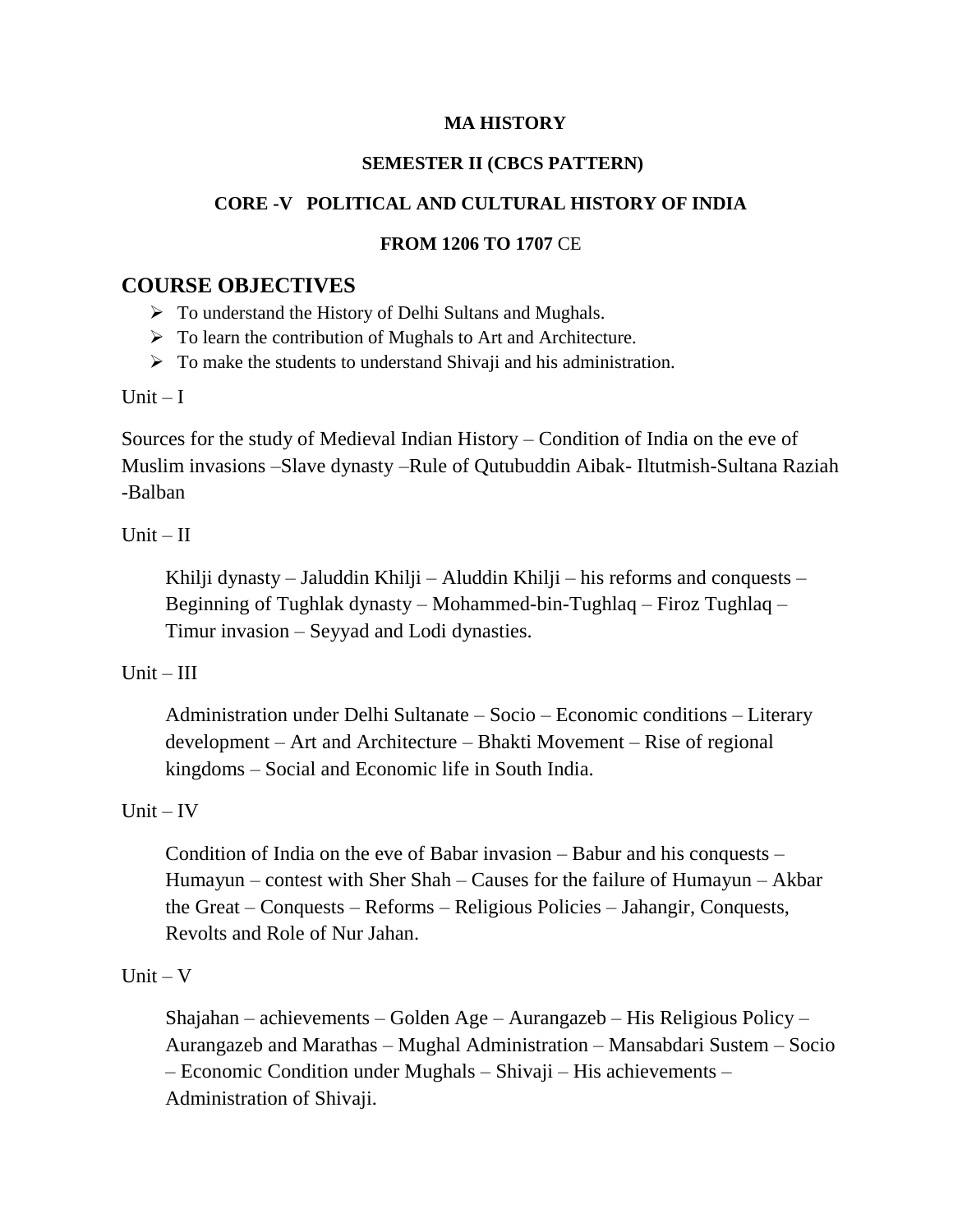### REFERENCES

- 1. Majumdar, R.C.Rayhoudri and Datta Advanced History of India 2. Mehta, JL. - Advanced Study in the History of Medieval India Vol. I, II & III 3. Chandra, Satish – Medieval India, 1206 to 1526 Part I 4. Srivastava, A.L. – The Delhi Sultanate 5. Ishwar Prasad – A Short History of Muslim Rule. 6. Rizvi, S.A. – The Wonder that was India 7. Mahajan, V.D. – History of Medieval India 8. Raychoudhary, S.C. – History of India 9. Sathianathaier, R. – A Political and Cultural History of India Vol. – II 10.Romilathaper – A History of India 11.Habib abd Nizami – The Delhi Sultanate, Comprehensive History of India
- 
- 12.Sharma, L.P. Medieval India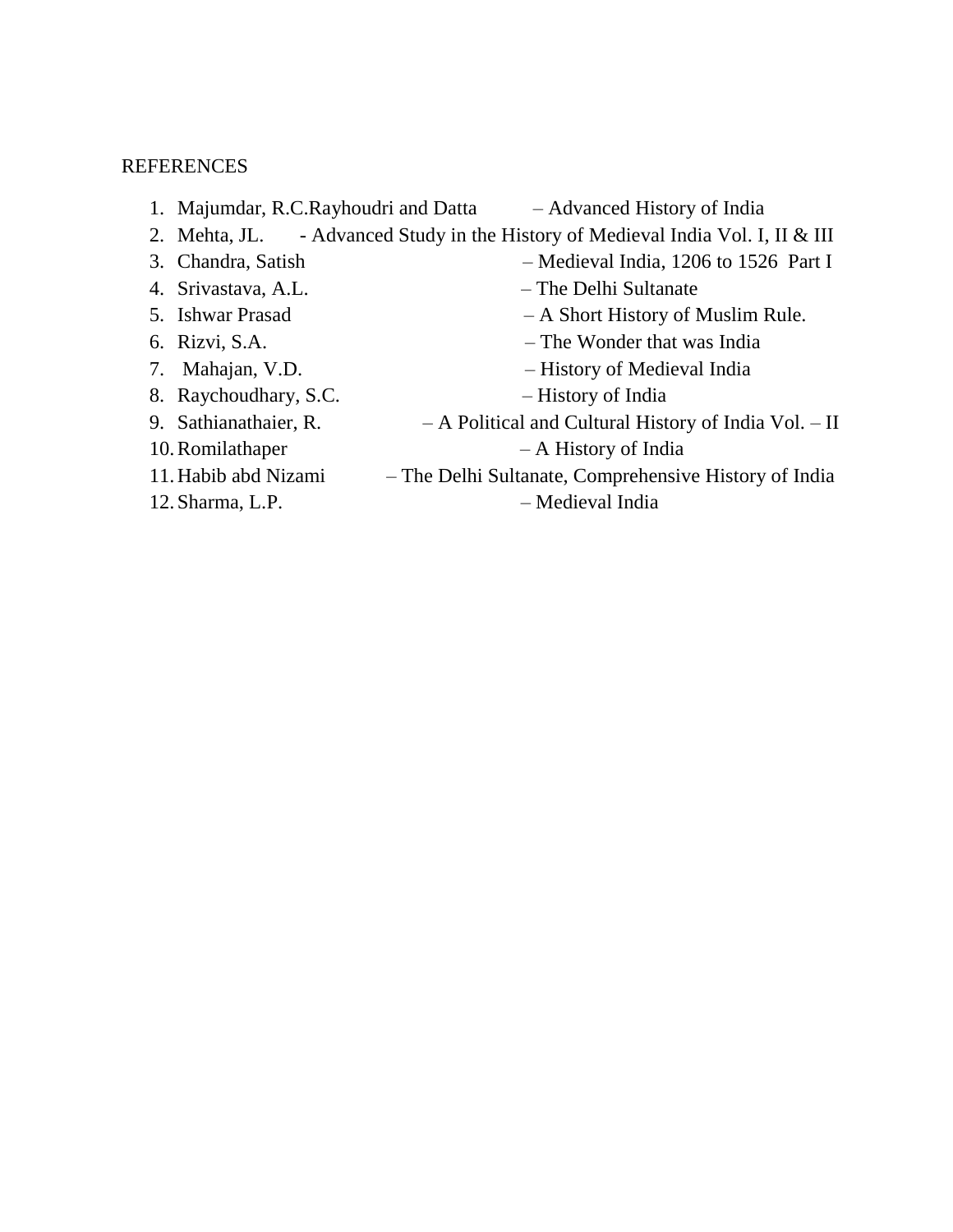### **MA HISTORY**

### **SEMESTER- II (CBCS PATTERN)**

## **CORE -VI POLITICAL AND CULTURAL HISTORY OF TAMIL NADU FROM PANDYAN EMPIRE TO 1800 CE**

#### **COURSE OBJECTIVES:**

- To Explain the Socio- Economic & Religious aspects in Tamil Nadu.
- To describe administrative reforms under the Cholas

#### **Unit I**

Second Pandya Empire – Polity – Society – Economy – Art and Architecture – The Pandyas of Madurai – Muslim Invasions – Malik Kafur"s invasion and its impact-Decline of Madurai Sultanate- Social and Cultural condition of Tamil Nadu under the Vijayanagar Empire.

#### **Unit II**

The Nayaks of Madurai – Thirumalai Nayak- the Nayaks of Senji – The Nayaks of Tanjore-Social and cultural condition under the Nayaks – Religion – spread of Christianity- contribution of Nayaks to art and architecture and Tamil Culture.

#### **Unit III**

Tamilagam under Marathas – Vengoji \_ achievement of Serfoji – Literature under the rule of Tanjore Marathas – Development of Art and Architecture under the Marathas-The Sethupathis of Ramnad – Thirumalai Sethu Pathi - Kilavan Sethu Pathi.

#### **Unit IV**

The Marava country and rise of the Sethupatis - Sethupathis of Ramnad- Socio economic and Culture under Marava –Tamil Nadu under the Maratha Rule – Administration – Society and development of Religion – Literature – Fine Arts.

#### **Unit V**

Advent of the Europeans – The Portuguese – The English– The French– The Anglo-French Conflict – The Arcot Nawabs – The Carnatic Wars – Anglo – Mysore wars and its impact in the Carnatic – The revolt of Poligars – Pulithevan – Katabomman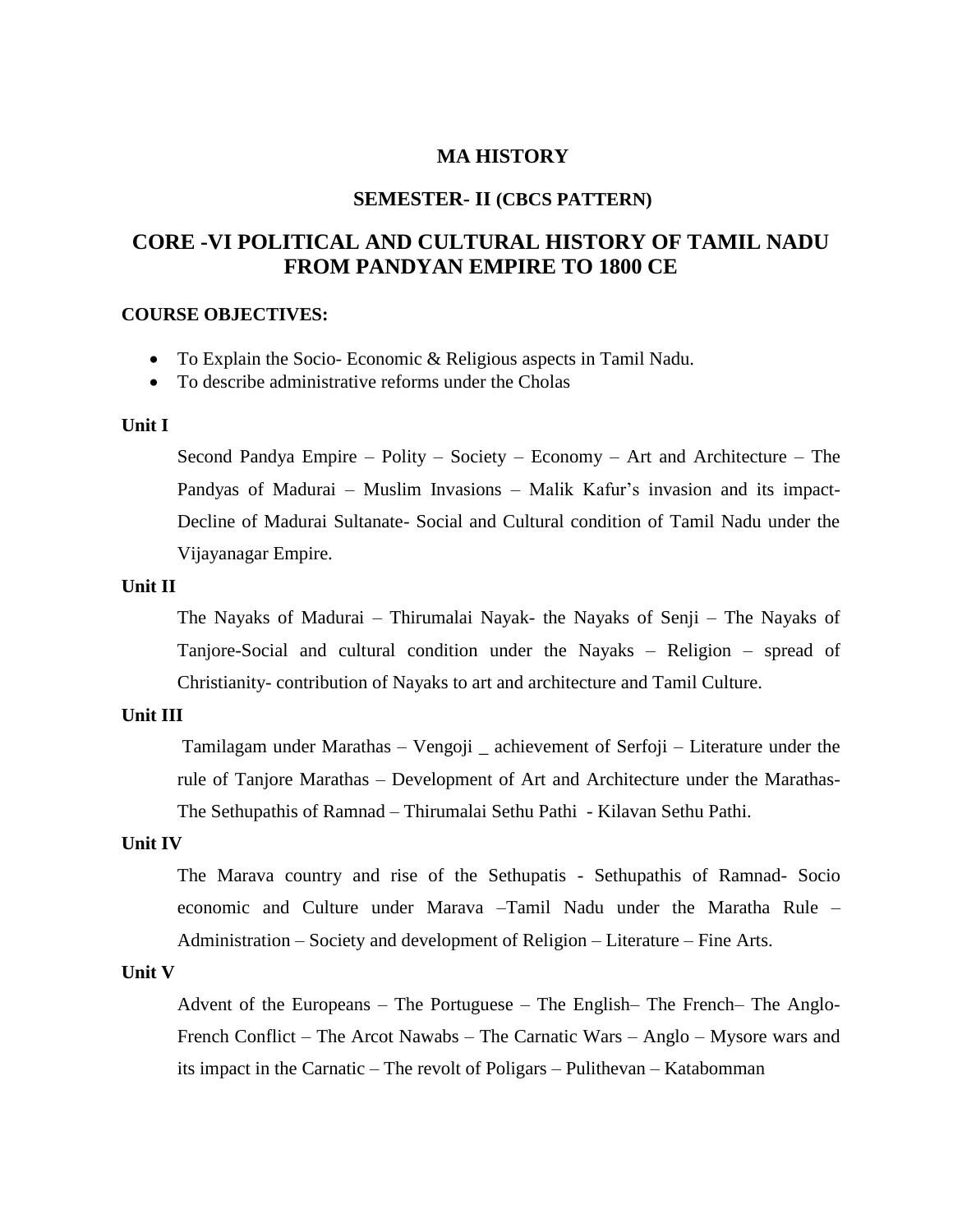#### **BOOKS FOR REFERENCE:**

Champakalakshmi, R. (1996). Trade, Ideology and Urbanization: South India 300-1300, New Delhi: Oxford University Press.

Gurukkal, Rajan. (2010). Social Formations of Early South India, New Delhi: Oxford University

Press.

Krishnasamy Pillai. (1964). Tamil Country Under Vijayanagar, Annamalai university,

- KrishnaswamiAiyangar S. (1992). Beginning of South Indian History; Ancient India and South Indian History and Culture.
- Mahalingam T.V. (1998). Kanchipuram in the Early South Indian History and Culture; South Indian Policy.
- Meenakshi.C., (1928) Administration And Social Life Under The Pallavas, Madras: Madras University.
- Heras, (2003). South India Under the Vijayanagar Empire: The Aravido Dynasty, New Delhi: Cosmo Publication.

Iyangar, Srinivasa, P.T. (1929). History of Tamils, Madras: C.Coomaraswamy and Sons.

- Karashima, Noboru. (1988). South India-Society and Economy, New Delhi: Oxford University Press.
- Mahalingam, T.V.(1951). Economic Life under the Vijayanagar Empire, Madras: Madras University.
- Mennakshi.C. (1977). Administration and Social Life under the Pallavas, Madras: Madras University.
- Nilakanta Sastri, K.A. (1978). The Colas, Madras: Madras University.
- Pillai, K.K. (1975). Social History of Tamils, Madras: Madras University.
- Sewell Rabert (1900). A Forgotten Empire (Vijayanagar): A Contribution to the History of India, Asian Educational Services.
- Stein, Burton, Peasant. (1980). State and Society in Medieval South India, New Delhi: Oxford University Press.

Subbarayulu, Y. (2012). South India under the Cholas, New Delhi: Oxford University Press.

Veluthat, Kesavan. (2010). The Early Medieval in South India, New Delhi: Oxford University Press.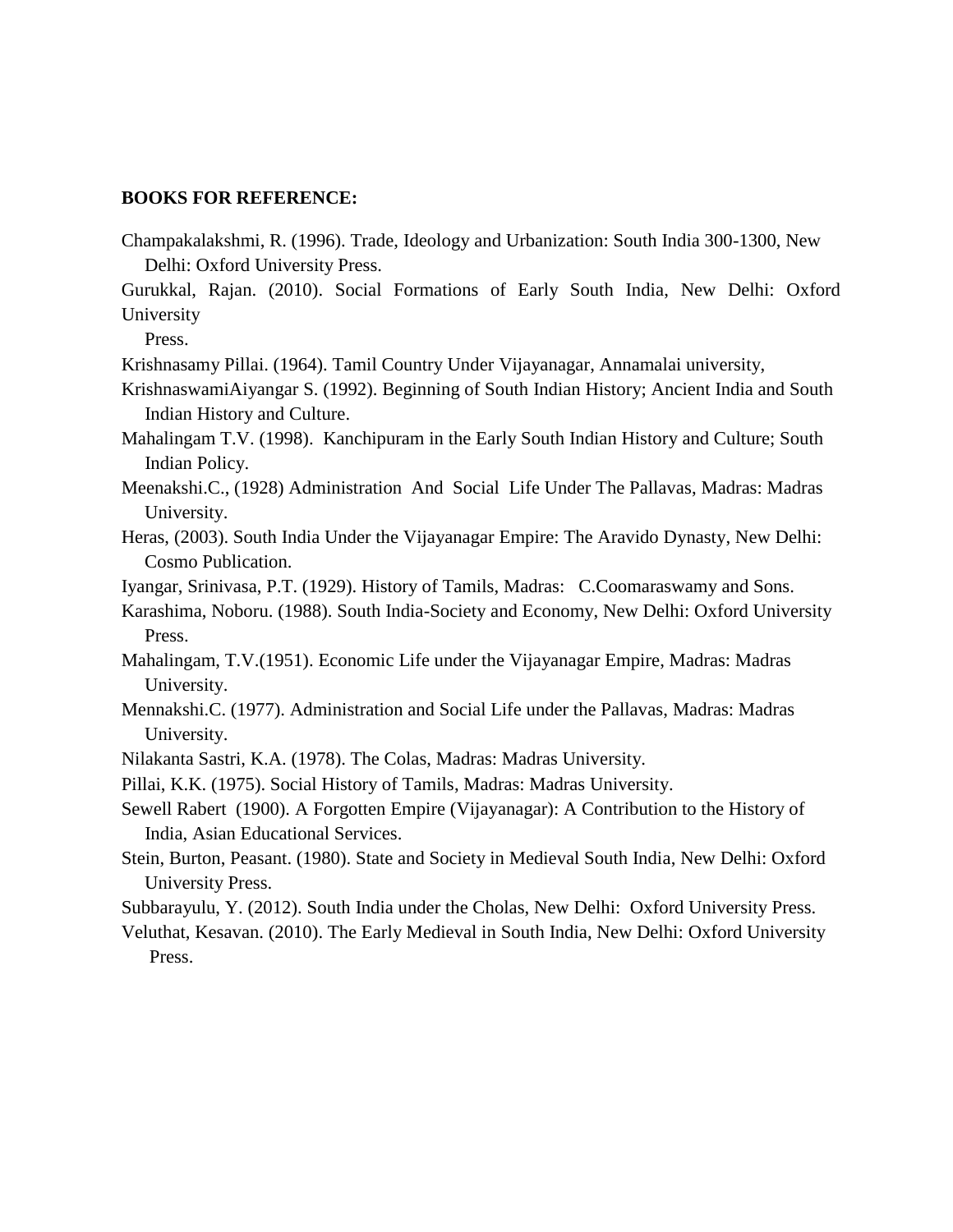#### **MA HISTORY**

## **SEMESTER II (CBCS PATTERN)**

## **CORE –VII: FREEDOM MOVEMENT IN TAMIL NADU FROM 1880 C.E TO 1947C.E**

#### **COURSE OBJECTIVES**

- To Explain the British Policies and Their Impact on Tamil Nadu.
- To Explain the Political Awareness of Tamil Nadu in National Movement.

#### **Unit I**

Resistance movements in Tamil Nadu – Poligar – British Expansion – Confederacy – Vellore Mutiny of 1806 C.E – The British land Revenue and Administrative Systems– Ryotwai system – Judicial reorganization

#### **Unit II**

Introduction of Western Education – Christian Missionary Activities – reaction against Conversion to Christianity – Formation of Madras Native Association- Madras Mahajana Sabha – Political awakening – Indian National Congress.

#### **Unit III**

The Early Phase of Indian National Congress – Swadeshi Movement and V.O. Chidambaram – Extremist policies – Vanchinathan – Siva – Role of the press – Subramaniya Bharathi.

#### **Unit IV**

Home Rule Movement – Formation of South Indian Liberal Federation – Justice Party in Power – Communal G.O – Achievement of Justice party – Temple Entry Movement – The Self Respect Movement – Civil disobedience Movement – the Congress in Power – Quit India Movement.

#### **Unit V**

Dravidian identity Politics – Rise of the Dravida Kazhagam - Periyar E.V.R – Demand for Dravida Nadu – Language and Politics – Press – Cinema – C.N. Annaduai.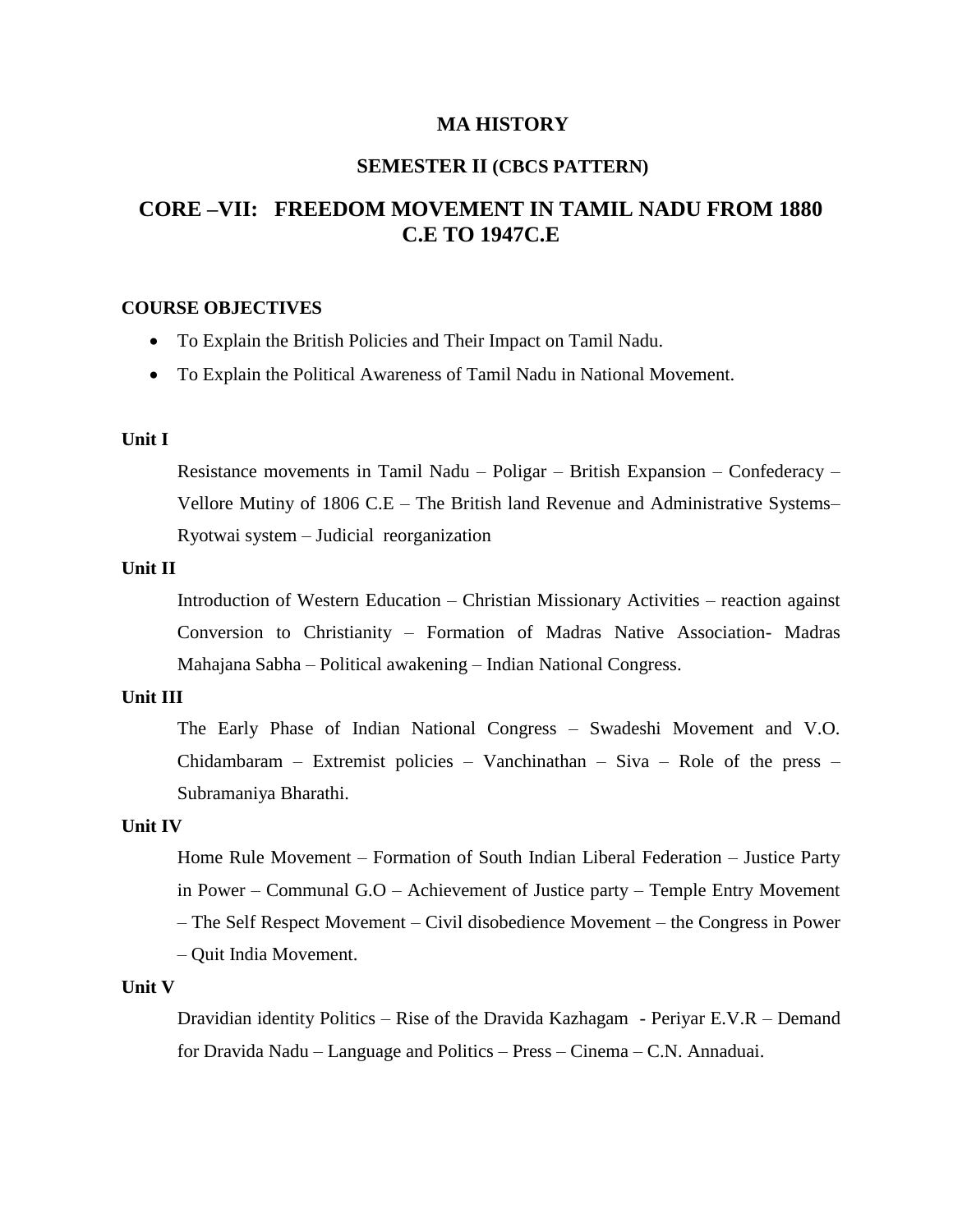#### **BOOKS FOR REFERENCE:**

Arnold, David.( 1977). The Congress in Tamil Nadu, Nationalist Policies in South India, 1919- 1937. New Delhi.

Arooran, N.K. (1980). Tamil Renaissance and Dravidian Nationalism. Madurai .

- Baker.C.J. (1975). The Politics of South India 1920-1937. New Delhi: Macmillian Company .
- Baker.C.J. and D.A.Washbrook. (1976). South India, Political Institutions and Political Change 1880-1947. Delhi: Macmillan.
- Geetha, V and S.V.Rajadurai.(1999) Towards a Non-Brahmin Millennium: Iyothee Thass to Periyar. Delhi: Samya.
- Hardgrave, R. (1965). The Dravidian Movement. Mumbai: Popular Prakashan.
- Irschick, Eugene. (1969). Politics and Social Conflict in South India: The Non-Brahmin Movement and Tamil Separatism, 1916-1929. Berkeley: University of California Press.
- Iyengar Krishnaswamy, R. ( 1923). Contributions of South India to Indian Culture. Calcutta.

Rajayan, K. (1974). History of Tamil Nadu 1565-1987. Madurai: Madurai University.

Rajendran, N. (1994). National Movement in Tamilnadu 1905-1914. UK: Oxford University press.

Srinivasachari, C.S. (1947). Social and Religious Movement in the 19th century. USA: National

Information and Publications.

Subramaniam, N. ( 1977). History of Tamilnadu. Madruai: Koodal Publishers.

- Suntharalingam, R. (1980). Politics and Nationalist Awakening in South India, 1852-1891. New Delhi: Rawar Publications.
- Viswanathan, E.SA. (1983). The Political Career of E.V.Ramaswami Naicker; A Study in the Politics of Tamil Nadu. 1920-1949. Madras.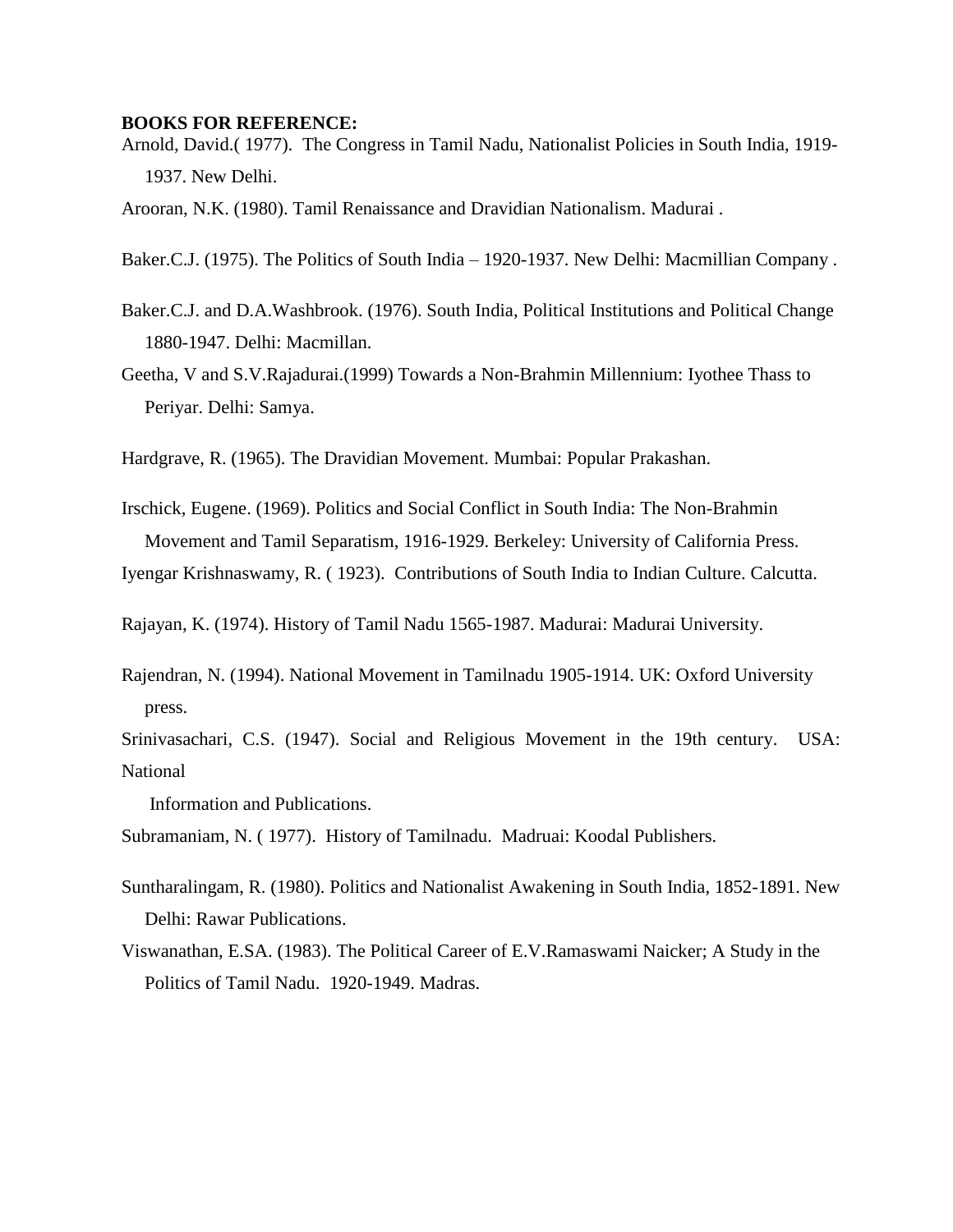# **M. A., HISTORY SEMESTER- II (CBCS PATTERN) ELETIVE- II(Paper I) HISTORY OF SCIENCE AND TECHNOLOGY SINCE 1947**

#### **COURSE OBJECTIVES**

- $\triangleright$  To know about the nature of scientific advancement in India.
- $\triangleright$  To enable the students to understand Scinece and Technology.
- $\triangleright$  To enable the students to understand Health Science.

#### **Unit I:**

 **Agriculture and Industry**: Policies and plans after Independence – Basic Resources in Agriculture – Soil Erosion – Soil Reclamation – Water conservation Programmes – Agro Techniques – Advancements – Green Revolution – Blue Revolution – Large Scale Industries in India – Cotton – Iron and Steel – Mining – Small Scale Industries – Cottage Industries.

## **Unit II:**

 **Transport and Communication**: Transport – Road Transport – National Highways and State Highways - Railways – Railway Zones – Locomotives – Water ways – Shipping – Inland Water Transport – Air Transport – Telecommunications – Electronic Devices – Computers – Telephones – Cellular Mobile – Internet - WhatsApp, Facebook and Twitter

## **Unit III:**

**Energy and Power**: Energy Resources – Thermal Energy – Organisation of Hydro-Electric systems – National Power organisations – Conventional Energy – Coal and Petroleum – Non-Conventional Energy – Atomic Power stations – Fast Breeder Reactors.

#### **Unit IV:**

 **Health Sciences**: Diseases – Communicable diseases - Cancer and Heart Diseases – Diabetes – Entomic Disease, Epitomic Disease and Pandemic Diseases – AIDS and Its Prevention Method - Plasma Treatment – Organ Transplantation – Cloning – Advancements of Bio-Technology in India – Development of Medical Research in India.

#### **Unit V:**

**Space Science & Technology**: Defence Science – Defence Research and Development Organisation – Missile Technology Programmes of India – Radar Systems –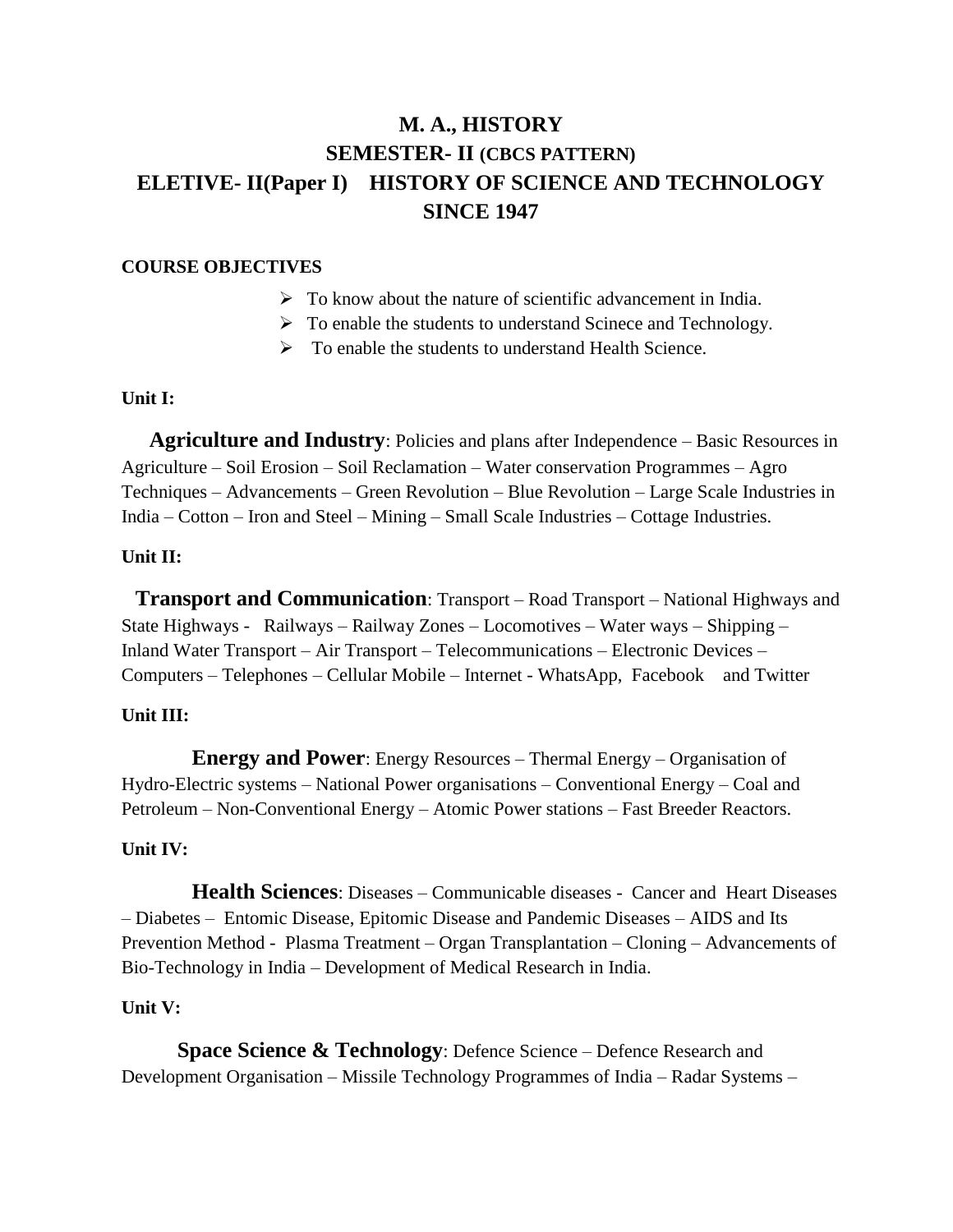INSAT System – Remote Sensing – Launch Vehicle Technology – Moon Missions – Indian Scientists in Space Explorations.

# **REFERENCE BOOKS;**

|         | Kalpana Rajaram :             | Science and Technology.                   |
|---------|-------------------------------|-------------------------------------------|
| 2.      | Kappuram & Kadudamani:        | History of Science and Technology.        |
| $3_{-}$ | Mohan & Ashok Jain:           | Science and Technology.                   |
|         | 4. Verghese Jayaraj:          | History of Science and Technology.        |
|         | 5. Jeggi $O.P$ :              | History of Science and Technology         |
| 6.      | Gupta $S.P$ :                 | Science and Technology in the Modern Age. |
|         | 7. Dutte Sundram:             | Indian Economy.                           |
| 8.      | <b>Spectrum Publication:</b>  | Year Book.                                |
| 9.      | <b>Spectrum Publication:</b>  | Science and Technology.                   |
|         | 10. Mc Graw Hill Publication: | Year Book.                                |
|         | 11. Maheshwari:               | Indian Administration.                    |
|         |                               |                                           |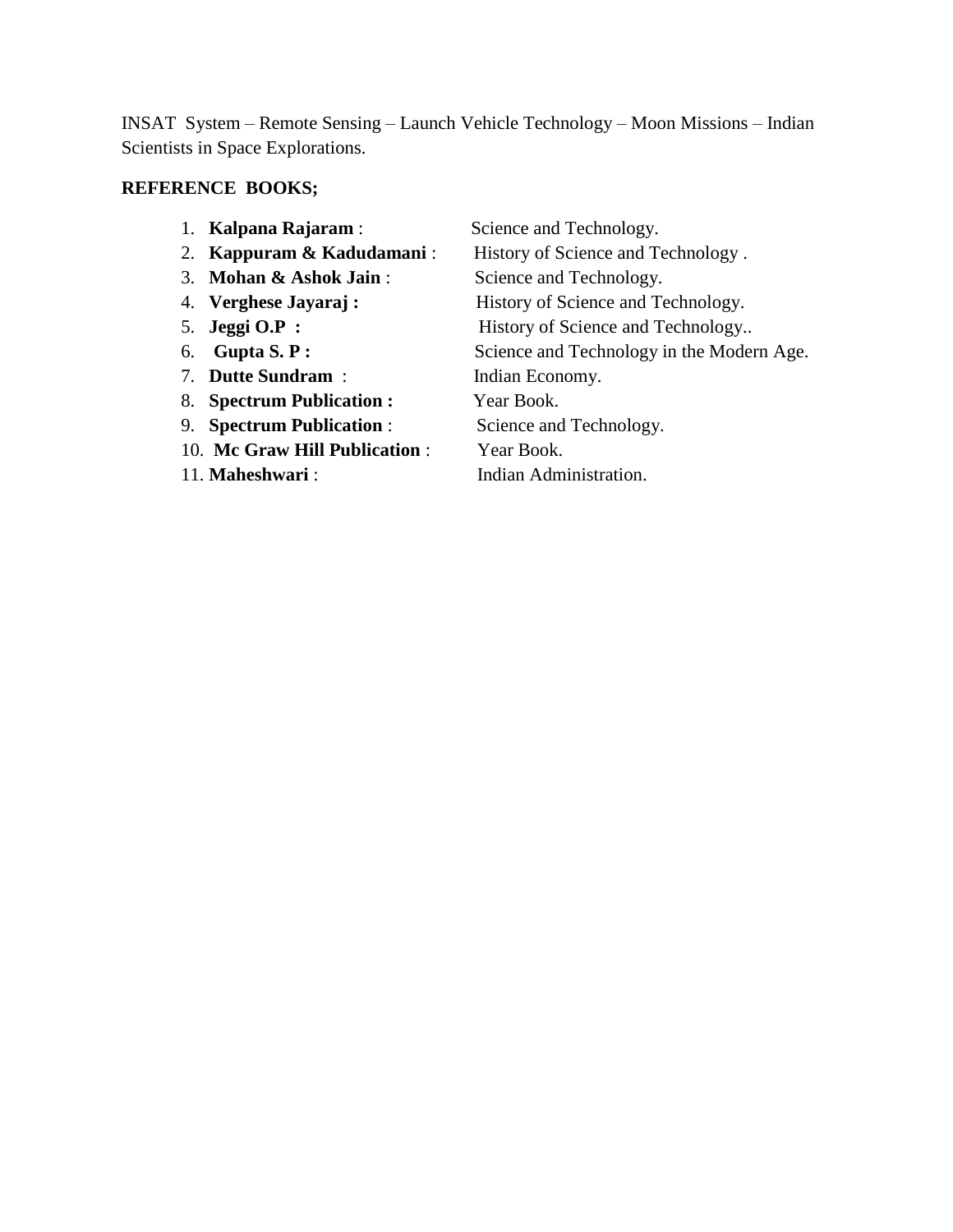## **M.A.HISTORY**

### **SEMESTER II (CBCS PATTERN)**

## **ELECTIVE- II(Paper II) HISTORY OF DRAVIDIAN MOVEMENT IN TAMILNADU**

#### **COURSE OBJECTIVES**

- $\triangleright$  To understand the Emergence of Dravidian movement.
- $\triangleright$  To learn the role of Justice Party and its achievements.
- $\triangleright$  To make the students to understand the services of DMK and AIADMK.

**UNIT-I** "Dravida"-Definition, Dravida and Arya Race Theories – Emergence of Non-Brahmin ideology – Pre-Justice Party Era, Socio-Political Movements of Non-Brahmins, Madras Native Association, Madras Dravidian Association, Madras Presidency Association and Emergence of Dalit Movement – C.Ayothidas Pandithar and Rettamalai Srinivasan.

**UNIT- II** Justice Party Era-Formation of SILF, Justice Party, Non-Brahmin Manifesto, Founder Leaders – P.T.Theagaroyachetti, Dr.C.Natesa Mudaliar, and T.M.Nair-Their Services – Conflict with Congress and Home Rule Movement- Demand for Communal Representation – First Direct Election, 1920.

**UNIT- III** Justice Party in Power -Ministries of Subbarayalu Reddiar, Raja of Panagal, and Munuswamy Naidu-Independent Ministry under Dr.P.Subbarayan – Achievements of Justice Party, Fall of Justice Party – M.C.Raja- Depressed Classes Movement.

**UNIT – IV** Periyar E.V.Ramasami- Self Respect Movement, Vaikam Struggle, Rajagopalachari – Formation of Congress Government, 1937, Family Vocational Education Scheme (Kulakalvi Thittam), Three Language Formulae – Justice Party in Opposition, Anti-Hindi Agitations – Transformation into Dravida Kazhagam – Salem Conference – C.N.Annadurai and Formation of DMK – Services of Periyar and Kamaraj.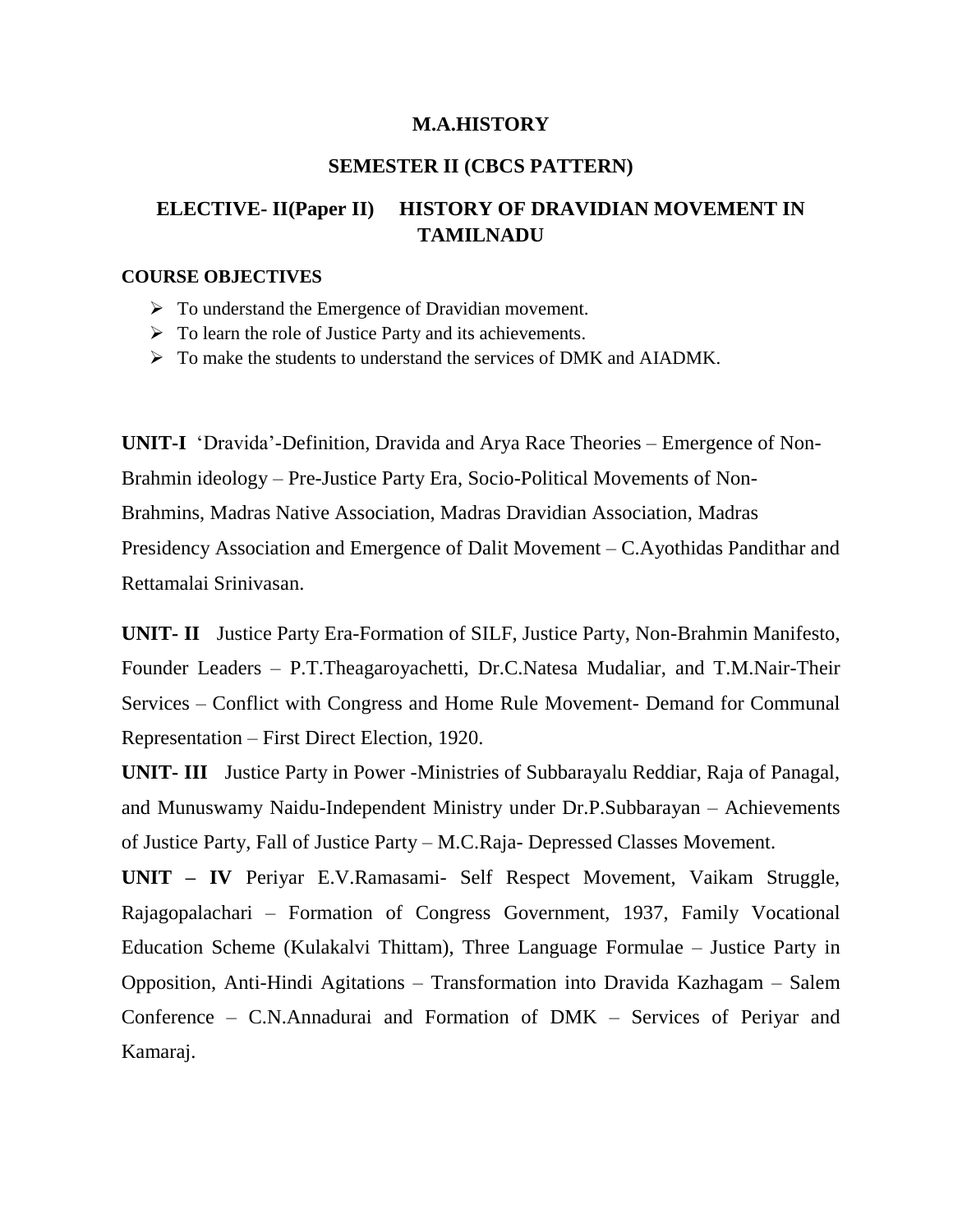**UNIT – V** Rise of DMK – DMK in Power, Achievements under C.N.Annadurai – Anti Hindi Agitations, Withdrawal of Separate Dravida Nadu Demand- Chief Ministership of M.Karunanidhi- Coalition Politics – Rise of M.G.Ramachandran – his Achievements – Post M.G.R Scenario in Tamil Nadu Politics – The Tenures of J.Jayalalitha and M.Karunanidhi – Their Contributions.

#### **REFERENCE BOOKS**

- 1) Arooran, N.K.Tamil Renaissance and Dravidian Nationalism, Madurai, 1980.
- 2) Baker. C.J. The Politics of South India 1920-1937, New Delhi, Macmillian Company, 1975.
- 3) Baker.C.J. and D.A.Washbrook, South India, Political Institutions and Political Change 1880-1947, Delhi, Macmillan, 1976.
- 4) Devenandan. P.D: The Dravida Kazhagam: A revolt against Brahminism, California, 1960.
- 5) Geetha, V and S.V.Rajadurai, Towards a Non-Brahmin Millennium: Iyothee Thass to Periyar, Delhi, Samya, 1999.
- 6) Hardgave R.The Dravidian Movement, Mumbai, Popular Prakashan, 1965.
- 7) Irschick, Eugene, Politics and Social Conflict in South India: The Non-Brahmin Movement and Tamil Separatism, 1916-1929, Berkeley, University of California Press, 1969.
- 8) …………… Political and Social Conflict in South India, USA, University of California Press, 1969.
- 9) ……………… Tamil Revivalism in the 1930s, Madras 1986j.
- 10) Iyengar Krishnaswamy R.Contributions of South India to India Culture, Calcutta, 1953.
- 11) Pandian M.S.S. The Image Trap: M.G.Ramachandran in Film and Politics, Sage Publications, 2015.
- 12) …….. Brahmin and Non-Brahmin, New Delhi, Permanent Black, 207.
- 13) Rajayan K. History of Tamilnadu 1565-1987, Madurai, Madurai University, 1974.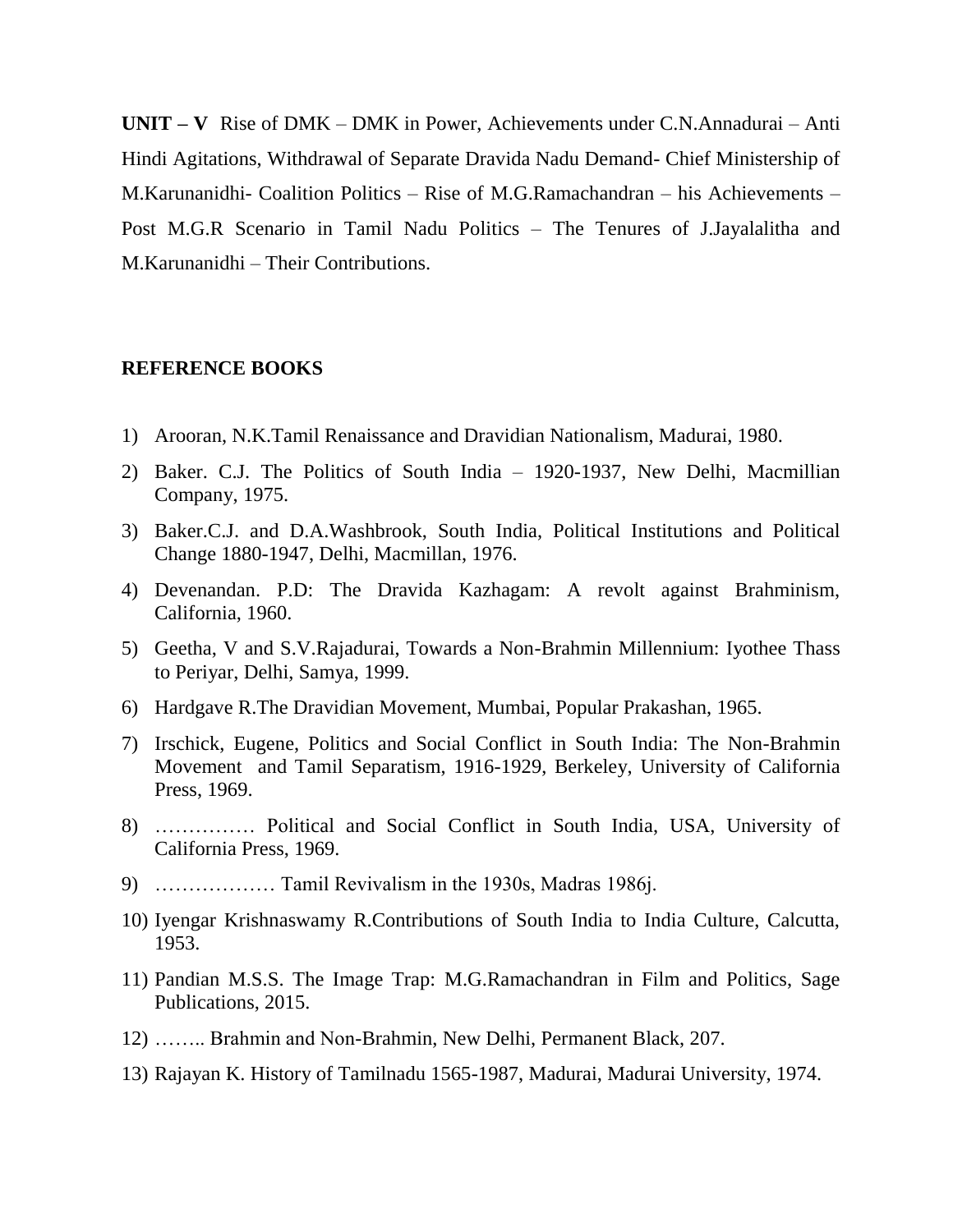- 14) Ramamoorthy P: The Freedom Struggle and the Dravidian Movement, Chennai 1987.
- 15) Slater Gilbert: The Dravidan Element in Indian Culture, New Delhi 1987.
- 16) Subramaniam, N.History of Tamilnadu, Madurai, Koodal Publishers, 1977.
- 17) …………….. Social and Cultural History of Tamilnadu, Udumalpet, Ennes Publications, 207.
- 18) …………….. Social History of Tamils, New Delhi,P.K.Print World Pvt (Ltd), 1999.
- 19) Sundarajan, Saroja, March to Freedom in Madras Presidency, 1885- 1915, Lalitha Publications, 1989.
- 20) Suntharalingam R. Politics and Nationalist Awakening in South India, 1852-1891, New Delhi, Rawar Publications, 1980.
- 21) Viswanathan, E.Sa. The Political Career of E.V.Ramaswami Naicker; A Study in the Politics of Tamilnadu, 1920-1949, Madras, 1983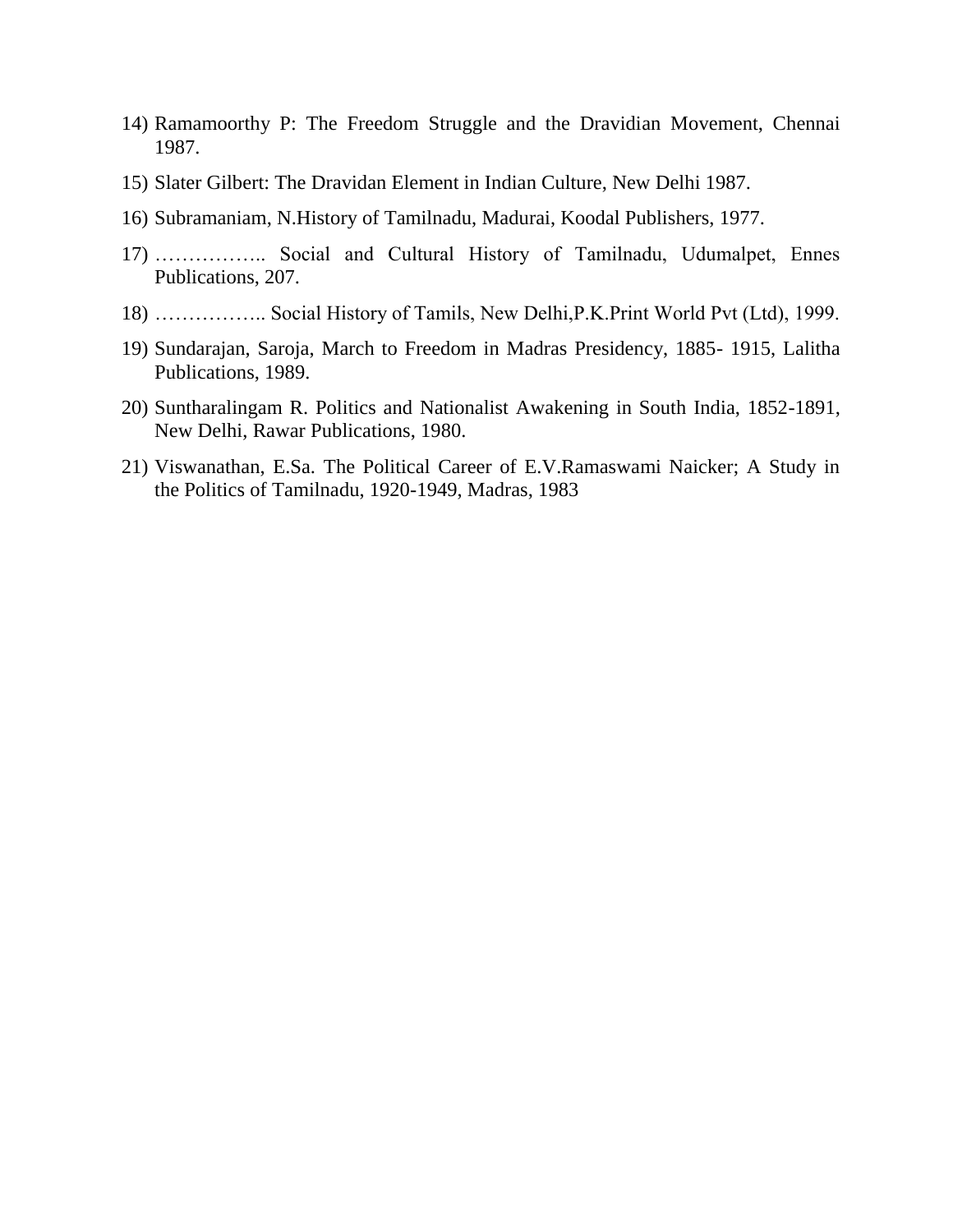## **M.A. HISTORY**

# **SEMESTER – II (CBCS PATTERN)**

## **EDC I - INDIAN NATIONAL MOVEMENT**

#### **COURSE OBJECTIVES**

- To understand the Emergence of Indian National Congress.
- $\triangleright$  To learn the role of Moderates and extremists in the Indian National Movement.
- $\triangleright$  To make the students to understand the noble ideas of National Movement.

## **UNIT – I**

Introduction – Early uprisings against the British rule before 1857- the revolt of 1857- Facts leading to the emergence of Indian Nationalism.

## **UNIT – II**

Founding of the Indian National Congress- Moderate Nationalism ( 1885-1905) – Growth of Extremism – Partition of Bengal – Swadeshi and Boycott Movements – Congress Split – Government response – Minto -Morley reforms of 1909– Revolutionary trends at home and abroad for Indian freedom.

## **UNIT – III**

Home rule movement – Lucknow pact 1916 – impact of the First World War – Rowlatt Act – and Jaliyanwallabag massacre – Montague Chelmsford reforms of 1919.

## **UNIT – IV**

Gandhian Era – Non Co-operation Movement – Khilafat Movement – Swarajist party – Simon commission – Lahore Congress – Civil Disobedience Movement – Round Table Conference – Government of India Act of 1935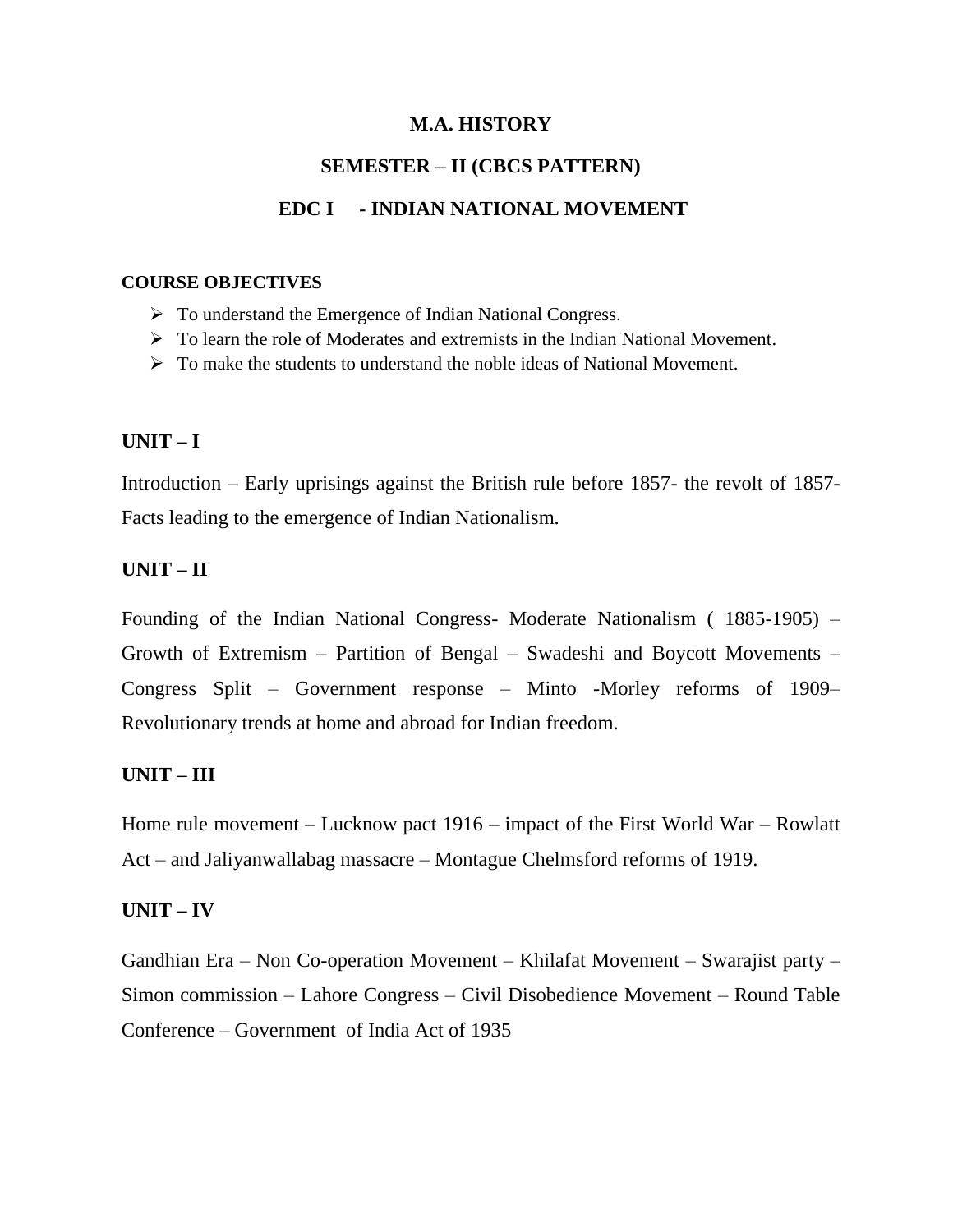## **UNIT – V**

Impact of the Second World War – Subash Chandra Bose and the INA – Jinnah and Muslim separatism – August offer – Cripps Mission – Quit India movement – Cabinet Mission – Mountpatten plan – Partition and Independence act of 1947.

## **REFERENCE BOOKS**

| 1. Tarachand                 |                | Freedom Movement in India.                  |
|------------------------------|----------------|---------------------------------------------|
| 2. R.C.Majumdhar             |                | History of Freedom Movement in India 3.     |
| Vols,                        |                | Calcutta, 1962                              |
| 3. R.C.Agarwall              |                | Constitutional<br>development<br>and        |
| National                     |                | Movement, S.S.Chand & Company,              |
|                              |                | New Delhi, 1947                             |
| 4. Pattabie Sitaramaiya      | $\ddot{\cdot}$ | The Indian National Movement.               |
| 5. K.Rajayyan                |                | History of Freedom Struggle in<br>India,    |
| Madurai                      |                | Publishing House, Madurai, 1981.            |
| 6. G. Venkatesan             |                | History of Freedom Struggle<br>The<br>in    |
| India,                       |                | Coimbatore, 1985.                           |
| 7. H.Malik                   |                | Muslim Nationalism in India and Pakistan.   |
| 8. Bipin Chandra             |                | Modern India - NCERT Publications,          |
| 9. P.N.Chopra and others     |                | A Social, Economic and Culture history      |
| of                           |                | India, Volume $-III$                        |
| 10. R.C.Majumdar (Ed)        | $\ddot{\cdot}$ | History of Culture of Indian people -       |
| Bharatiya                    |                | VidyaBhavan – Volume No – X to              |
| XII.                         |                |                                             |
| 11. Prof.R.Sathiya Nathaiyar |                |                                             |
| and Vasudhava Rao            | $\ddot{\cdot}$ | The Text Book of Indian History- Volume -   |
| III                          |                |                                             |
| 12. D.Sada Sivam             | $\ddot{\cdot}$ | Indian History Volume - III in Tamil.       |
| 13. R.C. Gupta               |                | Indian Freedom Movement and Thought 1930-   |
|                              |                | 1947, Sterling Publishers, New Delhi, 1983. |
| 14. Lal Bahadur              | $\ddot{\cdot}$ | Indian Freedom Movement and Thought 1919-   |
|                              |                | 1929, Sterling Publishers, New Delhi, 1983. |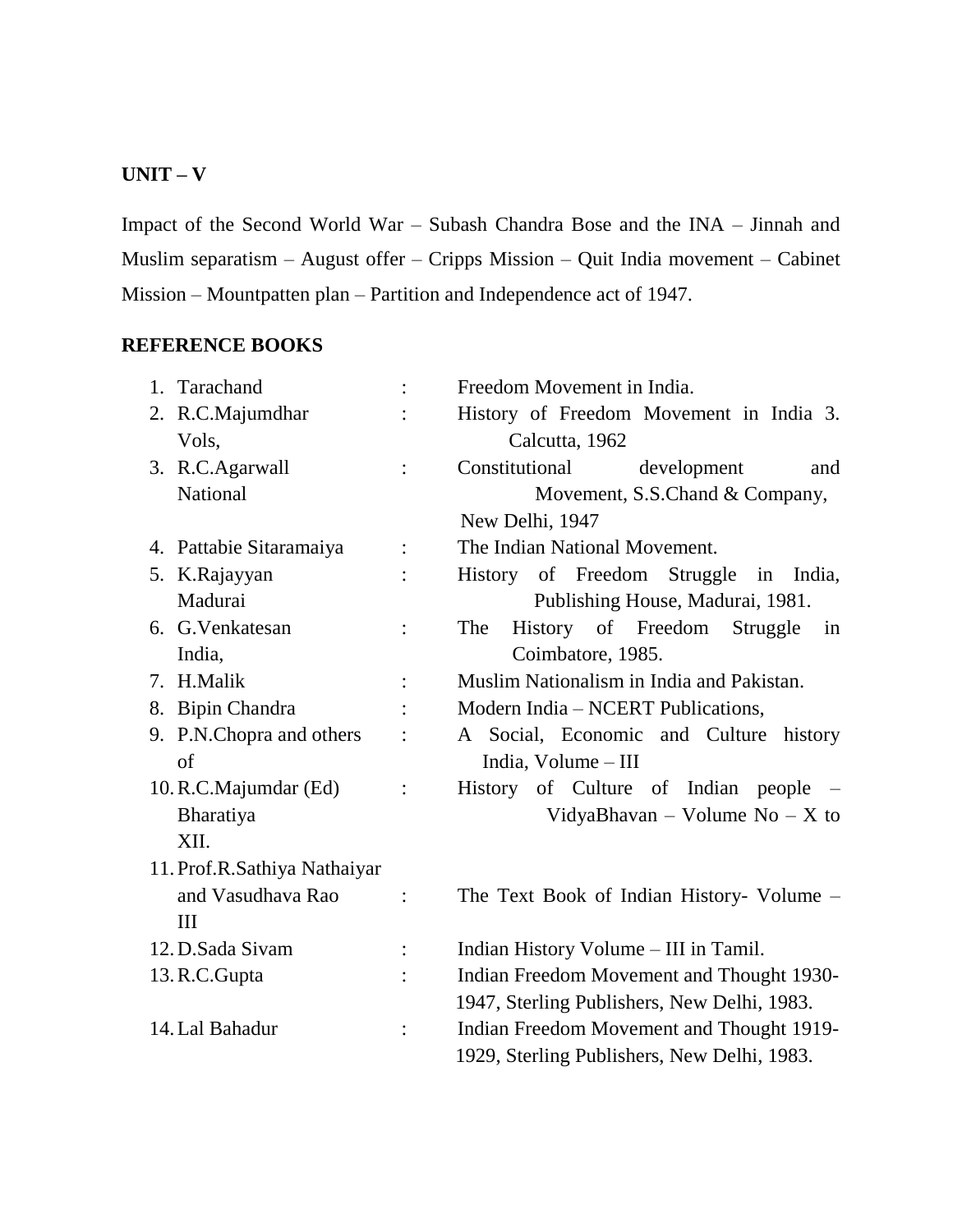| 15. V.D.Mahajan | The National Movement in India, Chand & |
|-----------------|-----------------------------------------|
| Co.             | New Delhi, 1979                         |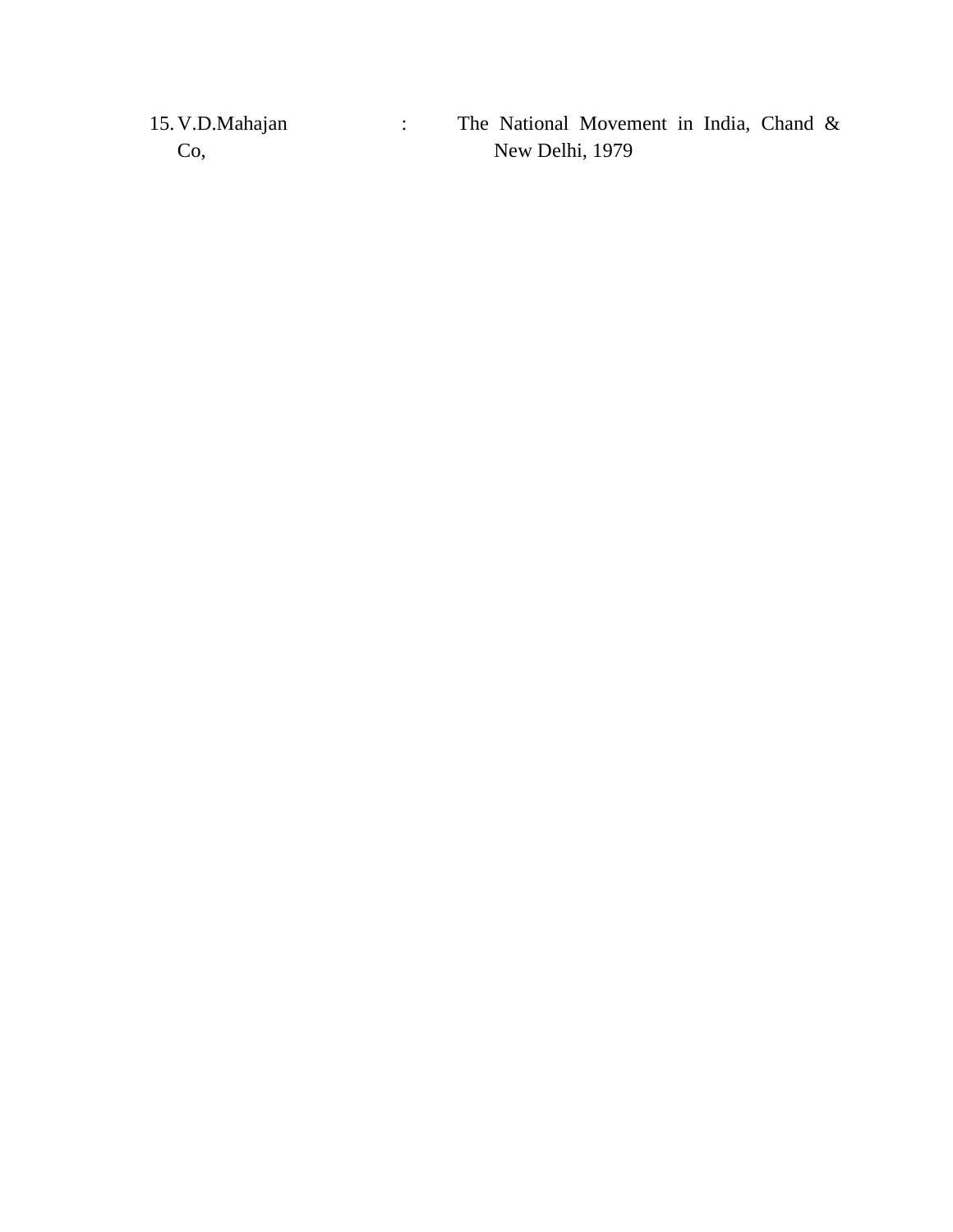## **M.A. HISTORY**

## **SEMESTER – II (CBCS PATTERN)**

## **EDC II INTELLECTUAL HISTORY OF TAMILNADU**

#### **COURSE OBJECTIVES**

- $\triangleright$  To understand the Emergence of Dravidian movement.
- $\triangleright$  To learn the role of Bharathi and Thiru Vi. Ka.
- To make the students to understand Self Respect Movement and Periyar.

#### UNIT-I

The Dravidian movement – Theosophical society – life and teachings of St.Rama Linga – Doctrine of Equality – Impact of Christian Missionaries in Tamil Nadu

## UNIT-II

Growth of Modern Tamil Literature – Subramanya Bharathi – Bharathi Dasan – T.K Chidambaranatha Mudaliar – Thiru vi-ka - Maraimalai Adigal – Namakkal kavingar

## UNIT-III

Intellectual contributions of V.O Chidambaram Pillai and his role in Freemdom movement – Subramanya siva – A.J Panneer selvam – A.L.Mudalaiyar - Vijaya ragahavachari - Rajaji

#### UNIT-IV

Periyar E.V Ramasamy – His ethics and message - Self Respect Movement – Social reforms – Jeevanandham and communist ideas – C.N Annadurai .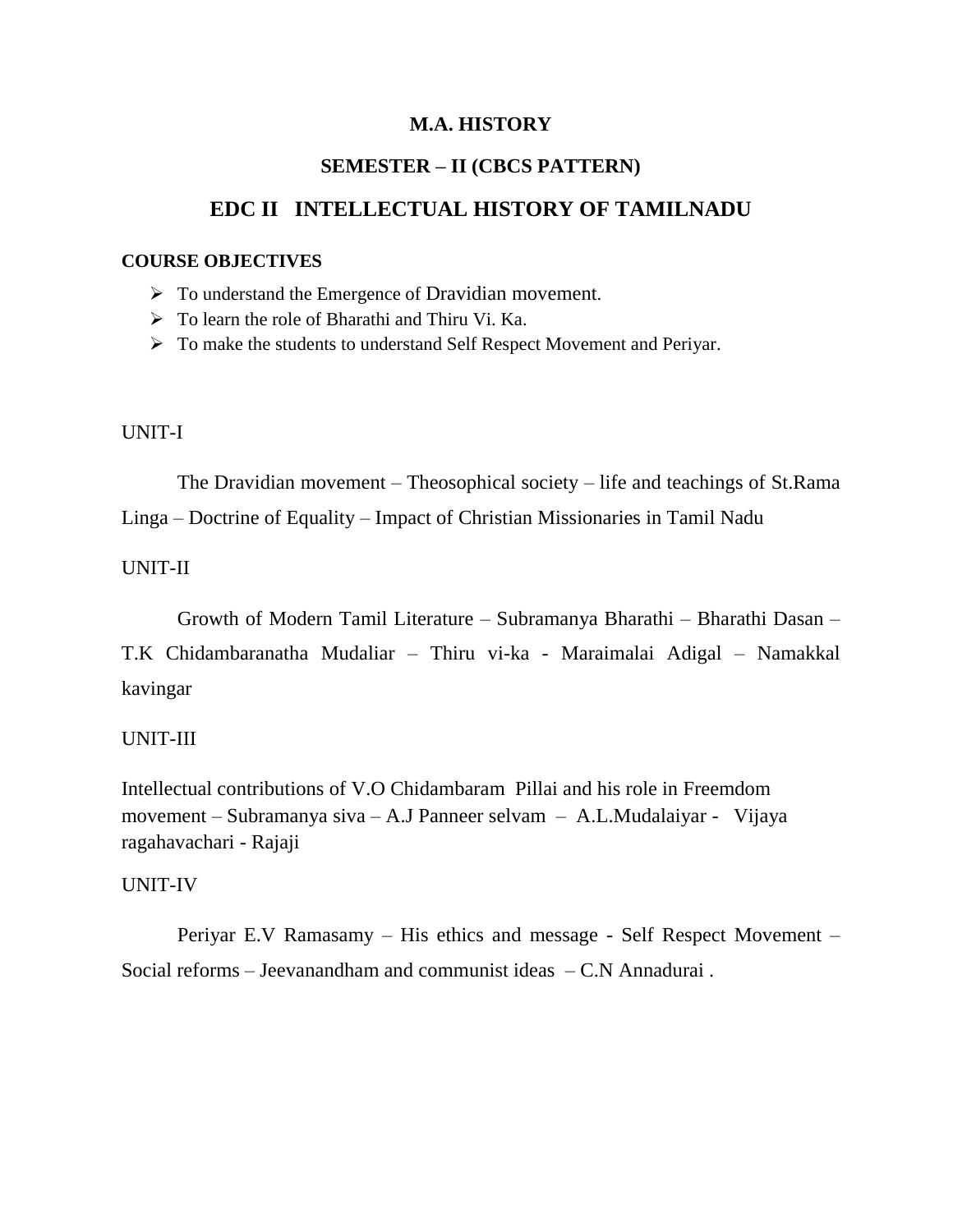### UNIT-V

Progress of university education – Madras University – Annamalai University,- Madurai Kamaraj University – Mother Teresa University – Tamil University - Bharathiyar University – Barathidasan University – periyar University.

## REFERENCE BOOKS

- 1. Backer C.J The politics of south India
- 2. Dictionary of National Biography VOL I to Volume VI
- 3. Irisk, Engune F Tamil Revivalism in 1930
- 4. Siva Gnanam M.P Vallalar kanda orumaipadu
- 5. Sundarailngam.R politics and Nationalist Awaking in India
- 6. Dr. paramarthlingam  $C Social$  reform movement in Tamil Nadu in the 19<sup>th</sup> century with special reference to St. Ramalinga
- 7. Dr.paramarthalingam C Religion and social reform in Tamil Nadu
- 8. Subramanyam . N social and cultural History of Tamil Nadu 1936-1984
- 9. Krishnamoorthy V. –History of Tamil Nadu, (political, constitutional and cultural) VOL-II, 1565-1972AD
- 10.Dr.Venkatesan Tamilaga Varalatu 1947- 2010 (Tamil Medium)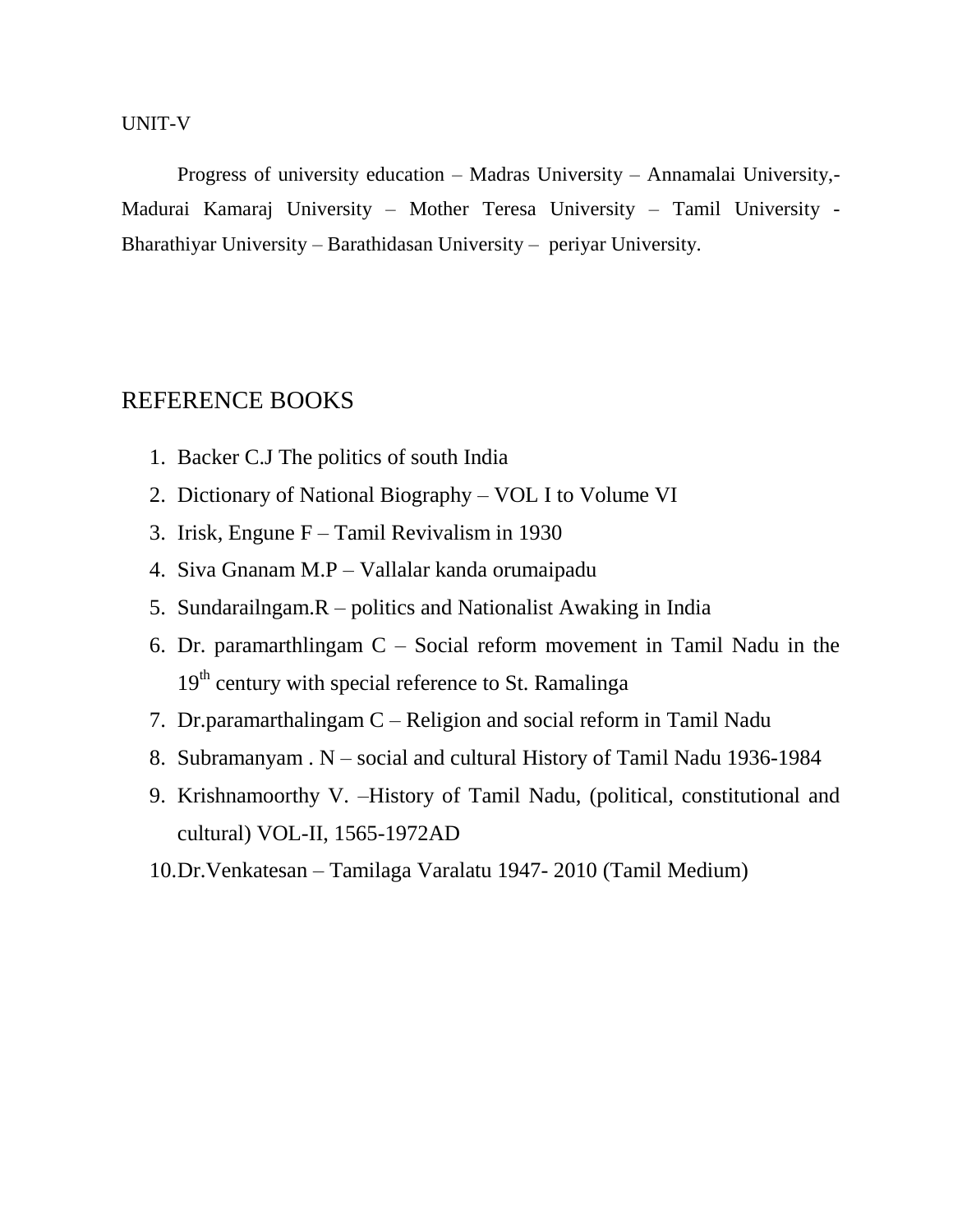## **M.A. HISTORY**

## **SEMESTER – II (CBCS PATTERN)**

## **EDC III ADMINISTRATIVE HISTORY OF INDIA**

#### **COURSE OBJECTIVES :**

- $\triangleright$  To know the gradual evolution and growth of Indian Administration.
- $\triangleright$  To learn the powers and functions of various departments.
- $\triangleright$  To get an idea about the nature of recruitment.

## **UNIT – I**

Administration - Meaning and scope of Administration – Origin and growth of Public Administration in India – Pre Mauryas – Mauryan Administration – special reference to City Administration.

## **UNIT – II**

 Ancient Indian Administration – Harsha – Guptas administrative policies – Cholas Administration -Introduction to Muslim Administrative systems – General Revenue, Land, Defence and judicial system Administrative development in India under the British rule.

#### UNIT – III

Administrative functions in free India – Central Secretariat – Functions and role of the Ministries of Home affairs, Finance, Defence, Human Resource Development – Health, Law and External Affairs – Minister Secretary relationship – Organization and Method in Central Governments.

#### UNIT – IV

Constitutional Authorities – The Finance Commission planning commission and Comptroller and Auditor General of India – Central – State Administrative relationship – inter Governmental issues.- UPSC

#### UNIT – V

 Administrative functions of India States – State Secretariat – State planning commission – planning and Schemes – TamilNadu State Public Services – District Administration – Local self Government.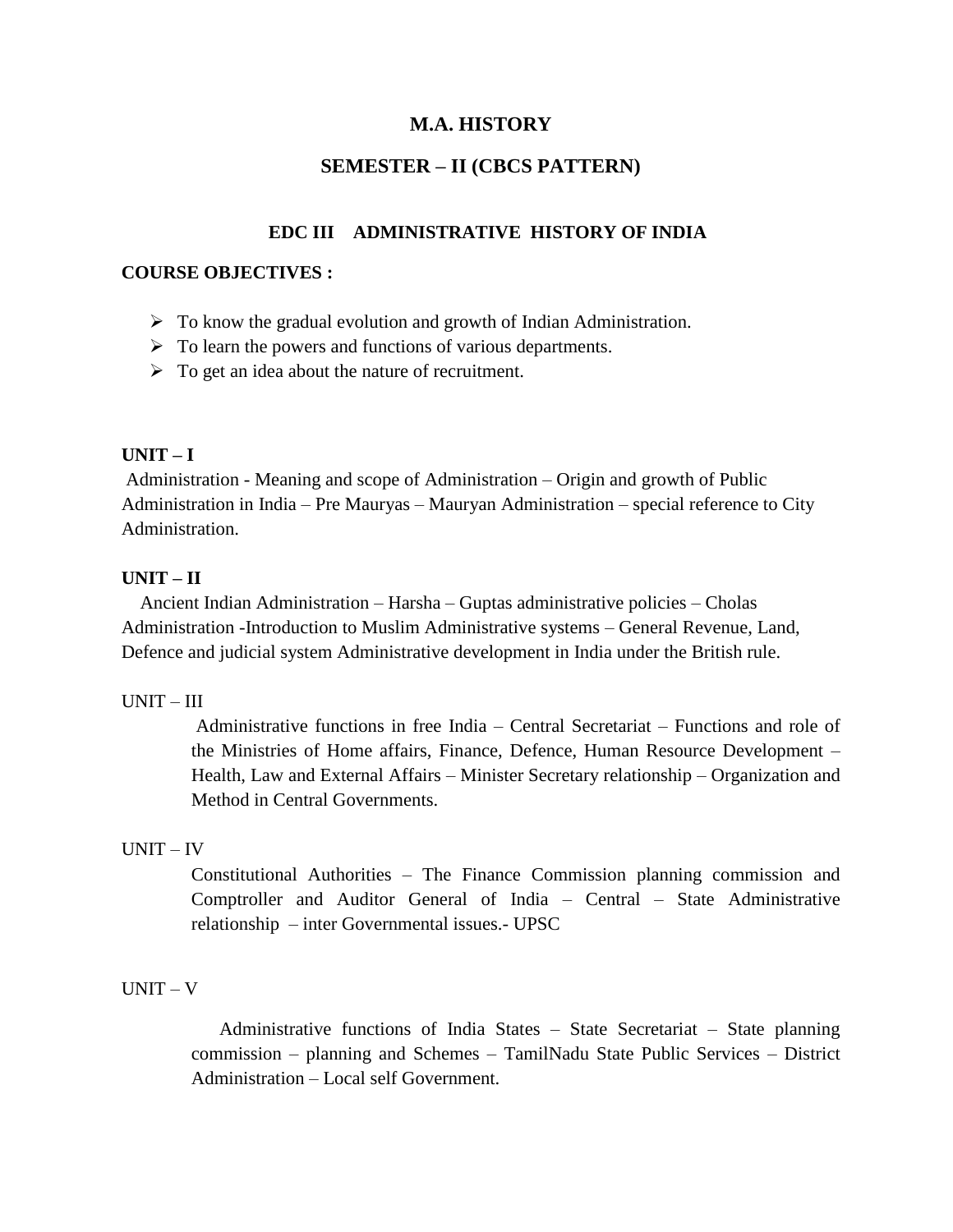# REFERENCES BOOKS

- 1. B.B.Mishra, the Administrative History of India 1834 1947.
- 2. Bharathiya Vidya Bhavan, History of Indian Administration vol I1968 B.N. Puri.
- 3. B.N.Puri, History of Indian Administration vol II, 1975.
- 4. Lakshmi Narayan., Agarwal The Evolution of Indian Administration, Agra, , 1970.
- 5. Uma Meduri Public Administration in the Globalization Era, 2010.
- 6. Bidyut Chakrabarty Public Administration, Orient Longman Ltd, 2007.
- 7. Siuli Sarkar Public Administration in India, 2010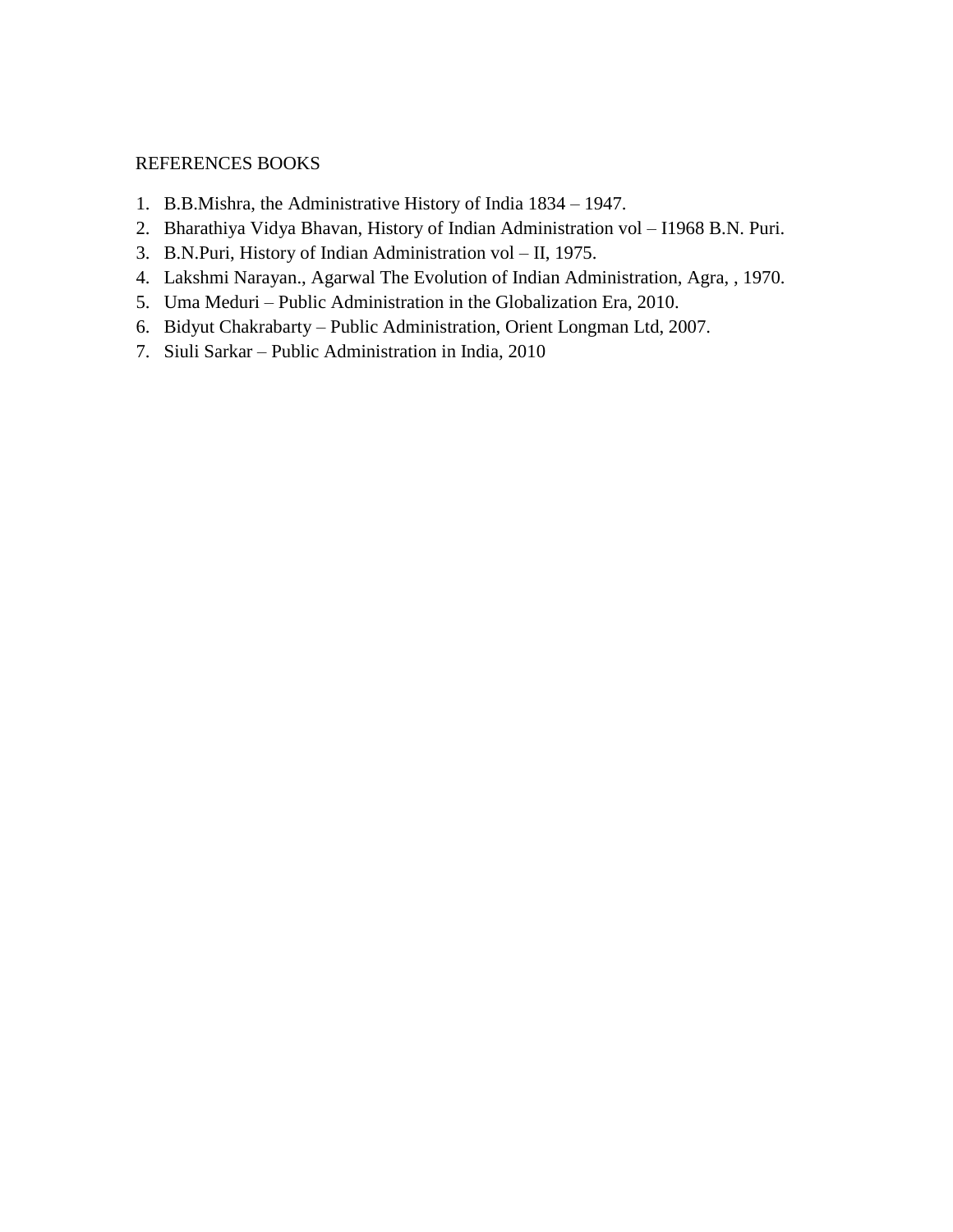# **M.A. HISTORY SEMESTER – II (CBCS PATTERN)**

#### **HUMAN RIGHTS**

#### **(COMMON PAPER FOR PG COURSES)**

#### **COURSE OBJECTIVES**

- $\triangleright$  To understand the Universal declaration of Human Rights.
- > To learn the Civil, Political and Economic Rights.
- $\triangleright$  To make the students to understand Human Rights Violations.

#### **UNIT – I**

**Introduction:** Meaning and Definition of Human Rights – Historical Evolution of Human Rights – Formation of UNO ,Universal Declaration of Human Rights 1948 – Constitutional Provision for protection of Human Rights – Fundamental Rights and Directive principles of State Policy – Fundamental Duties and Human Right Education.

#### **UNIT – II**

**Civil, Political and Economic Rights :** Right to work – Right to Personal Freedom Expression – Right to Property – Right to Education – Right to Equality – Right of Religion – Right to form Association and Unions – Right to Movement – Right to Family – Right to Contract – Right to constitutional Remedies – Right to Vote and Contest in Electronics – Right to hold Public offices – Right to Information – Right to Criticize in the Government – Right to Democratic Governance – Right to Work – Right to Adequate wages – Right to reasonable Hours of Work – Right to Fair Working conditions – Rights to self government in industry – customer rights – social and cultural rights – Rights to life – rights to clean environment.

#### **UNIT – III**

**Human Rights Activities in India:** Human Rights Act 1993 – Structure and functions of national Human Rights Commission – State Human Rights Commission and Human Rights courts – Rules and Regulations of state human rights commission 1997.

#### **UNIT – IV**

**Human Rights Movement for Social Development:** Indian Freedom Movement – Peasant Movement – Women"s Movement – SC/ST Movements – Environment Movement.

#### **UNIT – V**

**Human Rights Violations:** Organisation to protect Human Rights –UNO – National Human Rights Commission -Violation of Rights among children, women, minorities, SCs and STs,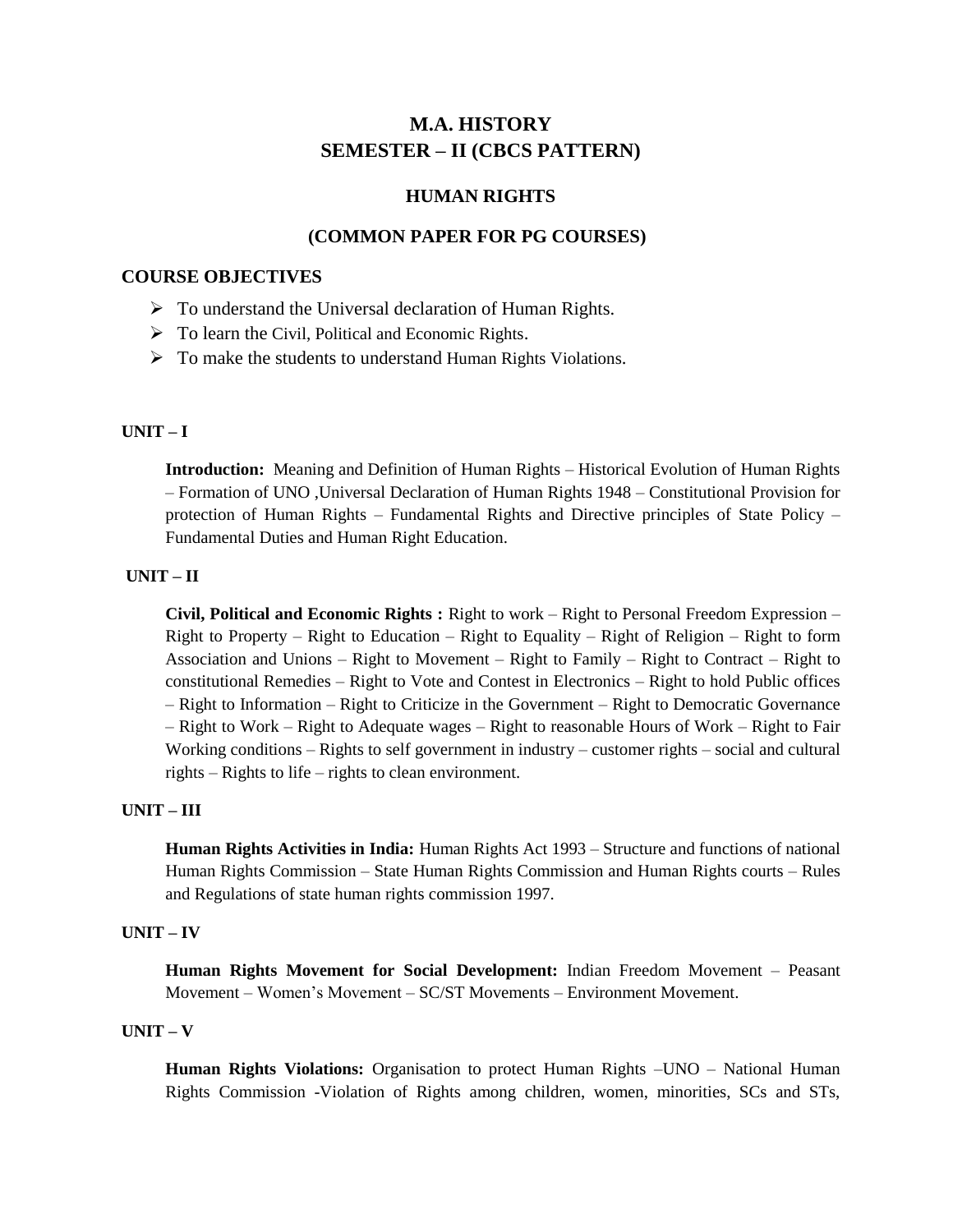HIV/AIDS patients, Trans – Genders, Convicts and prisoners, Slavery and Disabled, Provision of Constitutional Rights during the arrest.

#### **REFERENCE BOOKS**

- 1. Leah Levin Human Rights
- 2. Krishna Iyer, V.R. Dialectics and Dynamics of Human Rights in India, Tagore Law
- 3. Upendra Baxi The Right to be human
- 4. Upendra Baxi The Crisis of the Indian Legal System
- 5. Desai, A.R. (ed) Violations of Democratic Rights in India
- 6. Sehgal Human Rights in India-Problems and Perspectives.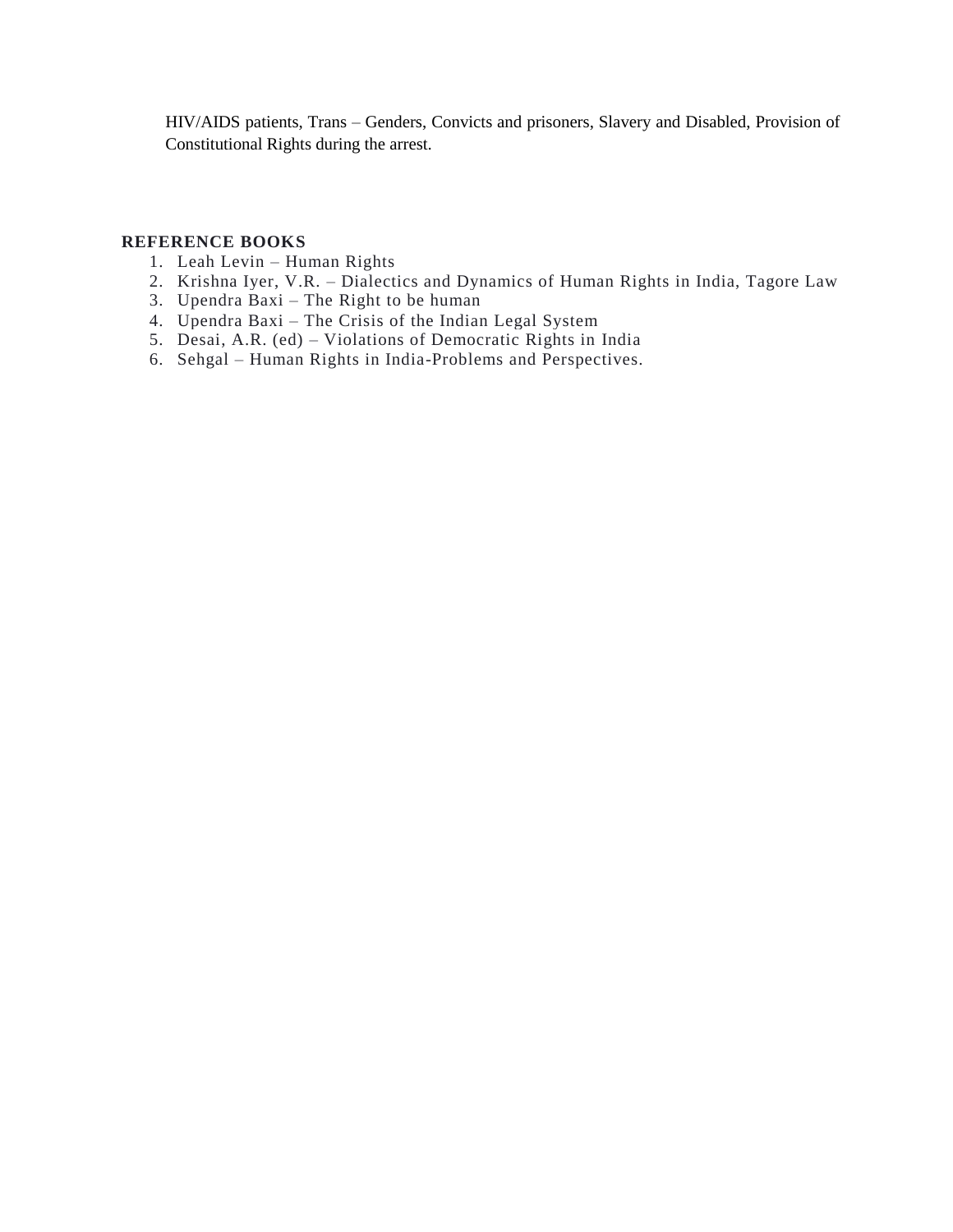# **M.A. HISTORY SEMESTER – II (CBCS PATTERN)**

#### **ADD-ON COURSE (PAPER I)**

## **JOURNALISM AND MASS COMMUNICATION**

## **COURSE OBJECTIVES**

- $\triangleright$  To explain the definitions of communication.
- $\triangleright$  To discuss the concept of Mass Media.
- $\triangleright$  To explain the concept of Journalism.
- $\triangleright$  To Know the various Indian news agencies

# **UNIT - I**-**Communication and Various Models of Communication**

Communication: Definitions -Communication and Society -Types of Communication-Communication, Culture and Media Literacy- Internet and Society- Impact on Politics

# **UNIT - II Journalism and its Ethics**

The concept of Journalism - The functions of press -Press freedom-Current trends in Journalism - Press codes and ethics of Journalism-A code of ethics for the Indian Press-Press Commissions and Committees

# **UNIT – III-Media and its Functions and Types**

Media for Mass Communication- Print media -Electronic media- Radio - Television and New Media -Mass Media institutions in India- Government Media Units – Akashvani, Doordarshan, PIB, DAVP etc- Press Registrar of India, Press council of India

## **UNIT – IV Indian News Agencies and its Status in India**

Indian News agencies - Professional organizations as INS, AINEC, IFWJ, PRST, AAAI, ILNA etc., Media educational institutions

## **UNIT – V- Introduction to Mass Media**

Meaning of mass media- The concept of Mass Media -The influence of technology on the means of communication- Mass Media in India- Present status of mass media-Advantages of mass media Limitations of mass media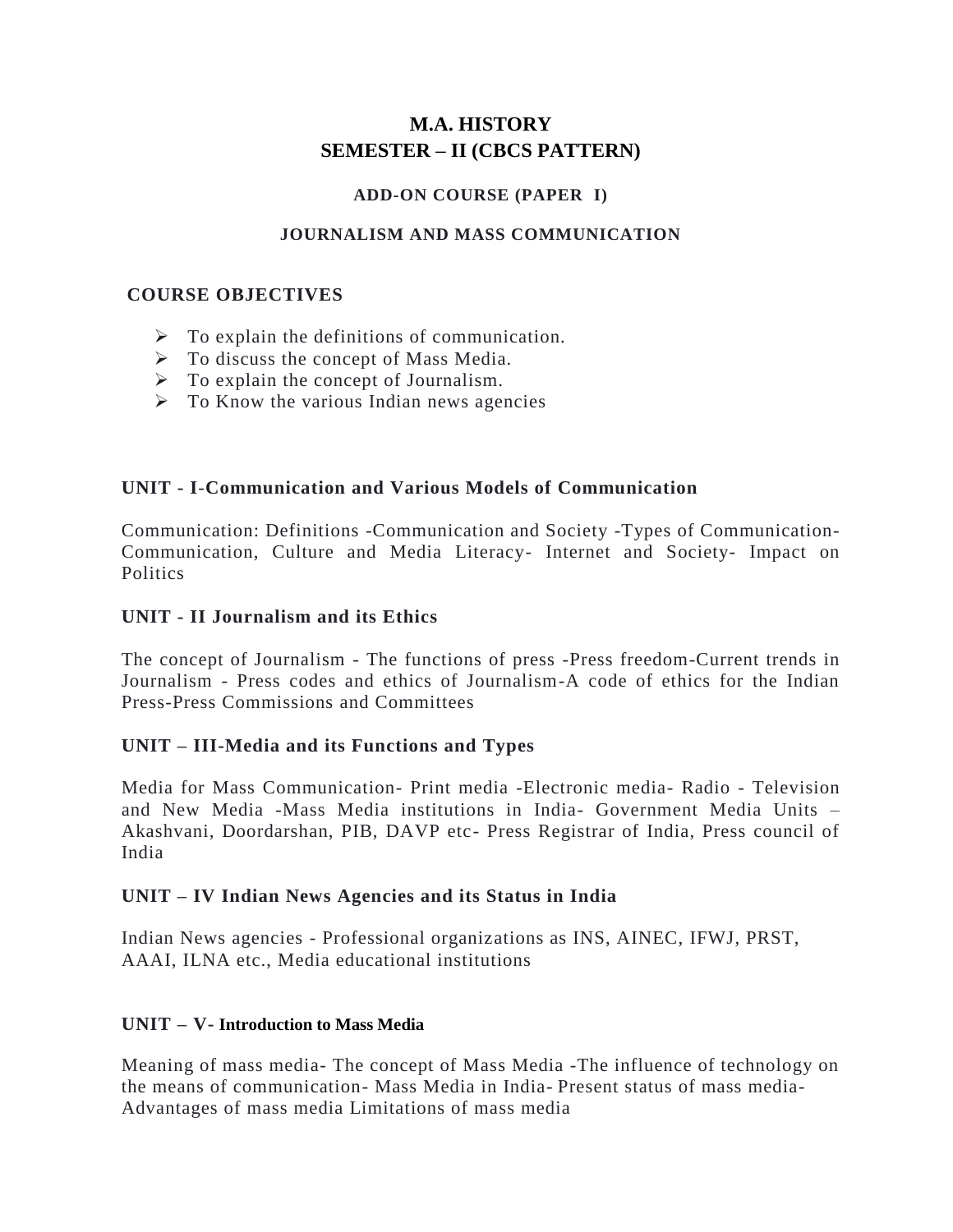# **Reference**

Baran, Stanley J. *Introduction to Mass Communication: Media Literacy and Culture*, Boston: McGraw Hill, 2002. McQuail, Denis. *Mass Communication: An Introduction* (2nd). Newbury Park, CA: Sage.,

1994.

David K. Berlo, *The Process of Communication*, Holt Rhinehart and Winston, 1960.

Sean Macbride "Many Voices, One World".

Keval J.Kumar, *Mass Communication in India*, Vikas Publication, New Delhi, 1994

John Comer and et. al, *Communication Studies,* Longman, London, 1981.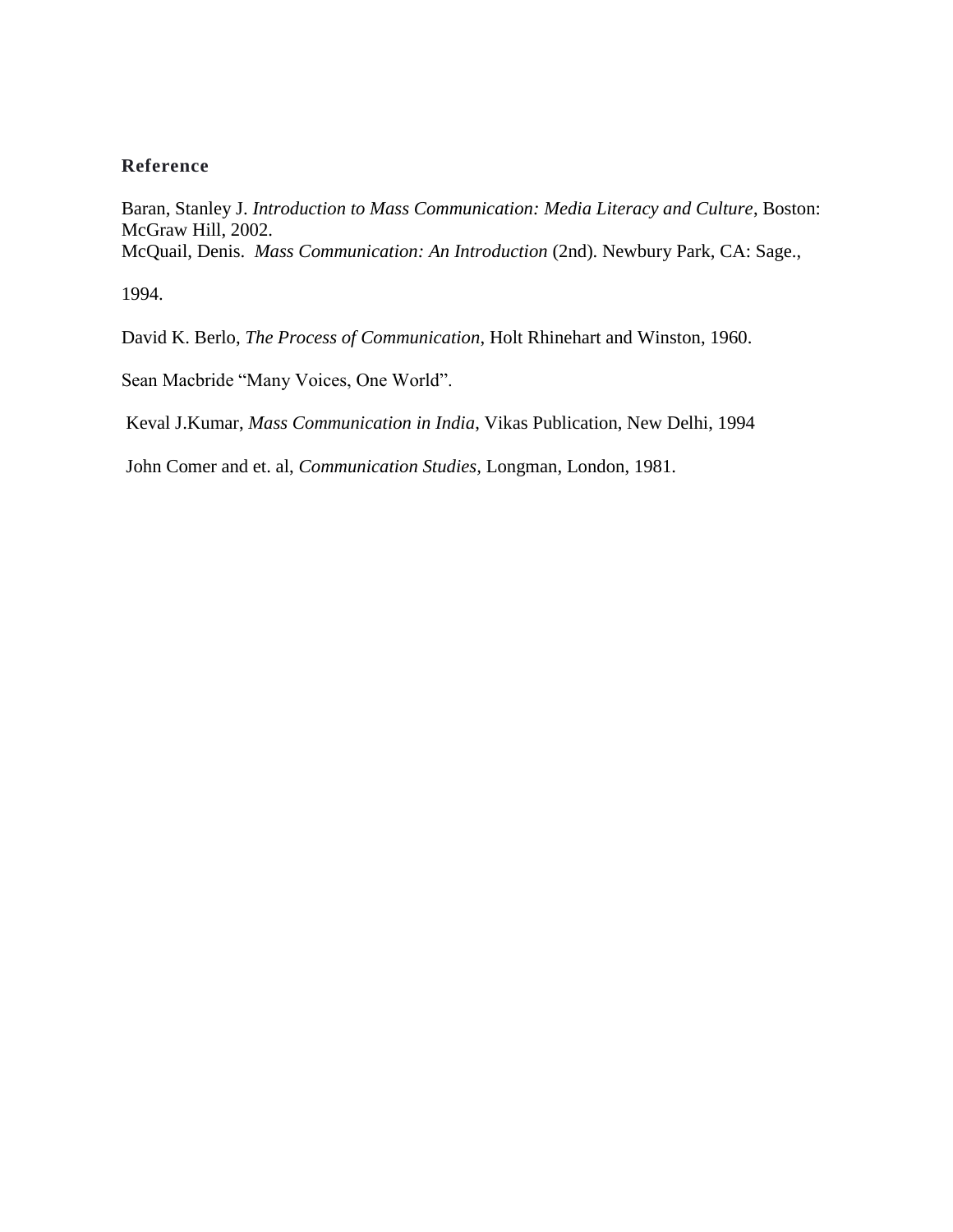# **M.A. HISTORY SEMESTER – II (CBCS PATTERN) ADD ON COURSE (Paper II) :**

# **TOURISM AND TRAVEL MANAGEMENT**

#### **COURSE OBJECTIVES**

- $\triangleright$  To understand the domestic and international travel.
- $\triangleright$  To learn the various Travel Organisations.
- $\triangleright$  To make the students to understand the importance of Tourism.

#### **UNIT 1:**

Motivation of Travel – Basic Travel Motivators – Sociology of Tourism – Factors influencing the growth of domestic and international travel – Evolution of demand – local impact – Mode of Travel and Transport – Air Travel – Development of Air industry and air transport – Surface Travel – Sea, Road and Rail Transport.

#### **UNIT 2:**

Travel, Transport and Tourism  $-$  A dynamic relationship  $-$  Growth of transport  $-$ Transport Planning – Development of infrastructure – Role of State – Business of travel – organization and operation – Travel agent and Tour Operator – Package tours and their popularity – Tourist Guide.

#### **UNIT 3 :**

Tourist Resorts – Key factors to resort development – Attractions of a resort – Planning requirements – Evaluating Tourist Resourses – Catering Management – organizing catering services – Food service – Table service – Kitchen and Hygiene.

#### **UNIT 4 :**

Accommodation – Important Components of Tourist Industry – History and Development – Types of Accommodation – Entertainments – Hotel Industry – Feasibility and planning of hotels – Hotel regulations – Classification – Star system.

#### **UNIT 5 :**

 Hotel Management – Hotel Design and Front office – Departments of Hotel – Reception and Hospitality – Interior decoration – Conference Planning – Human Resource Development – Supplementary Accommodation – Need for Development of Supplementary Accommodation – Motels, Youth Hostels, Pension Houses, Camping Sites, Holiday Villages, etc.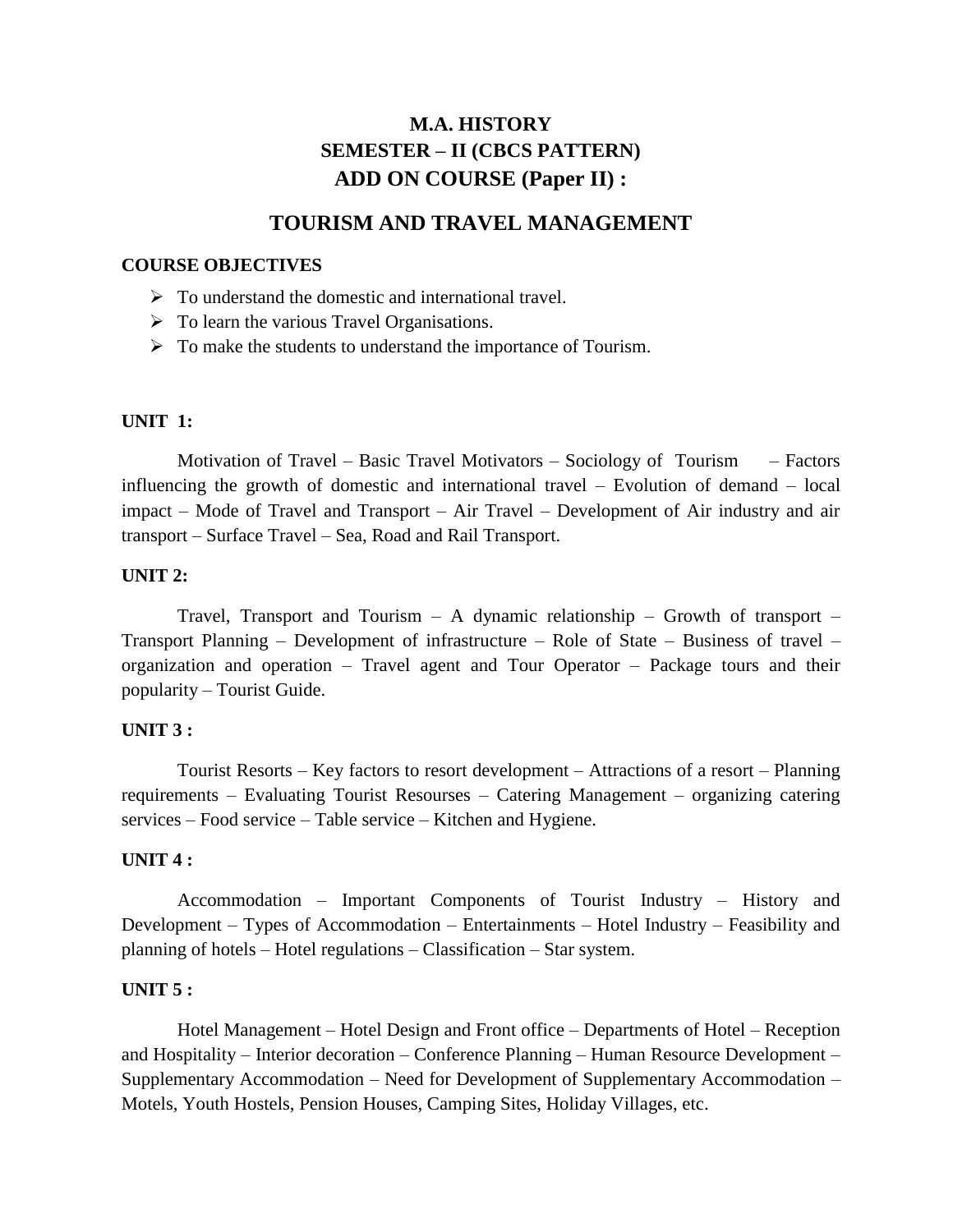# **References :**

| L.K.Lickorish & A.G.Kershaw<br>The Travel Trade.<br>$\equiv$ |                          |                                                                              |
|--------------------------------------------------------------|--------------------------|------------------------------------------------------------------------------|
| Donald Lundberg                                              |                          | International Travel and Tourism.                                            |
| J.G.Ramakar                                                  |                          | Tourism and Transport.                                                       |
| R.N.Kaul                                                     |                          | Dynamics of Tourism, Vol. III, Transportation and Marketing.                 |
| Donald Lundberg                                              |                          | The Tourist Bussiness.                                                       |
| <b>Geoffrey Sutton</b>                                       |                          | How to sell Travel.                                                          |
| Ratan Deep Singh                                             | $\overline{\phantom{m}}$ | Tourism Today: Structure, Marketing and Profile.                             |
| S.V.Sudheer                                                  |                          | Tourism: Problems and Prospects.                                             |
| A.K.Bhatia                                                   |                          | International Tourism: Fundamental and Practice.                             |
| L.Krippendort                                                |                          | The Holiday Market                                                           |
| A.Bull                                                       |                          | The Economics of Travel and Tourism.                                         |
| B.K.Punia                                                    |                          | Tourism and Travel.                                                          |
| J.N.Gowda                                                    |                          | Road Transport in India.                                                     |
| M.N.Anand                                                    |                          | Tourism and Hotel Industry in India.                                         |
| S. Medlik                                                    |                          | Profile of the Hotel and Catering Industry.                                  |
| R.N.Kaul                                                     |                          | Dynamics of Tourism, Vol. II – Accommodation.                                |
| Mohanti & Pragati                                            |                          | Hotel Industry and Tourism in India.                                         |
| J.A.Salvato                                                  |                          | Guide to Sanitation in Tourist Establishments.                               |
| S. Medilik                                                   |                          | The Business of Hotels.                                                      |
|                                                              |                          | Anthea Rogers & Diana K. Phipps – Economics for Hotel and catering Industry. |
| L.V.Smith (Ed)                                               |                          | Hosts and Guests – The Anthropology of Tourism.                              |
| Jagmohan Negi –                                              |                          | Principles of Grading and Classification of Hotels, Tourism                  |
|                                                              |                          | Resorts and Restaurants.                                                     |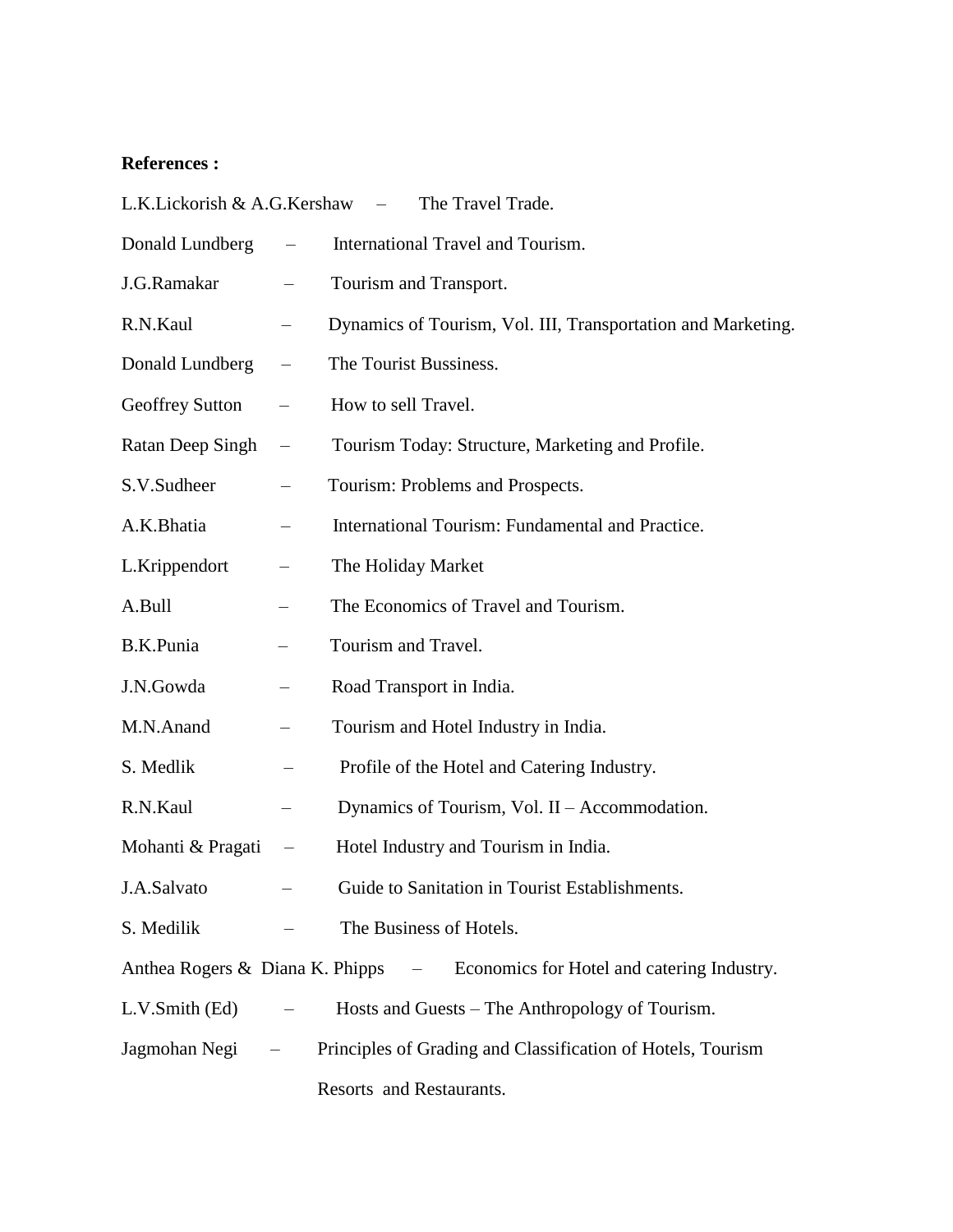# **M.A. HISTORY SEMESTER – II (CBCS PATTERN)**

# **ADD ON COURSE (PAPER III)**

# **MUSEOLOGY AND HERITAGE MANAGEMENT**

# **COURSE OBJECTIVES**

- $\triangleright$  To understand the Museum and its clasification.
- $\triangleright$  To learn the function of Mueseum.
- $\triangleright$  To make the students to understand Museum in education.

## UNIT 1:

 Origin and development of Museums – Classification of museums:Classification on the basis of Administration, Classification on the basis of Subjects. Central and state museums – Archaeological site museums: Technological museums, Children Museum. Development of Museums in India.

Museum related Organizations. ICOM,UNESCO.

## UNIT 2:

 Functions of modern museums, Role of Museum in education-Museum in Educational I nstitutions-Research activities; cultural activities; Guide books etc.Functions Of Chennai museum and District museums in Tamil Nadu.Significance of Tamil Nadu Archaeological site museums.

## UNIT 3:

 Museum administration and establishment: director and Curator; other staff; Documentation-Types of documentation –Digitized documentation; registers and Index cards.Factors affecting museum objects-Physical Chemical and Biological Factors.

## UNIT 4:

Museum Architecture:Traditional museum buildings,Modern museum buildings,

Basic need to New museum building.Components of a good building for a museum. Requirement for perfect museum.

Ventilation and lighting- other amenities-Display system-important principles in display.

Major Museum in World-British Museum,Smithsonian museum,Loure.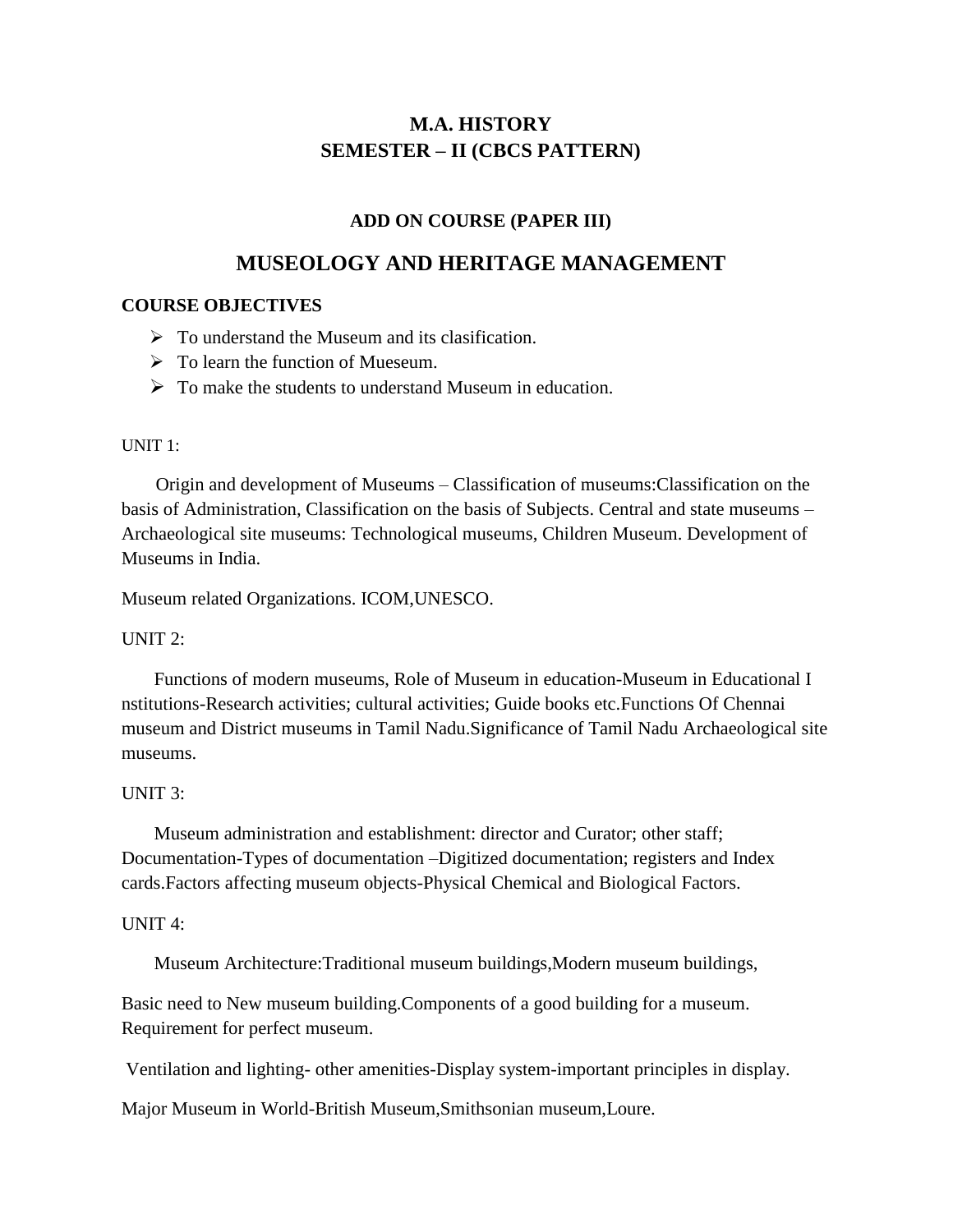Major Museum in India-Indian museum Kolkata,National museum,Salarjung museum,National museum of Natural History.

# UNIT 5:

 Preservation and conservation of organic and inorganic objects-Organic Objects-Textiles,Wood artifacts,Leather,Ivory and Bone.In organic Objects-Stone carvings and sculptures,Metal objects.

Care and Conservation of Paintings.

Reference Books.

1,Hand book of museum Techniques-Chennai museum publications,

2,Fundamentals of Museology-M.L.Nigam,Hyderabad,1985.

3,Museology Heritage management-Dr.v.Jayaraj.Chennai museum Publications.

4,Conservation for Common Man-J.M Gandhimathi,Chennai museum Publications.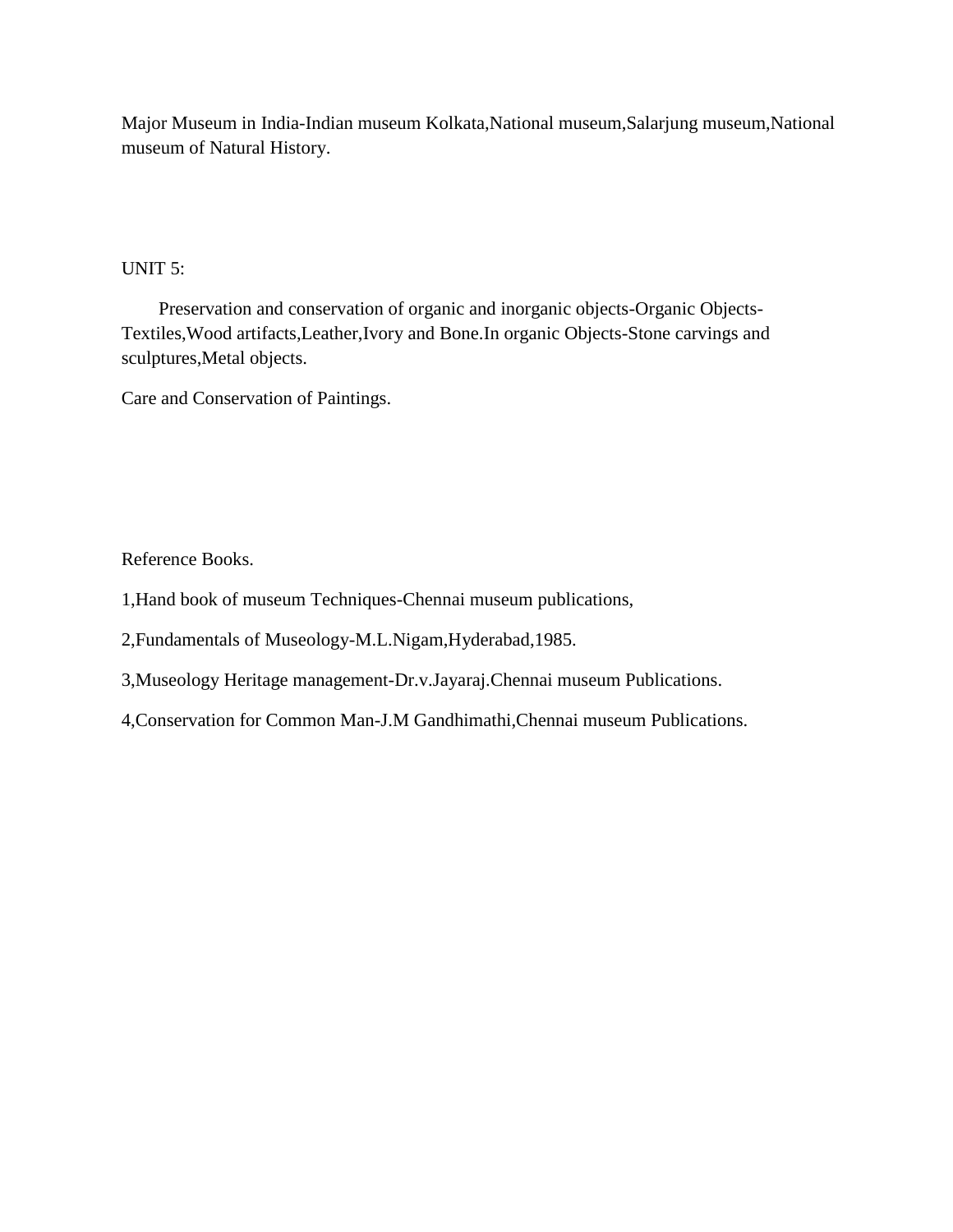# **SEMESTER – III(CBCS PATTERN)**

# **CORE VIII: CONTEMPORARY HISTORY OF INDIA SINCE 1947**

#### **COURSE OBJECTIVES**

- $\triangleright$  To understand the Contemporary History of India.
- $\triangleright$  To learn the Indias's forign policy and NAM.
- $\triangleright$  To make the students to understand National and regional political parties and their functions.

## **UNIT I**

 Problems of Partition – Nehru"s era – Integration of Princely States: Kashmir, Hyderabad & Junagarh – Role of Vallabhai Patel – First General elections – Planning in India: Five Year Plans Their results – Foundations for institutions of learning Radhakrishnan Commission – A.L. Mudaliar Commission.

## **UNIT II**

 Nehru"s foreign policy – Evolution of Panchaseel policy and of Non- Alignment – Bhoodhan Movement – India"s relations with its neighbors – India"s Science policy and its implications – Indo –China war and its results.

#### **UNIT III**

 India"s self reliance – Indira Gandhi"s era – Green, White and Blue Revolutions – Kothari Commission – National Development Council and its Role – Atomic Energy Commission and its achievements – Indian Space Research Organization (ISRO) – Defense Research and Development Organization (DRDO).

#### **UNIT IV**

 Indian polity – Rise of regional parties – break –up of Indian National Congress – Indo-Pak War – Nationalization of Banks – Total Revolution – Political developments prior to Declaration of emergency.

# **UNIT V**

 Politics of coalition – Janata Party and its Policies – Return of Indira Gandhi to power – Rise of Khalistan in Punjab – Blue Star Operation – Insurgency in the North East – Mandal Commission – India"s relations with its neighbors – IPKF – Kargil War.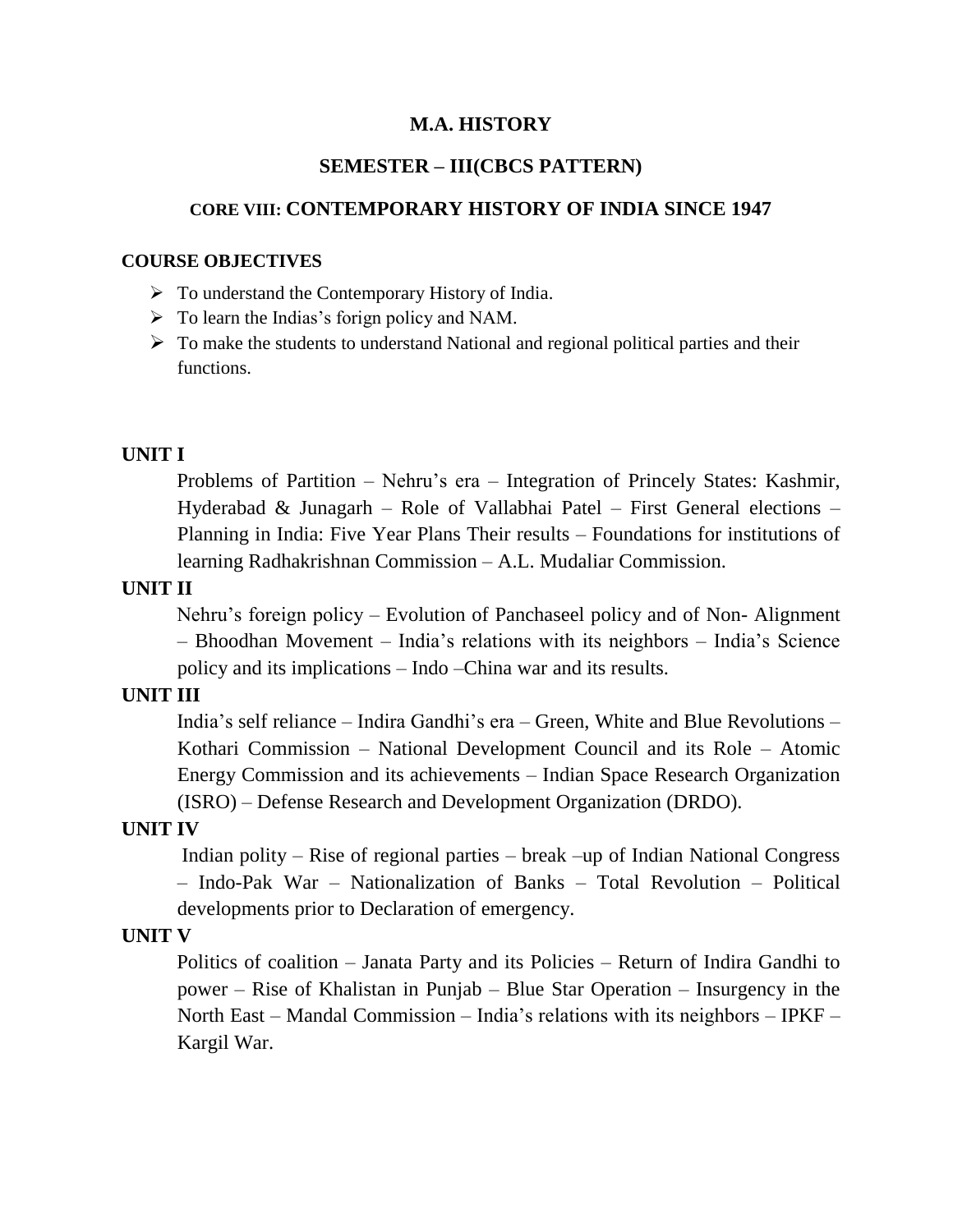# **BOOKS FOR REFERENCE:**

| 1. Bipan Chandra  | : India After Independence 1947-2000, New Delhi, 2000 |
|-------------------|-------------------------------------------------------|
| 2. G. Austin      | : Indian Constitution: The Cornerstone of A Nation    |
| 3. M.V. Pylee     | : Indian Constitution, 2000                           |
| 4. Anand, V.K.    | : India Since Independence: Making Sense of Indian    |
|                   | Politics, New Delhi, 2010                             |
| 5. Rajani Kothari | : Politics in India, New Delhi, 2003                  |
| 6. Guha, R.       | : India After Gandhi, New Delhi, 2008                 |
|                   |                                                       |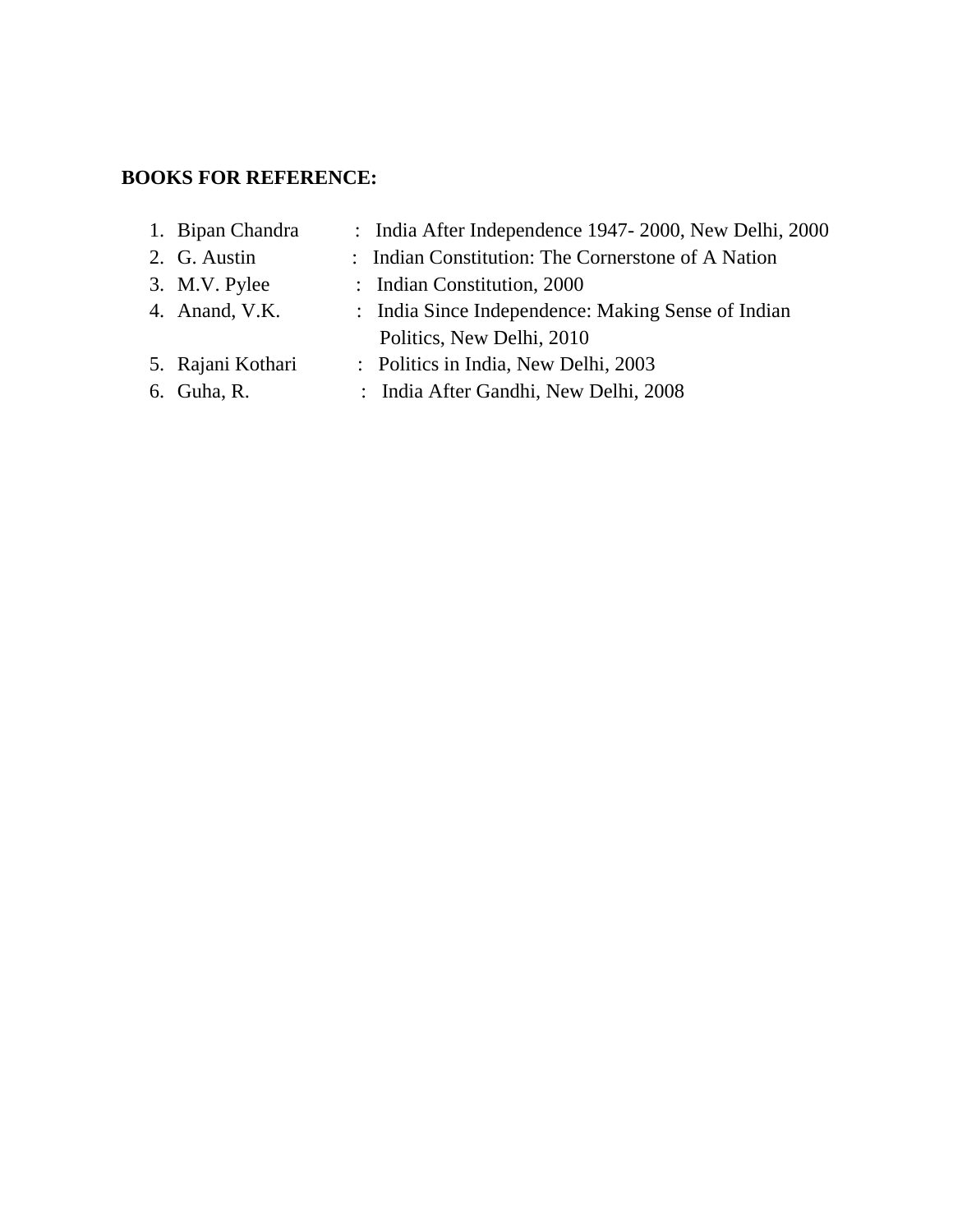# **SEMESTER – III (CBCS PATTERN)**

### **CORE IX: PRINCIPLES AND METHODS OF ARCHAEOLOGY**

#### **COURSE OBJECTIVES**

- $\triangleright$  To understand the scope and value of archaeology.
- $\triangleright$  To learn the recent scientific investigations
- $\triangleright$  To make the students to understand the principles and methods involved in exploration.
- **UNIT 1**: Definition Scope and value of Archaeology History of Archaeology Antiquarianism – Development of Indian Archaeology, Excavted remains-Inscriptions, Coins- Monuments- Memorial Stones-Ware Culture-Understanding our Heritage.
- **UNIT 2**: Types of archaeology Ethno archaeology, Biblical archaeology, Salavage archaeology; Useful sciences- Biological, Physical and Chemical sciences – other sciences, Indian Archaeologists
- **UNIT 3**: Methods of Exploration Field survey, Topo maps, Trial digging; Methods of Excavation; Horizontal, Vertical, Quadrant – Equipment and Staff; methods – planning, stratigraphy, collection of antiquities, documentation - Remote sensing, Underwater Archaeology
- **UNIT 4**: New Archaeology, Under water Archaeology, Remote sensing,; Dating methods – relative and absolute methods. Indian Archaeological sites-Kalibangan-Lothal-Dhowlavira-Nalanda-Dwaraka-Arikkamedu-Kaveripumpattinam-Adichanallur-Kodumanal-Keladi.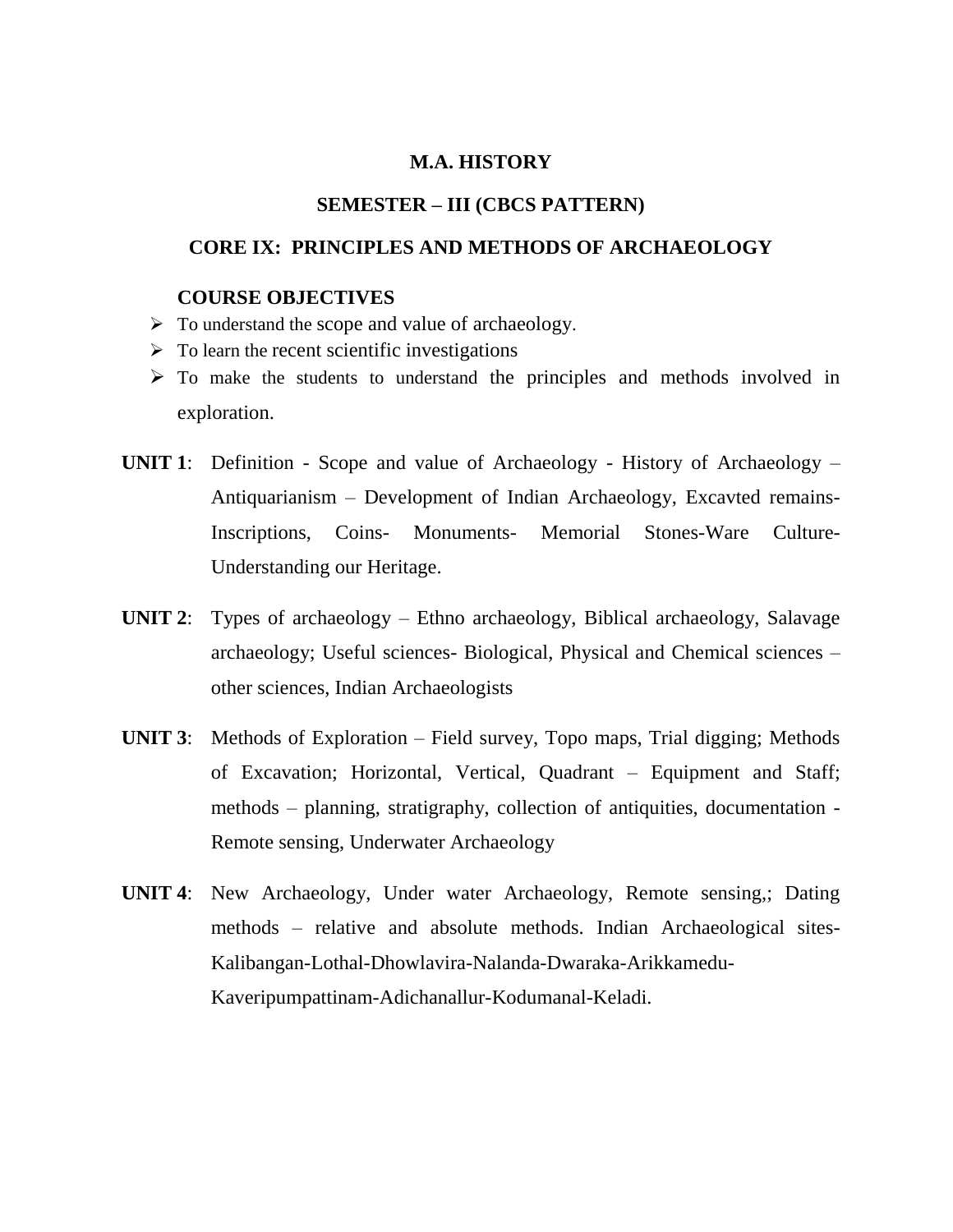**UNIT 5**: Documentation; conservation – physical and chemical; Preservation in museum; Museum Display Publication of report – preparation of charts, drawings and photographs.

#### **Books For Reference**:

- Atkinson, R.J.C., Field Archaeology, Methuen, London, 1953
- Wheeler, R.E.M. Archaeology from the Earth, London, 1954.
- Cultural Forum (pub), Hundred years of Indian Archaeology, New Delhi, 1961
- Ekambaranathan, A. and Ponnusamy, R.Principles and methods of Archaeological Excavation (in Tamil), Chennai, 1995.
- Lenord Wooley, Digging up the past, London, 1954
- Robert, H.Brill (ed), Science and Archaeology, London 1971
- Raman, K.V., Principles and methods of Archaeology, 1986, Chennai
- K. Rajan., Priciples and Methods of Archaeology
- Sankalia, H.D., Indian Archaeology Today, Bombay,1962
- Zeuner, F.E., Dating the Past, London, 1958.
- Drewett. Peter L., Field Archaeology: An Introduction, University College London Press, London, 1999.
- Kevin Greene, Archaeology: An Introduction, B.T. Batsford Ltd., London, 1983.
- Sourindranath Roy, The Story of Indian Archaeology 1784-1947, Archaeological Survey of India, New Delhi, 1996.
- Ancient India, Vols 1-22, Archaeological Survey of India, New Delhi, (Relevant portions).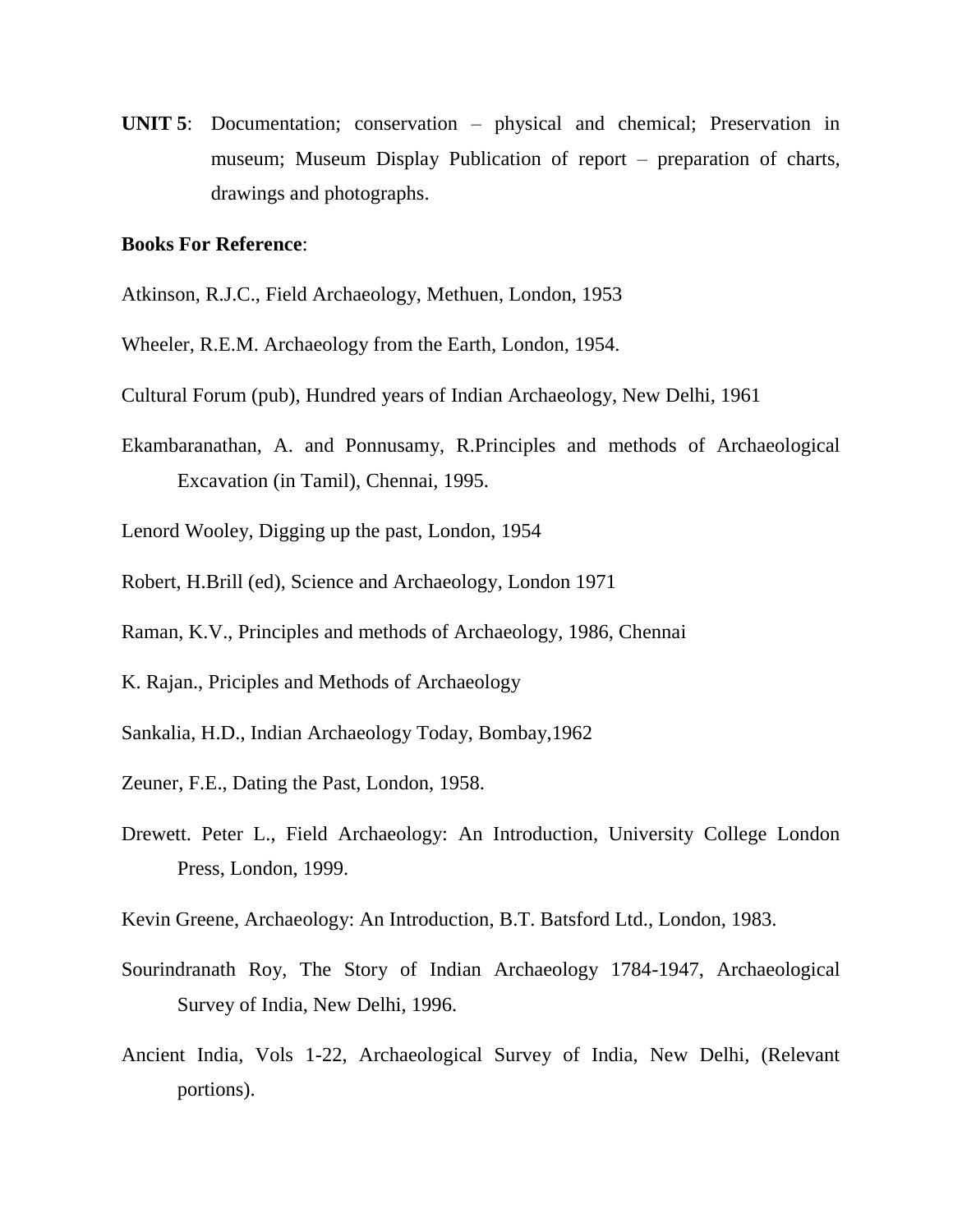## **SEMESTER – III (CBCS PATTERN)**

#### **CORE- X: HISTORY OF EARLY MODERN WORLD FROM 1453 CE TO 1789 CE**

#### COURSE OBJECTIVES :

- $\triangleright$  To understand the Impact of Renaissance.
- $\triangleright$  To trace the raise and growth of nationalism in Europe
- $\triangleright$  To make the students to know about the impact of various Revolutions.

#### UNIT–I

Fall of Constantinople–Geographical discovery and inventions – Characteristics and Impact ofRenaissance – Reformation – Germany – France – Switzerland and England – Results

## UNIT – II

Counter Reformation – Charles V – Jesuits – Benevolent despotism – Louis IV of France – Internal and External Reforms

## UNIT – III

Peter the Great – Catherin II – Prussia – Fredrick William II - Maria Theresa in Austria – Joseph II – Foreign Policy of Austria, Russia and Prussia

## UNIT – IV

The American War of Independence – Causes – Course and Results – Industrial Revolution – Agrarian Revolution – Effects of the revolutions

#### UNIT – V

Europe on the eve of French Revolution – French Revolution of 1789 – Causes – Course – and Results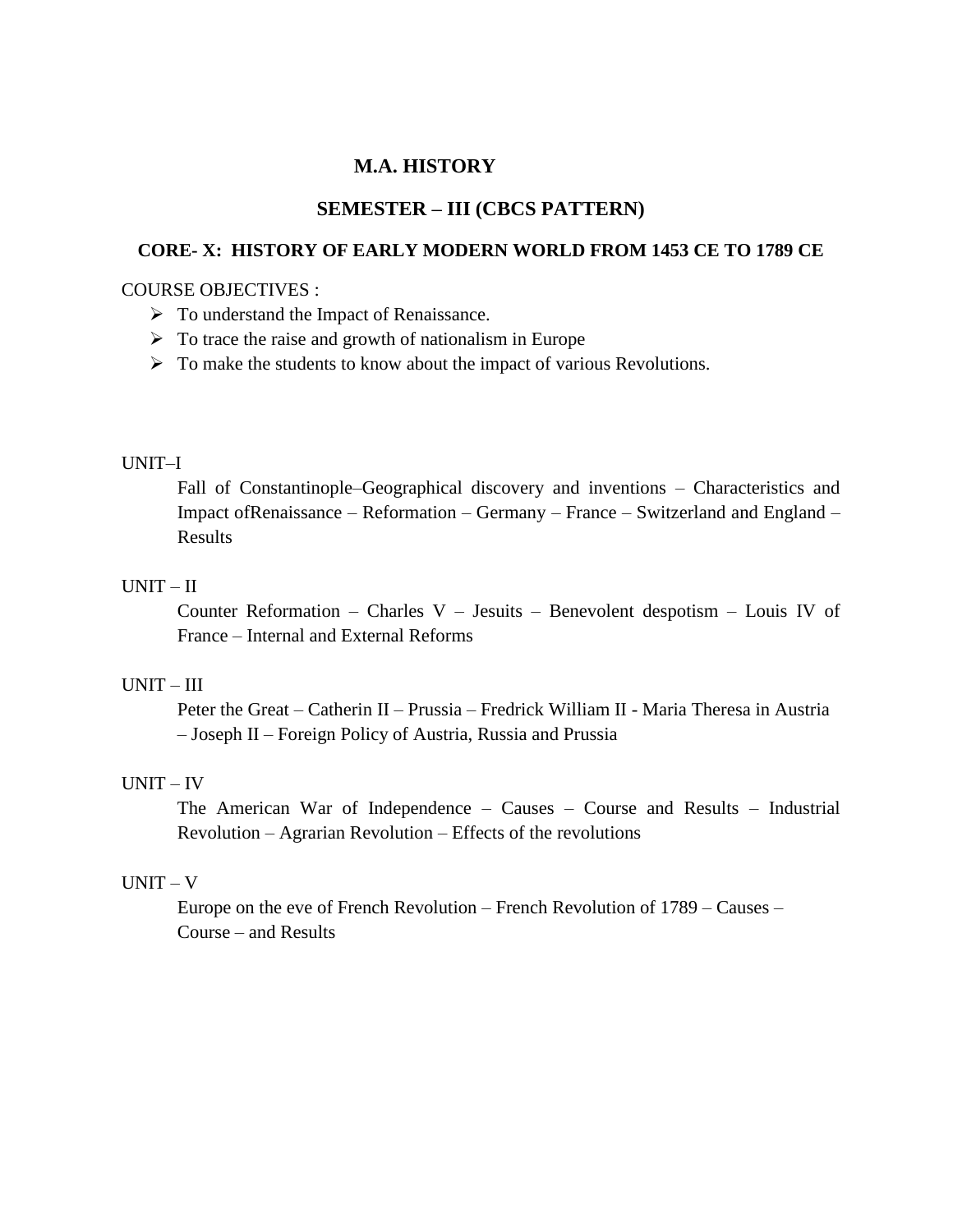## REFERENCE

- 1. Davis H.A, An outline History of the World, OUP, New Delhi 1968
- 2. Ketelbey C.D.M, A History of Modern Times London , OUP , 1973
- 3. Rao, B.V History of Modern Europe 1789-2013 AD, New Delhi, 2014 ,, History of Modern World from 1500-2010 AD, New Delhi, 2014
- 4. Robbers, J.M. Europe; 1880-1945, Longman, 2001
- 5. Swain, J.E, A History of World Civilization, Eurasia publication, New Delhi, 1970
- 6. Wolly, L&Hankes, J. History of Mankind, UNESCO Series, London 1962.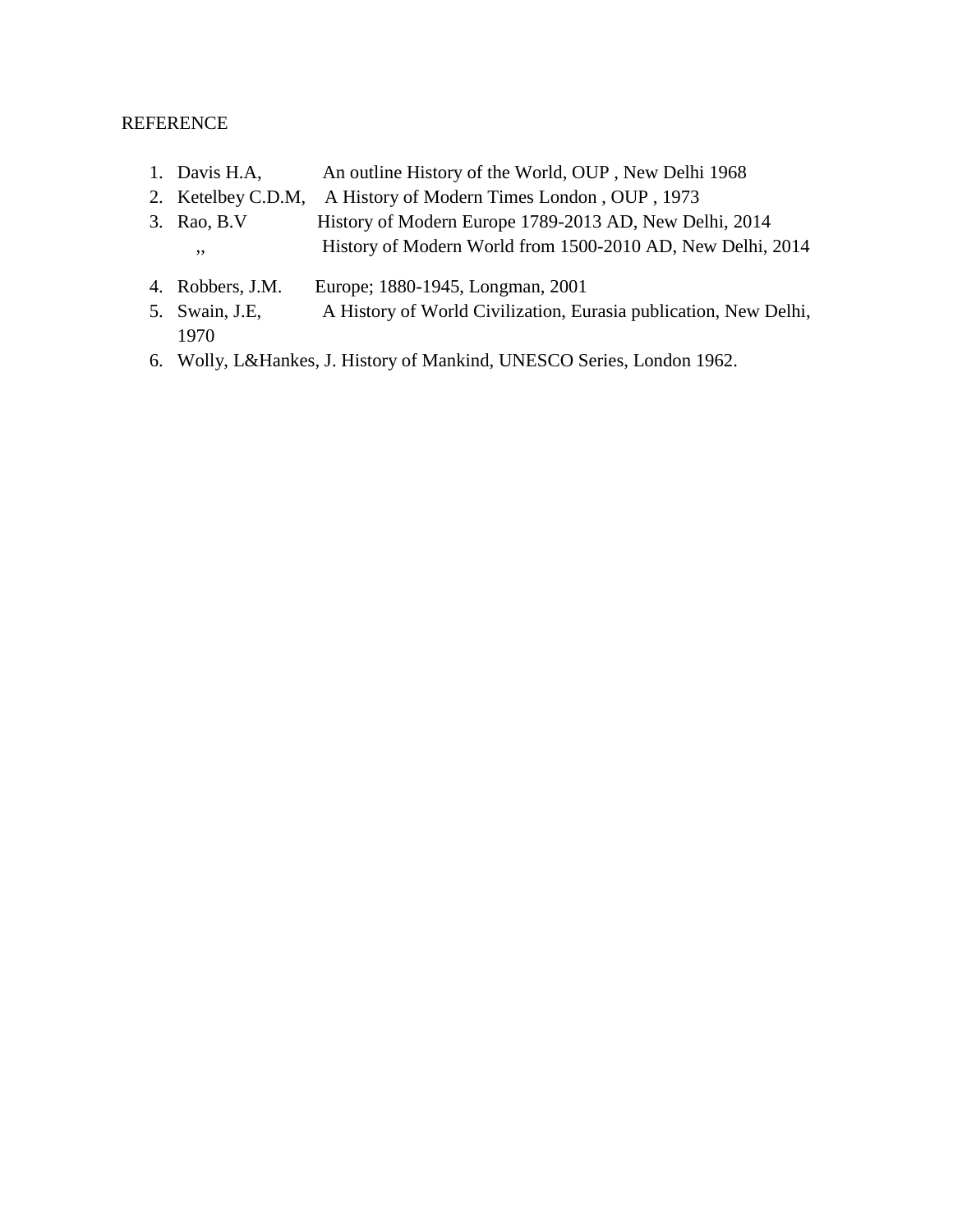# **SEMESTER – III (CBCS PATTERN)**

## **CORE XI: PRINCIPLES AND PRACTICES OF TOURISM**

#### **COURSE OBJECTIVES**

- $\triangleright$  To understand the historical perspective, policies, and management of tourism in India.
- $\triangleright$  To learn the archaeological monuments and promotion of cultural tourism.
- $\triangleright$  To make the students to understand the various strategies to promote tourism.
- **UNIT 1**: Definitions Scope, Objectives of Tourism Potential of tourism in India Advantages – Historical Perspective – Tourism concept of leisure, holidays, Evolution of Tourism- Travel and Tourism - Tourism Pilgrimage- Growth of Modern Tourism and Methods
- **UNIT 2**: Tourism management Personnel Tourism laws Elements Trend –Policies, issues and strategies - Tourism impact assessment - Types of tourism – national organizations – international organizations –IUOTO, WTO, PATA, IATA, ICAO

**UNIT 3:** Tourism marketing – concept, products and markets – market segmentation – marketing processes and functions – marketing mix - Travel Agency: Passport, Visa, Regulations - Role of Tourism Government and Non-Government.

**UNIT 4:** Tourism promotion – advertising – publicity - public relations – travel literature – Tourist Resorts – key factors to resort development – attraction of resort – other aspect of accommodation Types of Hotel - Reservations- Foreign exchange - laws relating to tourism.

**UNIT 5:** Tourism as an industry – tourism and economy – foreign exchequer – Public relations information offices – Bulletins – Tourist Guides – tourist psychology -- Language and communication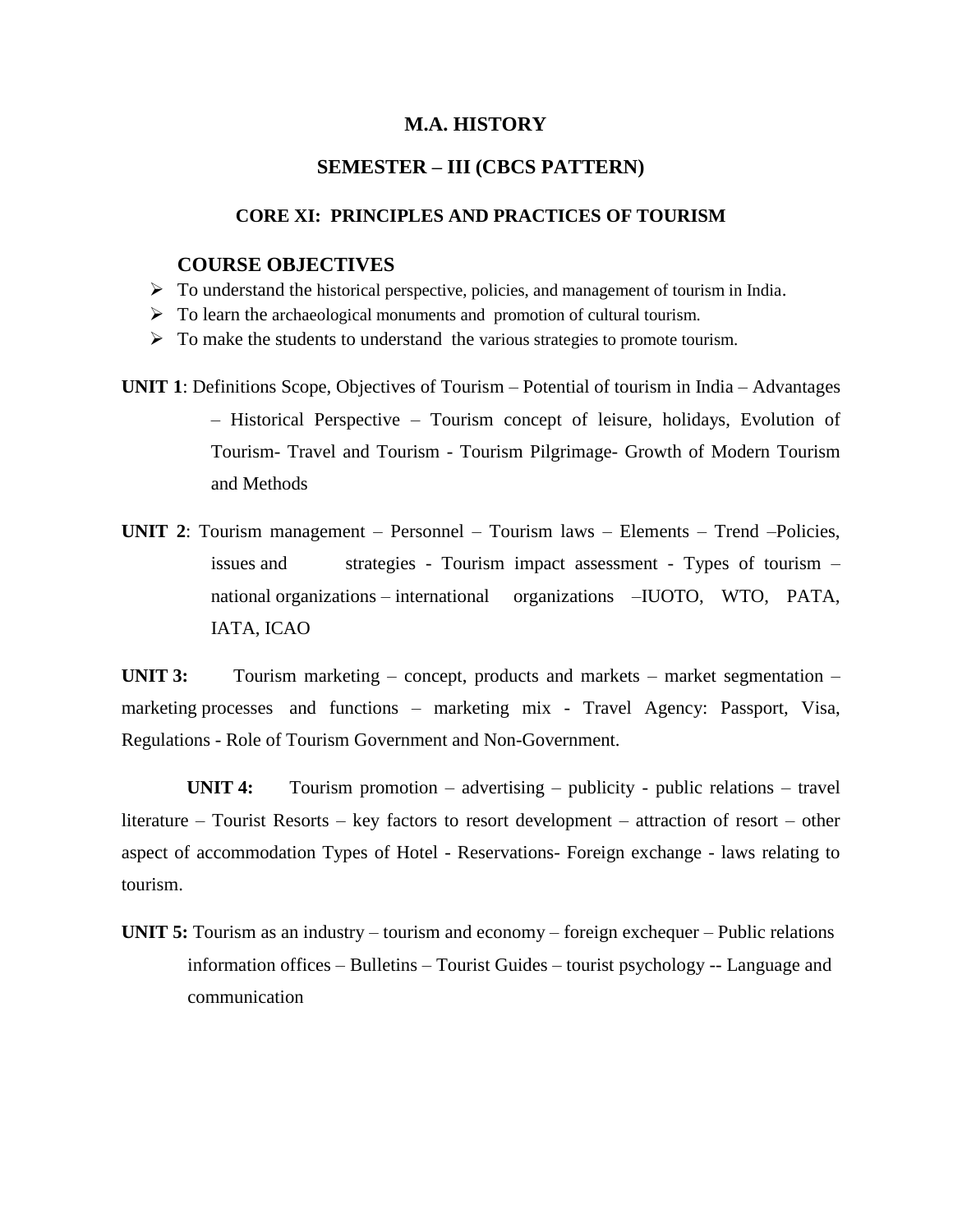## **BOOKS FOR REFERENCE**

Bhatia, A.K., Tourism Development Principles and Practices Bijender, K., Tourism Management: Problems and Prospects Ratandeep Singh., Infrastructure of Tourism in India Burkart, A. and Medliks, S., Tourism Past, Present and Future Sinha, P.C. (ed)., International Encyclopedia of Tourism Management (12 volumes) Kotler, P., Marketing Management, New Delhi, 2001 Rictchie, J.R. Brent , Travel Tourism and Hospitality Research, New York Army Allen Chobot., Cases in Hospitality and Tourism Management Manith Kumar., Tourism today and Indian perspective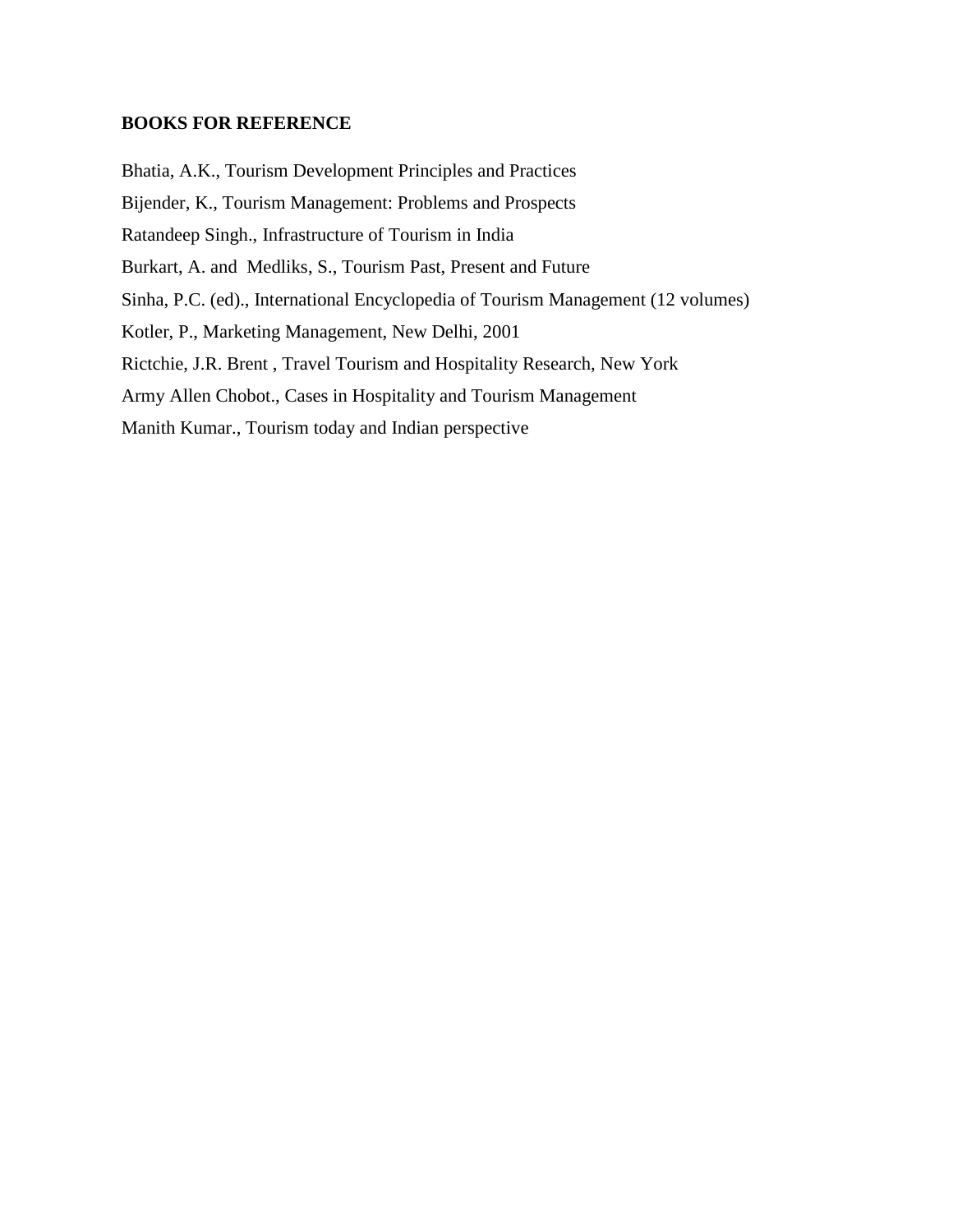# **SEMESTER – III (CBCS PATTERN)**

# **ELECTIVE III (PAPER I)**

# **WOMEN'S STUDIES**

# **Course Objectives**

- $\triangleright$  To understand the Women through the ages.
- $\triangleright$  To learn the women's organizations.
- $\triangleright$  To make the students to understand the contemporary social problems faced by women.

#### UNIT-I

Nature and scope – Definition and theories of feminism – Women Movements in the US and UK – status of Women in India – Vedic Period – childhood, Marriage and education – Widowhood, women in public life, women and rituals – later Vedic period – Epic period

#### UNIT-II

Women through the ages – Indian context – women in freedom struggle – pre Gandhian Era and Gandhian Era

#### UNIT-III

Rise of Feminist Movement – women"s organizations – Ladies Association -Womens Association- The National council of Women in india,1925- All India Womens conference 1927- All India democratic Womens Association -Government and Non Government organization – National state councils for women – achievements

#### UNIT-IV

Women in politics – Administration – Business – Industry – women Entrepreneurs – Environment – women self – help Groups – women and Media – contemporary social problems faced by women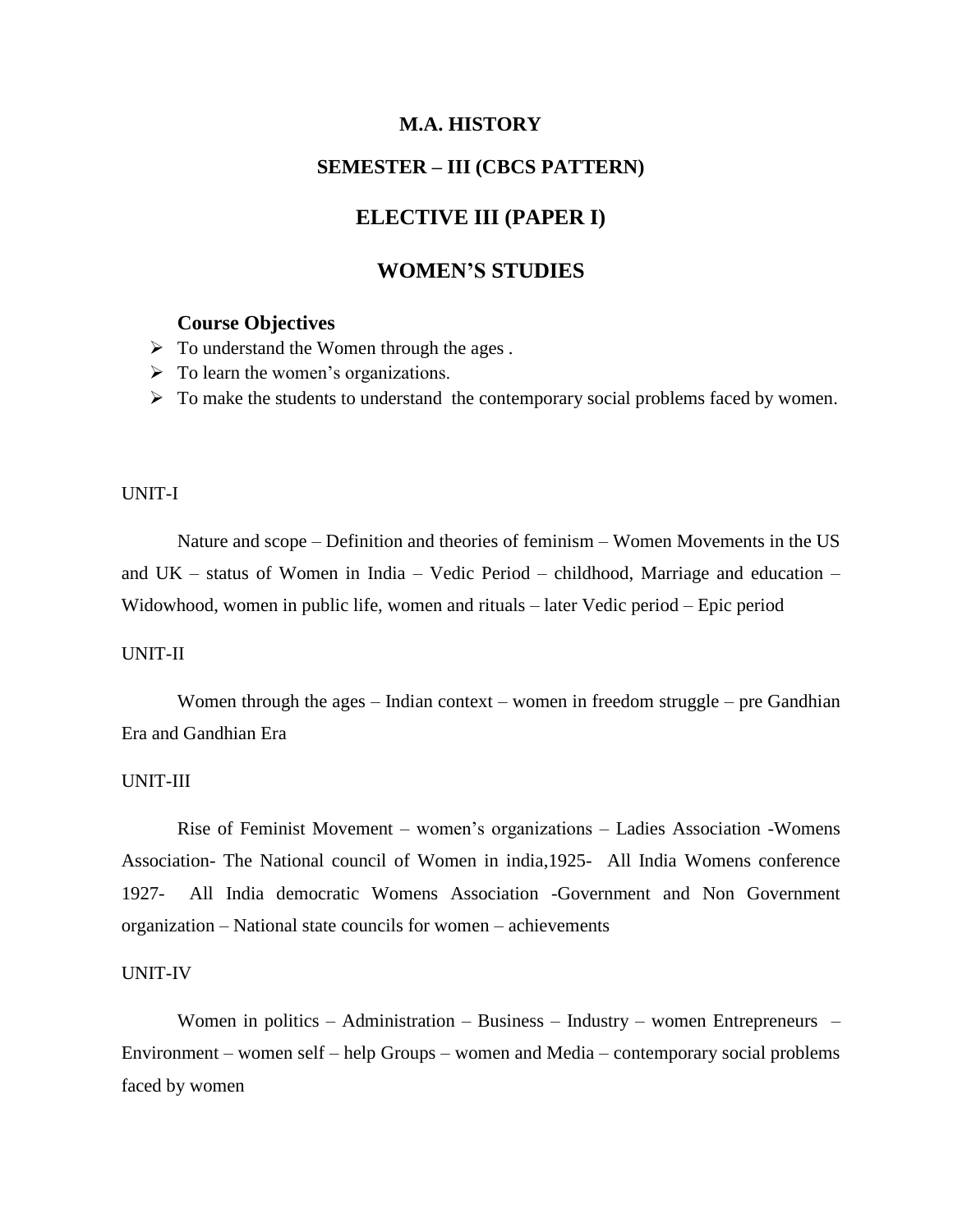UNIT-V

Women and Law: prevention of sati – widow remarriage Act 1856 – the sarada Act 1929 – Abolition of Devadasi system – Marriage Act – Hindu Inheritance Act 1956 – pregnancy violence Bill – women in modern society Diagnostic Techniques Act 1994 – Eve Teasing and sexual Harassment (prevention) of women Act,2004 – Domestic Violence Act, 2005

# REFERENCE BOOKS

- 1. Anitha Arya Indian women"s Vol 1-3, New Delhi, 2000
- 2. T.Desai women in Indian, New Delhi, 1997
- 3. Namitha Agarwal women in india
- 4. Rama Meha socio Legal status of women in india, Mittal publications, New Delhi, 1987
- 5. Tara Ali Baig women in India
- 6. E.S.Viswanathan The Political career of E.V.Ramasamy Naicker, Msdras, 1963
- 7. Divya Pandy, Evertt Jara Matson women and social change and challenges in the International
- 8. Government of India Report of the committee on the status of women in India, New Delhi, 1975
- 9. V.Rajendra Raju Role of women in India"s freedom struggle
- 10. Mrs.sarata changing trends in women"s Employment, Himalaya publications, Bombay, 1986
- 11. Agrwala, S.K Directory of women studies in India, New Delhi 1991
- 12. Padma Iyer Human Rights of women, Aavishkar publishers, Jaipur,
- 13. Tripathy S.N & chaudhury Debadutta Girl child and Human Rights, Anmol publications, New Delhi, 2005
- 14. Vibuhti patel women"s challenges of the Millnium
- 15. Malini karakal & Divya Pandey B.R Nanda Indian women From Purdah to Modernity
- 16. Jayashree Gupta Human Rights and working women, Aravali printers, New Delhi, 1999
- 17. Aparna Basu women"s struggle: A history of All India Women"s conference 1927,2002, Manohat publication, New Delhi, 2003
- 18.Priness,I contributions og European Women to Tamil Nadu , Kavin publications, 2012.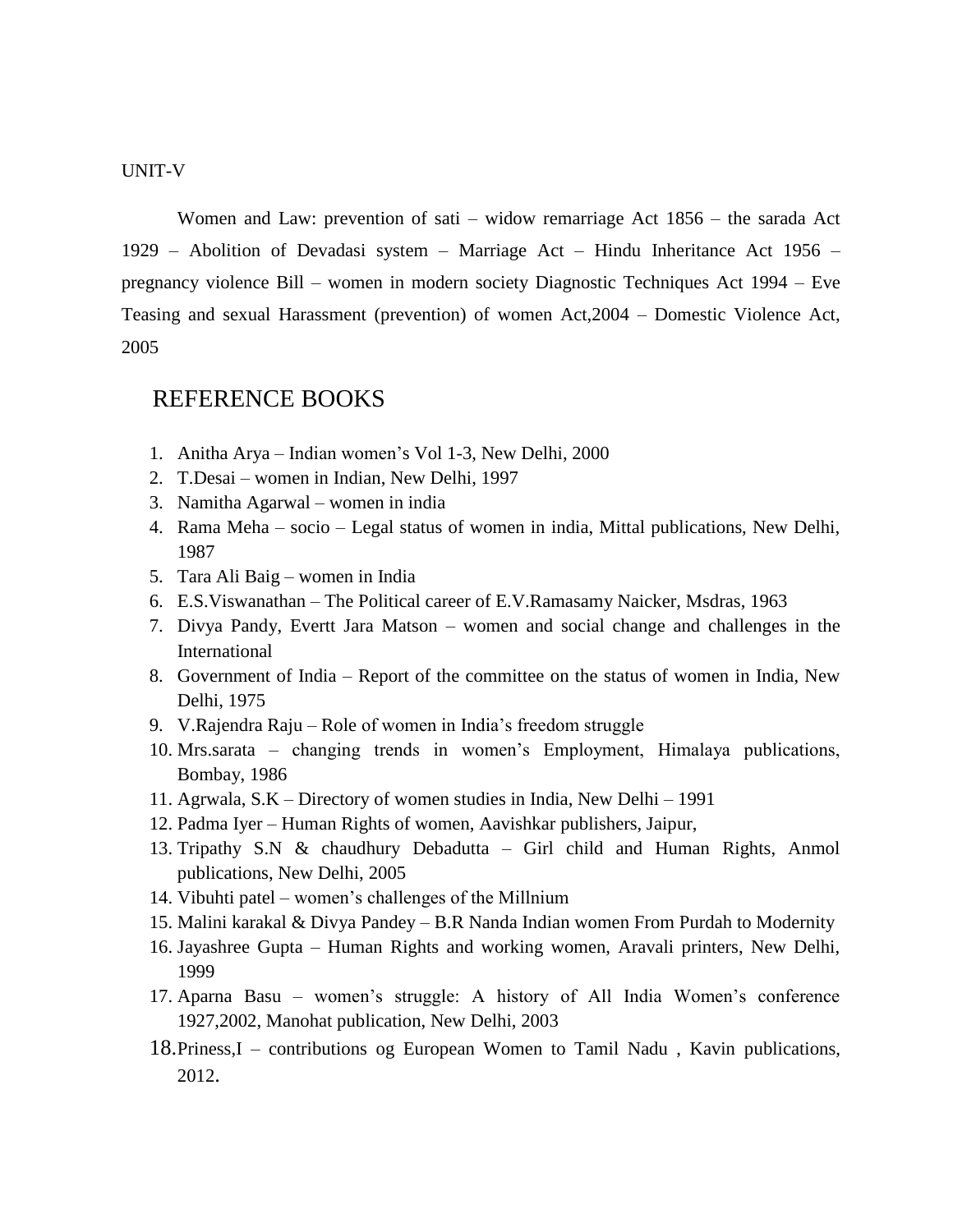# **SEMESTER – III (CBCS PATTERN)**

# **ELECTIVE III (Paper-II) HISTORY OF WORLD CIVILIZATION**

#### **COURSE OBJECTIVES**

- $\triangleright$  To understand the Rise and Growth of Civilizations.
- $\triangleright$  To learn the Egyptian, Sumerian and Babylonian civilization
- $\triangleright$  To make the students to understand the rise and growth of major Religions.

# **UNIT I**

Rise and Growth of Civilizations – The Concept of Civilization – Geography – Pre – historic background Pre -historic Civilization – Paleolithic and Neolithic Civilization – Egyptian civilization - Sumerian civilization – Babylonian civilization– Legacy of Babylonia

#### **UNIT II**

 Hebrew civilization – Hebrew religious evolution-Assyrian civilization – Assyrian Contributions to the world –Chinese civilization- Features of Ancient Chinese culture and civilization – Great Wall of China.

#### **UNIT III**

 Phoenician civilization – Phoenician Alphabet – Legacies writings –– Society and religious belief - Persian civilization –. Mayan civilization – Azteches and Incas Civilization –

#### **UNIT IV**

 Greek civilization – Evolution of City States-- Athenian Democracy -Religion – Roman civilization – Julius Ceaser – Golden Age of Augustus marked by reforms – The Legacy of Rome.

#### **UNIT V**

 Rise and growth of major Religions – Confucianism – Christianity – Zoroastrianism – Islam. Middle Ages in Europe – The Church – Monastic orders – the Crusades – Feudalism – Guild System – Universities.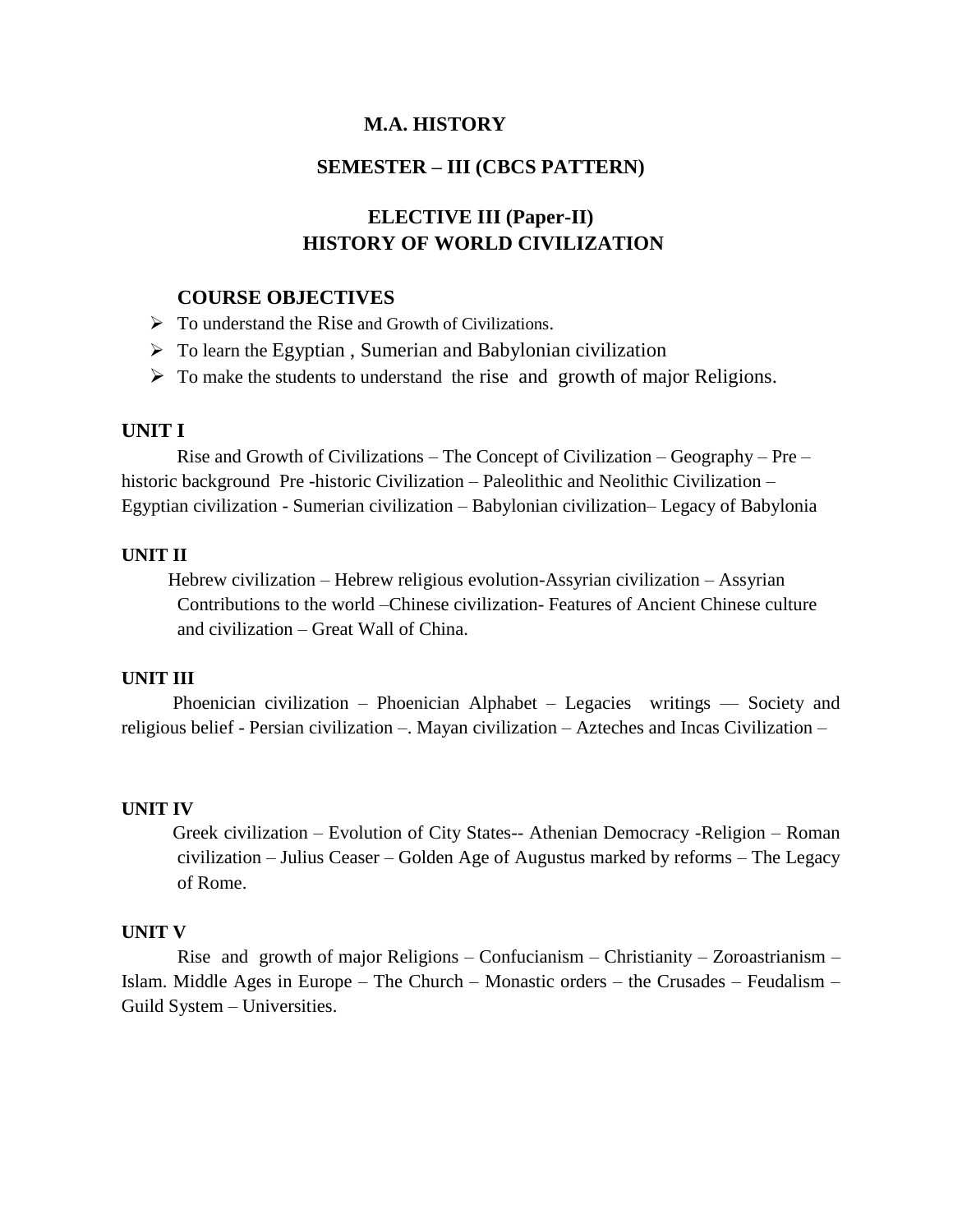# **BOOKS FOR REFEREMCE:**

| 1. Davis, A.G.           | : History of the World, OUP, Calcutta, 1974.           |
|--------------------------|--------------------------------------------------------|
| 2. Swain, J.E.           | : A History of World Civilization, Eurasia Publishing  |
|                          | House, New Delhi.                                      |
| 3. Joshi, P.S., Pradhan, | : Introduction to Asian Civilizations, upto A.D. 1000, |
| J.V., Kaisre             | S. Chand & C0, Ramnagar, New Delhi.                    |
| 4. Majumdar,             | History of World Civilizations SBD Publishers and      |
| R. K., Srivastava, A.N.  | distributors, 4075, Nai Sarak, Delhi.                  |
| 5. McNeill, W.H & Sedler | : The Origin of Civilizations, OUO, New York.          |
| 6. McNeill and Burns     | : A World History, OUP, New York, 1965, Ed-I           |
| 7. Nehru, Jawarhalal     | : Glimpses of World History.                           |
| 8. Rao. B.V.             | World History, from Early times to AD 2000             |
| 9. Weech, N.N.           | History of the World                                   |
| 1. W. Watson             | - Early Civilization in China                          |
| 2. Allen Gardinal        | - Pharaoh of Egypt                                     |
| 3. S.E. Swaine           | The world Civilizations.                               |
| H.G. Wells               | -A Short History of World                              |
|                          |                                                        |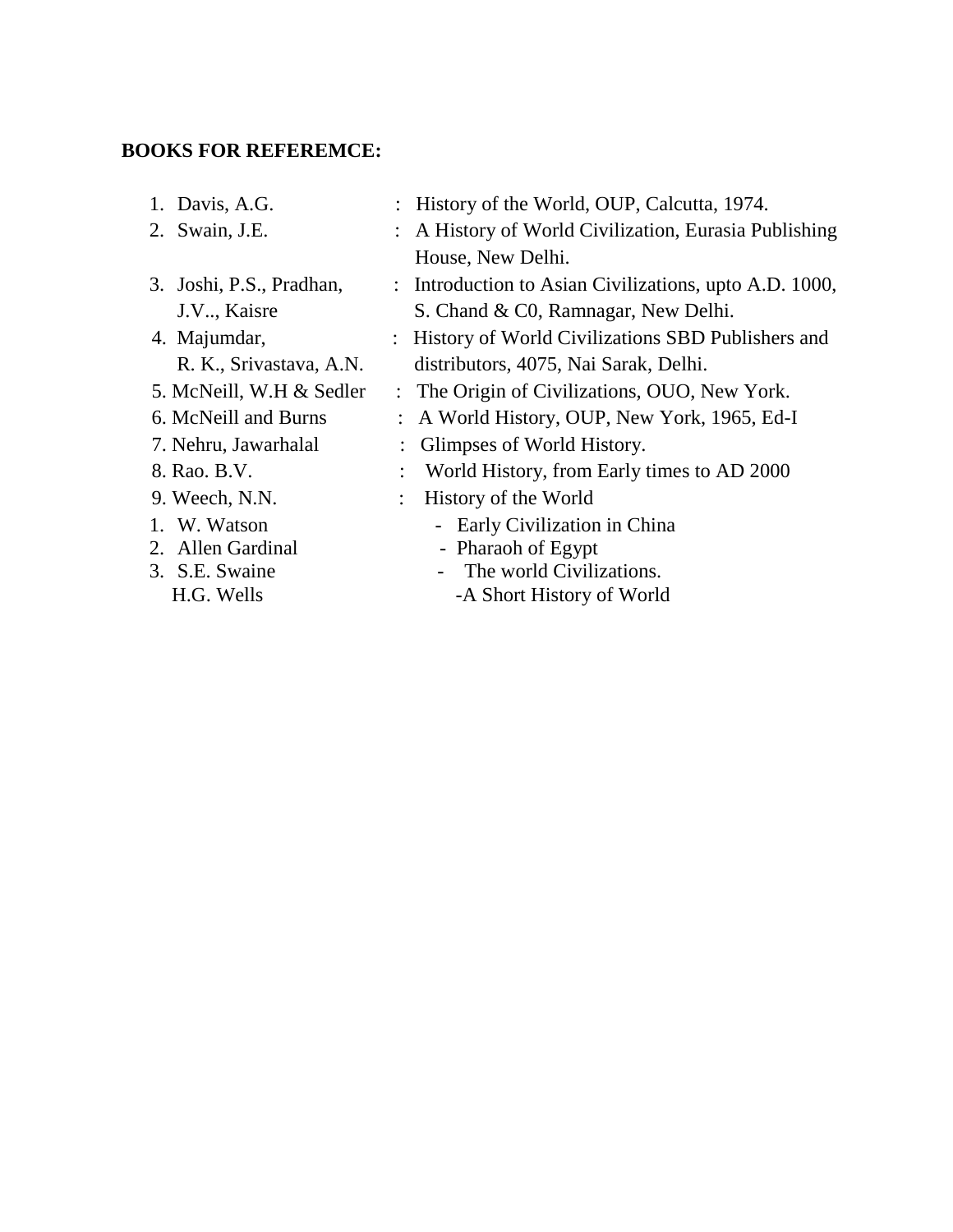# **SEMESTER – IV (CBCS PATTERN)**

## **CORE XII HISTORIOGRAPHY AND HISTORICAL METHODS**

#### **COURSE OBJECTIVES**

- $\triangleright$  To understand the Nature of History.
- $\triangleright$  To learn the Ancient, Medieval and Modern Historiography.
- $\triangleright$  To make the students to understand the Objectivity and Subjectivity in Historical Research.

# **UNIT I**

What is History – Nature of History -Uses and abuses – Historicism – Philosophy of History – History and Social Sciences – Historical Anthropology – Historical Sociology – History and Literature – History and Science – Digital History.

# **UNIT II**

 Historiography: Greeks and Romans – Ancient Indian Historiography – Medieval Ages: (Christian Historiography) St. Augustine (M. Historiography) Ibn Khaldun – Impact of Renaissance – Historiography – Scientific Revolution and Historiography – Francis – Bacon – Medieval Indian Historiography.

# **UNIT III**

 Modern Historiography: Age of Enlightenment and Historiography – Romanticism: Herder – Hegel – Positivism in History – Marxist Historiography – E.P. Thomson, Hobbsbawn and D.D. Kosambi – Modern Indian Historiography – Imperialist Historiography - Nationalist Historiography – Subaltern Studies – Ranajit Guha – Regional perspective of History.

#### **UNIT IV**

 Research Methodology: Selection of Research Topic – Primary – Secondary and Sources – External Criticism and Internal – Objectivity and Subjectivity in Historical Research.

#### **UNIT V**

 Bibliography: Foot Notes – End note – Selection and Arrangement of Source materials – Hypothesis – Preparation of Research Proposals – Writing Dissertation and Thesis.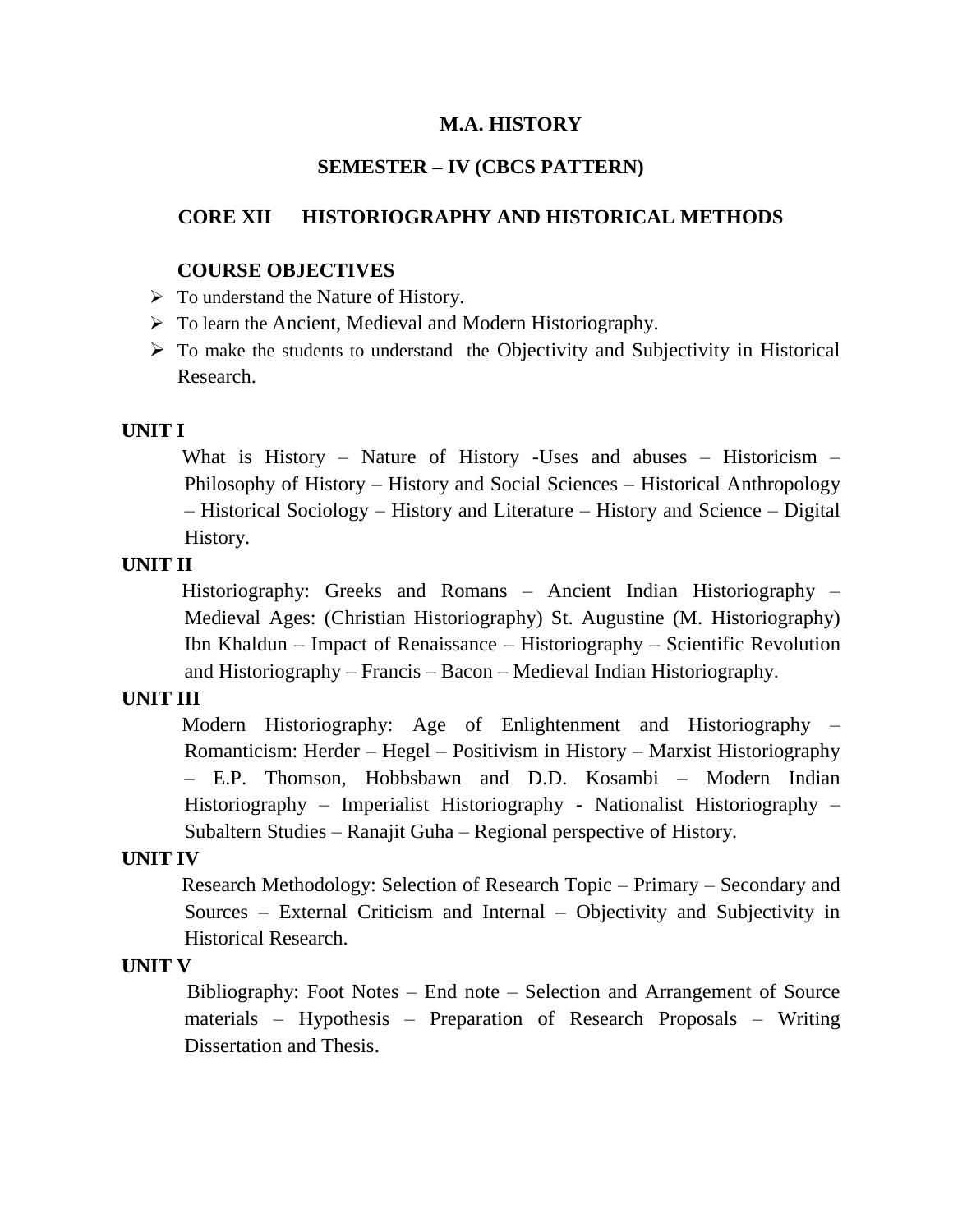# **BOOKS FOR REFERENCE:**

| 1. B. Sheik Ali, B.    | : History: its Theory and Method (Macmillan, 1998)      |
|------------------------|---------------------------------------------------------|
| 2. Carr. E.H.          | : What is History (University of Cambridge Press, 1987) |
| 3. Collingwood, C.G.   | : Idea of History (OUP, New Delhi, 1994)                |
| 4. Manikam S           | : On History and Historiography (Paduman Pubs.,         |
| Madurai)               |                                                         |
| 5. Marc Bloch<br>1992) | : The Historian's Craft (Manchester University Press,   |
| 6. Sreedharan, E.      | : A Text Book of Historiography (Orient Blackswan, New  |
|                        | Delhi)                                                  |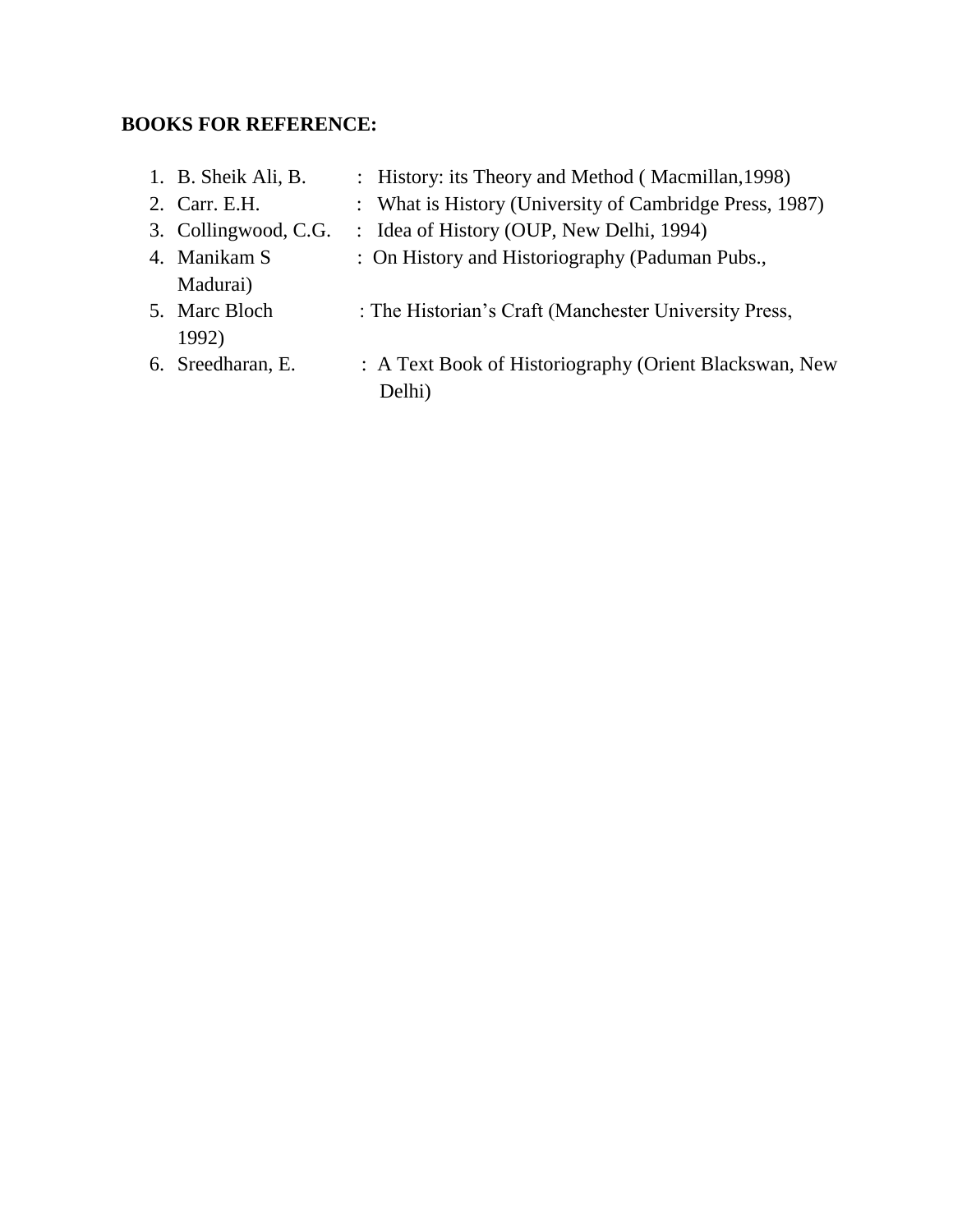# **SEMESTER – IV(CBCS PATTERN)**

# **CORE XIII HISTORY OF MODERN WORLD FROM 1789 – 1945 CE**

# **COURSE OBJECTIVES :**

- $\triangleright$  To appreciate the role of Napoleon as an Emperor and a Reformer.
- $\triangleright$  To know the political events of modern era in the first half of 20<sup>th</sup> century.
- $\triangleright$  To make the students to know about the impact of world wars and cold wars.

# UNIT–I

 French Revolution – Era of Napoleon – Internal Policy - Napoleonic code – External Policy – Continental System – Battle of Waterloo – Fall of Napoleon – Vienna Settlement – Unification of Italy and Germany.

# UNIT – II

Civil war in U.S.A. – Reconstruction and Big Business – Europe on the eve of First World War – Causes – Course – Result of I World War – League of Nations – Russian Revolution – Causes – Course – Effects – Lenin.

# UNIT – III

Inter – war period: The French quest for security – Rise of Nazism – Rise of Fascism – Formation of the alliances – Causes for the Second World War – Course – Results.

# UNIT – IV

Origin of Cold War – Course – NATO – SEATO – CENTO – WARSAW Pact – Poland Pact – Effects of cold war.

# UNIT – V

Chinese Revolution – Origin of Communism in China – Role of Mao in the liberation of China – Reconstruction of Russia under Stalin – Origin of Palestine issue – Yasser Arafat – Effects on world politics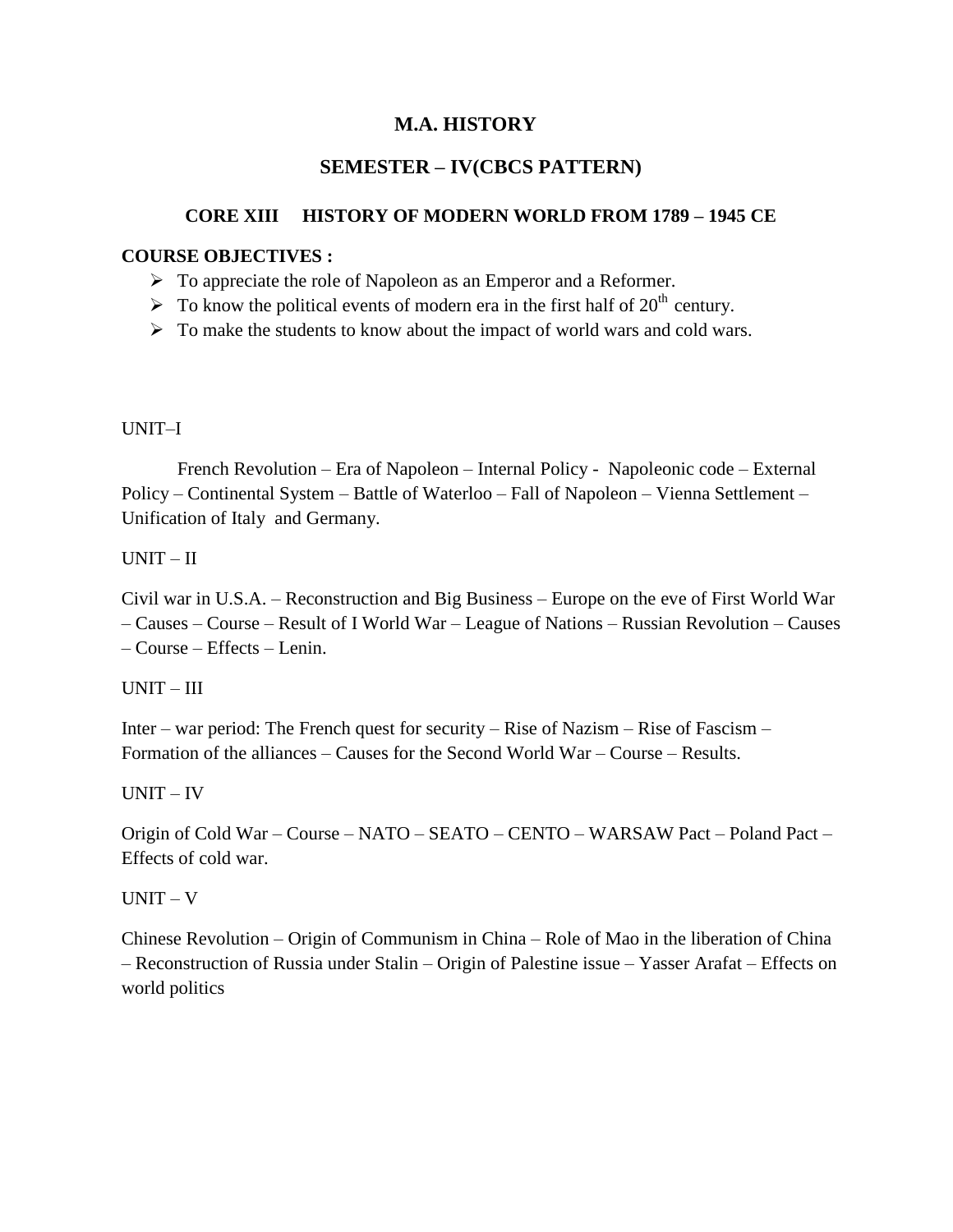#### REFERENCE BOOK

- 1. Joll, James.Europe since 1870, England, Penguin Books 1990
- 2. Rao, B.VHistory of Modern Europe Ad 1789-2013 AD, New Delhi, 2014 History of Modern World from Ad 1500-Ad2010, New Delhi,2014
- 3. Wolly, L&Hankes, J. History of Mankind, UNESCO Series, London 1962.
- 4. Gomahinayagam, p. International relations Politics and Insitutions (Tamil)
- 5. Grenvilles JAS. A History of The World From The  $20^{th}$  To The  $21^{th}$  Century Lon 2005
- 6. Srivastava L.S & V.P. JoshiInternational relations, 1997, Shivaji Road, Meerut (U.P.) 2005
- 7. Subrahmanyam .M.V. World History, 1990, 7 Sunkurama Chetty Street, Madras 1.
- 8. Palmer Perkins. International Relations, New Delhi, AITBS Distributors, 2004.
- 9. Robert, Jackson. Introduction to International Relations, New Delhi, OUP , 2003.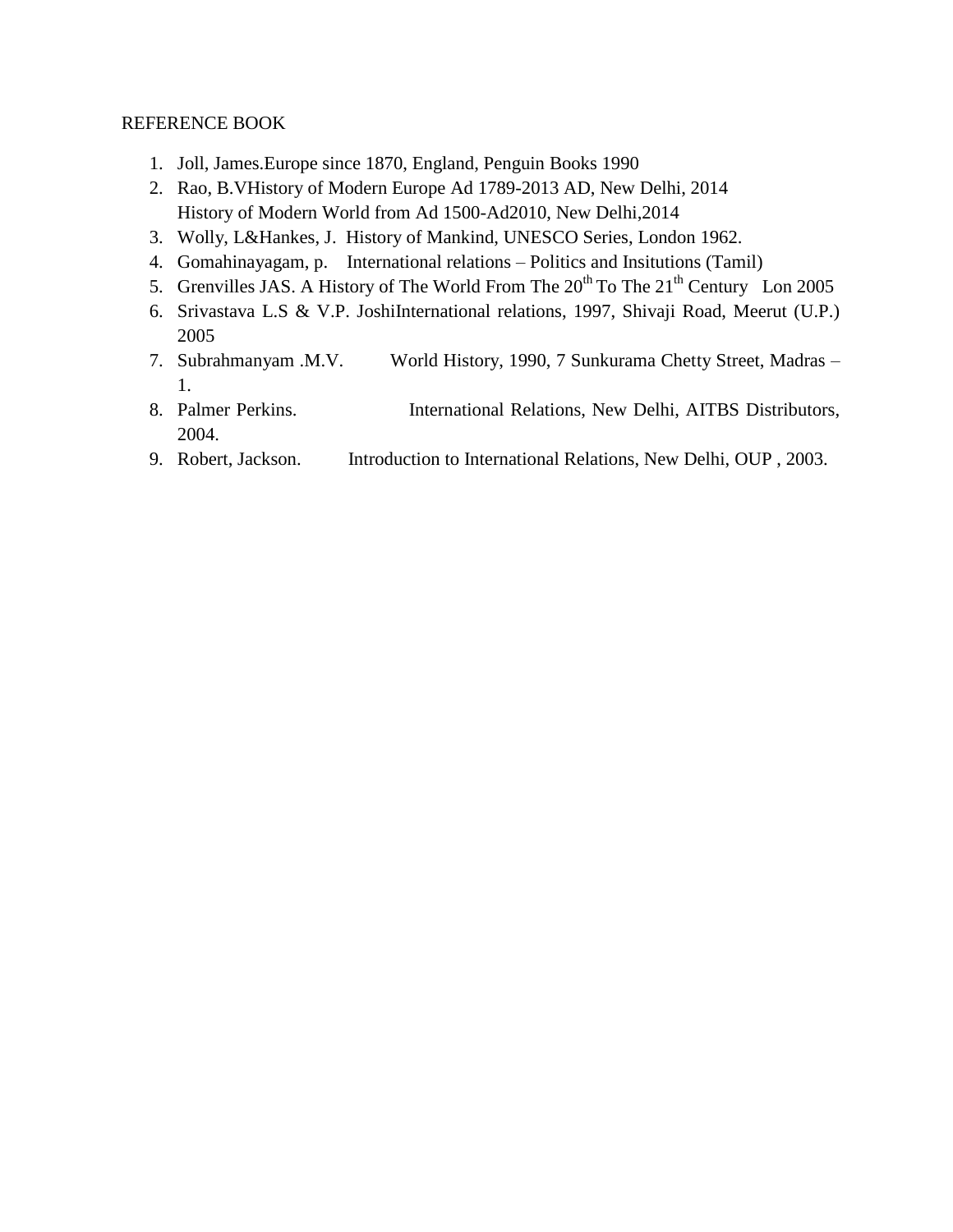# **SEMESTER – IV (CBCS PATTERN)**

## **ELECTIVE IV (PAPER I):**

# **INDIA AND HER NEIGHBOURS**

# **COURSE OBJECTIVES**

- $\triangleright$  To understand the India's Foreign policy since Independence.
- $\triangleright$  To learn the India's relations with Neighbouring countries.
- $\triangleright$  To make the students to understand Regional organizations.

#### **UNIT-I**

India"s Foreign policy since Independence – Nehru – sastri – Indira Gandhi – Janata party – Rajiv Gandhi. India and Pakistan – Factors influencing Indo – Pak Relations – Areas of conflict – Kashmir Issues- Crisis and co-operation

## **UNIT-II**

Indo – china relations – Tibetan Issue – Indo – china war 1962 – Normalization of Relations – Border disputes on Indian Territory – Economic co-operation – Indo – Nepal relations – Indo – Afghan Realtions – Afghan crisis

#### **UNIT-III**

India and Bangladesh: migrations and border disputes – Economic ties Indo – Bhutan relations – insurgency in the North Eastern states – India and Burma – Historical ties

#### **UNIT-IV**

India and Srilanka: Ethinical problem in srilanka- India and srilanka peace process – Role of IPKF – Indo – srilanka pact – India and Maldieves: political and cultural ties

#### **UNIT-V**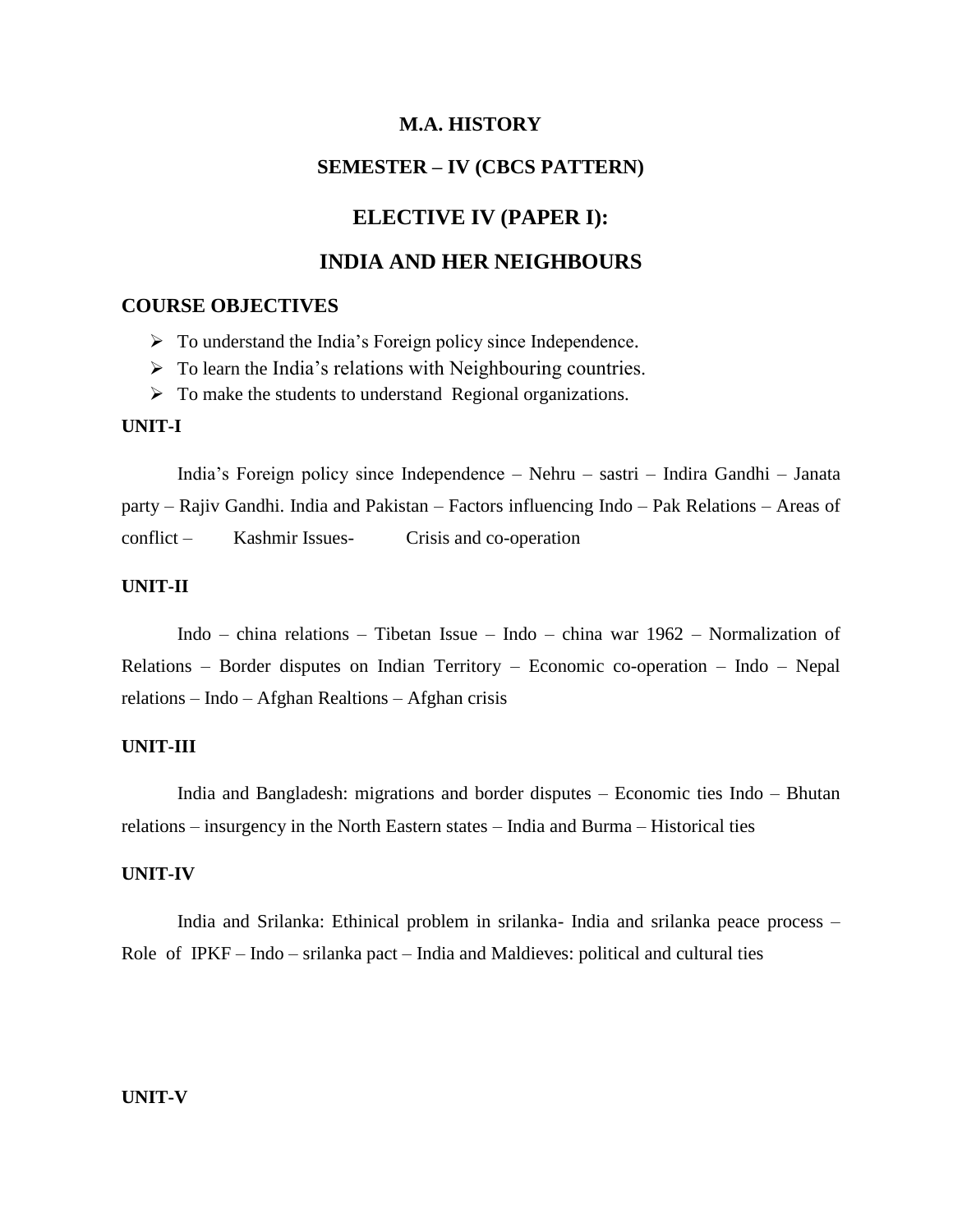Regional organizations – NAM - Origin and function - NAM Summits – SAARC –Origin, function and Summits - SAPTA-Nuclear Non Proliferation Treaty(NPT)-Indian Ocean –a Zone of Peace(IOZOP).

#### **REFERENCE BOOKS**

- 1. Farmer, B.H.An Introduction to south Asia, London 1963
- 2. Deb Arinda, Bhutan and India, A study in frontier political Relations, Calcutta,1976
- 3. Gupta shanti swarup, British Relations with Bhutan, Jaipur, 1974
- 4. Rahul Ram, Modern Bhutan, Vikas publications, New Delhi, 1971
- 5. Nagendra singh, Bhutan A kingdom in the Himalayas, Thomson press India Ltd., New Delhi,1978
- 6. Rose Leo. E., Nepal: A profile of the Himalayan kingdom, New York, 1980
- 7. Rishikesh shaha, An Introduction to Nepal, khatmandu, 1975
- 8. De silva, K.M The History of Sri Lanka, Delhi, 1981
- 9. Arasaratnam, S.ceylon, prentico Hall, Londan, 1971
- 10. Wriggins Howard, A., Ceylon: Dilemmas of New Nation, New Delhi, 1980
- 11. Phadhis urmila and Luithui, Ela Dutt, Maldives: winds of change in an Atoil state, New Delhi, 1985
- 12. Shelton U.Kodika (Ed), Dilemas of Indo Sri Lankan Relations, 1991
- 13. Muni S.D. Pangs of proximity, 1993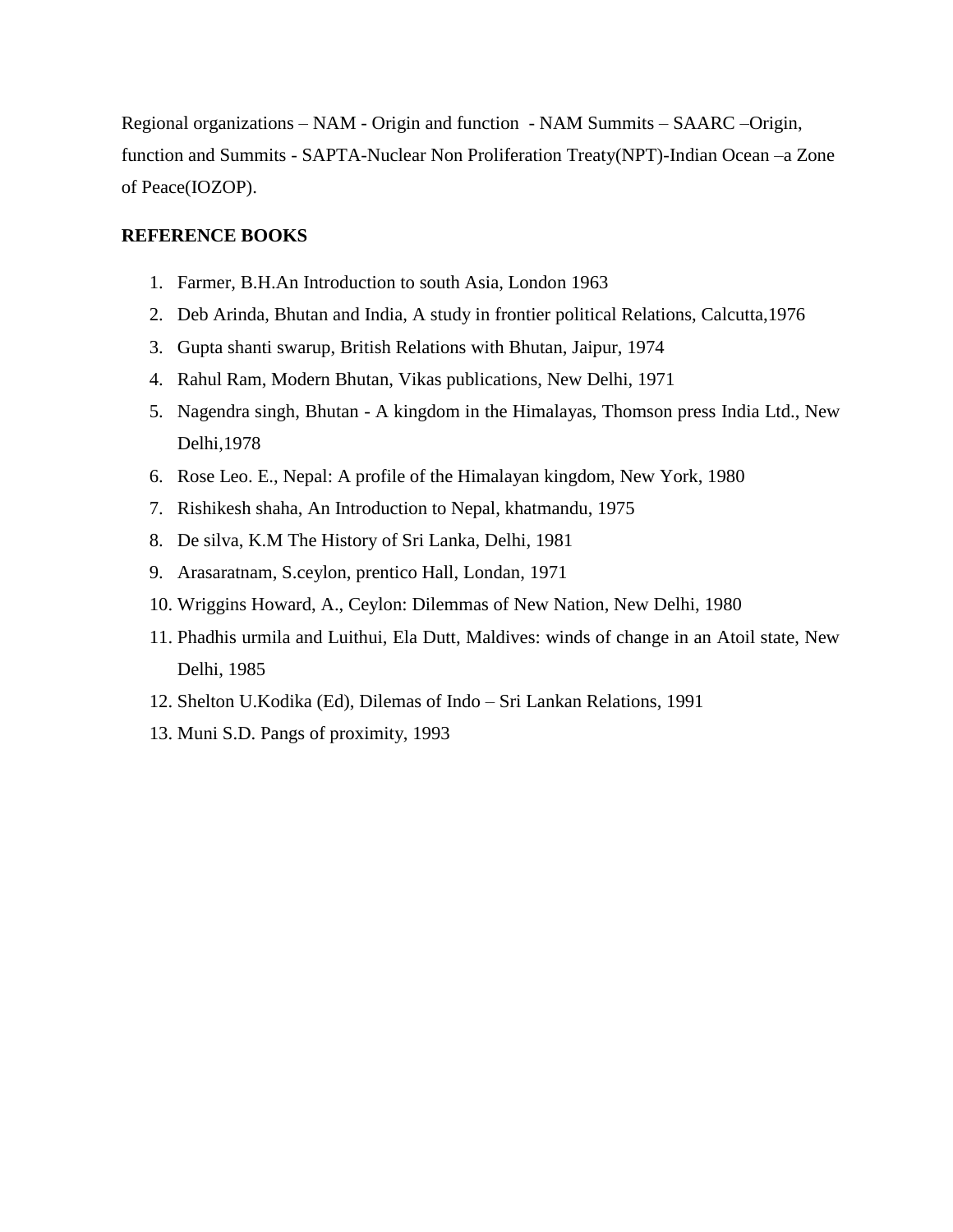# **SEMESTER – IV (CBCS PATTERN)**

# **ELECTIVE IV (PAPER II)**

# **WORKING OF INDIAN CONSTITUTION**

# **COURSE OBJECTIVES**

- To understand the **nature of Indian Constitution** .
- To **make awareness on Constitutional principles.**
- $\triangleright$  To make the students to understand Parliament and Indian Judiciary.

# **Unit I:**

 **Introduction** – Meaning and definitions of the constitution - Formation of Constituent Assembly – Preamble to the Constitution – Characteristics of the constitution (Salient features of the Constitution) – Fundamental Rights and Fundamental Duties of the Constitution – Unitary and Federal Character of the Constitution.

# **Unit II:**

**Parliament:** The President – The powers and the Functions of the President – Vice-President and his powers - The structure and Powers of Parliament –Rajya Sabha and Lok Sabha - Prime Minster – Council of Ministers – Speaker of the House.

# **Unit III:**

**State Legislature**: The Governor – Governor's Powers and Functions in the State -Structure and Functions of the Legislature – Bi-cameralism and uni-cameralism - Chief Minister – Council of Ministers - Speaker of the House.

# **Unit IV:**

 **Indian Judiciary**: Salient features of the Indian Judiciary – Supreme Court of India – Composition of the Supreme Court – Power and Functions of the Supreme Court – High Courts - District Courts – Writs – Removable of the Judges.

**Unit V: Miscellaneous Powers:** Planning Commission – Election Commission – Union Public Service Commission – Tamil Nadu Public Service Commission – Amendments of the Constitution.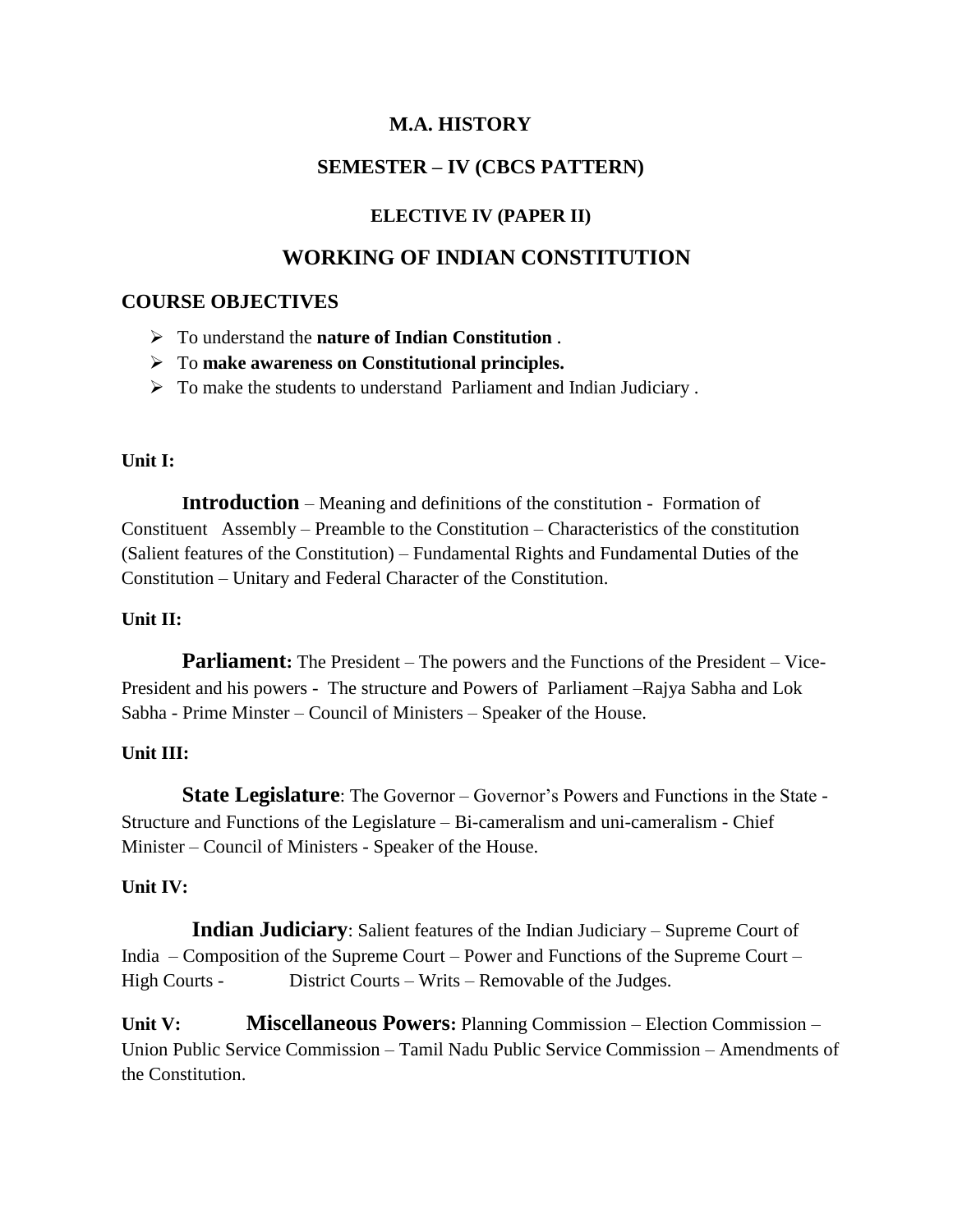# **REFERENCE BOOKS;**

- 1. **Subash C**. Kyshep: Our Constitution.
- 2. **Punniah K.V** : The Constitutional History of India. 3. **Gupta D.** : Indian National movement and Constitutional
- Development.
- 4. **Keith A.B** : The Constitutional History of Indiaa.
- 5. **Sethi & Mahajan** : The Constitutional History of India.
- 6. **B.C.Rai** : The World Constitution.
	-
- 7. **M.V.Pylee** : Constitutional Government in India.
- 8. **Kapoor A.C. :** The Constitutional History of India.
- 9. Madhav Khosla The Indian Constitution.
- 
- 10. Maheshwari Indian Adminstration.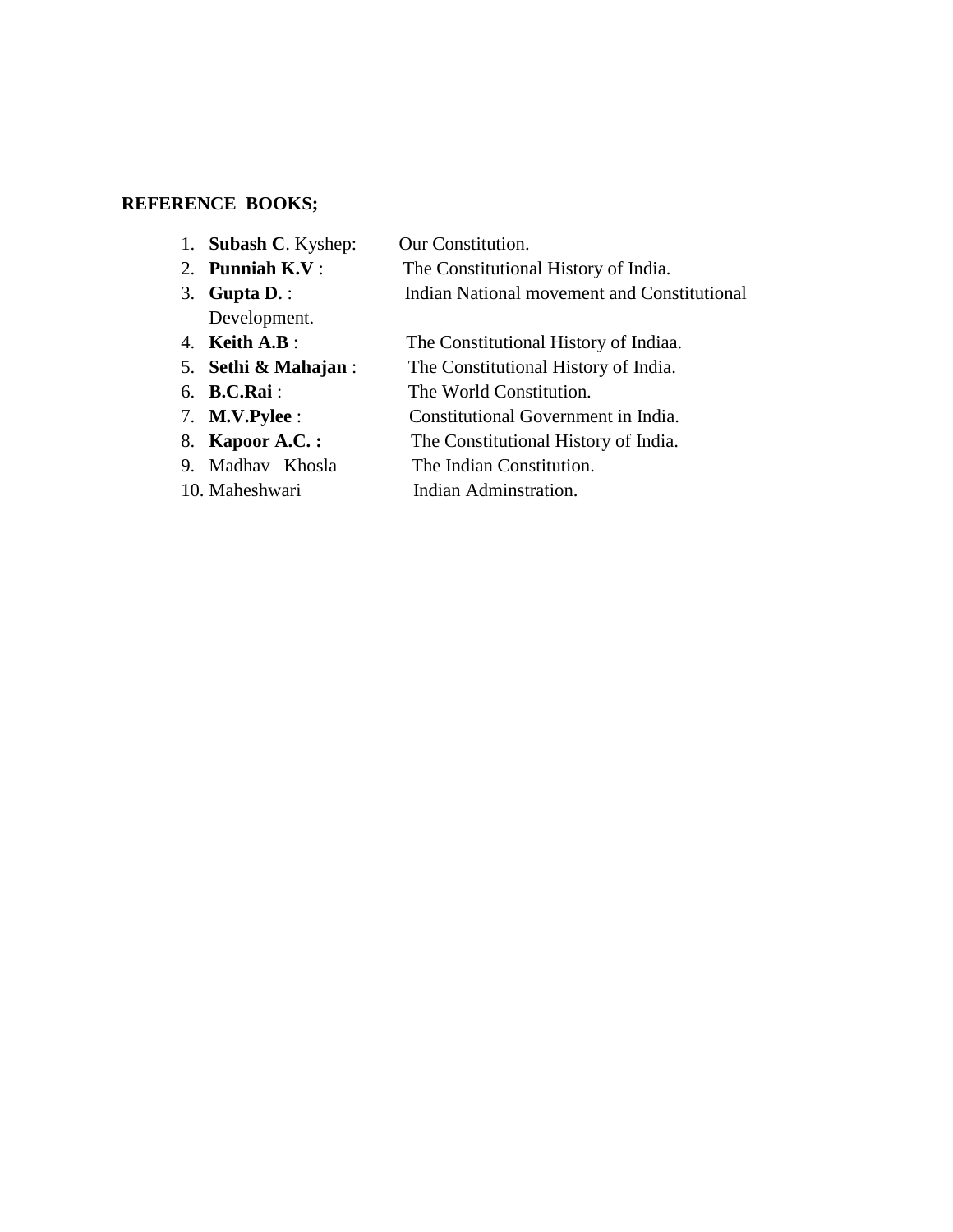# **MODEL QUESTION PAPER MA DEGREE EXAMINATION (CBSC PATTERN) HISTORY – SEMESTER I**

# **Core –I Political and Cultural History of India upto 1206 CE**

# **Time: 3 Hrs** Maximum Mark: 75

# **PART-A (15×1=15 Marks) Answer all the questions:**

| 1. Harappa is Situated on the bank of River                                                                                |
|----------------------------------------------------------------------------------------------------------------------------|
| A) Ravi<br>B) Indus<br>C) Sarasvati<br>D) Chenab                                                                           |
| 2. Which Veda gives information about Battle of Ten kings?                                                                 |
| A) Rig Veda B) Sama Veda<br>C) Yajur Veda d) Atharvana Veda                                                                |
| 3. Name the first Thirthankara of Jainism.                                                                                 |
| A) Ajitanatha B) Rishabha C) Parsvanatha<br>D) Mahavira                                                                    |
| 4. Who was the founder of Nanda Dynasty.                                                                                   |
| A) Danananda B) Mahapadmananda<br>C) Chandragupta D)Radhagupt                                                              |
| 5. Alexander Invasion took place in the year.                                                                              |
| A) 326 BC B) 323 BC C) 325 BC<br>$D$ )326 AD                                                                               |
| 6. Which Mauryan King abdicated the throne and embraced Jainism.                                                           |
| A) Chandragupta B)Bindusara<br>C)Ashoka<br>D) Bimbisara                                                                    |
| 7. Who was the founder of Sunga dynasty?                                                                                   |
| B) Simuka C) Pushyamitra D)Moga<br>A) Vasydeva                                                                             |
| 8. In which place Fourth Buddhist Council took place.                                                                      |
| A) Pataliputra B) Kashmir<br>C) Vaishali<br>D) Valabhi                                                                     |
|                                                                                                                            |
|                                                                                                                            |
| 9. Name the inscription which describes the achievements of Rubradaman I.                                                  |
| A) Girnar B) Hathigumpha C) Aihole D) Mehrauli                                                                             |
| 10. Who founded Gupta dynasty?.<br>D) Samudragupta                                                                         |
| A) Sri Gupta B) Ghatotkacha C) Chadragupta<br>11. Allahabad Pillar inscription belongs to which Gupta King?                |
|                                                                                                                            |
| A) Chandragupta I B) Samudragupta C) Chandragupta II<br>D) Kumaragupta                                                     |
| 12. Gaudas ruled which part of india?<br>B)Orissa C) Magadha D) Kashmir<br>A) Bengal                                       |
|                                                                                                                            |
| 13. Chinese traveler who visited India during Harsha's period was<br>B) Hien Tsang C) Itsing D) Megasthenese<br>A) Fa-hien |
| 14. In which year Sind invasion of Arabs took place.                                                                       |
| B) 1000 AD<br>A) 712 AD<br>C) 1175 AD<br>D) 1192 AD                                                                        |
| 15. Who was defeated in the second Battle of Tarain?                                                                       |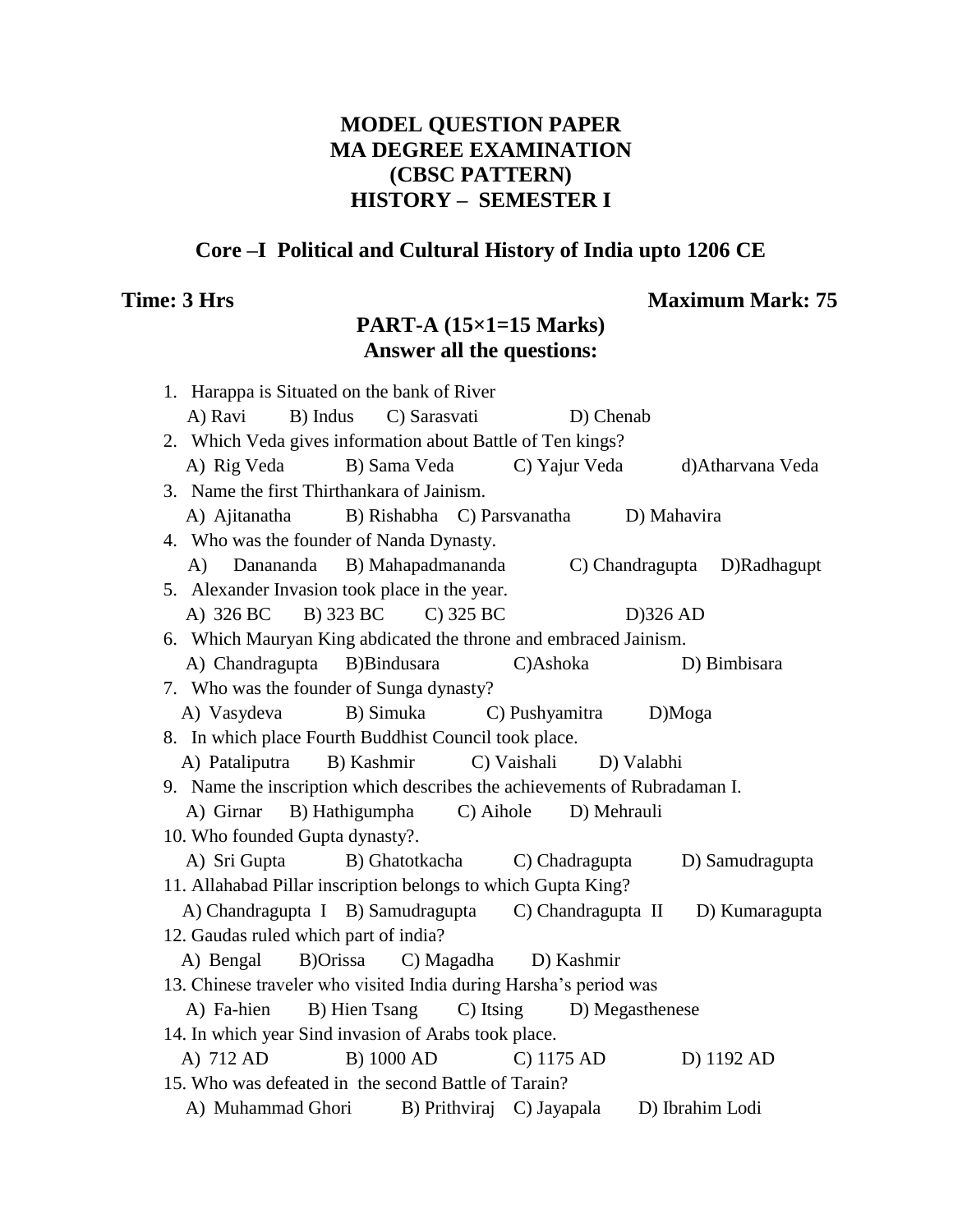## **Part – B (2×5=10 Marks) Answer any two questions**

16. Write an account on Mohenjodaro.

17. Assess the impact of Alexander Invasion.

18. Bring out the Salient features of Gandhara School of Art.

19. Assess the achievements of Chandragupta II.

20. Give an account on the Religious policy of Harsha.

# **Part – C (5×10=50) Answer any two questions:**

21. a)Describe the Significance of Indus Valley civilization.

(or)

 b) Analyse the Teachings of Buddha. 22. a) Describe the Alaxander invasion of India.

(or)

b) Explain the welfare measures of Ashoka.

23. a) Elucidate the contribution of Kanishka to Budhism..

(or)

b) Give an account on Menandar.

24. a) Write an essay on the achievements of Samudragupta.

(or)

b) Describe the importance of Guptas Administration.

25. a) Explain the religious policy of Harsha.

(or)

b) Analyse the Arab invasion of Sindh and its effects.

\*\*\*\*\*\*\*\*\*\*\*\*\*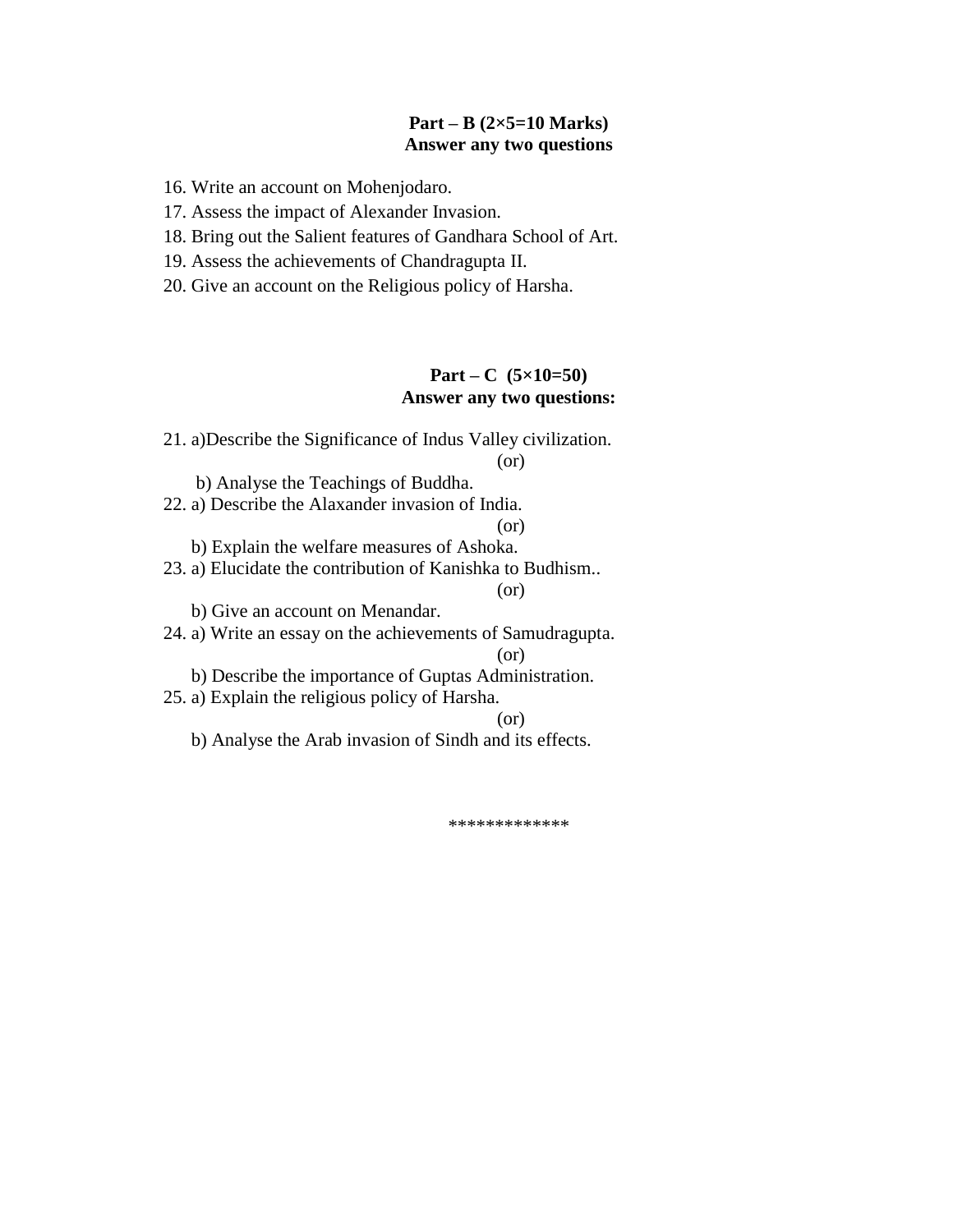# **MODEL QUESTION PAPER MA DEGREE EXAMINATION (CBSC PATTERN) HISTORY – SEMESTER I**

# **CORE II- HISTORY OF TAMIL NADU FROM THE BEGINNING TO THE CHOLAS**

# **QUESTION PAPER PATTERN**

Time : 3 Hrs Max. Marks: 75

**PART – A: 15 x 1 = 15**

(Answer all Questions) (Three Questions from Each UNIT with Multiple Choice)

# **PART – B : 2x 5= 10**

(Answer any two Questions) (One Question from Each UNIT)

# $PART - C : 5x10 = 50$

(Answer all Questions) Either A OR B (One Question from Each UNIT)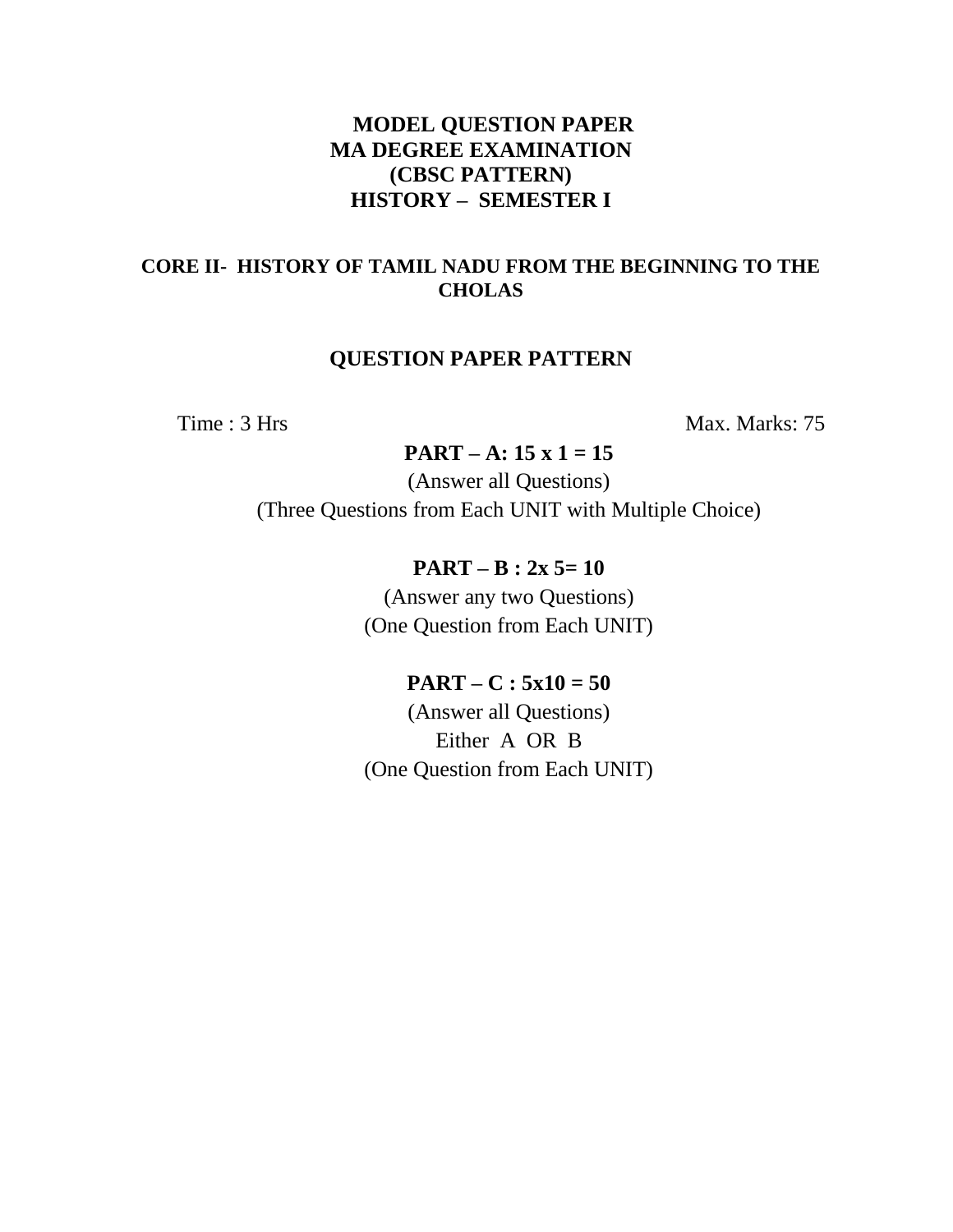# **Model Question Paper MA., Degree Examination (CBSC PATTERN) History - Semester I**

# **Core –III Freedom Movement in India From 1885 to 1947 AD**

Time : 3 Hours Maximum : 75 Marks

# **Part-A (15 ×1= 15 Marks) Answer all Questions**

| 1) Who was the first to use the word of Swaraj?                                           |                                                          |                              |                                                                                          |  |  |
|-------------------------------------------------------------------------------------------|----------------------------------------------------------|------------------------------|------------------------------------------------------------------------------------------|--|--|
| a) Ram Mohan Roy                                                                          |                                                          | b) Swami Dayanand Saraswathi |                                                                                          |  |  |
| c) H.J.Alcott                                                                             |                                                          | d) Annie Besent              |                                                                                          |  |  |
| 2) The first President of Indian National Congress was?                                   |                                                          |                              |                                                                                          |  |  |
| a) Lala Lajpat Rai                                                                        |                                                          | b) G.Subramanya Iyer         |                                                                                          |  |  |
| c) Surendranath Banerjee                                                                  |                                                          | d) W.C.Banerjee              |                                                                                          |  |  |
| 3) Who organised "Abhinava Bharath Sangam?                                                |                                                          |                              |                                                                                          |  |  |
| a) Ganesh Savarkar                                                                        |                                                          | b) Tilak                     |                                                                                          |  |  |
| c) Veera Savarkar                                                                         |                                                          | d) Gohale                    |                                                                                          |  |  |
| 4) Who was known as the Grandfather of Indian Nationalism?                                |                                                          |                              |                                                                                          |  |  |
| a) Dadabhai Navroji                                                                       |                                                          | b) Gandhiji                  |                                                                                          |  |  |
| c) Jawaharlal Nehru                                                                       |                                                          | d) Vallabhai Patel           |                                                                                          |  |  |
| 5) Whose slogan was 'Swaraj is my birth right and I shall have it'?                       |                                                          |                              |                                                                                          |  |  |
| a) Mahatma Gandhi                                                                         |                                                          | b) Jawaharlal Nehru          |                                                                                          |  |  |
| c) Kohale                                                                                 |                                                          | d) Tilak                     |                                                                                          |  |  |
| 6) The leader of Gadder party was                                                         |                                                          |                              |                                                                                          |  |  |
| a) V.D.Savarkar                                                                           |                                                          | b) Bhagat Singh              |                                                                                          |  |  |
| c) Lala Hardayal                                                                          |                                                          | d) Kudiram Bose              |                                                                                          |  |  |
| 7) At which one of the following places did Mahatma Gandhi first started his Satyagrah in |                                                          |                              |                                                                                          |  |  |
| India?                                                                                    |                                                          |                              |                                                                                          |  |  |
| a) Ahamadabad                                                                             | b) Bardoli                                               | c) Champaran                 | d) Lahore                                                                                |  |  |
| 8) The founder of Swaraj Party was                                                        |                                                          |                              |                                                                                          |  |  |
| a) Jawaharlal Nehru b) Gandhi                                                             |                                                          | c) C.R.Dass                  | d) Sisar Kumargose                                                                       |  |  |
| 9) The Siman Commission reached in India was in                                           |                                                          |                              |                                                                                          |  |  |
| a) 1905                                                                                   | b) $1907$                                                | c) $1928$                    | $d)$ 1930                                                                                |  |  |
| 10) Under whose presidency was the Lahore session of the Indian National Congress held in |                                                          |                              |                                                                                          |  |  |
| the year of 1929?                                                                         |                                                          |                              |                                                                                          |  |  |
| a) Gandhi                                                                                 | b) Tilak                                                 | c) Gokhale                   | d) Jawaharlal Nehru                                                                      |  |  |
|                                                                                           | 11) The civil disobedience movement started by Gandhi in |                              |                                                                                          |  |  |
| a) 1920                                                                                   | b) $1929$                                                | c) $1930$                    | d) $1942$                                                                                |  |  |
|                                                                                           |                                                          |                              | 12) Which party was founded by Subash Chandra Bose in the year 1939 after the break away |  |  |
| from the congress?                                                                        |                                                          |                              |                                                                                          |  |  |
| a) Forward Bloc                                                                           |                                                          | b) Asad Hind Fauj            |                                                                                          |  |  |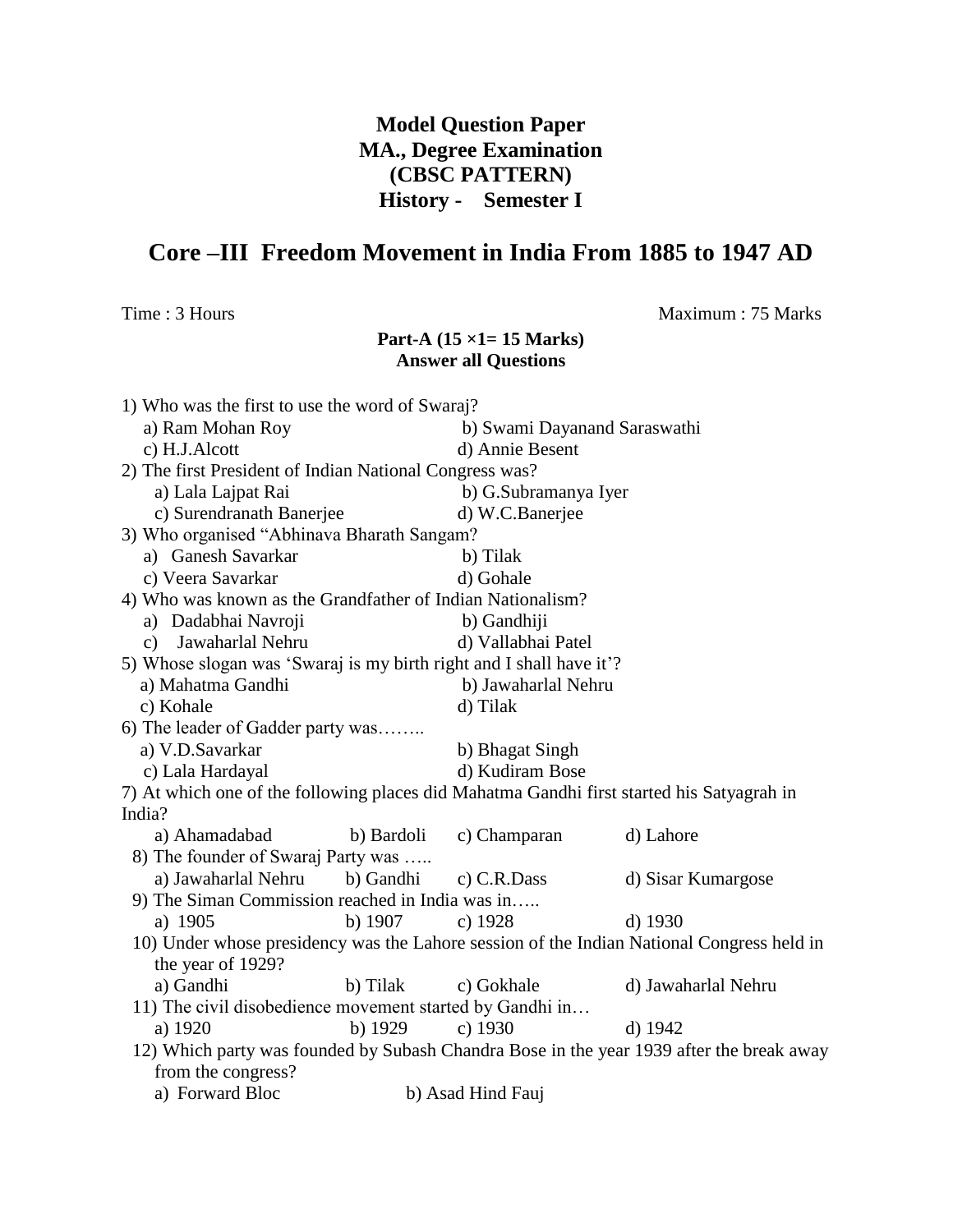| c) Revolutionary front                                      | d) Indian Freedom Party                                                           |
|-------------------------------------------------------------|-----------------------------------------------------------------------------------|
| 13) Quit India Movement was started in response to          |                                                                                   |
| a) Cabinet Mission Plan                                     | b) Cripps Proposals                                                               |
| c) Simon Commission Report                                  | d) Wavell Plan                                                                    |
| 14) Who headed the Interim Cabinet formed in the year 1946? |                                                                                   |
| a) Rajendra prasad                                          | b) Jawaharlal Nehru                                                               |
| c) Patel                                                    | d) Rajaji                                                                         |
|                                                             | 15) Which one of the following movement is the Slogan 'Do or Die" associated with |
| a) Swedeshi Movement                                        | b) Non-Cooperation Movement                                                       |
| c) Civil Disobedience Movement                              | d) Quit India Movement                                                            |

# **Part-13 (2 ×5=10 Marks) Answer any two questions**

- 16) The principles of Aryasamaj.
- 17) Who were the Extremists.
- 18) The Rowlett Act of 1919.
- 19) Write a note on the Dandi March.
- 20) Mountbatten Plan.

#### **Part-C (5 ×10=50 Marks) Answer all questions**

21) a) Discuss the origin of Brahmosamaj with reference to the contribution of Rajaram Mohan roy.

# (or)

- b) Discuss the various Socio-Religious reform movement of  $19<sup>th</sup>$  century.
- 22) a) What did the National Movement in its early phase and what are the achievements of the moderates?

(or)

- b) Discuss the role of the revolutionaries in the Indian National Movement.
- 23) a) What were the circumstance that led Gandhiji to start Non-cooperation Movement and what were its achievements?

#### (or)

- b) Discuss the main features and importance of the Act of 1919.
- 24) a) Critically evaluate the movements begun by Mahatma Gandhi between 1919-1935.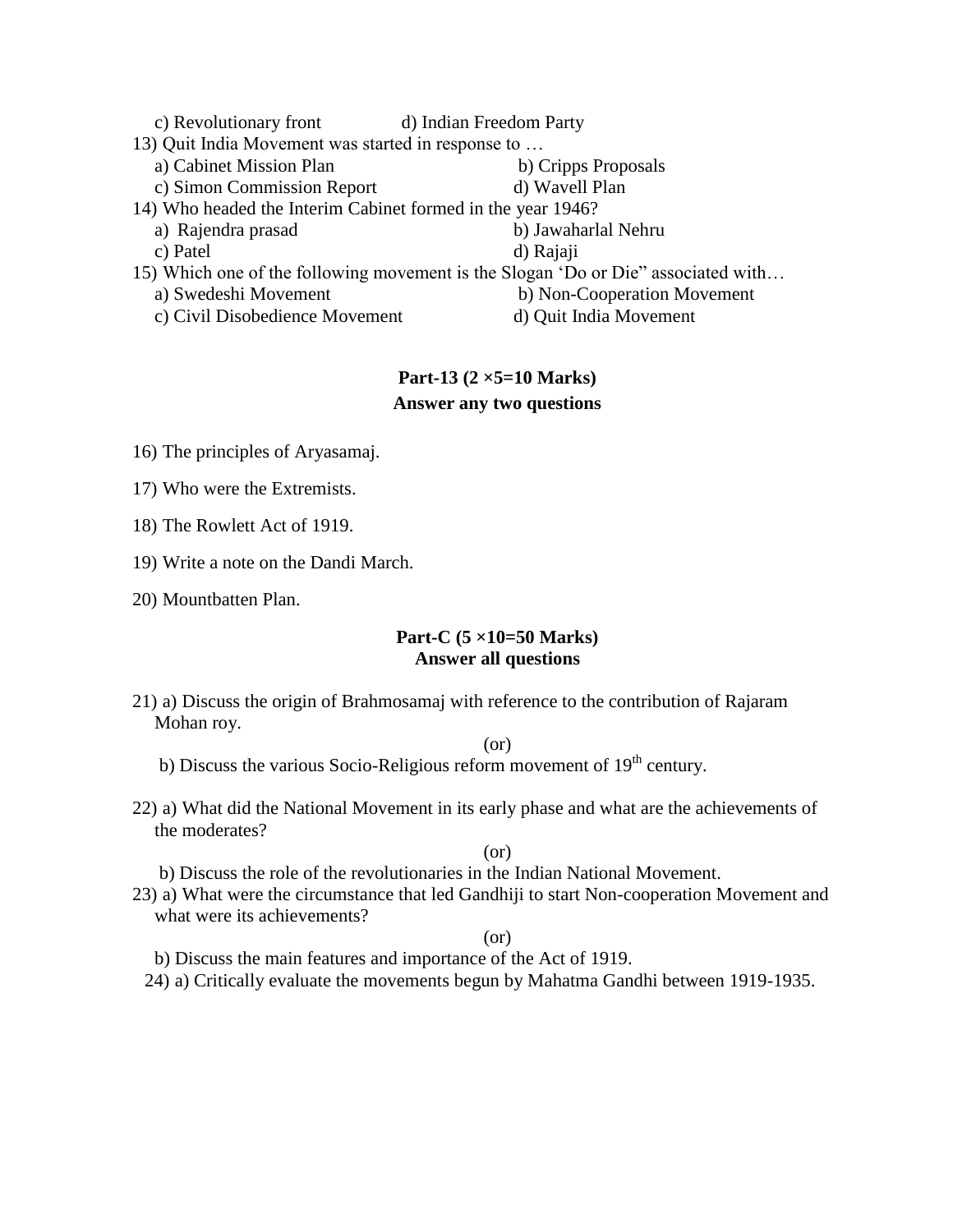# **MODEL QUESTION PAPER MA DEGREE EXAMINATION (CBSC PATTERN) HISTORY – SEMESTER I**

#### **CORE IV – HISTORY OF KONGU NADU**

Time : Three hours Maximum : 75 marks

PART A  $--(15 \times 1) = 15$  marks) Answer ALL questions

| Choose the correct answer.                                                    |                            |
|-------------------------------------------------------------------------------|----------------------------|
| 1) Who is the most powerful <i>Velir</i> king of the Sangam age?              |                            |
| a) Valvil Ori                                                                 | b) Pari                    |
| c) Athiyaman Neduman Anji                                                     | d) Thirumudi Kari          |
| 2) Which inscription mention the Athiyamans clan?                             |                            |
| a) Hathikumba Inscription                                                     | b) Kirnar Inscription      |
| c) maski Inscription                                                          | d) Jambai Inscription      |
| 3) Among the five fold division, the Kongu region is identical with           |                            |
| a) Kurunji and mullai                                                         | b) Mullai and Marutham     |
| c)Neithal and Palai                                                           | d) Kurinji and Marutham    |
| 4) Thiruchengodu copper plate was issued by                                   |                            |
| a) Paranthaga I                                                               | b) Vira Chola              |
| C) Sundara Cholan                                                             | d) Raja Rajan I            |
| 5) The term "Devanar Makkal "referred in Chola inscription denoting the group |                            |
| a) Farmers                                                                    | b) Devadasi                |
| c) Weavers                                                                    | d) Temple servent          |
| 6) Pitran Kotran is the Chieftain of                                          |                            |
| a) The Cholas                                                                 | b) The Pandiyas            |
| c) The Cheras                                                                 | d) The Athiyiaman          |
| 7) Who is the founder of Bharath Madha Temple at Papaurappatti?               |                            |
| a) Subramaniya Siva                                                           | b) Theerthagiriyar         |
| c) Mrs. Sivagamiammal                                                         | d) Subramaniya Bhatathiyar |
| 8) Which kongu poyigars is traind By French Millitary?                        |                            |
| a) Gopal Naiker                                                               | b) Marudhu Brothers        |
| c) Theeran ChinnaMalai                                                        | d) Puli Devan              |
| 9) The Vijamangalam is famous for the temple                                  |                            |
| a) Saivism                                                                    | b) Jainism                 |
| c) Vaishnavism                                                                | d) Christianity            |
| 10) Which is the trading center of Kongu nadu in Sangam age?                  |                            |
| a) Poruni                                                                     | b) Alagan Kulam            |
| c) Kodumanal                                                                  | d) Keeladi                 |
| 11) The Rajakesari Peruvazhi is located in                                    |                            |
| a) Kongu region                                                               | b) Thagadur region         |
| c) Kolli hills                                                                | d) Servarayan Hills        |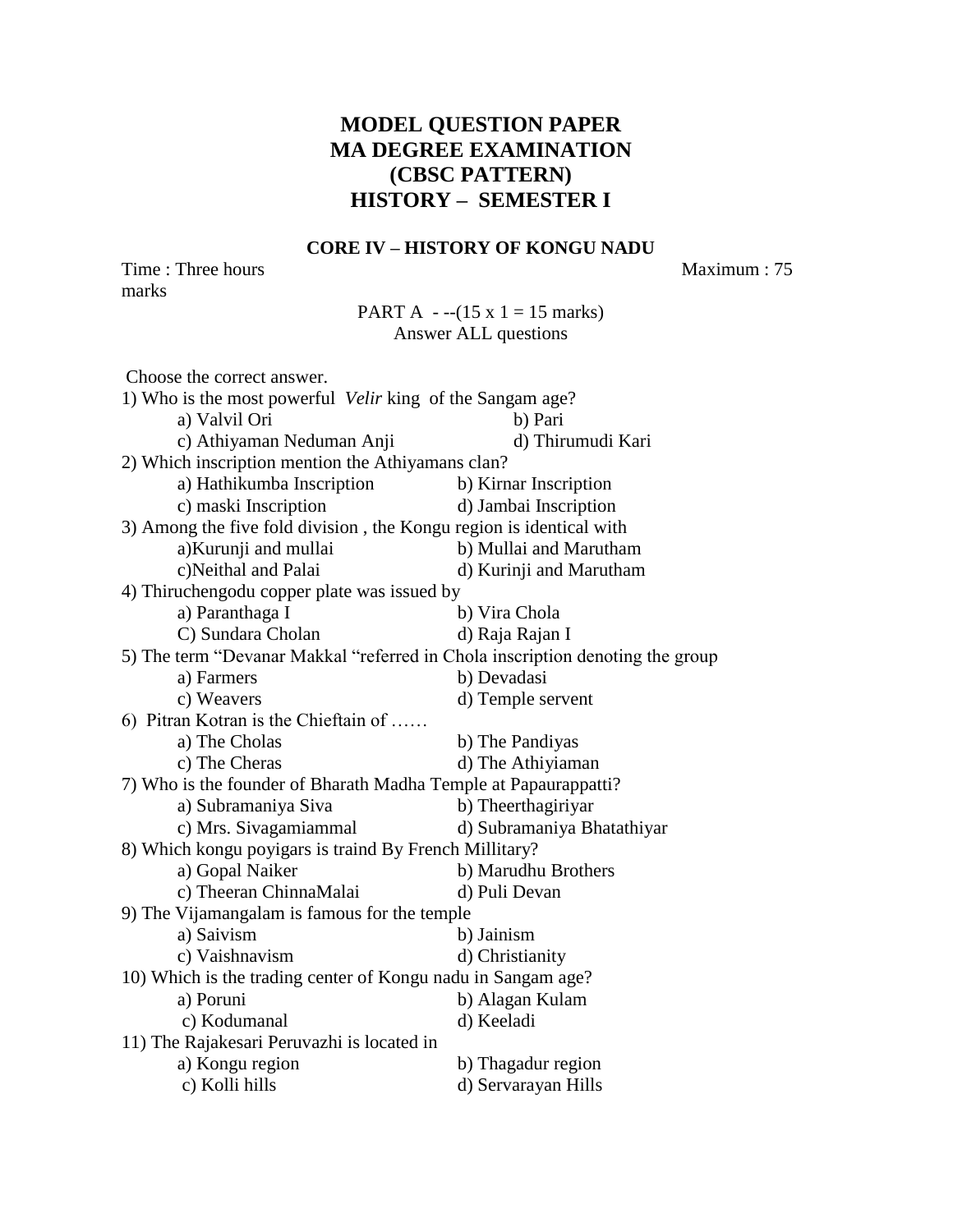|                                                             | 12) In which year the Kongu region annexed with Madras Presidency?      |
|-------------------------------------------------------------|-------------------------------------------------------------------------|
| a) 1799                                                     | b) $1800$                                                               |
| b) 1801                                                     | d) 1806                                                                 |
| 13) Which one of the Kongu community is called "Kaduvetti"? |                                                                         |
| a) Vellalar                                                 | b) Vanniyar                                                             |
| c) Vettuvar                                                 | d) Maravar                                                              |
|                                                             | 14) Who is referring as <i>Nattar or Nattars</i> in Cholas inscription? |
| a) Agamudiyar                                               | b) Vellalar                                                             |
| c) Vanniyar                                                 | d) Kallar                                                               |
| 15) Which city is called as "Manchester of South India"     |                                                                         |
| a) Thiruppur                                                | b) Pollchi                                                              |
| c) Erode                                                    | d) Coimbatore                                                           |

PART B –(2 X 5 = 10 marks) Answer any TWO questions

- 16. Write the important sources about Thagadur Nadu.
- 17. Write a short note on Raja raja Athigaman.
- 18. Describe the Sources for the study of Kongu Nadu.
- 19. Trace the rule Hydar Ali in Kongu region.

20. Briefly give the outline about social life of the Kongu people.

PART B –( $5 \times 10 = 50$  marks) Answer any ALL questions

- *21.* a) Write an essay on Pre Historic period culture of the Thagadur region. Or
- b) Estimate the achievements of Athiyaman Neduman Anji.
- 22. a) State the rule of the Later Cheras in Thagadur Athiyamans.

Or

b) Trace the contribution of Athiyamans in the field of Art and Architecture.

- 23. a) Enumerate the influence of geographical feature of Konge nadu.
	- Or

b) Estimate the role of Kongu region in Indian freedom struggle.

$$
\operatorname{Or}
$$

24. a) Explain the Trade and Commerce in Kongu region and contact with Romans. Or

b) Examine the Kongu nadu under the British rule.

- 25. a) Elucidate the Social and Cultural conditions of the Kongu people through the ages. Or
	- b) Analysis the Challenges in the growth of Industrial development in Kongu in  $20<sup>th</sup>$ century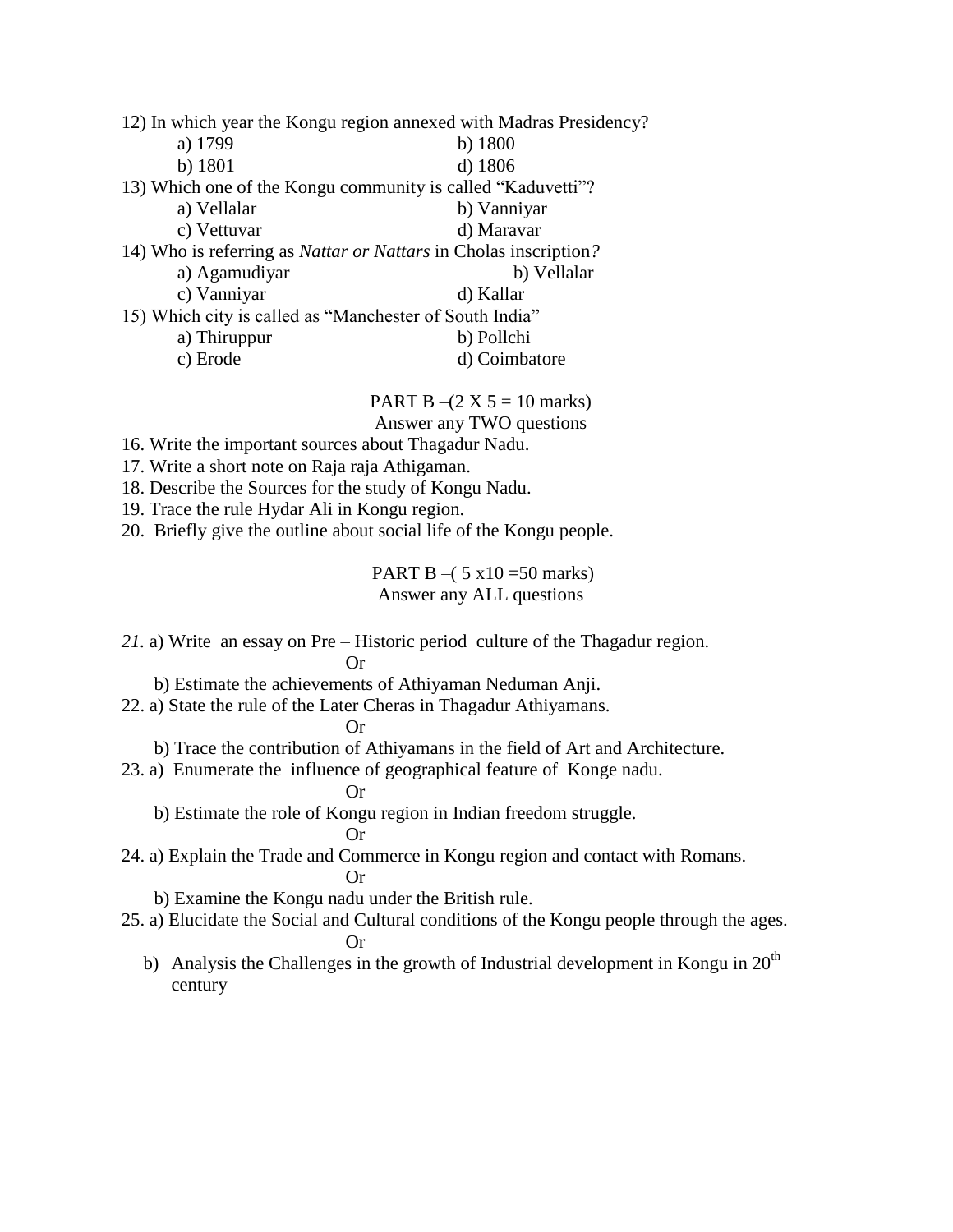# **MODEL QUESTION PAPER MA DEGREE EXAMINATION (CBSC PATTERN) HISTORY – SEMESTER I**

#### **ELECTIVE I (Paper –I) INDIAN ARCHITECTURE**

Time : Three hours and the matter of the matter of the Maximum : 75

marks

#### $PART - A (15 X 1 = 15 marks)$

#### Answer ALL questions

Choose the correct answer.

- 1. Amlaka is the architectural feature of which style?
	- a. Nagara **b. Vesara** c. Dravida d. None of the above
- 2. Lomas Rishi cave was excavated for the sect of
- a. Buddhism b. Jainism **c. Ajivika** d. Saivism
- 3. Urushikara is found in which architecture style?
	- a. Dravida **b. Vesara** c. Nagara d. None of the above
- 4. Southern Thorana of Sanchi stupa was constructed by a. Maurya **b. Satavahana** c. Shunga d. Gupta
- 5. Cave 5 at Udhayagiri has the idol of a. Shiva **b. Buvaraha** c. Buddha d. Ganesha
- 6. The first structural temple in India was constructed by which empires a. Satavahanas **b. Gupta** c. Mauryas d. Shunga
- 7. First cave temple in Tamil Nadu excavated by which dynasty a. Pandyas b. Cholas **c. Pallavas** d. Chera
- 8. The unique MiruthangaDakshinamurthy sculpture is found in which temple a. **Vettuvankovil, Kazhugumalai** b. Shore temple, Mamallapuram c. Brihadeswara temple, Tanjore d. Vijayalayacholiswaram, Narthamalai
	-
- 9. First brick temple at Kuram was constructed by the following king
	- a. Mahendravarman-1 b. Narasihmavarman-1 **c. Paramesvaravarman-1** d. Narasihmavarman-2
- 10. Which of the following Chalukya ruler"s reign the famous Virupaksha Temple was built?
- **a.** Vikramaditya-1 b. Vinayaditya c. Vijayaditya **d. Vikramaditya-II** 11. Kailasanatha temple at Ellora was built by
	- a. **Krishna-1** b. Govinda-II c. Dantivarman d. Krishna-III
- 12. Composite Pillars in temple mandapa were introduced by following dynasty
- a. Chola b. Pandya C. Nayaka **d. Vijayanagara**
- 13. The materials used in foundation of Taj Mahal was
	- a. Bricks b. Wood c. Iron d. **All of the above**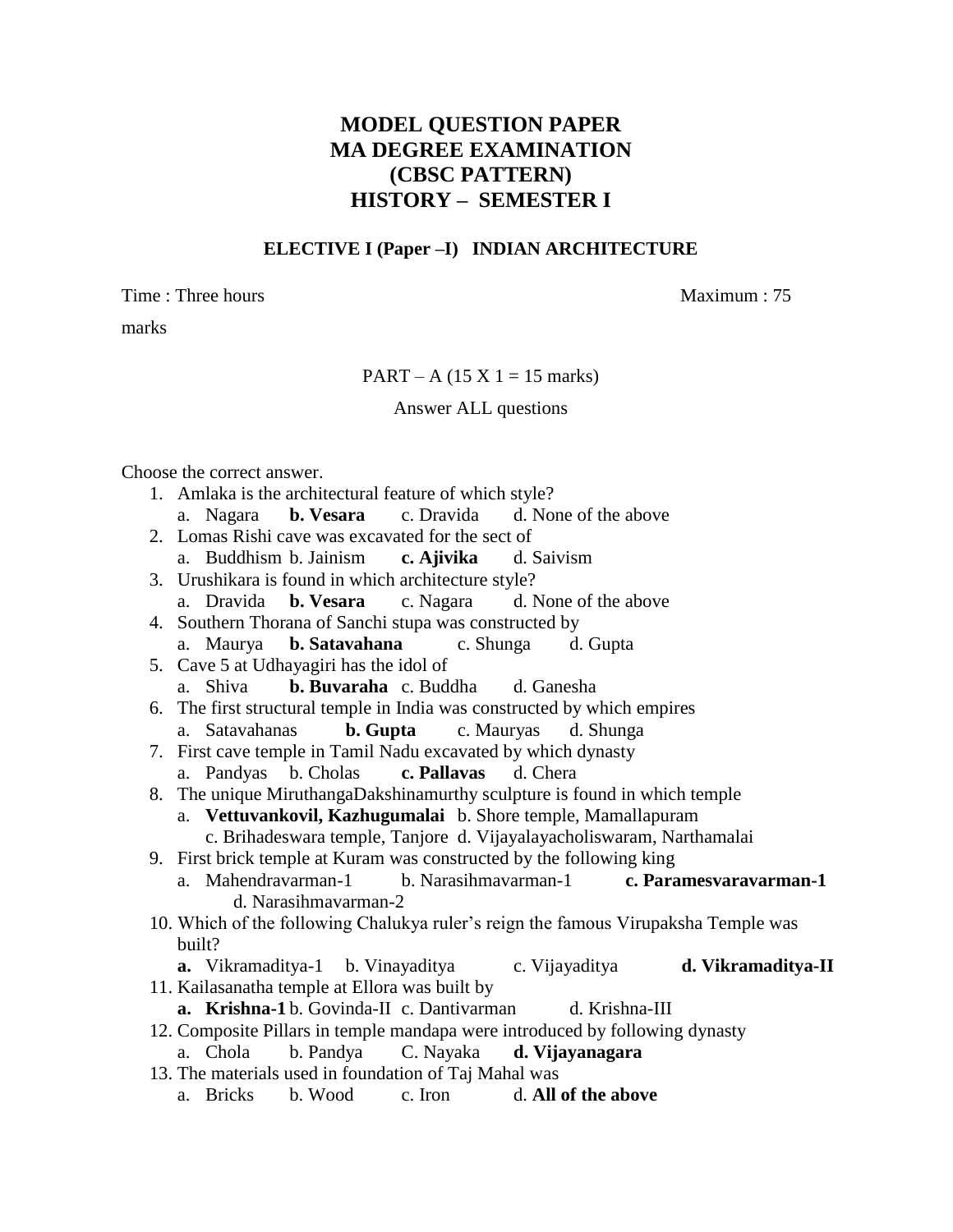- 14. Construction of Qtub Minar was finished by
	- a. Qutub-ud-Din Aibak b. **Shams-ud-Din Itutmish** c. Aram Shah d. Rukn-ud-Din Firuz
- 15. Red Fort was constructed in the year of

a. 1637 **b. 1638** c. 1639 d. 1936

PART B  $(2x 5 = 10 \text{ marks})$ 

#### Answer any TWO questions

- 16. Write a note about caves of Barabar and Nagarjuni hills.
- 17. Write a note on Ajanta caves.
- 18. Vettuvankovil is Ellora of Tamil Nadu -explain?
- 19. Explain about mandapa architecture of vijayangar dynasty.
- 20. Write a note on QtubMinar.

#### PART C  $(5x \ 10 = 50 \text{ marks})$

#### Answer any ALL questions

21. Explain the architecture styles in India with proper examples.

#### Or

Explain the contribution of Mauryas in development of art and architecture of India.

22. Describe the Buddhist architecture in Central India.

#### Or

Explain the evolution of architecture during Gupta period.

23. Explain three architectural phases of Pallava dynasty.

#### Or

Developments of horizontal and vertical architecture from Vijayalaya to Rajendra Chola-1.

24. Explain about Badami group of monuments.

#### Or

Contribution of the Vijayanagar dynasty in architectural development of South India.

25. Describe the architectural development during Delhi Sultans period.

Or

Explain the contribution of Akbar in the art and architecture of India.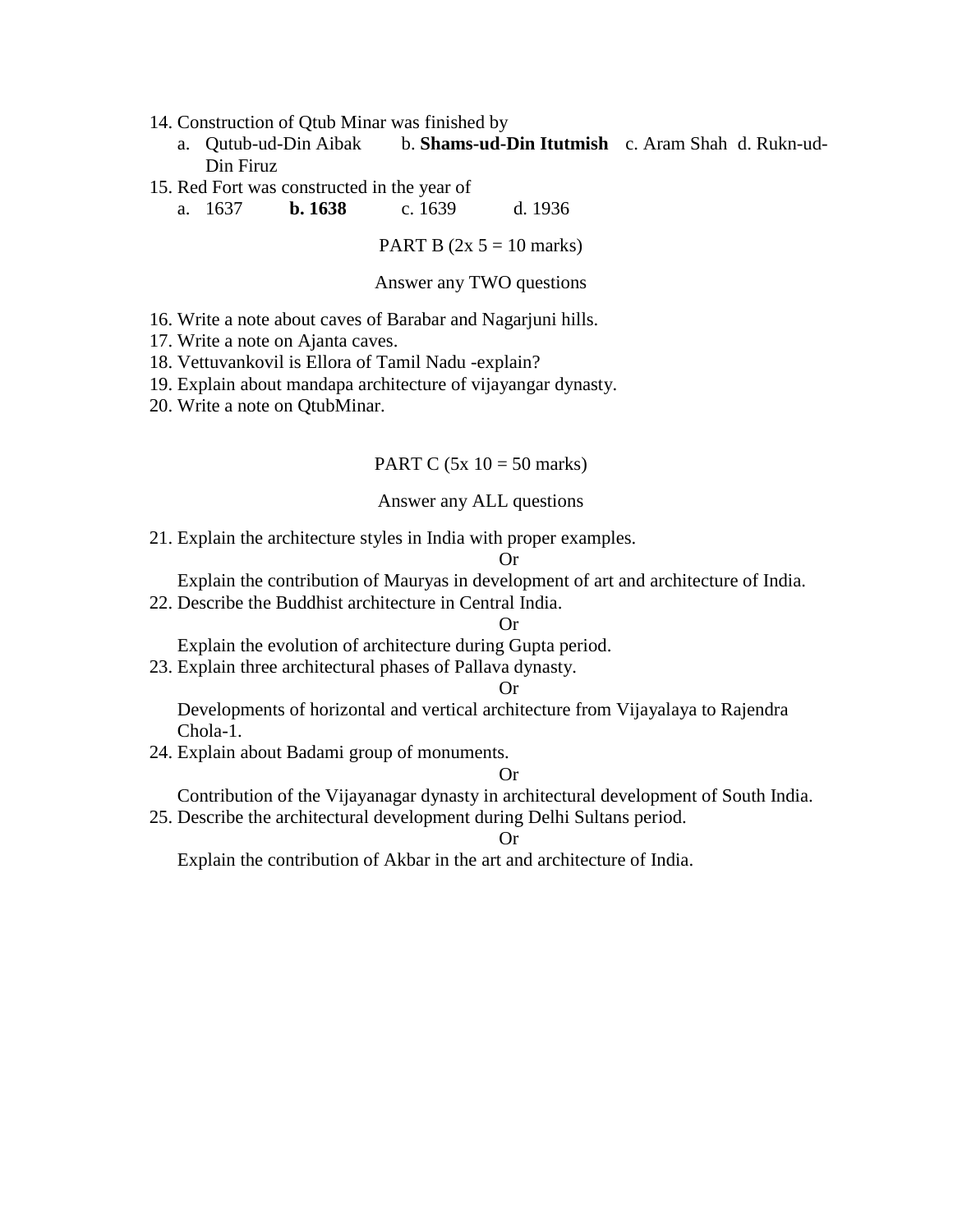# **MODEL QUESTION PAPER MA DEGREE EXAMINATION (CBSC PATTERN) HISTORY – SEMESTER I**

# **Elective I (Paper II) GENERAL STUDIES FOR COMPETITATIVE EXAMINATIONS**

Time : 3 Hours Total Marks: 75

# **SECTION A** (15 X 1= 15)

|    | 1. Which layer of the earth is considered a zone of weakness?                   |                  |                          |                                           |                                                                                          |
|----|---------------------------------------------------------------------------------|------------------|--------------------------|-------------------------------------------|------------------------------------------------------------------------------------------|
|    | A. Crust                                                                        |                  | <b>B.</b> Lithosphere    | C .Core                                   | D. Asthenosphere                                                                         |
|    | 2. To which group does the black cotton soil of India belong?                   |                  |                          |                                           |                                                                                          |
|    | A. Late rite                                                                    | <b>B.</b> Podzol |                          | C. Chernozem                              | D. alluvial                                                                              |
|    | 3. Which State has longest coastline?                                           |                  |                          |                                           |                                                                                          |
|    | A. Maharashtra                                                                  | B. Odisha        |                          | C. Tamil Nadu                             | D. Gujrat                                                                                |
|    | 4. Which agency is responsible for the estimation of poverty in India?          |                  |                          |                                           |                                                                                          |
|    | A. NITI Aayog B. Rural Development Ministry C. Ministry of Food and Civil       |                  |                          |                                           |                                                                                          |
|    | Supplies                                                                        |                  |                          |                                           |                                                                                          |
|    | D. Finance Commission.                                                          |                  |                          |                                           |                                                                                          |
|    | 5. Among the tax revenues of the union government, the most important source is |                  |                          |                                           |                                                                                          |
|    | A. Income Tax                                                                   |                  |                          | B. Corporation Tax C. Union Excise duties | D. Customs duty                                                                          |
| 6. | The '100 'Days Approach deals with which of the following areas?                |                  |                          |                                           |                                                                                          |
|    | A. Programme to selectively bread farm animals                                  |                  |                          |                                           |                                                                                          |
|    |                                                                                 |                  |                          |                                           | B. Qualitative improvement in school education C. Ensure nutritional foundation of child |
|    | D. Action plan to implement the ruling party's manifesto.                       |                  |                          |                                           |                                                                                          |
|    | 7. Which of the following is the executive head of the state                    |                  |                          |                                           |                                                                                          |
|    | A. The President of India                                                       |                  | <b>B.</b> Vice-President |                                           | C .Governor of the State                                                                 |
|    | D. The Chief Minister.                                                          |                  |                          |                                           |                                                                                          |
| 8. | The Parliament of India consists of                                             |                  |                          |                                           |                                                                                          |
|    | A. The President of India                                                       |                  | <b>B.The Lok Sabha</b>   |                                           | C. The Rajya Sabha                                                                       |
|    | D. The President, Rajya Sabha and Lok Sabha                                     |                  |                          |                                           |                                                                                          |
|    | 9. The State Cabinet meetings are held under the Chairmanship of the            |                  |                          |                                           |                                                                                          |
|    | A. The Governor B. Chief Minister C. Speaker of the House                       |                  |                          |                                           | D. Finance Minister.                                                                     |
|    | 10. We get energy directly from                                                 |                  |                          |                                           |                                                                                          |
|    | A. the sun                                                                      | B. ocean         |                          | C. space                                  | D. atmosphere                                                                            |
|    | 11. 'IC Chips' for computers are usually made of                                |                  |                          |                                           |                                                                                          |
|    | A. lead                                                                         | B. silicon       |                          | C .chromium                               | D. gold                                                                                  |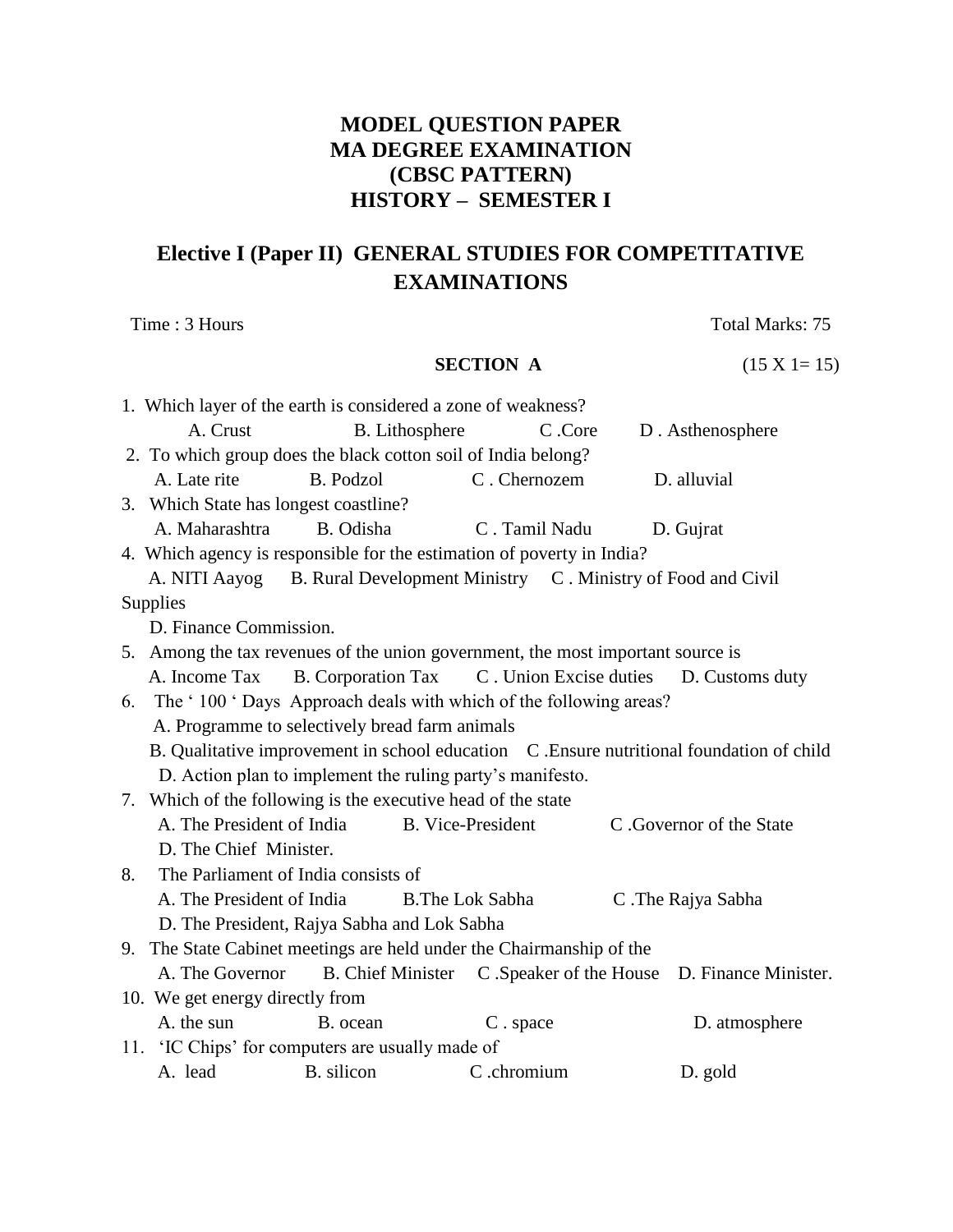| 12. 'Global warming' is on the rise due to an increasing concentration of                             |                     |                    |  |
|-------------------------------------------------------------------------------------------------------|---------------------|--------------------|--|
| B. NO <sub>2</sub><br>A. O <sub>3</sub>                                                               | C.SO <sub>2</sub>   | D. CO <sub>2</sub> |  |
| 13. Which of the following states put forth demand for greater autonomy f or the states?              |                     |                    |  |
| A. Andhra Pradesh B. Jammu & Kashmir C. Punjab D. all the above                                       |                     |                    |  |
| 14. Who was conferred the "Mars Man" during the 51 <sup>st</sup> Engineers day celebration in Kuwait? |                     |                    |  |
| A. A.P.J. Abdul Kalam B. Mayilswamy Annadurai                                                         |                     | C.K. Sivan         |  |
| D. Radhakrishnan                                                                                      |                     |                    |  |
| 15. Which Indian cricket player was inducted into the ICC Hall of Fame in 2018.?                      |                     |                    |  |
| A. Anil Kumble                                                                                        | B. Sachin Tendulkar | C. Raul Dravid     |  |
| D. Yuvaraj Singh                                                                                      |                     |                    |  |

#### **SECTION B**

Answer any **TWO** questions out of Five  $(2 X 5 = 10)$ 

- 16. Writs a short note on 'Green House Effect.'
- 17. What are the effects of the Globalization?
- 18. Enumerate the main functions of the Indian Cabinet.
- 19. Explain various application of Bio-Technology.
- 20. Examine the role of India in United Nations Organization.

#### **SECTION C**

#### Answer **All** Questions (  $5 \times 10 = 50$  )

21. Write an essay on Forest Conservation in India.

#### (OR)

Highlight the features of Indian Railway System.

22. Bring out the Powers and functions of the Planning Commission of India.

### ( OR )

Enumerate the Prime Minister Relief Fund.

23 Bring out the powers and functions of the President.

#### $(OR)$

Give an account on the Duties of Chief Minister in the State.

24. Bring out the functions of Natural Disaster Management.

#### ( OR )

Explain the Indian Medical Council of India.

25. Write an essay on India"s relationship with SAARC Countries.

#### ( OR )

Enumerate the role United Nations Organization in maintaining world peace.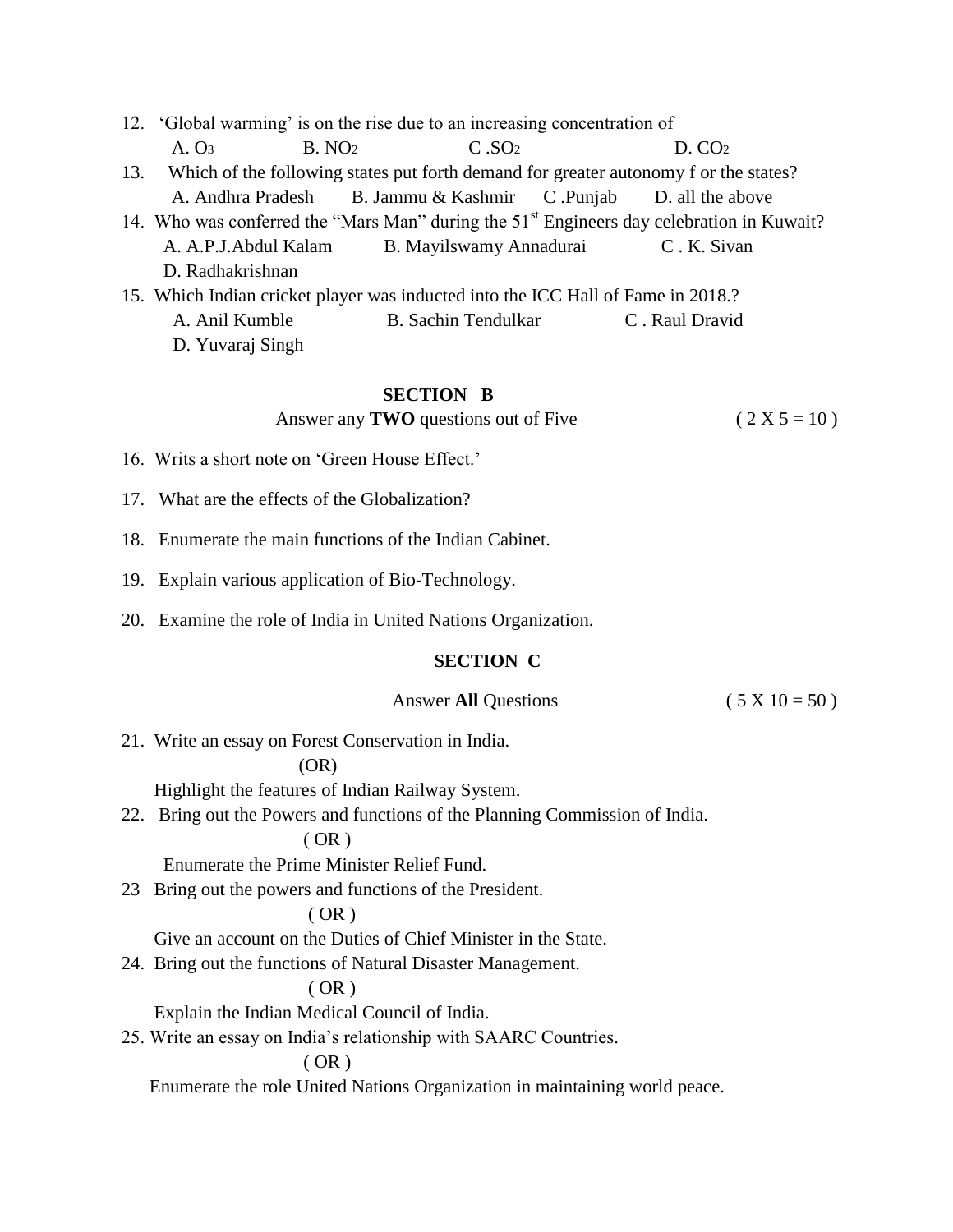# **MODEL QUESTION PAPER MA DEGREE EXAMINATION (CBSC PATTERN) HISTORY – SEMESTER II**

# **Core -V Political and Cultural History of India From 1206 CE To 1707 CE**

# **Time: 3 Hrs** Maximum Mark: 75

# **PART-A (15×1=15 Marks) Answer all the questions:**

| 1. Arab Conquests of Sind took place in the year.                              |           |        |                                 |                                |
|--------------------------------------------------------------------------------|-----------|--------|---------------------------------|--------------------------------|
| A) 712 AD                                                                      |           |        | B)1000 AD C) 1192 AD D) 1206 AD |                                |
| 2. Who among the following was the author of Tarikh-i-Alai.                    |           |        |                                 |                                |
| A) Shamsi Siraj Afif B) Amir Khusrau                                           |           |        |                                 | C) Barani D) Yakhiya Bin Ahmad |
| 3. Who was called Lakhbaksh?                                                   |           |        |                                 |                                |
| A) Q. Aibak B)Iltumish C)Alauddin khilji D)Muhammad Bin Thuqlaq                |           |        |                                 |                                |
| 4. Who introduced Dagh system?                                                 |           |        |                                 |                                |
| A) Q. Aibak B) Balban C) Iltumish                                              |           |        |                                 | D) Alauddin Khilji             |
| 5. Name the founder of Tughlaq dynasty.                                        |           |        |                                 |                                |
| A) Ghiasuddin Tughlaq B) Q. Aibak C) Jalaluddin Khilji D)Firoz Tughlaq         |           |        |                                 |                                |
| 6. In which year Vijayanagar Empire was established?.                          |           |        |                                 |                                |
| A) 1206 B) 1336 C) 1347 D) 1398                                                |           |        |                                 |                                |
| 7. Which Delhi Sultan constructed Qawatul Islam?                               |           |        |                                 |                                |
| A)Qutubdin Aibak B)Alauddin Khilji C)Balban D)Firoz Tughlaq                    |           |        |                                 |                                |
| 8. Who was the Guru of Kabi?                                                   |           |        |                                 |                                |
| A)Ramanjia B)Vallbhacharya C)Ramananda D)Namadeva                              |           |        |                                 |                                |
| 9. Who was the Deli Sultan at the time of establishment of Vijayanagar empire? |           |        |                                 |                                |
| A)Ghiyasuddin Tughluq B)Muhammad Bin Tughluq C)Feroz Tughluq                   |           |        |                                 |                                |
| D)Alauddin Khilji                                                              |           |        |                                 |                                |
| 10. First battle of Panipat took place in the year                             |           |        |                                 |                                |
| A)1192<br>B)1526                                                               | $C$ )1556 | D)1398 |                                 |                                |
| 11. Who defeated Humayun in the Battle of Kannacy?                             |           |        |                                 |                                |
| A)Sher Shah B)Nusrat Shah C)Bahadur Shah D)Bahar Khan                          |           |        |                                 |                                |
| 12. Who was Akbar's teacher?                                                   |           |        |                                 |                                |
| A)Abul Fazl B)Bairam Khan C)Abdul Latif D)Abdul Faizi                          |           |        |                                 |                                |
| 13. Who ended Shah Jahan's rule and made him as a prisoner?                    |           |        |                                 |                                |
| A)Dara Sikoh B)Aurangazeb C)Shuja D)Murad                                      |           |        |                                 |                                |
| 14. Who abolished Tuladan?                                                     |           |        |                                 |                                |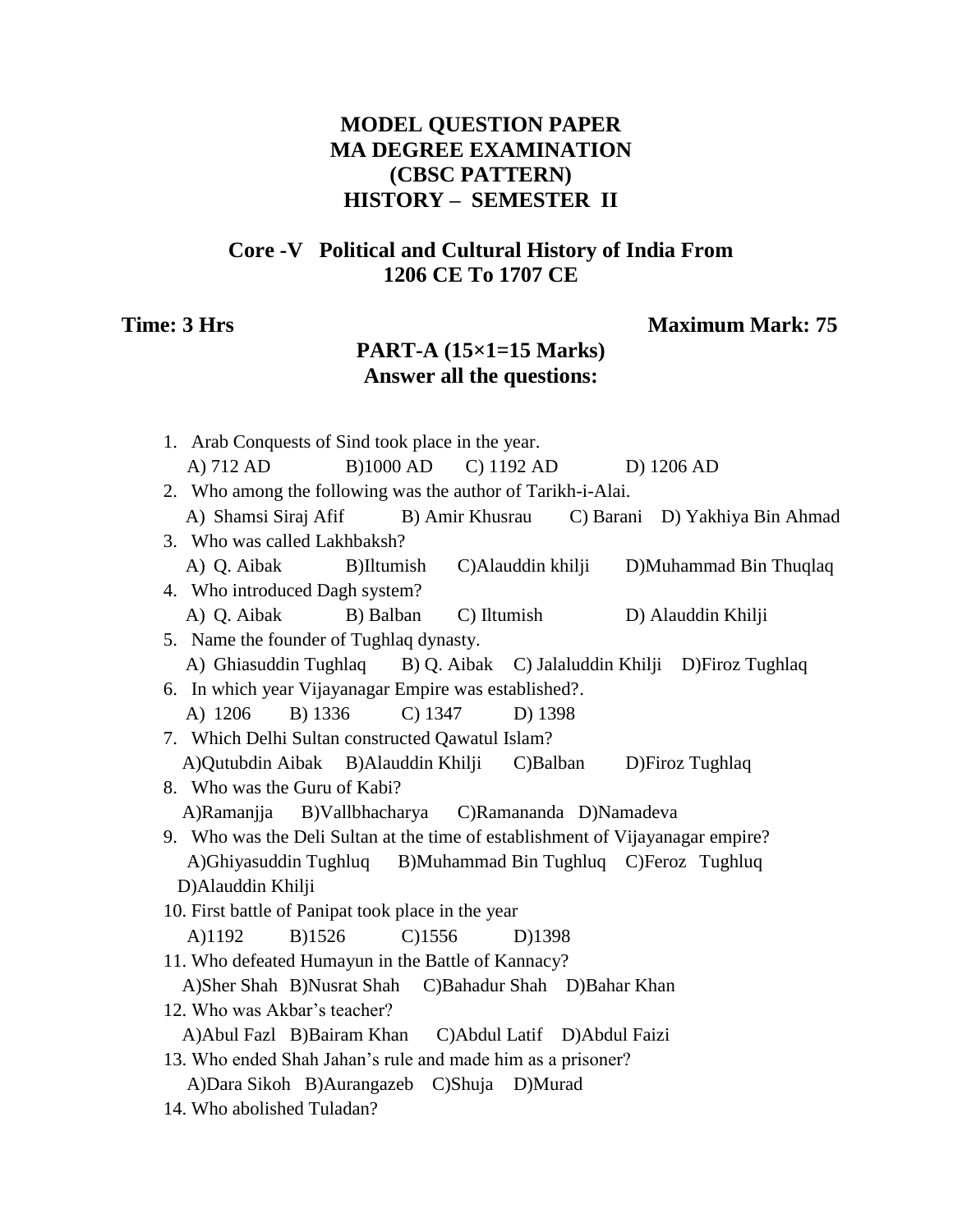A)Babar B)Akbar C)Humayun D)Aurangazeb 15. Shivaji celebrated his coronation in 1674 at

A)Rajagarh B)Torna C)Purandhan D)Surath

#### **Section – B**  $(2 \times 5 = 10)$ **Answer any two questions**

16. Write a note on litrary sources for Medieval Indian.

17. Explain Market reforms of Alauddin Khilji.

18. Analyse the revenue administration of Delhi Sultanate.

19. Give an account on Mansabdari system.

20. Explain the religious policy of Aurangazeb.

#### **Section – C (5×10=50) Answer any two questions:**

21. a)Describe the character and achievements of Qutubdin Aibak. (or) b)Analyse the Blood and Iron policy of Balban. 22. a)Estimate the reforms and achievements of Alauddin Khilji. (or) b)Elucidate the innovative projrcts of Mummad Bin Tughlaq. 23. a)Describe the Socio-Economic condition of Delhi Sultanate. (or) b)Assess the remarkable career of KrinaDeva Raya. 24. a)Evaluvate the different battles of Babur in India. (or) b)Akbar was the First national Monarchi : Discuss. 25. a)Bring out the contribution of Shajahan to Art and Architecture. (or) b)Write an essay on the Significance on Mughal administration.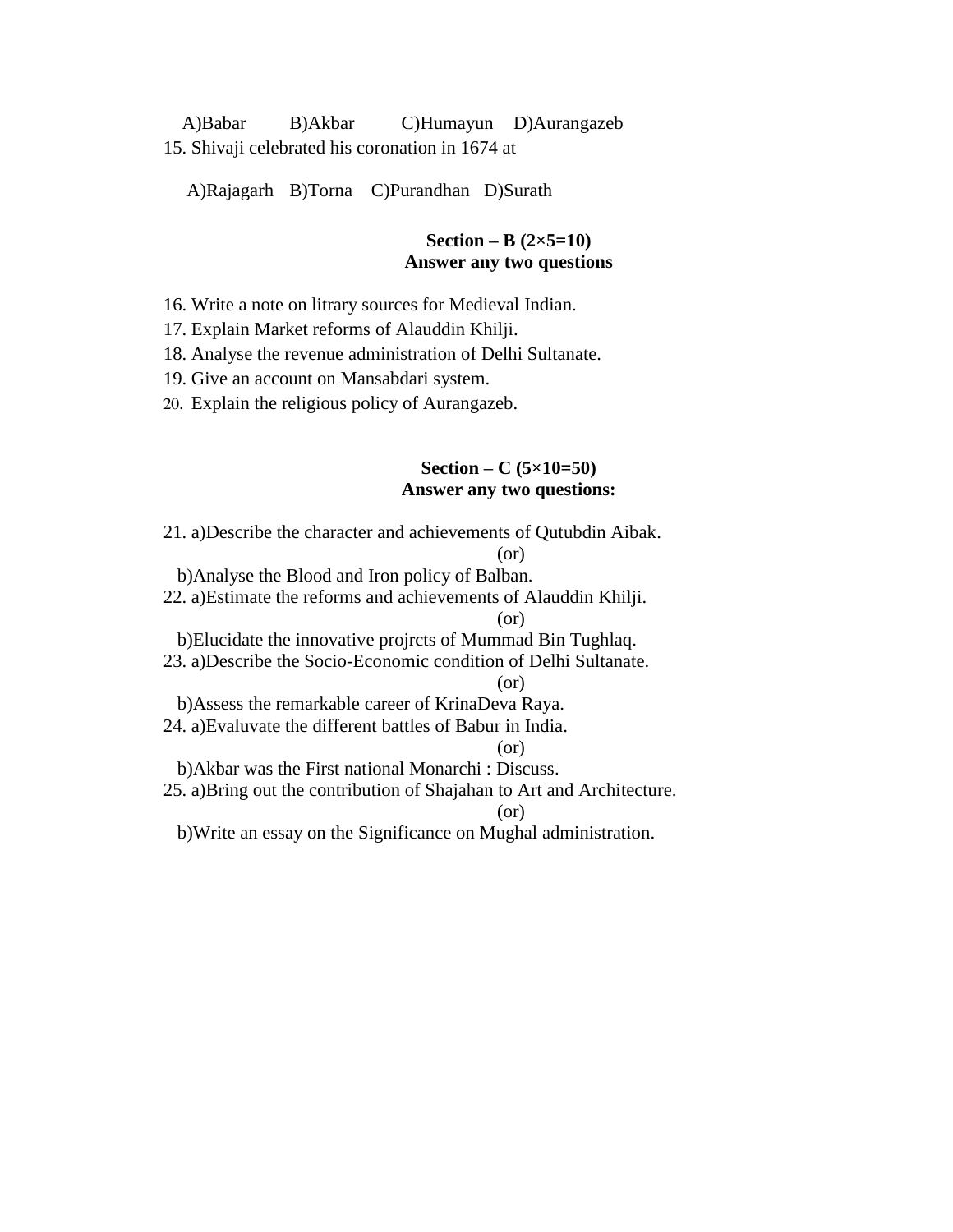#### **SEMESTER- II (CBCS PATTERN)**

# **CORE –VI: POLITICAL AND CULTURAL HISTORY OF TAMIL NADU FROM PANDYAN EMPIRE TO 1800 CE**

# **QUESTION PAPER PATTERN**

Time : 3 Hrs Max. Marks: 75

# **PART – A: 15 x 1 = 15**

(Answer all Questions) (Three Questions from Each UNIT with Multiple Choice)

# **PART – B : 2x 5= 10**

(Answer any two Questions) (One Question from Each UNIT)

# **PART** – **C** :  $5x10 = 50$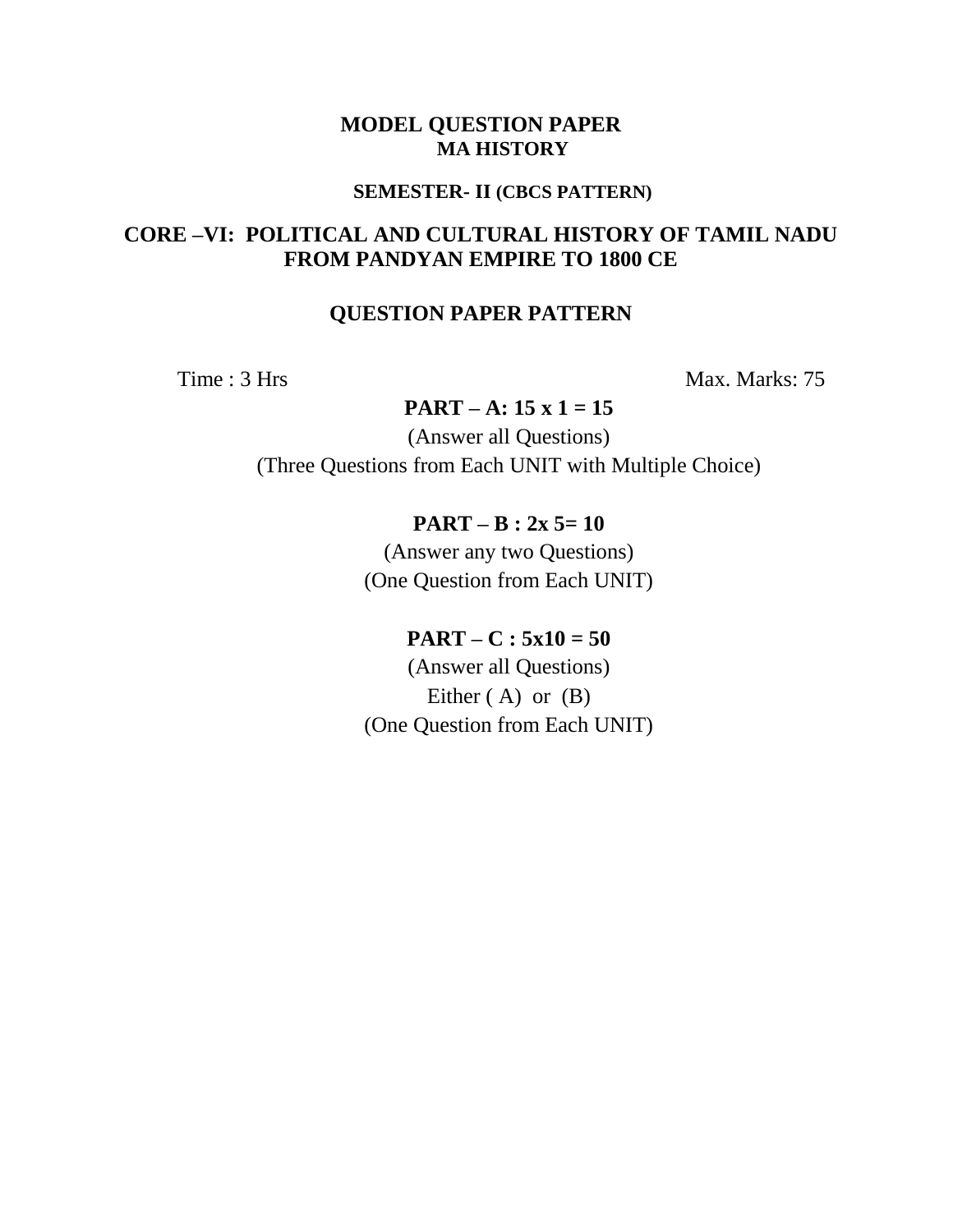#### **SEMESTER- II (CBCS PATTERN)**

# **CORE –VII FREEDOM MOVEMENT IN TAMIL NADU FROM 1880 C.E TO 1947C.E**

# **QUESTION PAPER PATTERN**

Time : 3 Hrs Max. Marks: 75

# **PART – A: 15 x 1 = 15**

(Answer all Questions) (Three Questions from Each UNIT with Multiple Choice)

## **PART – B : 2x 5= 10**

(Answer any two Questions) (One Question from Each UNIT)

# $PART - C : 5x10 = 50$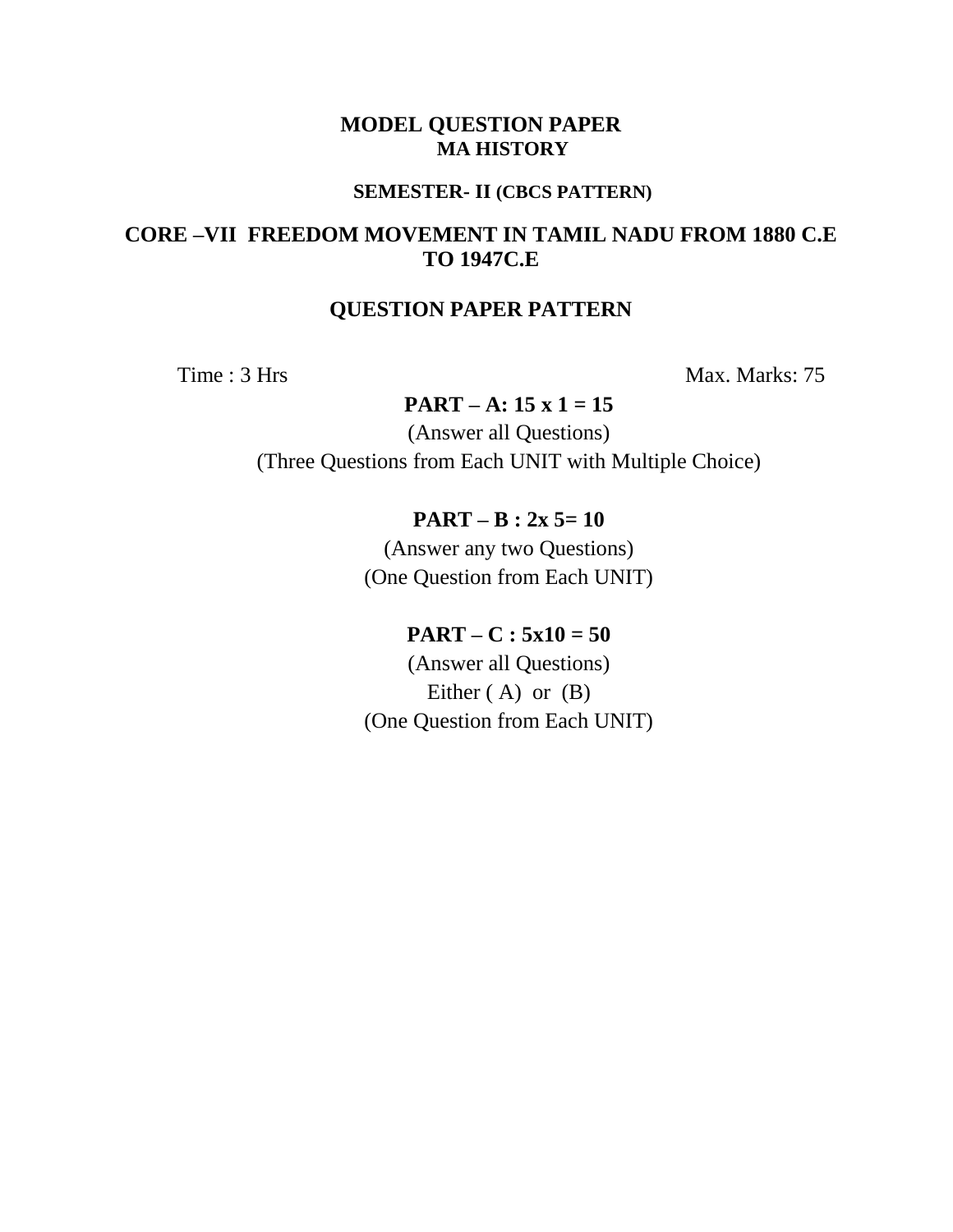# **MODEL QUESTION PAPER M.A., DEGREE EXAMINATION ( CBCS PATTERN ) HISTORY – SEMESTER II**

# **ELECTIVE II (Paper I) - HISTORY OF SCIENCE AND TECHNOLOGY SINCE 1947**

Time : 3 Hours Total Marks: 75

**SECTION A** (15 X 1= 15)

|    |                                           |                                                          | 1. Who was the visionary who advocated a planned economy for India and was honoured by |                                 |
|----|-------------------------------------------|----------------------------------------------------------|----------------------------------------------------------------------------------------|---------------------------------|
|    | the nation with a Bharat Ratna?.          |                                                          |                                                                                        |                                 |
|    |                                           |                                                          | A. Sriman Narayan B. M. Visvesvaraya C. John Mathai D. Subramaniam                     |                                 |
|    |                                           |                                                          | 2. Which of the following agencies is responsible for the coordination of sustainable  |                                 |
|    |                                           | Development Goals at the national level in India?        |                                                                                        |                                 |
|    |                                           | A. NITI Aayog B. Finance Ministry                        |                                                                                        | C. Ministry of External Affairs |
|    | D. UNDP New Delhi                         |                                                          |                                                                                        |                                 |
|    |                                           | 3. Which soil owes its colour to oxides of iron?         |                                                                                        |                                 |
|    | A. Black                                  | B. Red                                                   | C. Desert                                                                              | D. Laterite                     |
|    |                                           | 4. The headquarters of the South-Central Railways are at |                                                                                        |                                 |
|    | A. Nagpur                                 | B. Chennai                                               | C. Secunderabad                                                                        | D. Hydrabad                     |
|    |                                           | 5. Choose the correct distance of broad gauge line.      |                                                                                        |                                 |
|    | A. 1.676m                                 | B. 1.576m                                                | C. 1.845m                                                                              | D. 1.453m                       |
|    |                                           | 6. Where is the civil Aviation Training Centre in India? |                                                                                        |                                 |
|    | A. Kolkatta                               | B. Delhi                                                 | C. Chennai                                                                             | D. Yangon                       |
| 7. | What is Koodankulum known for?            |                                                          |                                                                                        |                                 |
|    |                                           |                                                          | A. Nuclear Power Plant B. Super Thermal Poer Plant C. Biosphere reserve                |                                 |
|    | D. Major Port in Tamil Nadu               |                                                          |                                                                                        |                                 |
| 8. |                                           |                                                          | Which of the following can be called a non-conventional source of energy?              |                                 |
|    |                                           | A. Hydro Power B. Thermal Power                          | C .Solar Power                                                                         | D. Water power                  |
| 9. | What is the oldest oil refinery of India? |                                                          |                                                                                        |                                 |
|    | A. Haldia                                 | B. Digboi                                                | C. Barauni                                                                             | D. Kochi                        |
|    |                                           | 10. The disease not transmitted by house-fly is          |                                                                                        |                                 |
|    | A. Cholera                                | B. Enteric fever                                         | C .dengue fever                                                                        | D. dysentry                     |
|    | 11. Rubella is also known as?             |                                                          |                                                                                        |                                 |
|    |                                           | A. Red measles B. Black measles                          | C .Germen measles                                                                      | D. All the above                |
|    | 12. The dangerous CORONA Virus is         |                                                          |                                                                                        |                                 |
|    |                                           | A. Entomic disease B. Epitomic disease                   | C. Pandemic disease D. All the above                                                   |                                 |
|    |                                           | 13. The movement of earth on its axis is called          |                                                                                        |                                 |
|    | A. Revolution B. Rotation                 |                                                          | C .Circulation                                                                         | D. Season                       |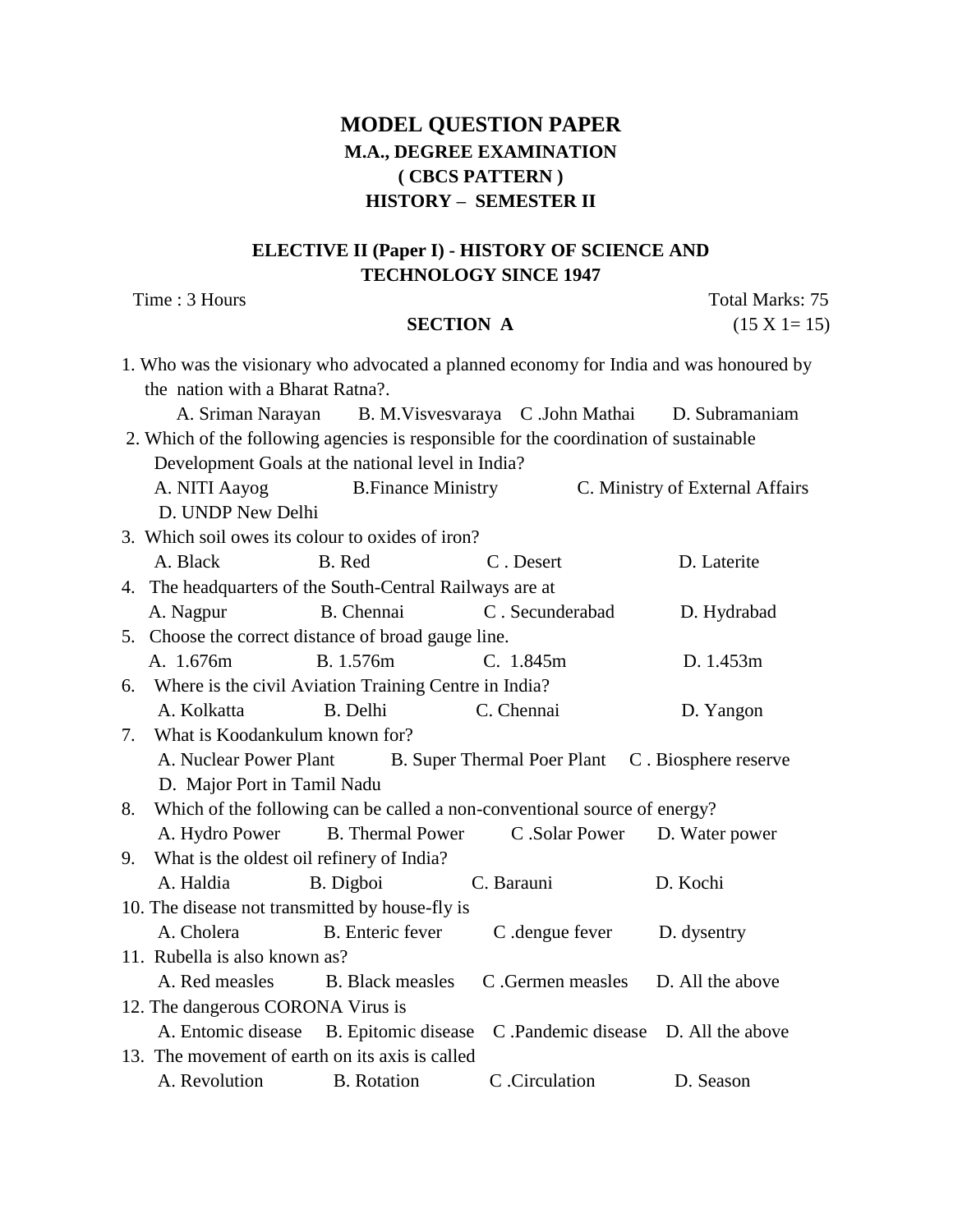|          |                                                               | 14. Which is the most important energy used in remote sensing for observing the objects. |           |  |
|----------|---------------------------------------------------------------|------------------------------------------------------------------------------------------|-----------|--|
| A. Water | B. Air                                                        | C. Light                                                                                 | D. Liquid |  |
|          | 15. The Indian Space Research Organization was established in |                                                                                          |           |  |
| A. 1967  | B. 1969                                                       | C.1971                                                                                   | D. 1973   |  |

#### **SECTION B**

| Answer any <b>TWO</b> questions out of Five | $(2 X 5 = 10)$ |
|---------------------------------------------|----------------|
|---------------------------------------------|----------------|

- 16. Discuss the significance of the Five Year Plans in Independent India.
- 17. Asses the role of Telecommunication in Modern India.
- 18. Write a short note on Atomic Power Stations in India.
- 19. Explain the Plasma Treatment in modern medical science.
- 20. Estimate the achievements of Homi Bhaba.

#### **SECTION C**

Answer **All** Questions (  $5 \times 10 = 50$  )

21. Describe the Plans and Policies to Development of Science and Technology after Independence.

#### (OR)

Write a note on the growth of small scale industries in India after Independence.

22. Write an essay on the growth of Road Transport in India.

#### ( OR )

Enumerate the main functions of Railway System in India,

23 What are the non-conventional energy resources of India?

#### $(OR)$

Write a note on Hydro Electric power Production in India..

24. What are kinds of Epitomic Diseases and its preventive methods?

## ( OR )

Explain the HIV and preventive measures taken by India government .

25. Narrate the functions of the Defence Research and Development Organisation.

#### ( OR )

What are the achievements of ABJ Abdul Kalam to Indian science and Technology?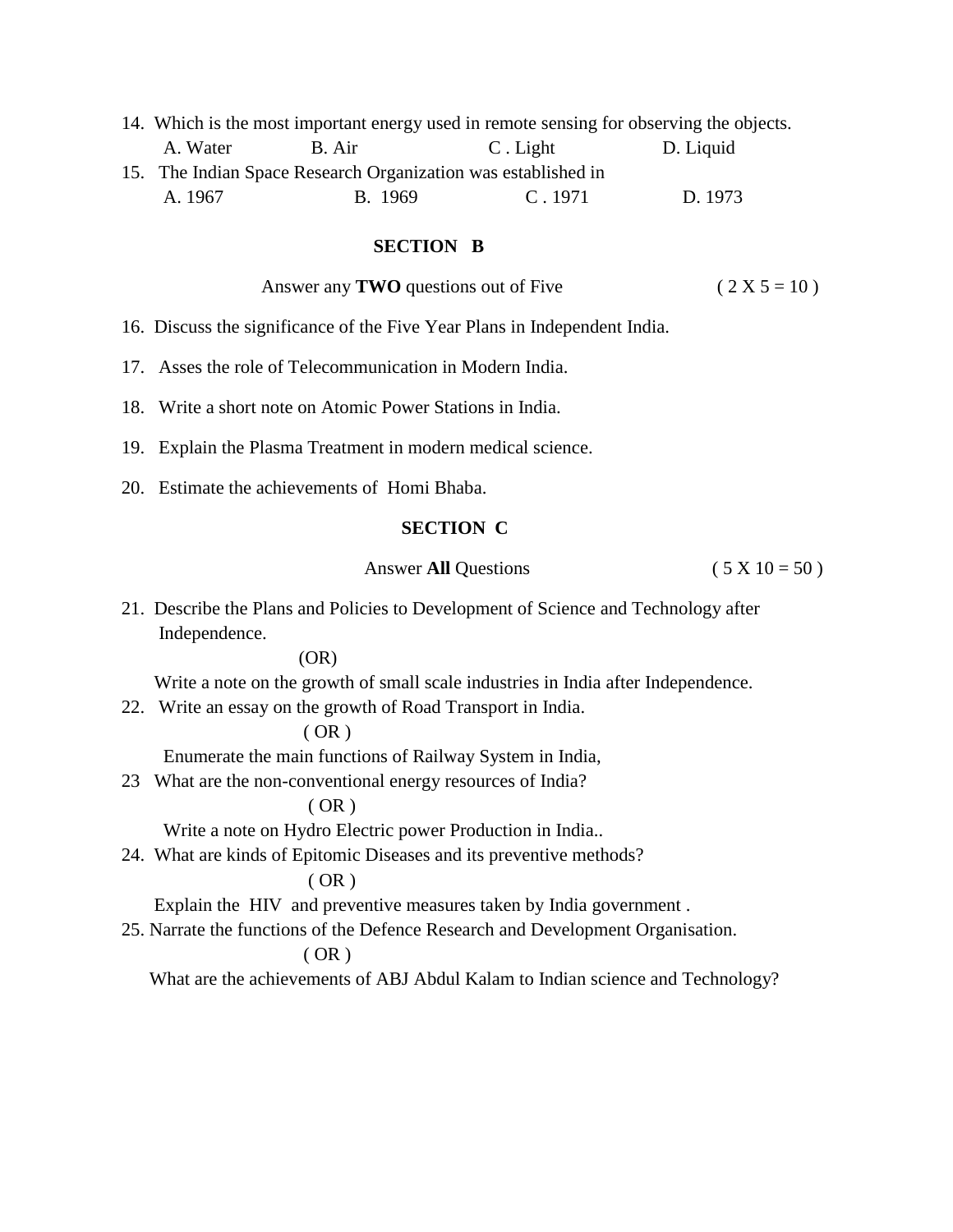# **MODEL QUESTION PAPER MA., DEGREE EXAMINATION (CBCS PATTERN) HISTORY - SEMESTER II Elective II (Paper II) - HISTORY OF DRAVIDIAN MOVEMENT IN TAMILNADU**

**Time : 3 Hours** Maximum : 75 Marks

# **Part-A (15 ×1= 15 Marks) Answer all Questions**

| 1) | The Madras Native Association was established in                                         |           |                            |                              |         |                |
|----|------------------------------------------------------------------------------------------|-----------|----------------------------|------------------------------|---------|----------------|
|    | a)1852                                                                                   | b) 1882   | c) $1884$                  |                              | d) 1885 |                |
|    | 2) Madras Mahajana Sabha was formed in                                                   |           |                            |                              |         |                |
|    | a)1885                                                                                   | b) 1884   | c) $1882$                  |                              | d) 1852 |                |
|    | 3) Adi dravida Mahajana Sabha was formed by                                              |           |                            |                              |         |                |
|    | a) B.R.Ambedkar b) C.Natesa Mudaliyar c) Theerthagiriyar                                 |           |                            |                              |         | d) Ayothidasar |
|    | 4) South Indian Liberal Federation was founded in                                        |           |                            |                              |         |                |
|    | a)1852                                                                                   | $b)$ 1916 | c) $1884$                  |                              | d) 1885 |                |
|    | 5) Dravidian Newspaper was heeded by                                                     |           |                            |                              |         |                |
|    | a) T.M.Nayar                                                                             |           | b) Bhaktavatchalam Pillai  |                              |         |                |
|    | c) Thiyagaraya Chettiyar                                                                 |           | d) Natesa Mudaliyar        |                              |         |                |
|    | 6) Who is nick named as "Lord Brahmana"                                                  |           |                            |                              |         |                |
|    | a) Lord Willington                                                                       |           | b) Lord Bentinck           |                              |         |                |
|    | c) Robert Clive                                                                          |           | d) Lord Lalhousie          |                              |         |                |
|    | 7) Which act introduced the principle of Diarchy in the Government of Madras Presidency. |           |                            |                              |         |                |
|    | a)1858                                                                                   | b) 1909   | c) 1919                    |                              | d) 1935 |                |
|    | 8) Who was the first General Secretary of Justice Party.                                 |           |                            |                              |         |                |
|    | a)T.M.Nayar                                                                              |           | b) P.Thiyagaraya Chettiyar |                              |         |                |
|    | c) Natesa Mudaliyar                                                                      |           | d) Subbarayalu Reddiyar    |                              |         |                |
|    | 9) Who introduced Mid-day meal schemes of Thousand Lights in Chennai?                    |           |                            |                              |         |                |
|    | a) A.Subbarayalu Reddiyar                                                                |           | b) Thiyagaraya Chettiyar   |                              |         |                |
|    | c) Natesa Mudaliyar                                                                      |           | d) Munusamy Naidu          |                              |         |                |
|    | 10) When did Hindi introduce as a compulsory subject for school in Tamilnadu?            |           |                            |                              |         |                |
|    | a) 1920                                                                                  | b) 1935   | c) $1938$                  | d) 1944                      |         |                |
|    | 11) When did the Staff Selection Board become the Public Service Commission.             |           |                            |                              |         |                |
|    | a) 1920                                                                                  | b) 1922   | c) $1926$                  | d) 1929                      |         |                |
|    | 12) The first Chief Minister of Justice Party was                                        |           |                            |                              |         |                |
|    | a) Thiyaraya Chettiyar                                                                   |           | b) T.M.Nayar               |                              |         |                |
|    | c) Munusamy Naidu                                                                        |           |                            | d) Dr.A.Subbarayalu Reddiyar |         |                |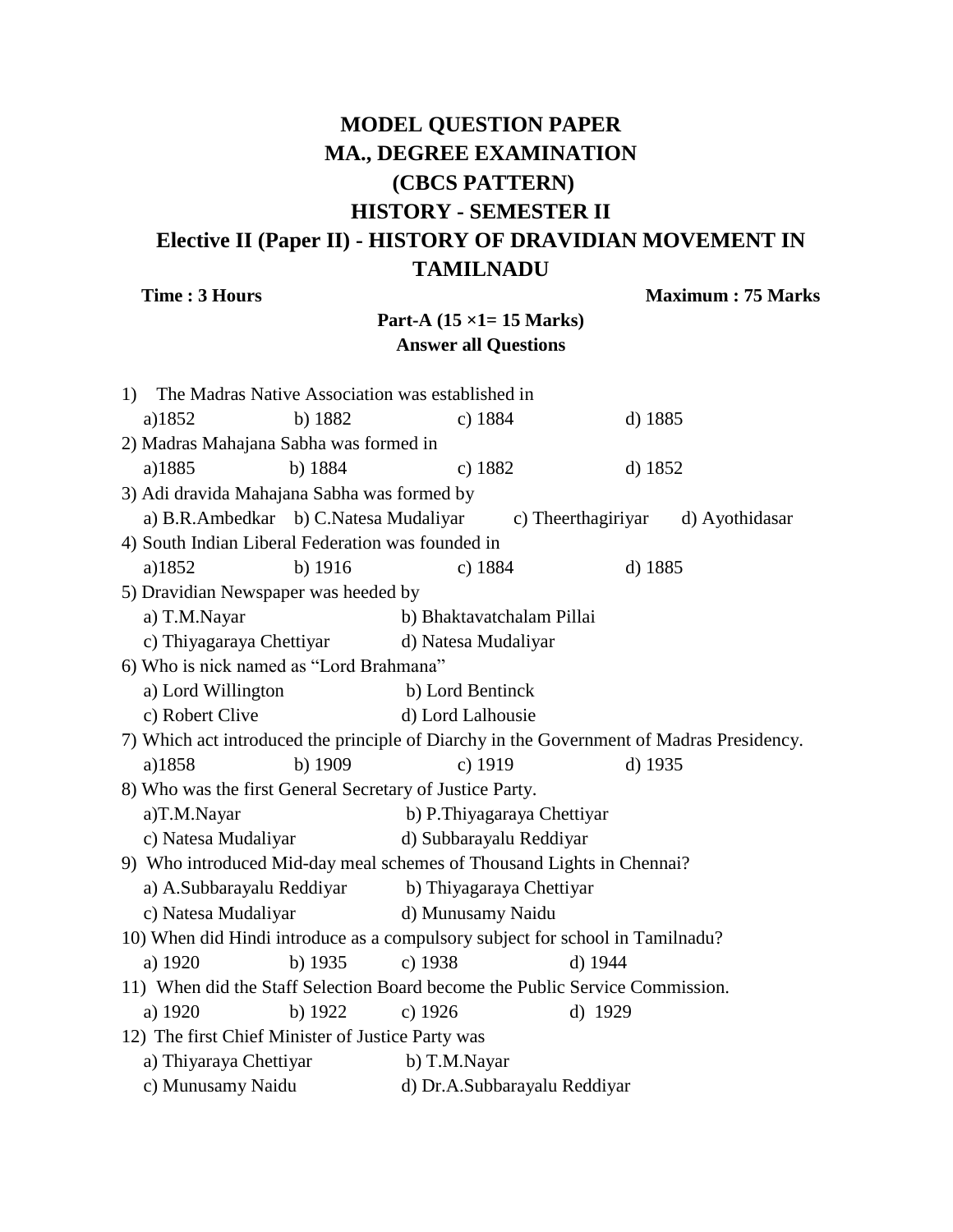- 13) E.V.Ramasamy was a great
- a) Politician b) Poet c) Administrator d) Social Reformer
- 14) When did DMK form the ministry in Tamilnadu?
- a) 1920 b) 1935 c) 1938 d) 1944
- 15) When did M.G.R founded the new party Anna Dravida Munnetra Kalaham?
- a) 1944 b) 1949 c) 1972 d) 1976

#### **Part-B (2 ×5=10 Marks) Answer any two questions**

- 16) Dravida Define
- 17) State the Pioneer Leader of Dravidian Movement.
- 18) Write a short note on the Self-Respect Movement.
- 19) State the principles of Dravida Kazhagam.
- 20) Trace the factors that led to the birth of DMK.

#### **Part-C (5 ×10=50 Marks) Answer all questions**

21) a) Explain the various theories of Dravidians.

(or)

- b) Assess the contribution of founder leader of Dravidian Movement.
- 22) a) Critically analyse the services of Justice Party to Tamil Society.

(or)

- b) Narrate the achievements of E.V.R and Dravida Kazhagam.
- 23) a) Discuss the contributions of C.N.Annadurai to Dravidian Movement.

```
(or)
```
- b) Asses the depressed class movement in  $20<sup>th</sup>$  Century.
- 24) a) Describe the achievements DMK during the period of C.N.Annadurai.

(or)

Describe the achievements of K.Kamaraj.

25) a) Critically analyse the contribution of AIADMK to the Dravidian Movement.

#### (or)

c) Narrate the welfare schemes during the tenure of M.Karunanithi.

\*\*\*\*\*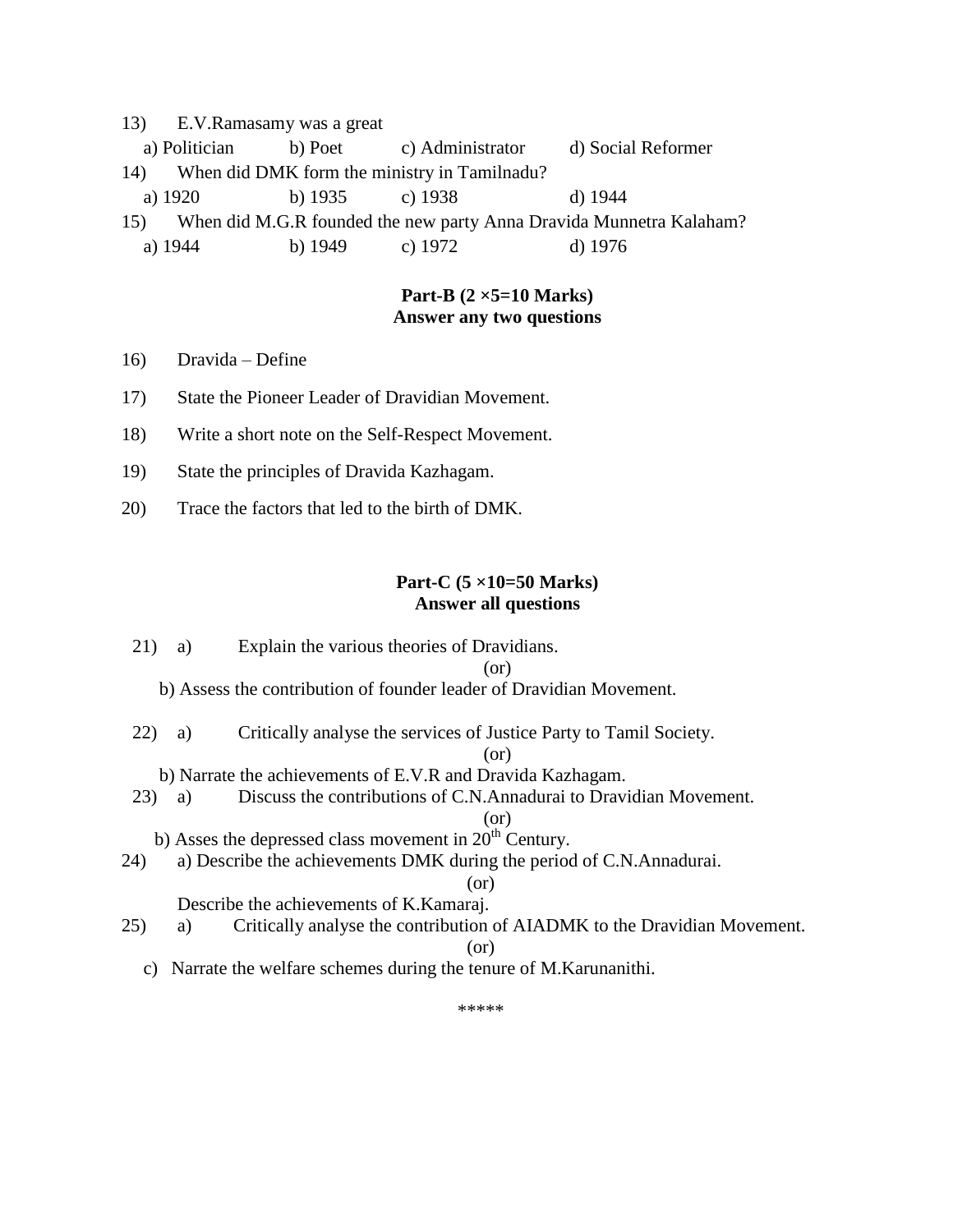# **Model Question Paper MA., Degree Examination ( CBCS PATTERN) HISTORY - SEMESTER II EDC I - INDIAN NATIONAL MOVEMENT**

## **Time : 3 Hours Maximum : 75 Marks**

# **Part-A (15 ×1= 15 Marks) Answer all Questions**

|     | 1) Who was the Governor General of India during the Revolt of 1857?                        |         |                                             |                                                                          |         |             |
|-----|--------------------------------------------------------------------------------------------|---------|---------------------------------------------|--------------------------------------------------------------------------|---------|-------------|
|     | a) Lord Littion                                                                            |         | b) Lord Rippon                              |                                                                          |         |             |
|     | c) Lord Canning                                                                            |         | d) Lord Curzon                              |                                                                          |         |             |
| 2)  |                                                                                            |         | Where did Rani Laxmi Bai die fighting in    |                                                                          |         |             |
|     | a) Gwalior Fort                                                                            |         | b) Delhi                                    |                                                                          |         |             |
|     | c) Jansi                                                                                   |         | d) Bihar                                    |                                                                          |         |             |
| 3)  |                                                                                            |         |                                             | Who commented on the revolt of 1857 as the National War of Independence? |         |             |
|     | a) R.C.Majumdar                                                                            |         | b) V.D.Savarkar                             |                                                                          |         |             |
|     | c) Lawrance                                                                                |         | d) Outram                                   |                                                                          |         |             |
| 4)  |                                                                                            |         | The Indian Muslim League was formed in      |                                                                          |         |             |
|     | a)1885                                                                                     | b) 1905 | c) 1906                                     | $d)$ 1923                                                                |         |             |
| 5)  |                                                                                            |         |                                             | How many people attended the first session of Indian National Congress?  |         |             |
|     | a) $72$                                                                                    | b) 408  | c) 607                                      | d) 1248                                                                  |         |             |
| 6)  |                                                                                            |         |                                             | When did the congress split into moderates and Extremists?               |         |             |
|     | a) 1885                                                                                    | b) 1905 | c) 1907                                     | d) 1909                                                                  |         |             |
| 7)  |                                                                                            |         |                                             | The first woman president of Indian National Congress was                |         |             |
|     | a) Madam Gama                                                                              |         |                                             | b) Dr.Muthulakshmi Reddy                                                 |         |             |
|     | c) Lakshmi Sehal                                                                           |         | d) Dr. Annie Besant                         |                                                                          |         |             |
| 8)  |                                                                                            |         |                                             | The pact between the congress and muslim league signed in                |         |             |
|     | a) 1905                                                                                    | b) 1907 | c) 1909                                     |                                                                          | d) 1916 |             |
| 9)  |                                                                                            |         |                                             | When did Gandhiji return back to India from South Africa?                |         |             |
|     | a) 1907                                                                                    | b) 1915 | $c)$ 1917                                   |                                                                          | d) 1920 |             |
| 10) |                                                                                            |         |                                             | On which date did the Jallianwala Bagh tragedy take place?               |         |             |
|     | a) $1^{st}$ Aug, 1920 b) $13^{th}$ April, 1919 c) $1^{st}$ Aug, 1917 d) $8^{th}$ Aug, 1942 |         |                                             |                                                                          |         |             |
| 11) |                                                                                            |         | The leader of Bardoli Satyagraha (1928) was |                                                                          |         |             |
|     | a) Nehru                                                                                   |         | b) M.K.Gandhi                               | c) Sardar Vallabhai Patel                                                |         | d) Rajaji   |
| 12) |                                                                                            |         | When did the Quit India Movement start?     |                                                                          |         |             |
|     | a) 1942 Aug 9                                                                              |         | b) 1946 Dec 9                               | c) 1929 Jan 26 d) 1930 Jan 1                                             |         |             |
| 13) |                                                                                            |         |                                             | The Indian National Army (INA) came into existence in 1943 in            |         |             |
|     | a) Japan                                                                                   |         | b) Burma                                    | c)Singapore                                                              |         | d) Malaysia |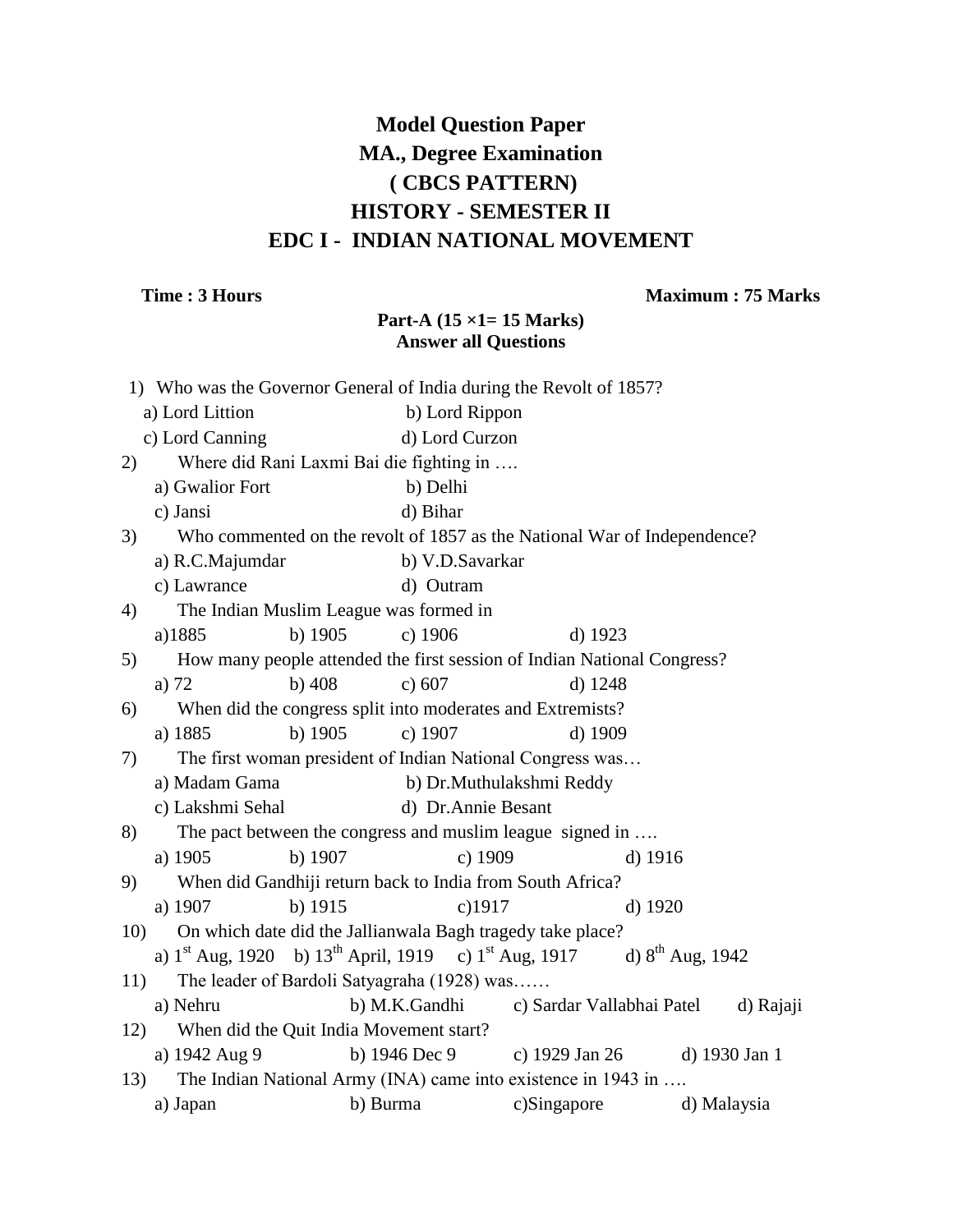- 14) Whose cry was "Divine and Quit"?
	- a) Rajaji b) Jawaharlal Nehru
	- c) M.K.Gandhi d) Mohammad Ali Jinnah
- 15) The president of Indian National Congress at the time of partition of India was
	- a) Rajaji b) J.B.Krupalini
	- c) Jawaharlal Nehru d) Abul Kalam Asad.

#### **Part-B (2 ×5=10 Marks) Answer any two questions**

- 16) Write about the immediate cause of the revolt of 1857.
- 17) Why was Indian National Congress founded?
- 18) Write a note on the Lucknow pact.
- 19) Write a short note on the Lahore Congress.
- 20) Write a short note on the Gripps Mission.

#### **Part-C (5 ×10=50 Marks) Answer all questions**

21) a) Describe the causes and effects of the revolt of 1857.

 $(\alpha r)$ 

b) Give the causes of the rise of Nationalism in India and what was A.O.Humes role in the birth of the Congress?

22) a) Who were the Moderates? State their objectives and the work done by then in national awakening.

#### (or)

b) Discuss the main features and importance of the act of 1909.

23) a) Explain the impact of the developments during the first World War and immediate post war years on the National Movement in India?

#### $(or)$

- b) Describe the main features of the Act of 1919.
- 24) a) What led to the Disobedience Movement. Discuss its nature and importance.

#### (or)

- d) Analyse the main features of the Government of India Act 1935.
- 25) a) Trace the history of Quit India Movement. What was its contribution to the National Movement?

#### (or)

b) Describe the role of Nethaji Subash Chandra Bose in the freedom struggle.

\*\*\*\*\*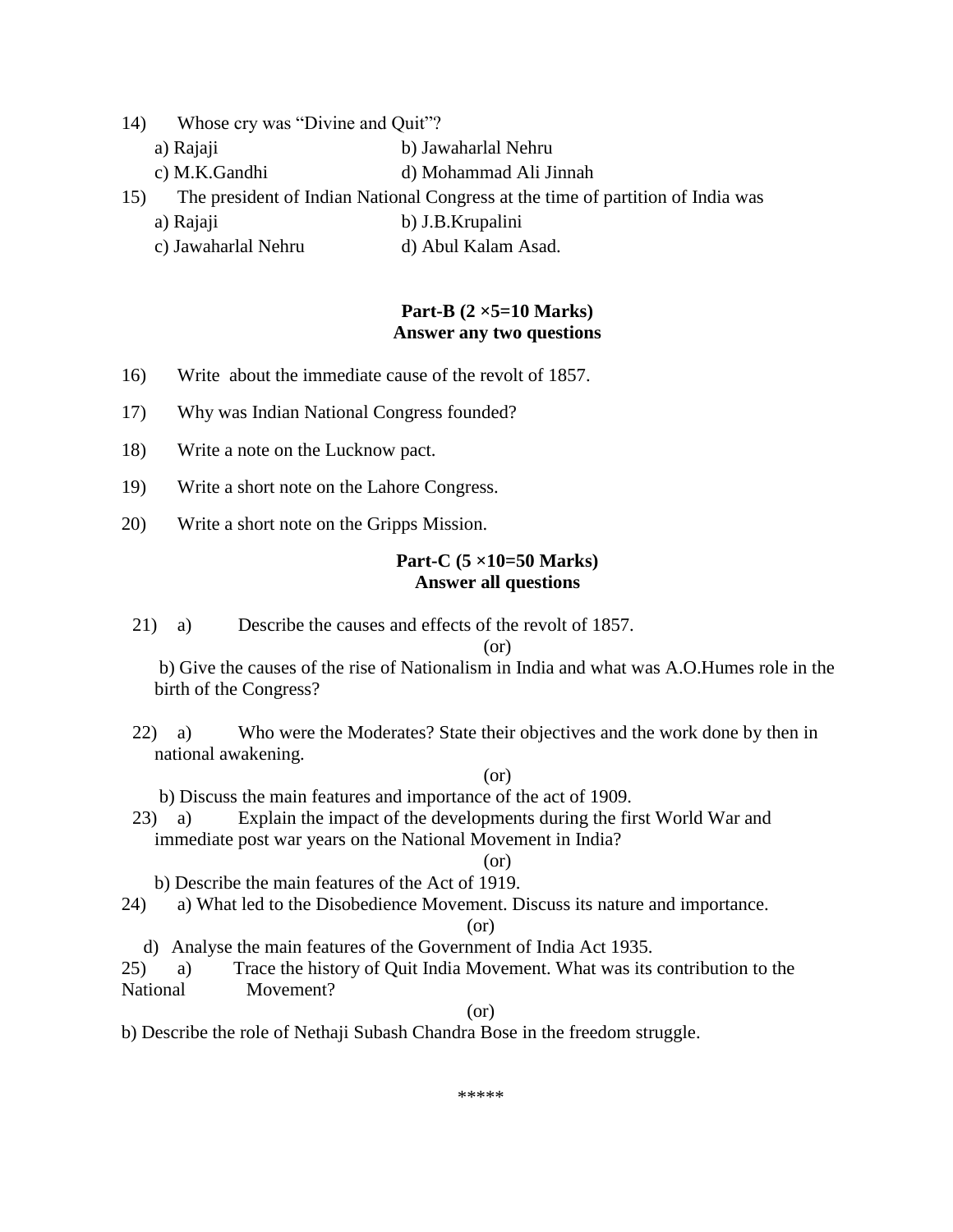# **MODEL QUESTION PAPER M.A DEGREE EXAMINATION (CBSC PATTERN ) HISTORY – II SEMASTER EDC II - INTELLECTUAL HISTORY OF TAMIL NADU**

Time: Three hours Maximum: 75 marks

PART A –  $(15 \times 1 = 15 \text{ marks})$ 

# Answer ALL the question

1. Schwarz, the Christian preacher came to India in the year? a) 1750 b) 1760 c) 1850 d) 1800

2. In which city did Vallalar formulate religious doctrines? a) Madras b) Nagapattinam c) Trichy d) Vadalur 3. The founder of the Brahmana Sabha? a) S. P. Blavatsky b) Dayananda Saraswati c) Anniepresent d) Swami Vivekananda 4. Were was Subrahmanya Bharati born? a) Tirunelveli b) Tiruchendur c) Ettayapuram d) Tuticorin 5. In which year Kalyana Sundaranar was born? a) 1883 b) 1783 c) 1893 d) 1793 6. what is the name of the magazine that started spreading the saiva siddhanta through the feet of the Maraimalai adigalar? a) The Oriental b) Sridharma c) The Hindu d)Indian 7.Where was Chidambaranar born? a) Tirchy b) Ottapidaram c) Tirunelveli d) Madurai 8. Name of the magazine begin by Subramanya Siva? a) Gnana padu b) The Oriental c) Young India d) Prapanja mithran 9. A.L. muthalayar year of birth? a) 1885 b) 1875 c) 1887 d) 1897 10. Where was the first convention of self-styled movement started by Periyar -The venue? a) Salem b) Chengalpattu c) Erode d) Coimbatore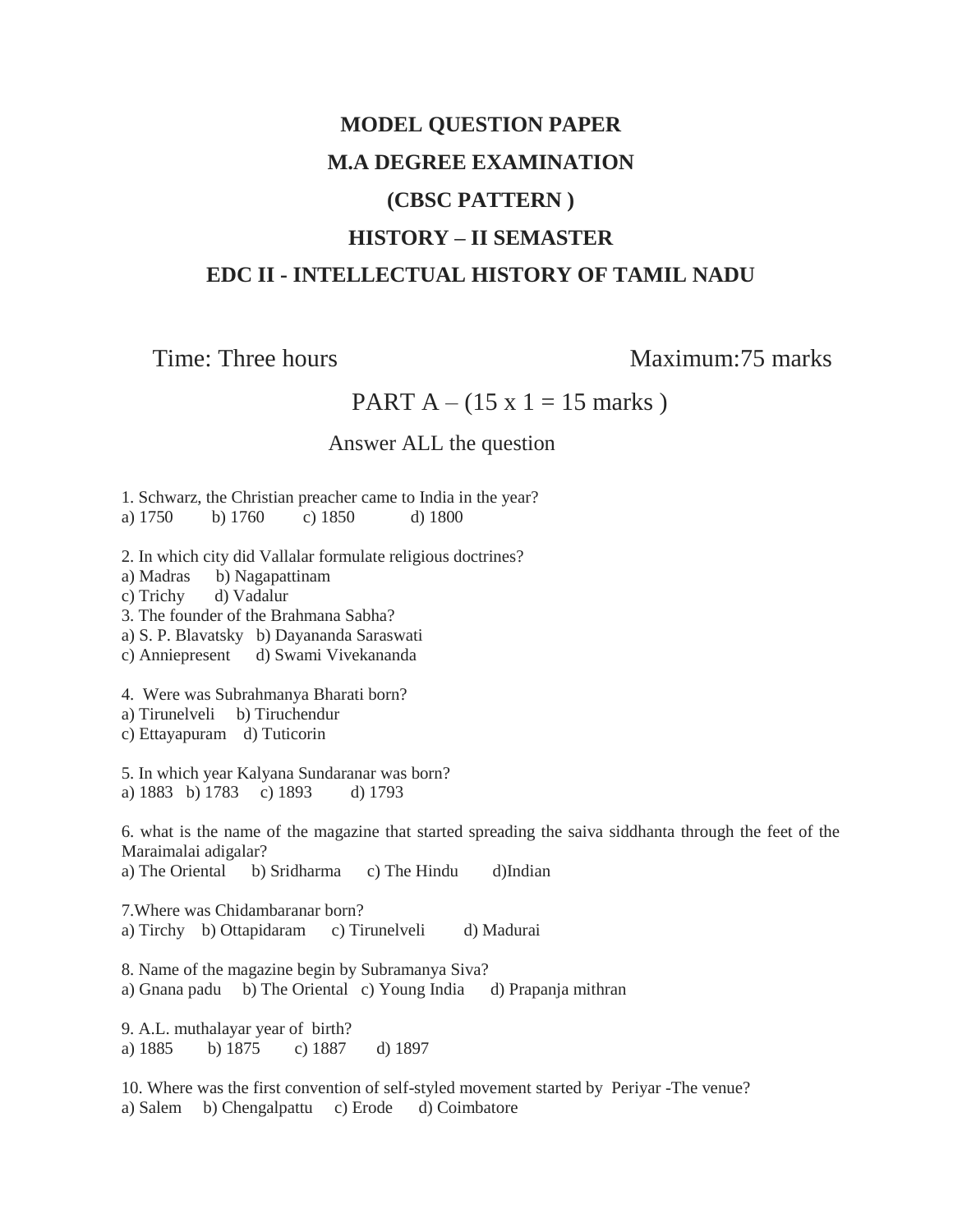11. In which year Kamarajar became the Chief Minister of Tamil Nadu? a) 1944 b) 1964 c) 1954 d) 1974

12. Aringar Anna was born in? a) Kanchipuram b) Chengalpattu c) Madras d) Coimbatore

13. Where is the mother therasa University located? a) Dindigul b) Madurai c) Kodaikanal d) Tirunelveli

14. The year that Bharathidasan University started? a) 1982 b) 1972 c) 1962 d) 1992

15. Where is the annamalai University in Tamil Nadu Located? a) Trichy b) Chidambaram c) Thanjavur d) Madurai **PART – B (2X5 = 10marks)**

#### **Answer any TWO Questions**

16. write an annotation on the Brahmana Sabha.

17. Marumalai Adikallar is a charity in Tamil language

18. write an annotation on the AJ Pannirselvam,

19. commenton the Communist Party's policy of Jeevananda

20. write on Periyar University

#### 10-Mark **PART – C (5X10 = 50marks)**

#### **Answer ALL Questions**

21. a) Write an article about the life history of Ramalinga Adikal.

(OR)

- b) Draw on article on the activities of the Christian religious group in Tamil Nadu the article.
- 22. a) Write an article on Bharathidasan's Tamil charity!

(OR)

b T.K Chidambaranath Mudaliar Draws an oriticle about the charity Tamil language

23. a) Ex.Draw an article about Chidambaranar"s life history

#### (OR)

- b) write an article about freedom fighter Subramania Siva
- 24. Eassy on Annadurai Administration

#### (OR)

- b) Eassy of Periyar's Self-Esteem Movement,
- 25. a) Write an article about Madurai Kamaraj University.

#### (OR)

b)Write an article about Bharathiar University.

\*\*\*\*\*\*\*\*\*\*\*\*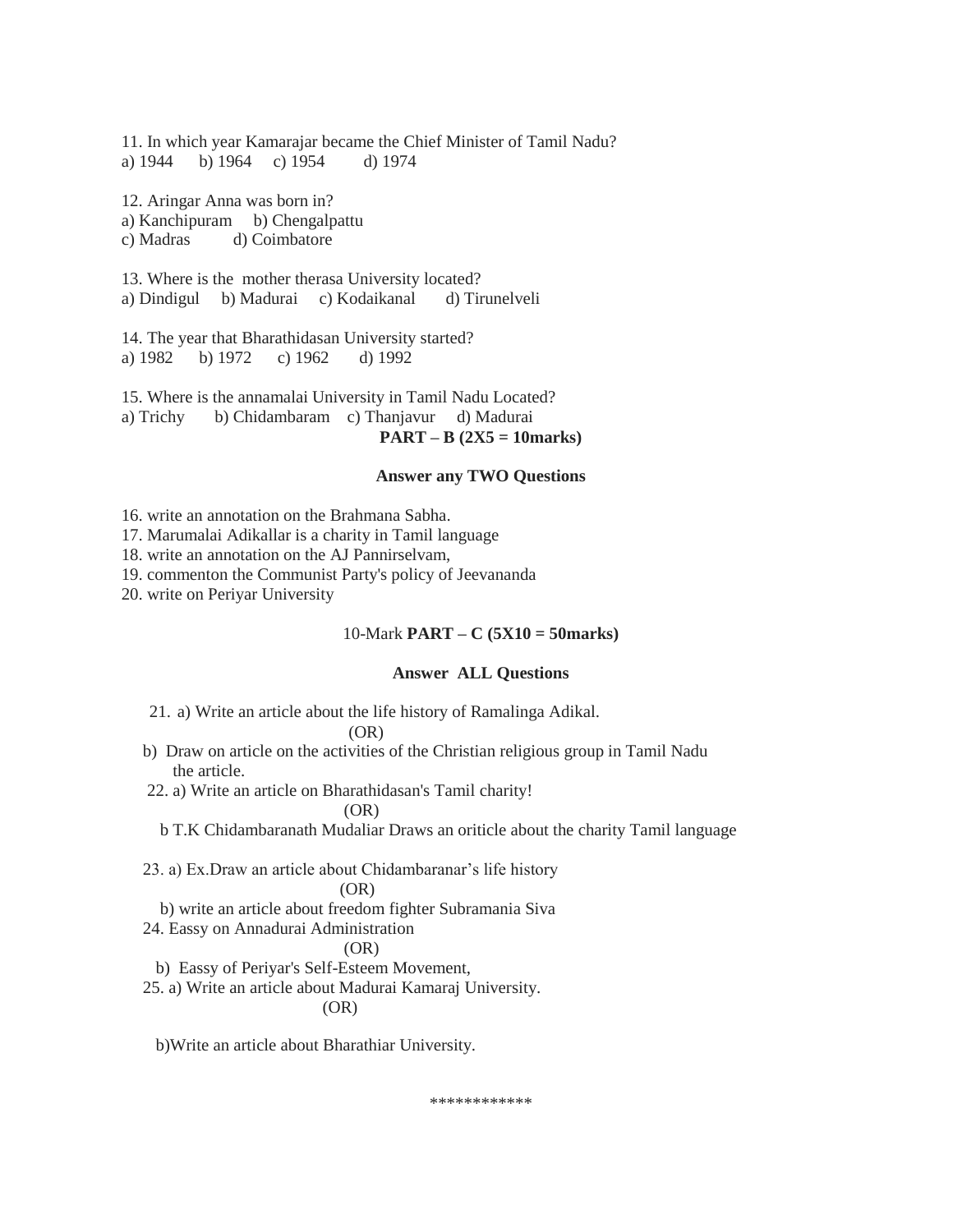# **MODEL QUESTION PAPER M.A DEGREE EXAMINATION (CBSC PATTERN ) HISTORY – SEMASTER II**

# **EDC III - ADMINISTRATIVE HISTORY OF INDIA**

# **Section-A (15×1=15) Answer all the questions**

| 1. Public Administration may be defined as                                        |
|-----------------------------------------------------------------------------------|
| A) Administrative Capacity B) Management of Industry                              |
| C)Management of Property D)Administration of Public                               |
| 2. Who was the first $Indo - Greek$ ruler to issue gold coins on India.           |
| B)Kadphises C)Rudora daman<br>A)Gondophernos<br>d)Menander                        |
| 3. Who built the city of Srinagar in Kashmir.                                     |
| B)Chandragupta Maurya<br>C)Ashoka<br>D)Kanishka<br>A)Porus                        |
| 4. Who wrote Kadambari?                                                           |
| A)Chankya B)Banabhatta C)Charak<br>D)Radhagupt                                    |
| 5. The first military expedition of Jahengir-                                     |
| A)Kangra<br>B)Bengal<br>C)Mewar<br>D)Ahmednagar                                   |
| 6. Who defined "Juris Prudence as the formal science of Positive Law.             |
| A)Holland B)Ulpanican C)Ben Tham D)Blackstone                                     |
| 7. T.S. Thakur is the __________ chief Justice of India.                          |
| A) $41^{st}$ B) $42^{nd}$ C) $43^{rd}$ D) $44^{th}$                               |
| 8. First woman judge to be appointed to Supreme Court was.                        |
| A)Rani Jethmalani B)Anna George Malhotra<br>D)Leila<br>C)M.Fathima Beevi          |
| Seth                                                                              |
| 9. Constitutional safe guards to civil servants in India are ensured by.          |
| B)Article 312 C)Article 311 D)Article 315<br>A) Article 310                       |
| 10. In Which year did the finance commission of India came in to existence.       |
| $C$ )1951<br>A)1947<br>B)1948<br>D)1961                                           |
| 11. Who conducts the appointment of the Controller and Auditor general of India.  |
| A)Finacne Minister B)President of India C)Parliament D)Primeminister              |
|                                                                                   |
| A)Not be deemed invalid B)Be deemed invalid C)Be deemed ultravires<br>D)Be        |
| deemed in constitutional                                                          |
| 13. Which of the following is not a feature of Indian planning.                   |
| A)Physical Planning B)Indicative economic planning<br>C)Decentralized<br>planning |
| D)None of the above                                                               |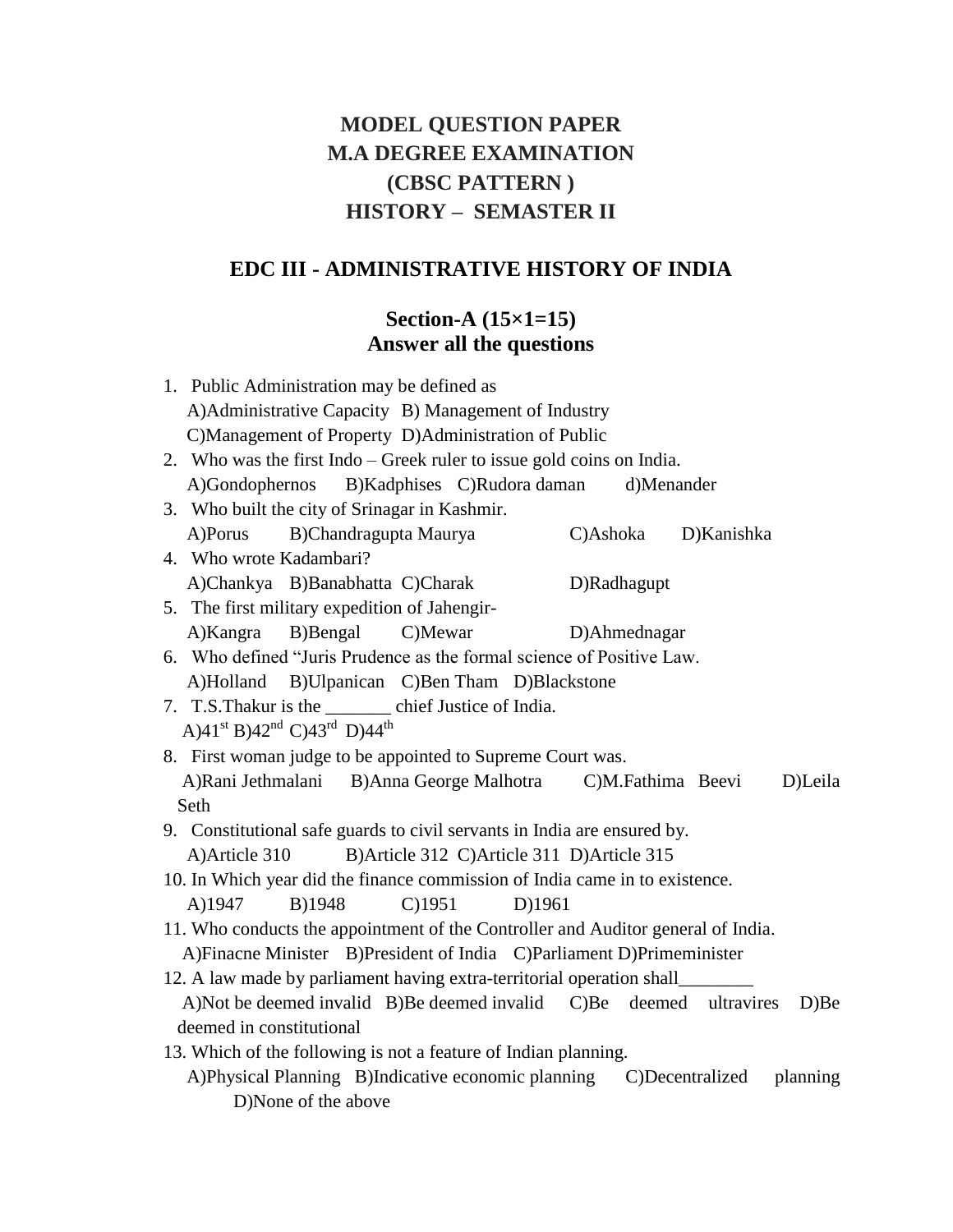14. What is the largest Administrative unit of each state?

A)District B)State C)Thasil D)Municipal

15. Panchayat union Chair Person is elected by A)Ward members B)People C)union president D)None

#### **Section – B (2×5=10) Answer any two questions**

- 16. Examine the nature of Administration.
- 17. Explain the Judicial system of the mughals.
- 18. Give an account of the Functions of O&M
- 19. What do you know about the planning commission of India.
- 20. Write a short note on Zilla Praishad.

## **Section – C (5×10=50) Answer any two questions:**

21. a)Bring out the various definitions of public Administration.

#### (or)

- b)Elaborate upon the saptanga theory of Kaitilya.
- 22. a)Describe the Judicial Administration in India under the British Rule.

(or)

- b)Analyse the uniqueness of Akbar"s Military Administration.
- 23. a)Describe the importance and the functions of Central Secretariat.

(or)

- b)Examine the structure and function of ministry of Home affairs
- 24. a)Elucidate the technical relations between the union Government and the state Government.

(or)

b)Summarise the first three five year plans and its results.

25. a)Elaborate by discuss the powers and functions of District Collector.

(or)

b)Critically analyse the evolution of local self Government instructions in India.

**\*\*\*\*\*\*\*\*\*\***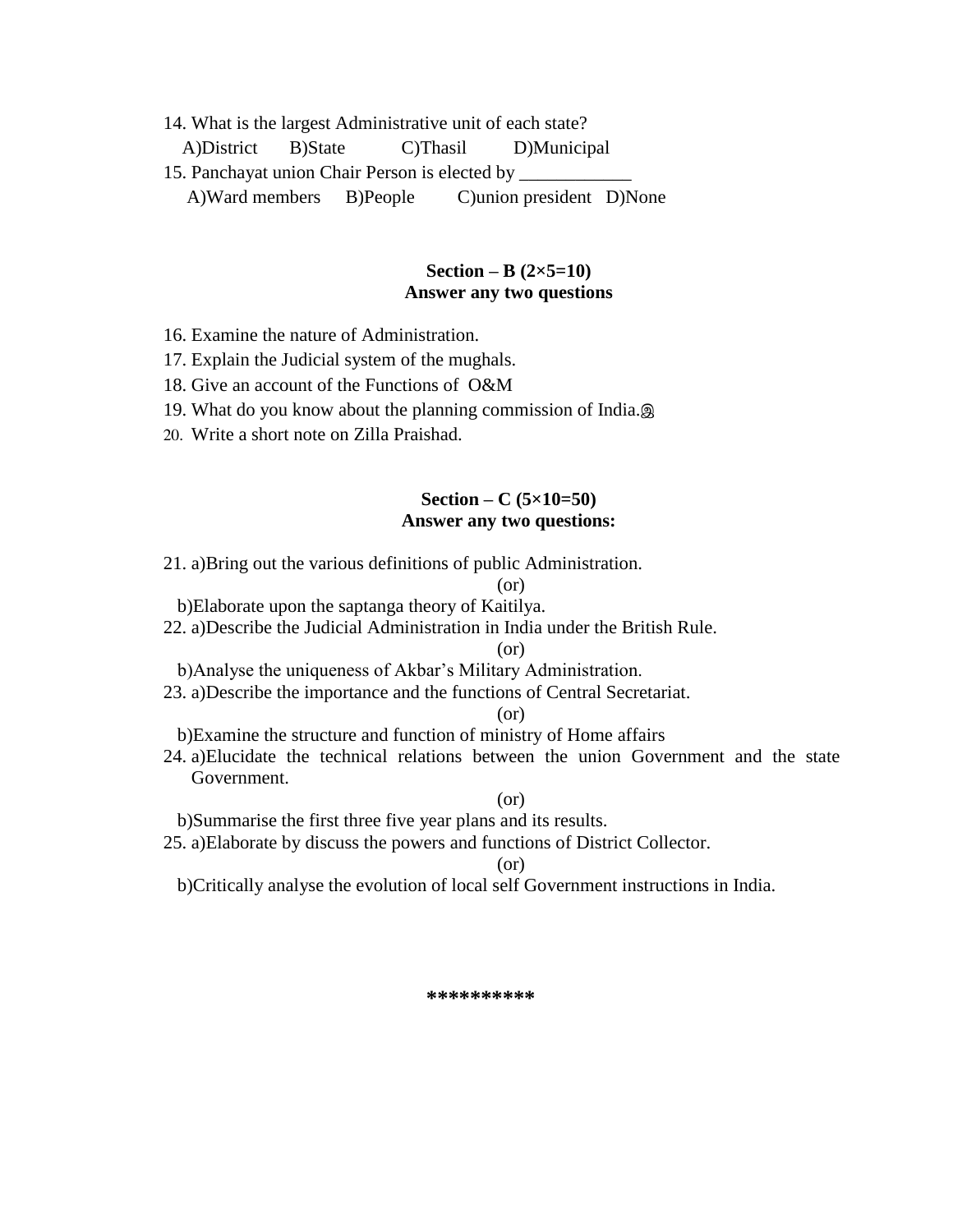# **SEMESTER- II (CBCS PATTERN)**

# **Common Paper – HUMAN RIGHTS QUESTION PAPER PATTERN**

Time : 3 Hrs Max. Marks: 75

# **PART – A: 15 x 1 = 15**

(Answer all Questions) (Three Questions from Each UNIT with Multiple Choice)

# **PART – B : 2x 5= 10**

(Answer any two Questions) (One Question from Each UNIT)

# $PART - C : 5x10 = 50$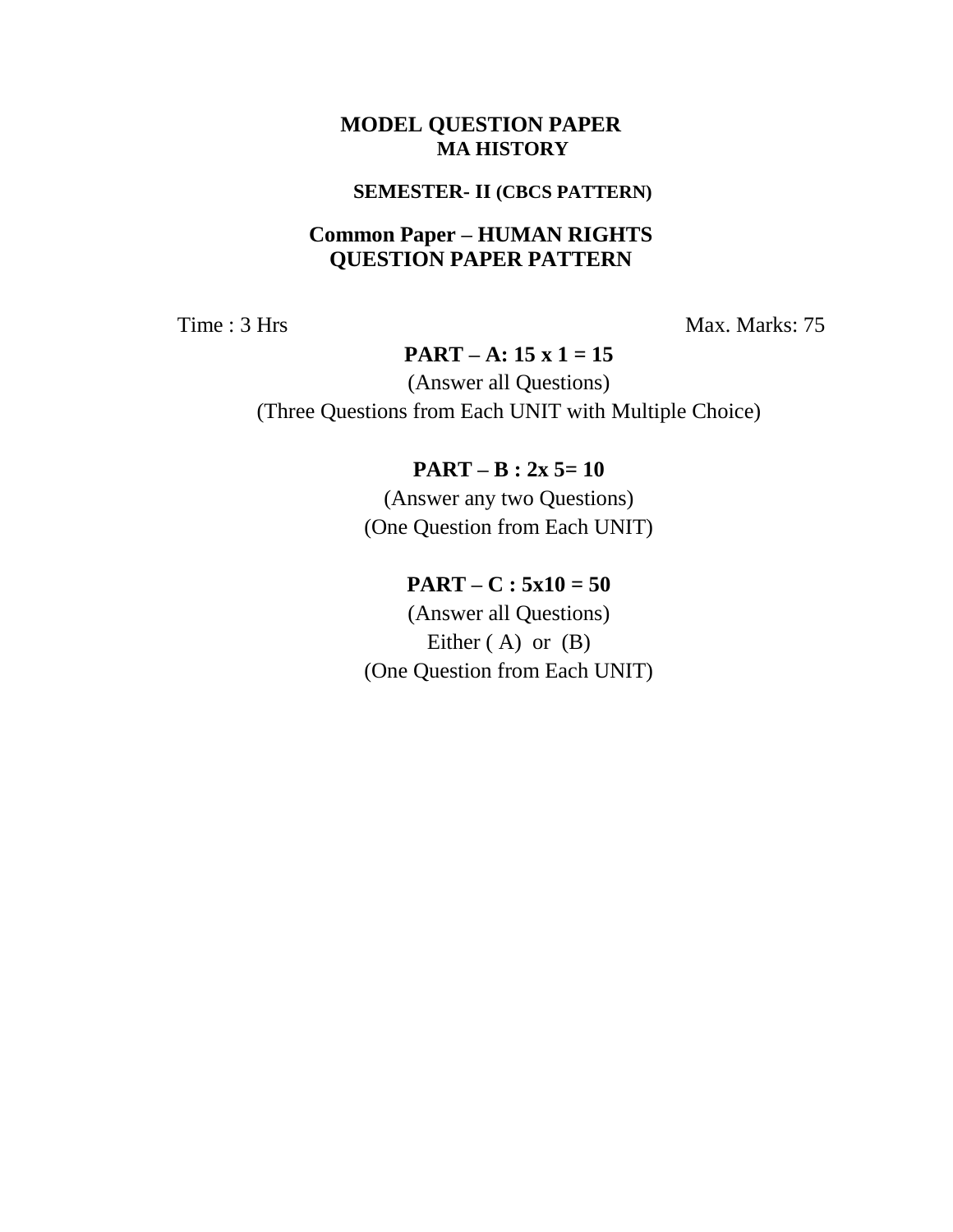#### **SEMESTER- II (CBCS PATTERN)**

# **ADD-ON COURSE (PAPER I ) JOURNALISM AND MASS COMMUNICATION**

# **QUESTION PAPER PATTERN**

Time : 3 Hrs Max. Marks: 75

## **PART – A: 15 x 1 = 15**

(Answer all Questions) (Three Questions from Each UNIT with Multiple Choice)

# **PART – B : 2x 5= 10**

(Answer any two Questions) (One Question from Each UNIT)

# **PART** – **C** :  $5x10 = 50$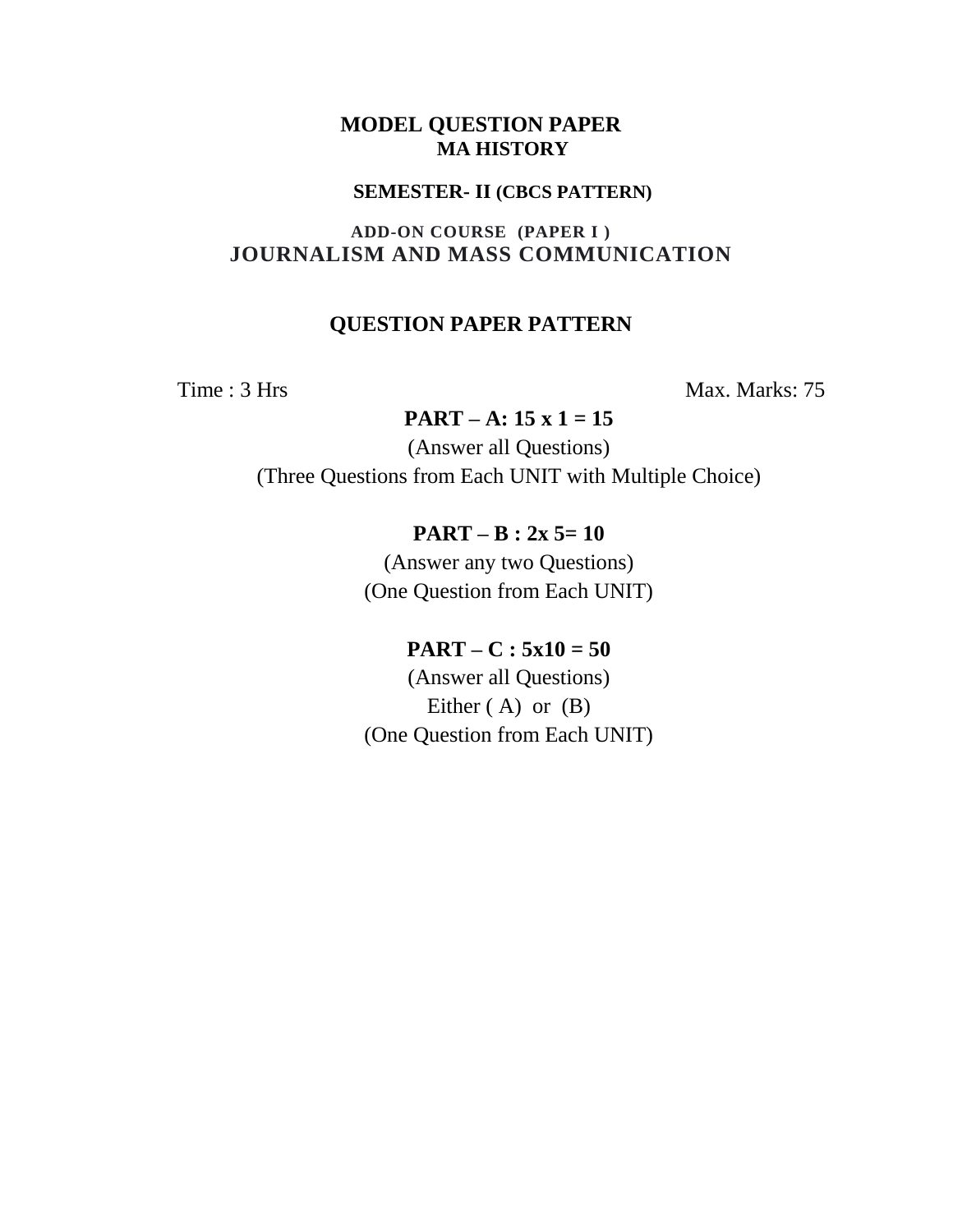#### **SEMESTER- II (CBCS PATTERN)**

# **ADD-ON COURSE (PAPER II) TOURISM AND TRAVEL MANAGEMENT**

# **QUESTION PAPER PATTERN**

Time : 3 Hrs Max. Marks: 75

## **PART – A: 15 x 1 = 15**

(Answer all Questions) (Three Questions from Each UNIT with Multiple Choice)

# **PART – B : 2x 5= 10**

(Answer any two Questions) (One Question from Each UNIT)

# $PART - C : 5x10 = 50$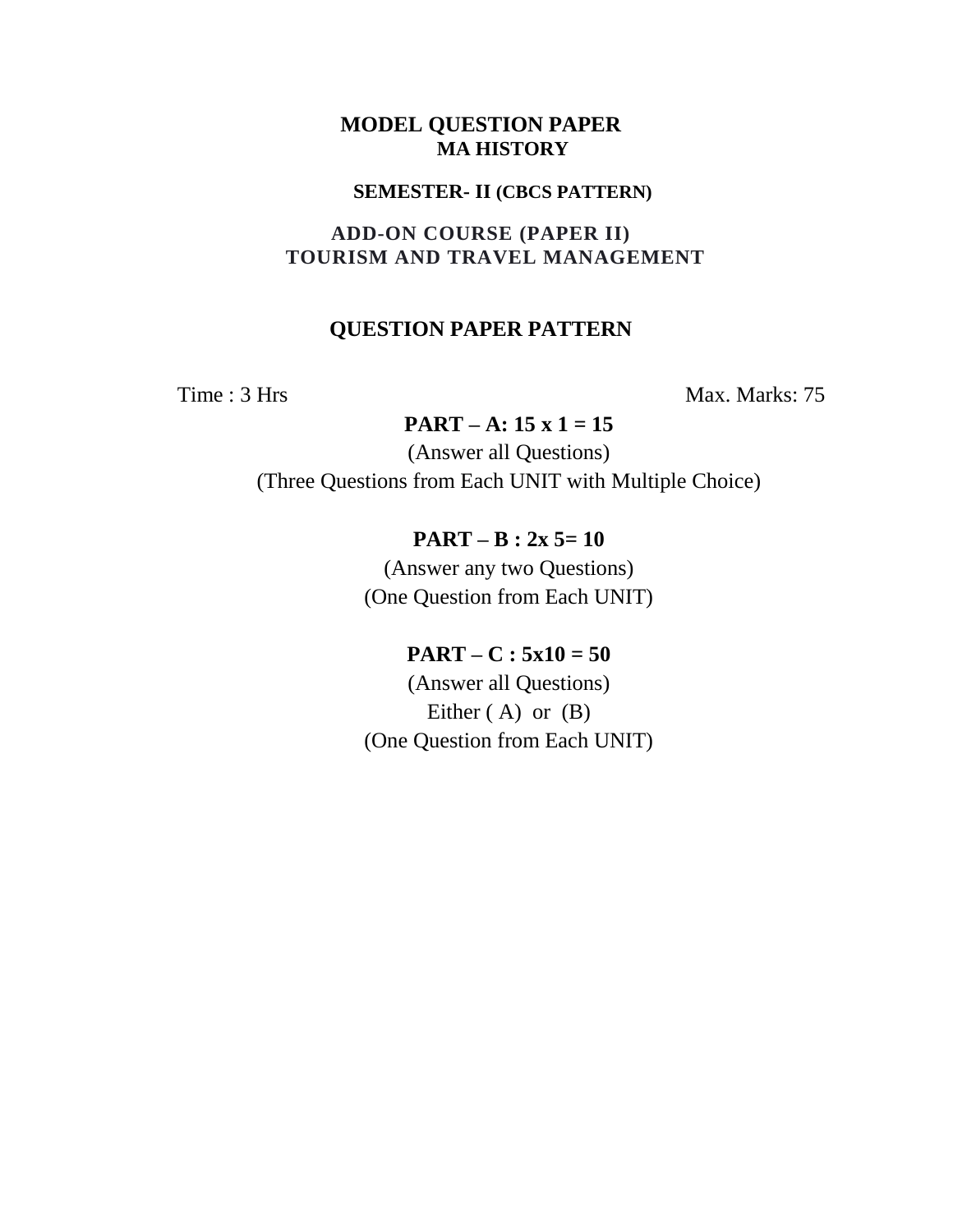# **MODEL QUESTION PAPER M.A DEGREE EXAMINATION (CBSC PATTERN ) HISTORY – SEMASTER II**

#### **ADD-ON COURSE (PAPER III)**

# **MUSEOLOGY AND HERITAGE MANAGEMENT**

#### Time: 3 Hours **Maximum: 75 Marks** Maximum: 75 Marks

#### **PART - A**

Answer all the Questions: ( $15 \times 1 = 15$  Marks)

1. When is international museum day observed?

| (a) May $17$ | $(b)$ May 18 |
|--------------|--------------|
|--------------|--------------|

- (c) June 5 (d) March 8
- 2. Which year was the Indian museum in Kolkata inaugurated?
	- (a) 1851 (b) 1814
	- (c) 1854 (d) 1824
- 3. What is the Abbreviation ICOM?
	- (a) Inter council of museum
	- (b) International committee of museum
	- (c) International council of museum
	- (d) Inter committee of museum
- 4. What is the theme on international museum day of the year 2021?
	- (a) The future of museum recover and Re imagine
	- (b) Museum for equality diversity and Inclusion
	- (c) Museums as cultural Hubs
	- (d) Hyper connected museums
- 5. How many District museums are in TamilNadu?
	- (a)  $18$  (b)  $22$  (c)  $32$  (d)  $38$
- 6. Since which year is the International Museum day is observed?
	- (a) 1947 (b) 1976
	- (c) 1946 (d) 1977
- 7. Which is the world caratest Museum?
	- (a) Smithsonian museum
	- (b) Louvre Museum
	- (c) British Museum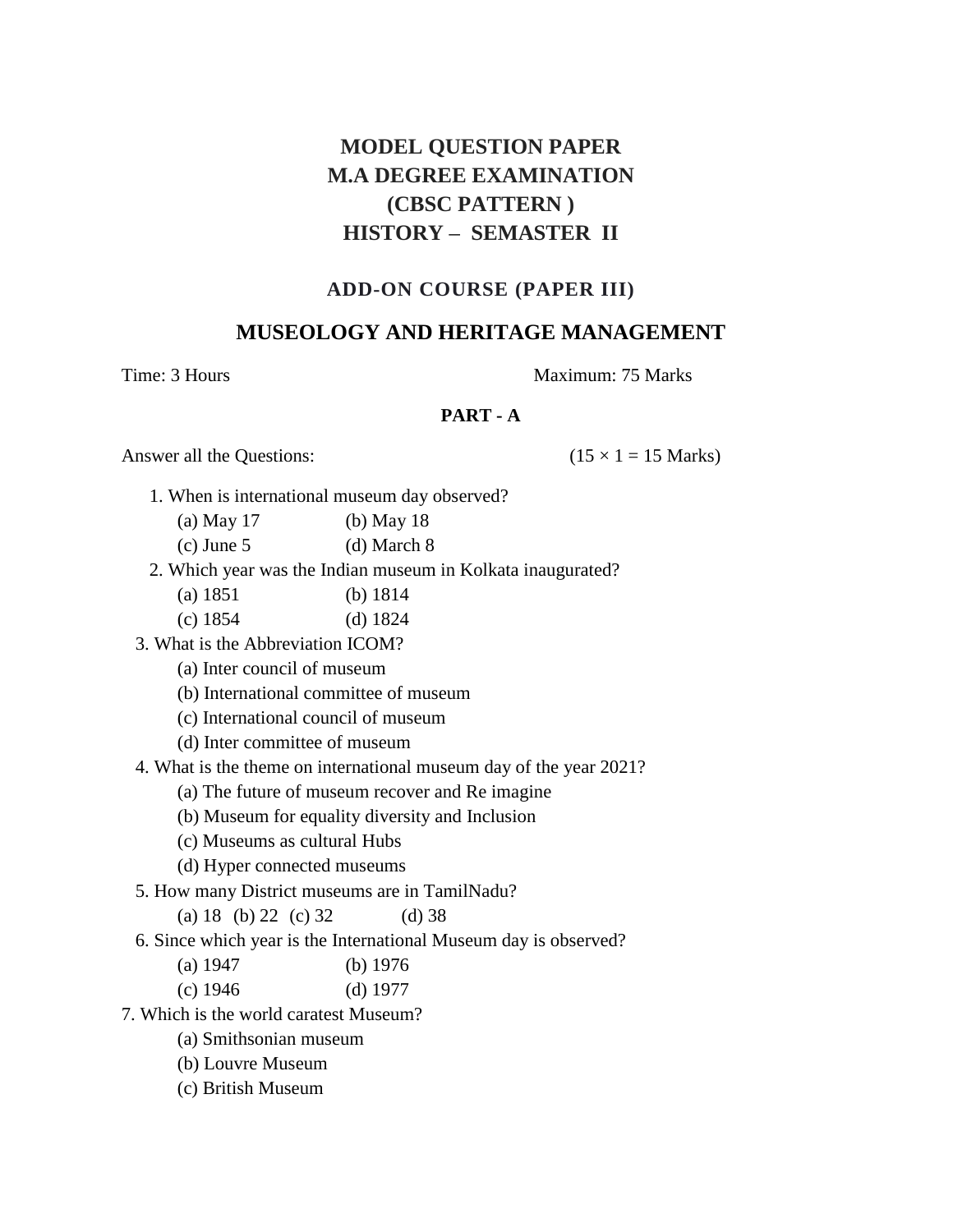(d) Chennai Museum

8.Which is the India"s Largest Museum?

- (a)Kolkata Museum
- (b) Chennai Museum
- (c) National Museum
- (d) Salar Jung Museum

9. Which Year was the Chennai Museum inaugurated?

- (a) 1846 (b) 1851
- (c) 1861 (d) 1862
- 10. Which Museum in the world is Reserving Highest Number of Visitors?
	- (a) Smithsonian museum
	- (b) Louvre Museum
	- (c) British Museum
	- (d) National Museum

11. Which Year the Indian Treasure trove act was enacted?

| (a) 1868 | (b) $1869$ |
|----------|------------|
|          |            |

(c) 1870 (d) 1878

12. Who was the British viceroy who gave much importance to Archeology and Museum?

- (a) Lord Curzon
- (b) Lord Lufton
- (c) Lord Ripper
- (d) Lord Mayo
- 13. Who is Regarded as the father of Indian Pre-History?
	- (a) Sir John Marshal
	- (b) Lord Curzon
	- (c) Robert Bruce Foote
	- (d) Alexander Cunningham

 14.Which article of Indian constitution deals with the protection of Monuments and Historical Places?

(a) 43 (b) 44 (c) 47 (d) 49

15 The word "Museum" derived from which language

| (b)Greek<br>(a) Arabic |
|------------------------|
|------------------------|

- (c) Chinese (d) French
- **PART – B**

Answer any two questions:  $(2 \times 5 = 10 \text{ Marks})$ 

16.Write a brief note on ICOM

- 17. Write a brief note on UNESCO
- 18. Define Museum and its importance to society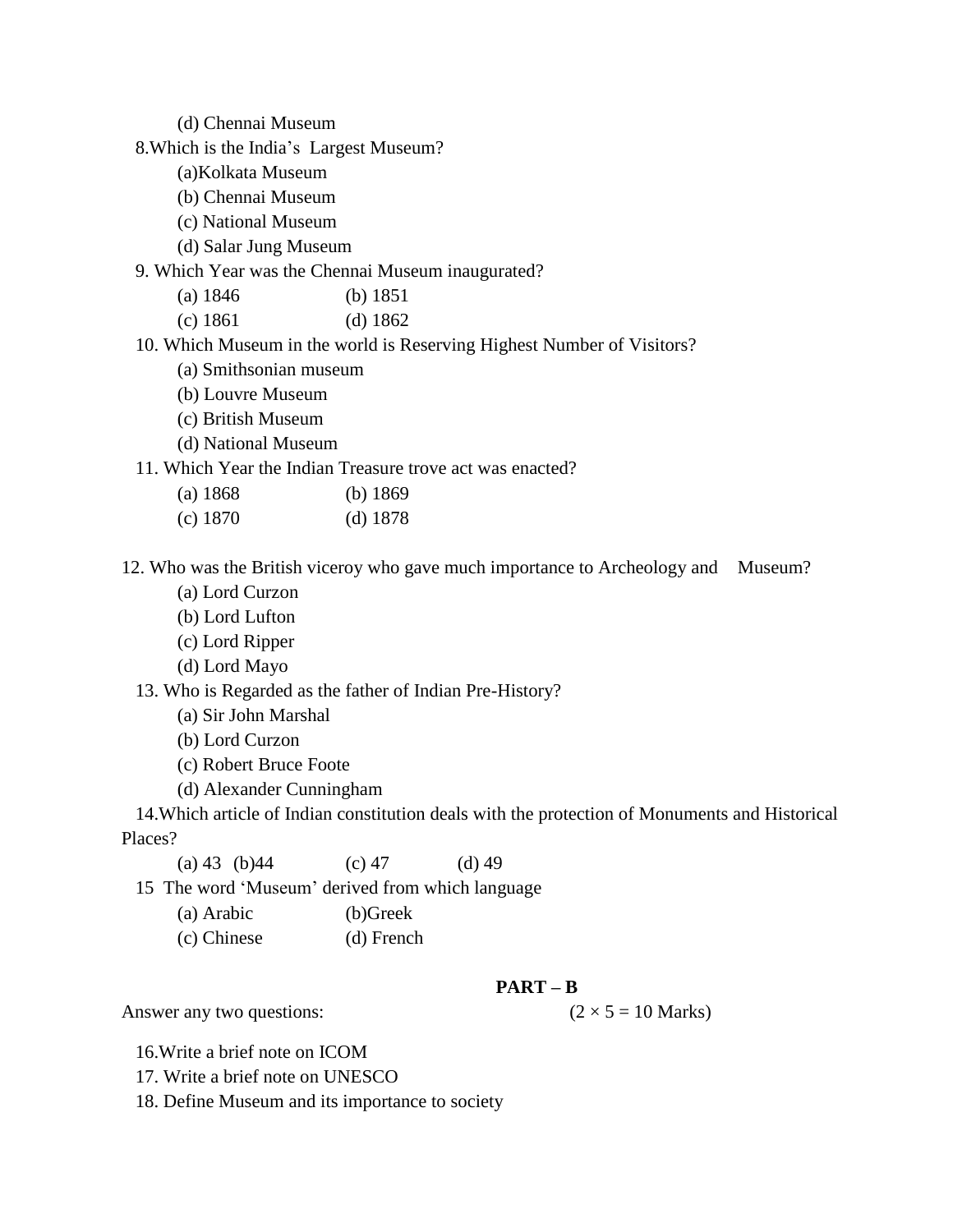19.Write up on care and conservation of paintings

20.What are the component of a good building for a Museum

#### **PART - C**

Answer all the Questions:  $(5 \times 10 = 50 \text{ Marks})$ 

21. (a) Write about the classification of Museum on the basis ofadministration

#### (Or)

(b) Write about the classification o Museum the basis of subject of (Collections)

22. (a) Write about the function of modern Museums

#### $(Or)$

 (b) Write an essay about educational activities of Chennai Museum, and District Museums

23. (a) Write an article about archaeological site Museum in Tamil Nadu.

(Or)

(b) Write about the factors affecting Museum objects

24. (a) Write an article about the importance world Museums

(Or)

(b) Write an article about the important Museum in India

25. (a) Write an essay about preservation and conservation of organic objects

#### (Or)

(b) Write an essay about preservation and conservation of Inorganic objects

\*\*\*\*\*\*\*\*\*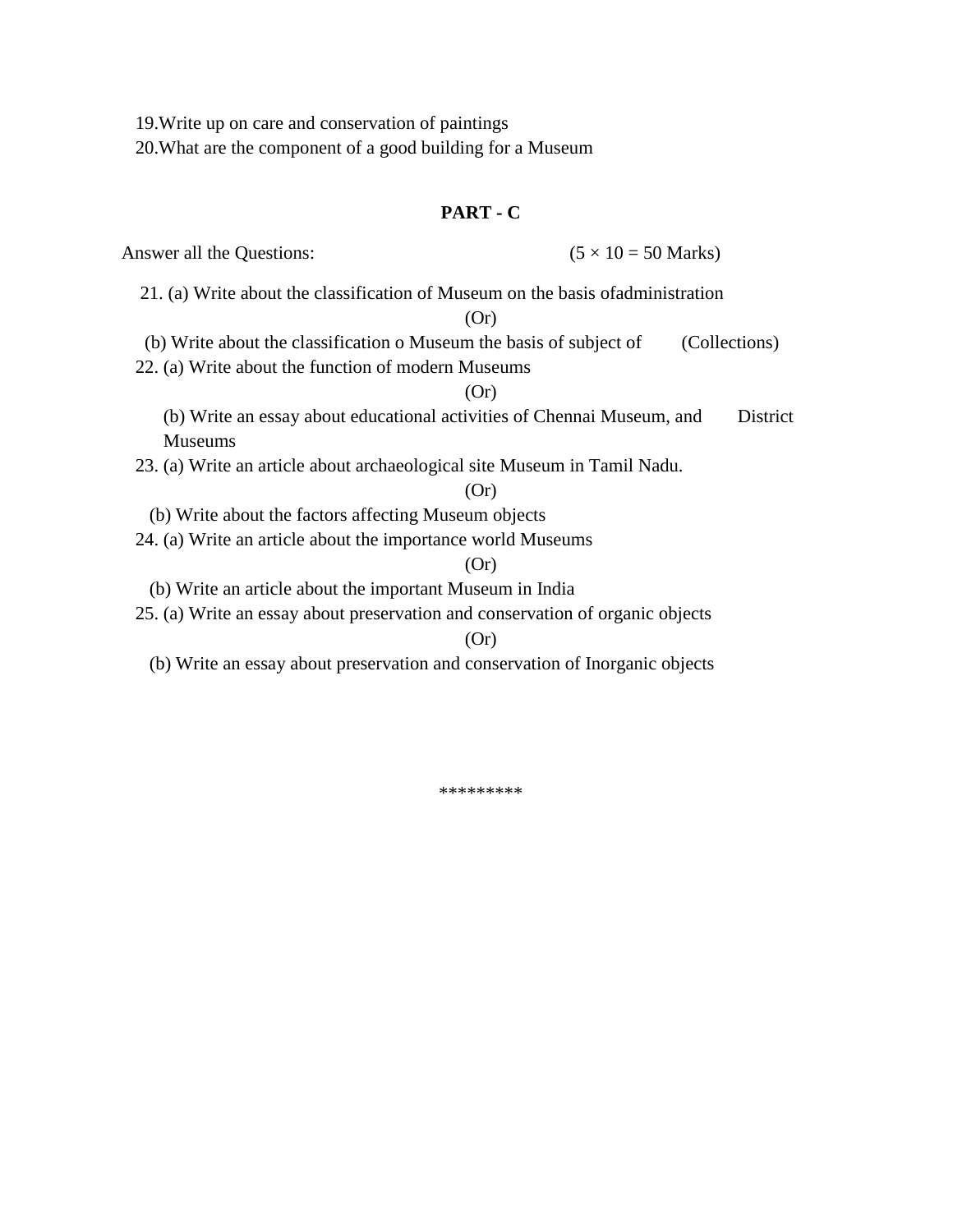## **MODEL QUESTION PAPER MA DEGREE EXAMINATION (CBSC PATTERN) HISTORY – SEMESTER III**

#### **CORE VIII – CONTEMPORARY HISTORY OF INDIASINCE 1947** Time : Three hours Maximum : 75

marks

## PART A  $-$  (15 x 1 = 15 marks) Answer ALL questions

| Choose the correct answer.                                            |                                       |  |
|-----------------------------------------------------------------------|---------------------------------------|--|
| 1. Who is Razakkars?                                                  |                                       |  |
| a) Freedom Fighters                                                   | b) Extremist                          |  |
| c)Social reformers                                                    | d)Revoiters                           |  |
| 2. Who is the Deputy Prime minister of India?                         |                                       |  |
| a) Rajai                                                              | b) Sardar Vallabai Patel              |  |
| c) Moulana Abul kalam Azad                                            | d) Indra Gandhi                       |  |
| 3. Which committee is known as "Health Survey and Planning committee" |                                       |  |
| a) Dr. Radhakrishnan committee                                        | b) A.L. Mudaliyar committee           |  |
| c) Bhore committee                                                    | d) Karthar committee                  |  |
| 4. The agreement signed between China and India in 1954 is called     |                                       |  |
| a) The Disarmament                                                    | b) The Panchasheel                    |  |
| c) Non $-$ Alignment                                                  | d) The peace and friendship agreement |  |
| 5. Who initiated Bhoodan Movement?                                    |                                       |  |
| a) Acharya Vino Babave                                                | b) Mahatma Gandhi ji                  |  |
| c) Nehru                                                              | d) Jayaprakash Narayan                |  |
| 6. The China occupied Indian Territory                                |                                       |  |
| a) Ladakh                                                             | b) Azad Kashmir                       |  |
| c) Tibet                                                              | d) Aksai Chin                         |  |
| 7. Blue Revolution is related to                                      |                                       |  |
| a) Fish production                                                    | b) Milk production                    |  |
| c) Oil production                                                     | d) Food production                    |  |
| 8. How many time did Indira Gandhi got elected as a Prime Minster?    |                                       |  |
| a) Five Times                                                         | b) Four Times                         |  |
| C) Three Times                                                        | d) Two Times                          |  |
| 9. When was National Development Council established in India?        |                                       |  |
| a) 1950                                                               | b) $1951$                             |  |
| c) 1952                                                               | d) 1953                               |  |
| 10. The first non $-$ congress government is formed by                |                                       |  |
| a) Lal Bhadur Shastri                                                 | b) Moraji Desai                       |  |
| c) Vajpayee                                                           | d) Saran Singh                        |  |
|                                                                       |                                       |  |
| 11. The State Bank of India is formally Known as                      |                                       |  |
| a) Imperial Bank of India                                             | b) Bank of India                      |  |
| c) RBI                                                                | d) Algabad Bank                       |  |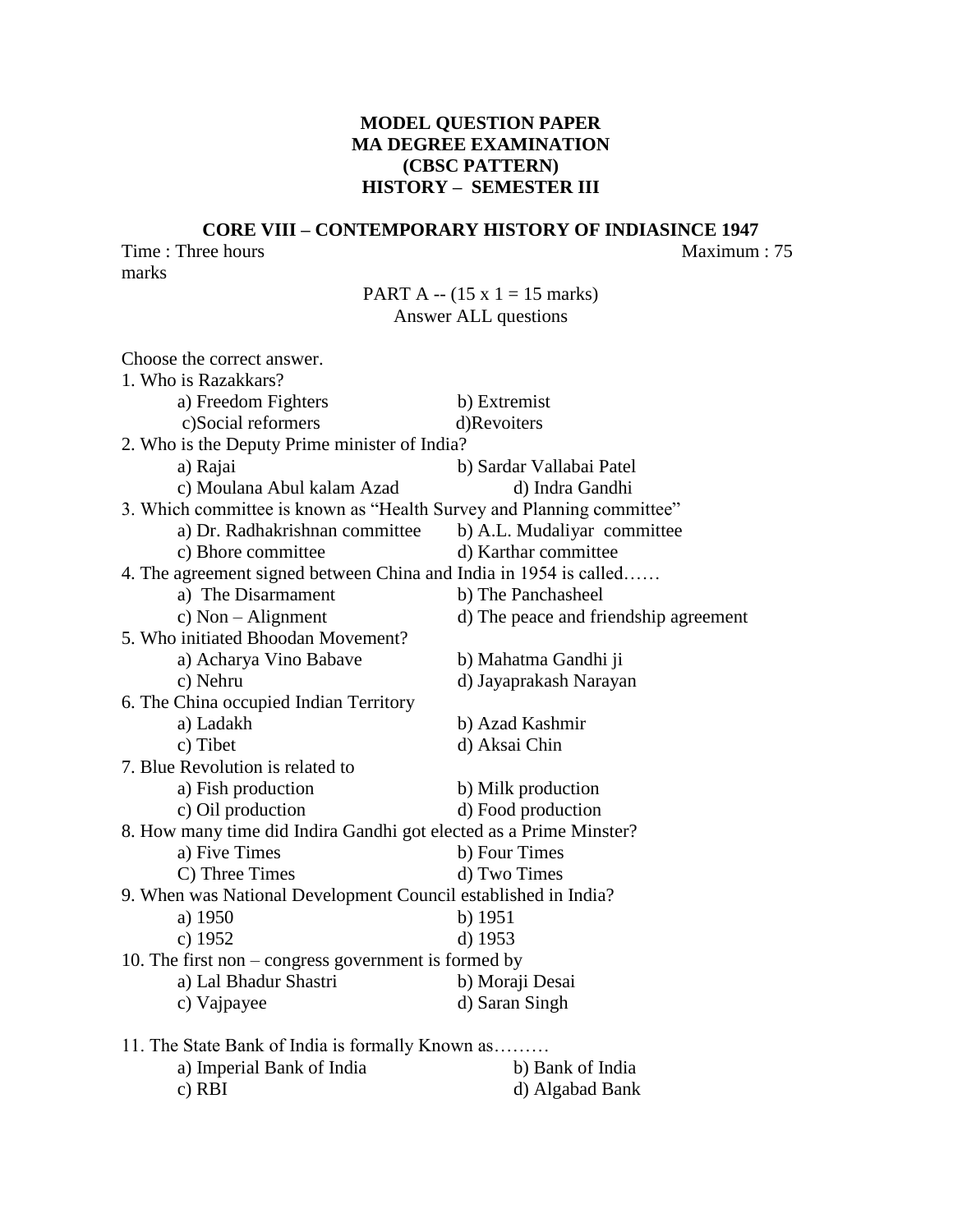12. If the announcement of the National Emergency approved by both Houses of Parliament,how many months it would be?

| a) One month                                           | b) Two month          |
|--------------------------------------------------------|-----------------------|
| c) Three month                                         | d) Six month          |
| 13. Who started the Khalisthan Movement?               |                       |
| a) Bhadal Singh                                        | c) Khuswanth Singh    |
| c) Berant Singh                                        | d) Jagit Singh Chohan |
| 14. Who is the only Dalit member In OBC Commission     |                       |
| a) L.R. Naik                                           | b) R.K. Narayanan     |
| c) Ram Manohar Logia                                   | d) Krishnasamy        |
| 15. What is the name of IPKF's opertation in SriLanka? |                       |
| a) Operation Red Star                                  | b) Operation Pawan    |
| c) Operation Vavunia                                   | d) Operation SriLanka |

PART B –(2 X 5 = 10 marks)

Answer any TWO questions

- 16. Bring out the significance of Dr. Radhakrishnan Commission.
- 17. What was the aim of Bhoodan Movement?
- 18. Write about Atomic Energy commission of India?
- 19. Write a short notes on Jayaprakash Narayan.
- 20. What do you know about the Blue star Operation.

#### PART B –( $5 \times 10 = 50$  marks)

#### Answer any ALL questions

21. a) Critically Analyses the role of Patel in the Integration of Princely States of India.

#### Or

b) Describe the Five Year Plan and Its important to the development of Indian Economy.

22. a) Examine the features of Non alignment

Or

b) Analysis the Causes, course , and Result of Indo- China war

23. a) Write about the Account of development of Space research in India.

#### Or

- a) Evaluate the achievement of the Indira Gandhi.
- 24. a) Enumeration the circumstance the leads of the Total Revolution.

#### Or

b) Explain the impact of the rise of the Regional Parties of India.

25. a) Write an essay about the achievement of Janatha Party.

#### Or

b) State the India"s foreign relationship with the Neighboring country.

\*\*\*\*\*\*\*\*\*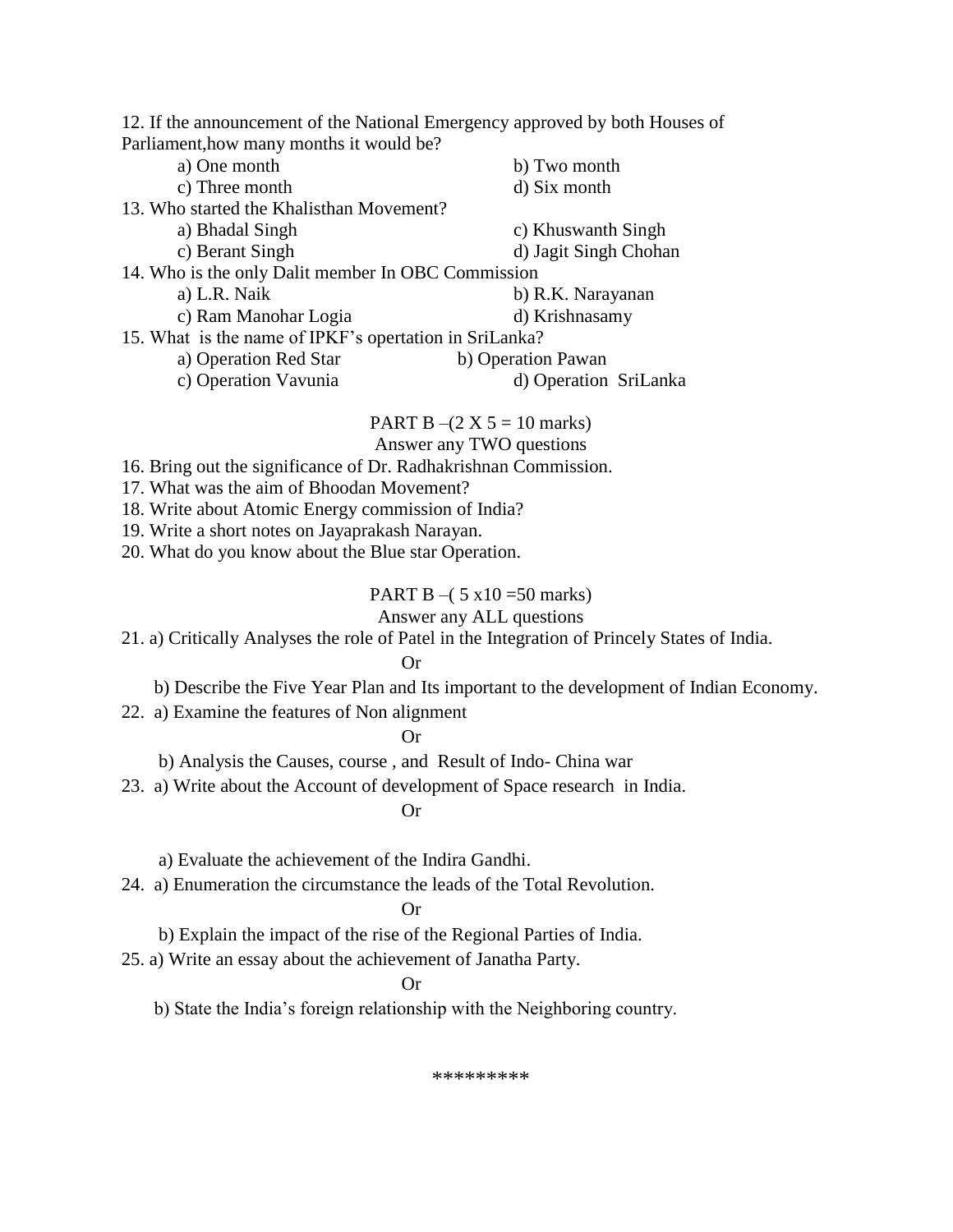#### **MODEL QUESTION PAPER MA DEGREE EXAMINATION (CBSC PATTERN) HISTORY – SEMESTER III**

#### **CORE IX – PRINCIPLES AND METHODS OF ARCHAEOLOGY**

Time : Three hours and the matter of the Maximum : 75 marks

#### **PART – A (15 X 1 = 15 marks)**

#### **Answer ALL questions**

Choose the correct answer.

- 1. Who is father of Indian Archaeology
	- **a.** Robert Bruce Foote b. Mortimer Wheeler c. John Marshal **d. Alexander Cunningham**
- 2. First Hand Axe from Pallavaram was discovered by Robert Bruce Foote in the year of a. 1816 b. 1836 **c.1863** d. 1964
- 3. Mortimer Wheeler conducted excavation in which site
	- **a.** Taxila b. Arikkamedu c. Brahmagiri **d. All of the above**

4. Salvage archaeology was conducted in which following archaeological site

a. Adhichanallur **b. Nagarjunakonda** c. Hallur d. None of the above

5. Encyclopedia of Indian Archaeology was written by

- a. H. D. Sankalia **b. A. Gosh** c. John Marshal d. B.B. Lal
- 6. Which of the following method is used for burial excavation
	- a. Vertical b. Horizontal **c. Quadrant** d. None of the above
- 7. Which of the following methods are not included in archaeological exploration
	- a. Pedestrian survey b. Village to village survey c. Map reading
	- b. **d**. **None of the above**
- 8. Underwater archaeological excavation was conducted in which following site
	- **a. Dwaraka** b. Lothal c. Musuri d. Keladi
- 9. Which of the following Harappan site has yielded evidence of ploughing marks
- a. Dholavira b. Lothal **c. Kalibanghan** d. Rakhigarhi 10. New Archaeology term was coined by
	- a. **Lewis Binford** b. Colin Renfrew c. Gordon Childe d. Daniel Wilson
- 11. Radioactive carbon dating was discovered by a. **Willard Libby** b. A. E. Douglass c. Marie Curie d. MotojiIkeya 12. Fumigation chamber is used to preserve a. Potteries b. Iron **c. Book** d. Stone
- 13. Who maintains stock register of the articles in excavation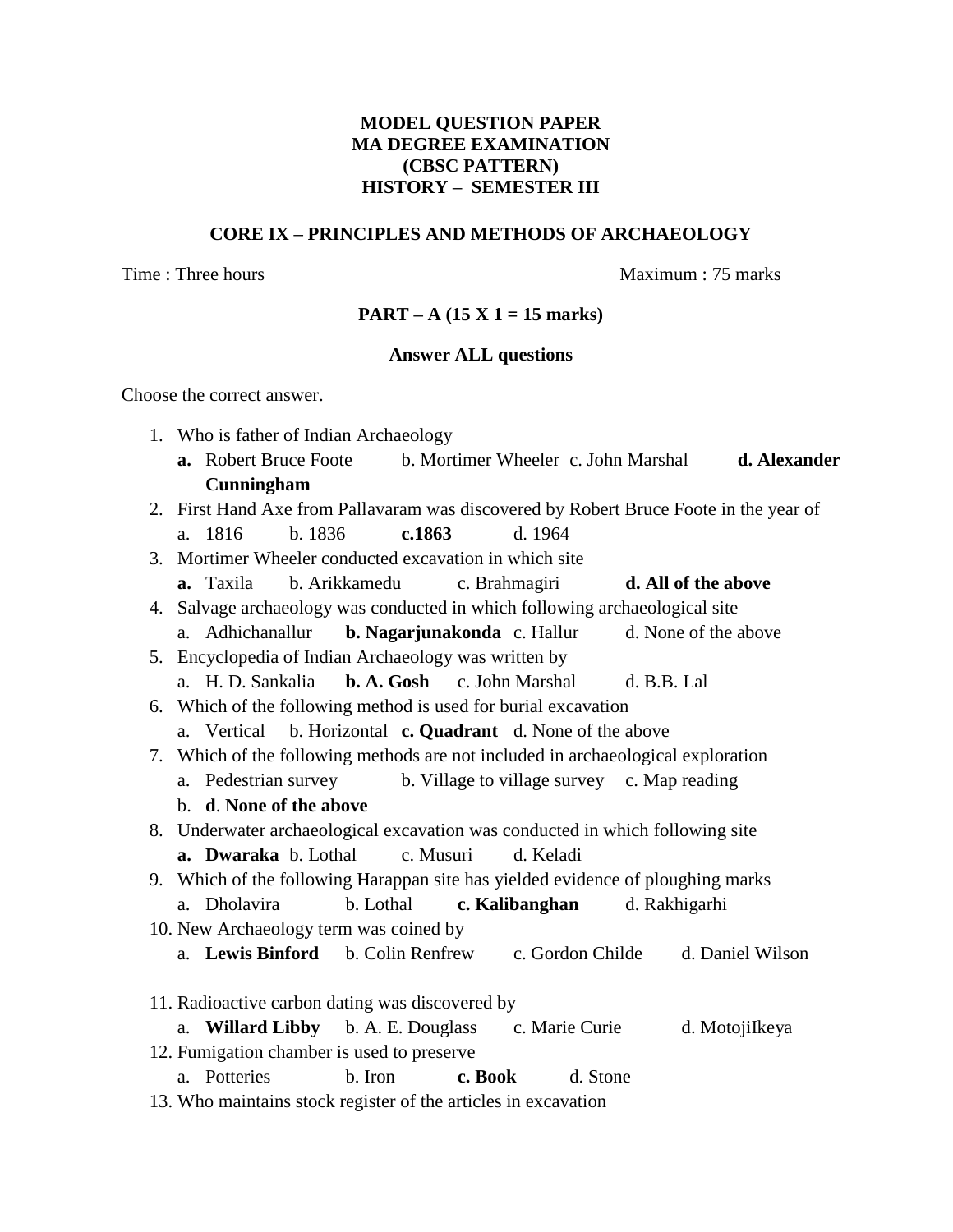- a. **Foreman** b. Trench Supervisor c. draftsman d. Surveyor 14. The main label that states the theme of an exhibition is called
- a. Group label b. Object label c. **Introduction Label** d. Case label 15. Arsenic paste is used in
	- a. **Taxidermy** b. Painting Restoration c. wet preservation d.Treatment of water- logged wood

PART B 
$$
(2x 5 = 10 \text{ marks})
$$

#### Answer any TWO questions

- 16. Write a note on value of Archaeology.
- 17. Explain the term experimental archaeology.
- 18. Write a note on Aerial photography.
- 19. Write a short note on water management system in Dholavira.
- 20. Explain why is documentation of antiquities from Archaeological excavations important.

PART C  $(5x \ 10 = 50 \text{ marks})$ 

#### Answer any ALL questions

21. Write an essay on the development of archaeological studies in India. Or

"Archaeology is multidisciplinary subject" explain.

- 22. Describe various types of archaeology.
	- Or

Explain contribution of Indian archaeologists in Indian archaeology from colonial period.

23. Describe various scientific methods involves in archaeological exploration.

Or

Explain Harris Matrix and Contextual methods of excavation and recording.

24. State the different absolute dating method used in archaeology.

Or

Write an essay on any two of the most important excavated sites from Early Historical periodin Tamil Nadu.

25. Describe various aspects of archaeological report writing.

Or

Describe preservation and conservation of excavated materials.

**\*\*\*\*\*\*\*\***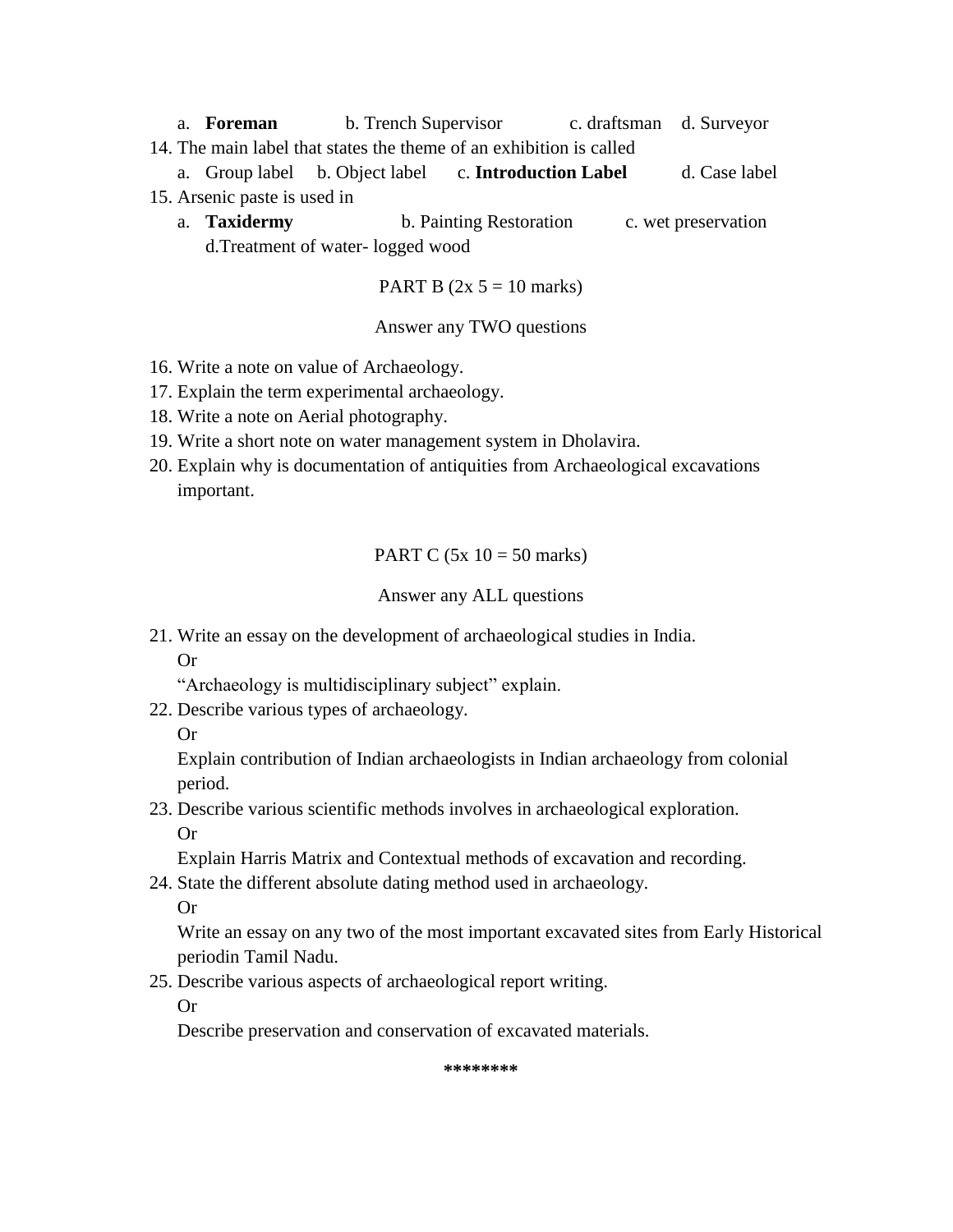## **MODEL QUESTION PAPER MA DEGREE EXAMINATION (CBSC PATTERN) HISTORY – SEMESTER** III

# **Core X HISTORY OF EARLY MODERN WORD FROM 1453-1789 CE**

# **PART-A (15×1=15) Answer All the questions**

- 1. In which year was Constantinople Captured? A)24 Nk 1453 B)30 Nk 1453 C)29 Nk 1453 D)12 Nk 1453
- 2. Who discovered "Cape of Good Hope"? A)Vascoda Gama B)America Vespuki C)Bartolomeu Dias D)Mehallan
- 3. Who founded the Society of Jesus? A) Ignatius of Loyola B)Martin Luthur C)Francis Xavier D)None of the above
- 4. Who painted "Lost Supper:? A)Leonardo da Vinci B)Michelangela C)Raphael D)Pablo Picasso
- 5. Charles V was the ruler of which Empire? A)England B)Russia C)Holy Roman Emperor D)China
- 6. Who was the Pope at the time of Luther"s revolt? A)Pope Peter B)Pope Alexender VI C)Pope Leo X D)Pope Clement VIII
- 7. Who was the benevolent despot of Prussia? A)Josph II B)Maria Theresa C)Frederick the Great D)Peter the great
- 8. Joseph II was the eldest son of whom? A)Maria Theresa B)Leopold II C)Maria Caralina D)None of the above
- 9. Which country is called as "The Mistress of seven seas?" A)Rome B)France C)America D)Russia
- 10. Which country built the statue of Liberty?

A)America B)Britain C)Russia D)Japan

- 11. Name in which field Rock feller was famous? A)Oil Company B)Steam Engine C)Electricity D)All of these
- 12. In which country did the Agricultural Revolution begin? A)France B)Spain C)The united States D)Great Britain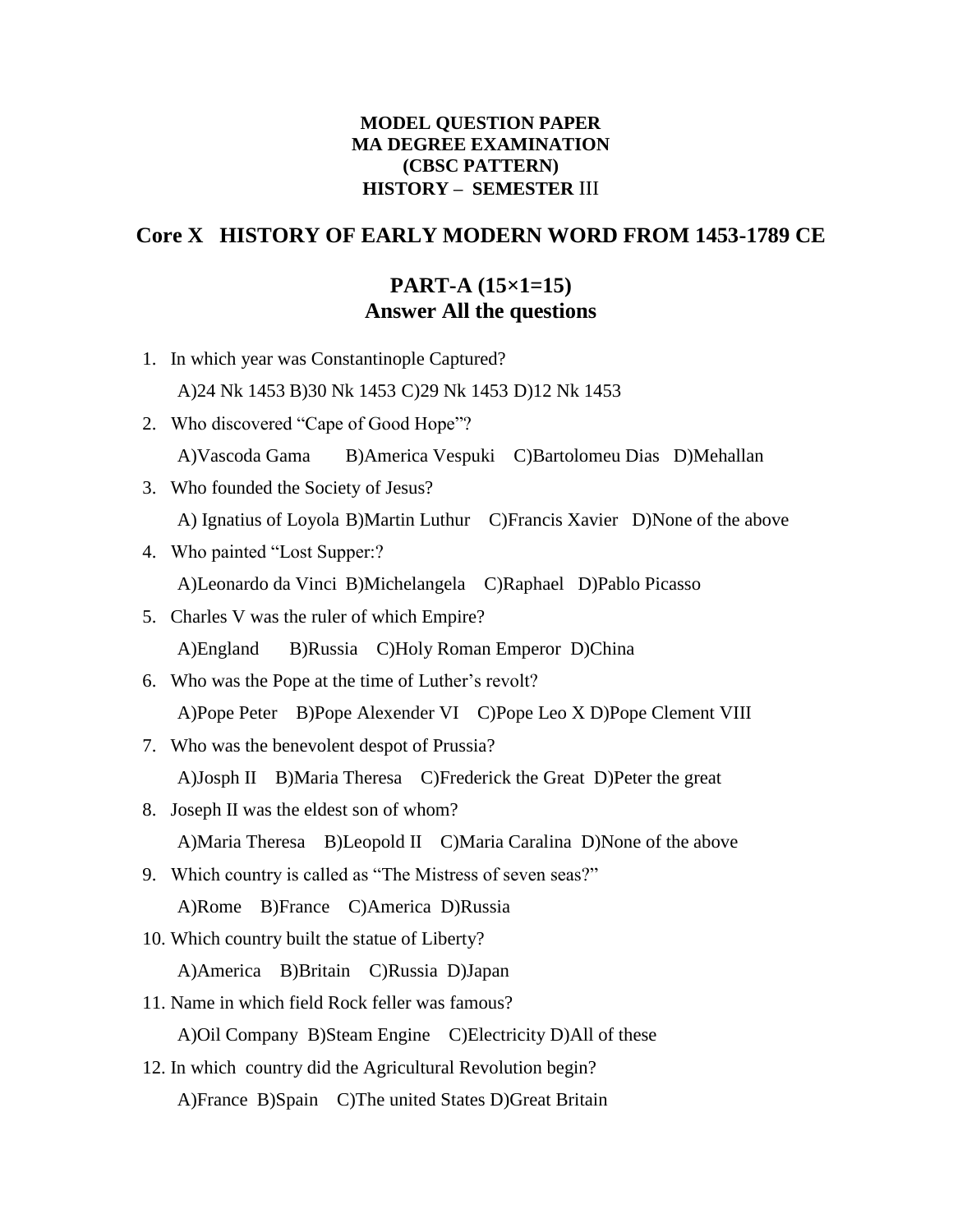- 13. When did Louis XIV became the king of France? A)10 May 1643 B)14 May 1643 C)15 May 1643 D)16 May 1643
- 14. What was the period of Thrity years war A)1617-1647 B)1618-1648 C)1608-1638 D)1609-1639
- 15. Who wrote the book "The Spirit of Law"?

A)Rousseaus B)Voltaire C)John Locke D)Montesquieu

#### **PART – B 2×5=10**

#### **Answer Any Two Questions**

16. Brief the significance of Geographical Discoveries

17. Discuss the administrative reforms of Louis XIV

18. Sketch the career of Catherine the great?

19. Write a short note on the Industrial Revoluation in USA.

20. What do you know about Estates General

#### **PART – C 5×10=50 ANSWER ALL THE QUESTIONS**

21. a) Describe the important characteristics of Renaissance or

b) Describe the causes for the downfall of Constantinople?

22. a) Narrate the features and signifance of Reformation?

#### or

b)Brief why Despotism declined in france

23. a) Sketch the achievements of Fredrick the great

#### or

b) Assess the contributions of the peter the Great to Russia.

24. a) Pointout the results of American war of independence.

#### or

b) Pointout the Significance of the Agrarian Revolution

25. a) Explani the causes and results of the French Revolution.

or

b) Describe the three ideals upheld by the French Revolution.

**\*\*\*\*\*\*\*\***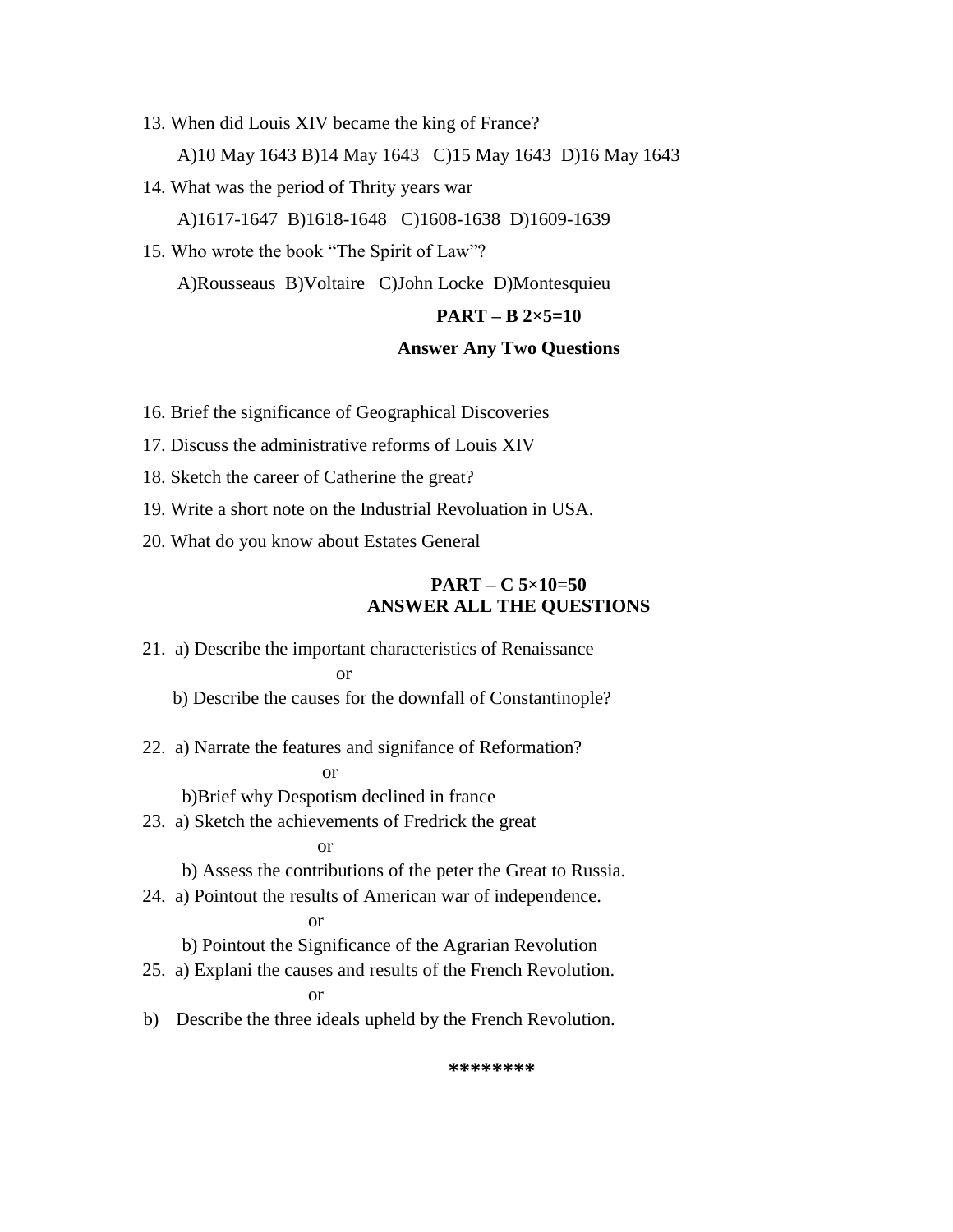## **SEMESTER- II (CBCS PATTERN)**

# **CORE XI – PRINCIPLES AND PRACTICES OF TOURISM**

# **QUESTION PAPER PATTERN**

Time : 3 Hrs Max. Marks: 75

# **PART – A: 15 x 1 = 15**

(Answer all Questions) (Three Questions from Each UNIT with Multiple Choice)

# **PART – B : 2x 5= 10**

(Answer any two Questions) (One Question from Each UNIT)

# $PART - C : 5x10 = 50$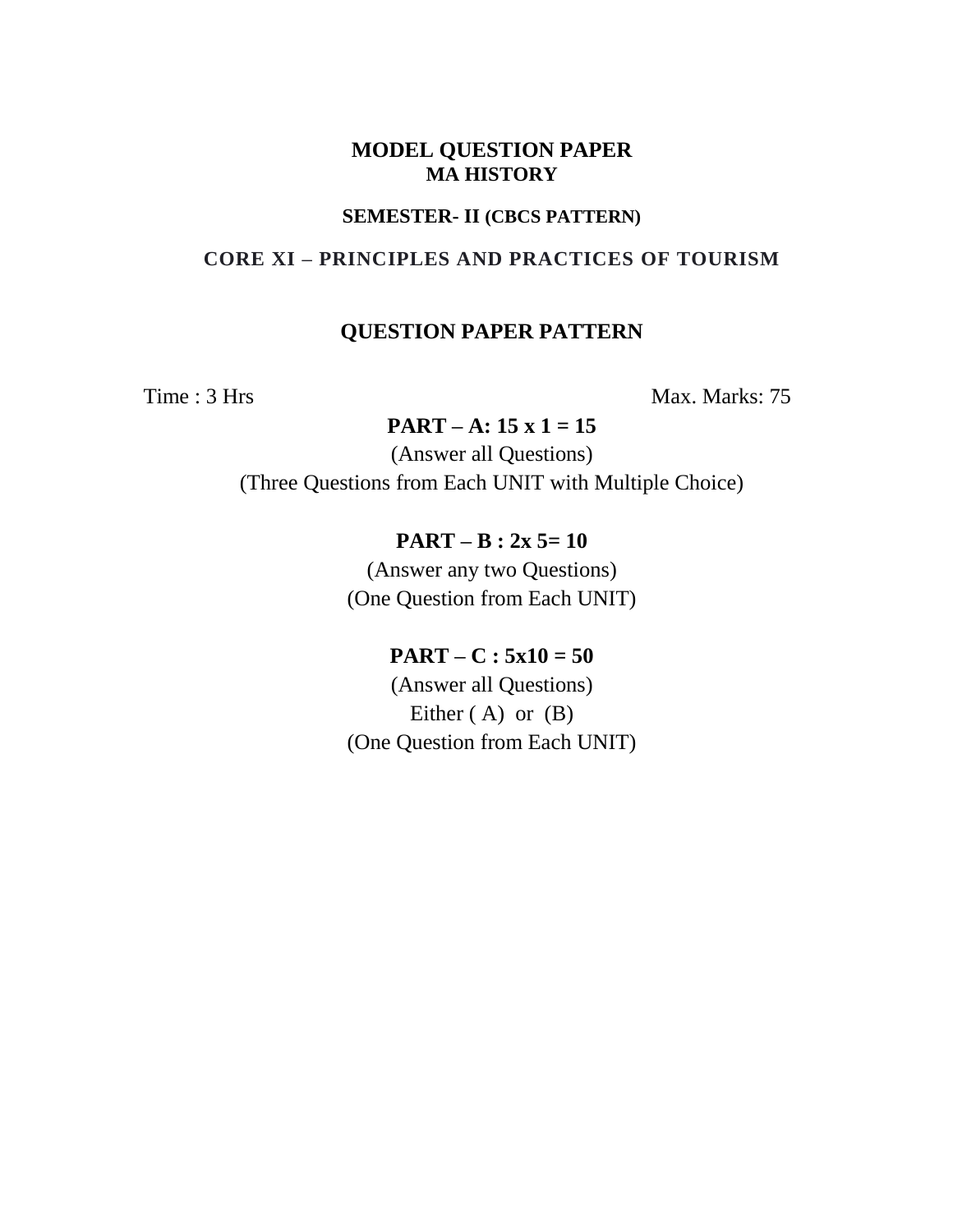# **MODEL QUESTION PAPER M.A DEGREE EXAMINATION (CBSC PATTERN ) HISTORY – III SEMASTER**

# **Elective III (Paper I) WOMEN'S STUDIES**

# **Time: Three hours Maximum: 75 marks**

# **PART A – (15 x 1 = 15 marks )**

# **Answer ALL the question**

1. Who invented the new concept of feminist education?

a) Mary Ritterbort b) Catherine Stimpson

c) Charlotte Punch d) Sanro Polk

2. The word feminism is derived from which language.

a) English b) Latin

c) Tamil d) Urdu

3. Rick is the name of the woman who was the greatest philosopher of the time

a) Gosha b) Abala

c) Visvavara d) Lopamudra

4. He was the first of the early feminist reformers.

a) Sarojini Naidu b) Kamala devi

c) Pandita Ramabai d) Muthulakshmi Reddy

5. He started the autonomous movement in Chennai.

- a) Annie Besant b) Swarnakumari
- c) Karly d) Madam Kamma

6. Name of the magazine which Gandhiji started

a) Sri Dharma b) Young India

c) Daily Thanthi d) Indian

7. Who started the Indian Women's Association.

- a) Chaudharani b) Annibescent
- c) Dorothy Janarajadasa d) Sarojini Naidu

8. Who started the orphanage called Aviva Illam.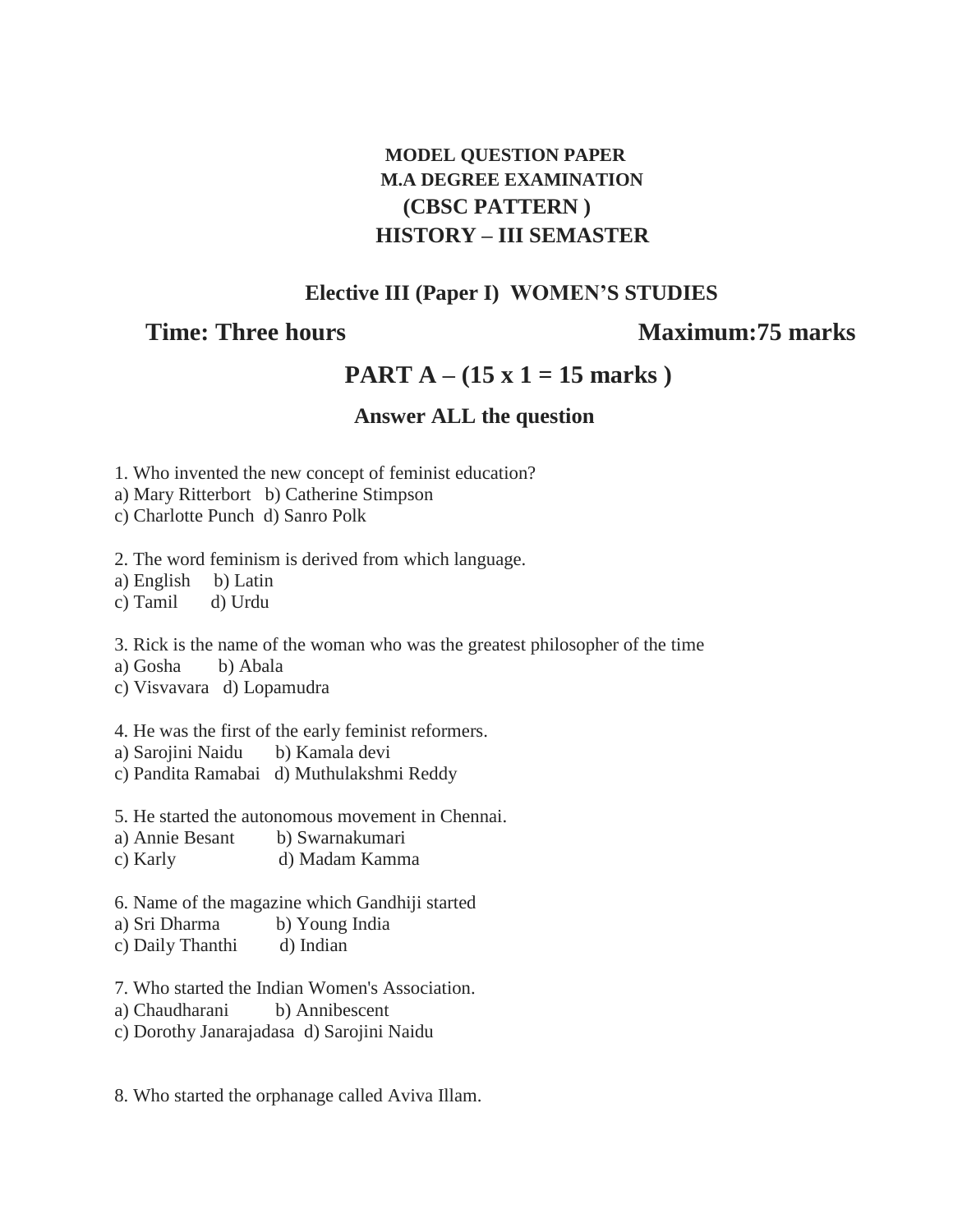a) Annipessant b) Mrs. Renukaray b) Margaret Cousins d) Sarojini Naidu 9. He was a key factor in the formation of the Indian National Women's Committee. a) Lady Torres Tata b) Margaret Cousins c) Sarojini Naidu d) Renukarai 10. Who Introduced self-help groups for the first time in India State. a) Tamil Nadu b) Karnataka c) Andhra Pradesh d) Madhya Pradesh 11.Who was India's first female President. a) Indira Gandhi b) Meera Kumar c) Pradeepa Bottle d) Kiranbedi 12. Delhi University Faculty and Students started a magazine in the name of a) Manushi b) Dhinamalar c) Sridharma d) India Today 13. The year in which the women's suffrage movement was launched in India a) 1917 b) 1920 c) 1918 d) 1922 14. Name of the Hindu law enacted by Haripilas Sarada? a) Special Marriage Act b) The Saratha Act c) Prevention of Feminism d) Widow Remarriage Act 15. When was the first widow remarriage law passed? a) 1846 b) 1866 c) 1856 d) 1896

#### **PART B – (2 x 5 = 10 Marks) Answer any two questions**

16. A short note on the American Girl Movement?

17. At the end of the 19th century and the beginning of the 20th century

Write a note on women who fought for feminist liberation.

18. Write a brief note on NGO Women's Health Organization.

19. Write about the political entry of Annipesent.

20. An annotation on the Law of Abolition of the Goddess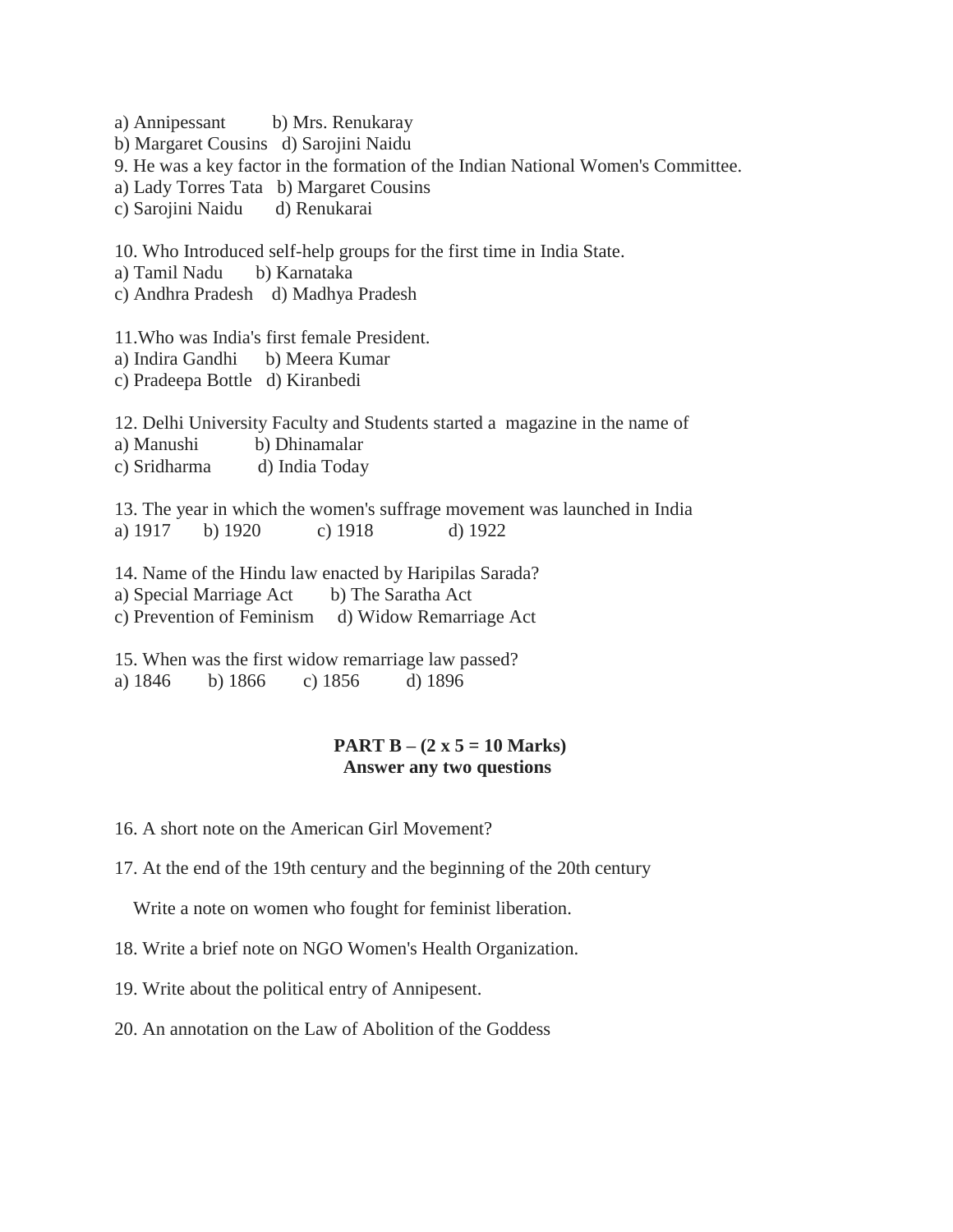### **PART C – (5 x 10 = 50 Marks)**

#### **Answer All questions**

- 21. a) Write an article about feminist principles. (OR) b) Write an article on the status of Vedic women.
- 22. a) The Indian liberation struggle before the Gandhian era The Role of Women.(OR)
	- b) The Indian liberation struggle after the Gandhian era The Role of Women.
- 23. a) Write about some important feminist organizations in India.

(OR)

- b) Write an article on government-based women welfare organizations!
- 24. a) Write about the role of women in mass communication devices

(OR)

- b) Write an article about women self help groups in India.
- 25. a) Write an article on contemporary issues of women.

(OR)

b) Write an article about Laws enacted for the benefit of women in independent India

**\*\*\*\*\*\*\*\***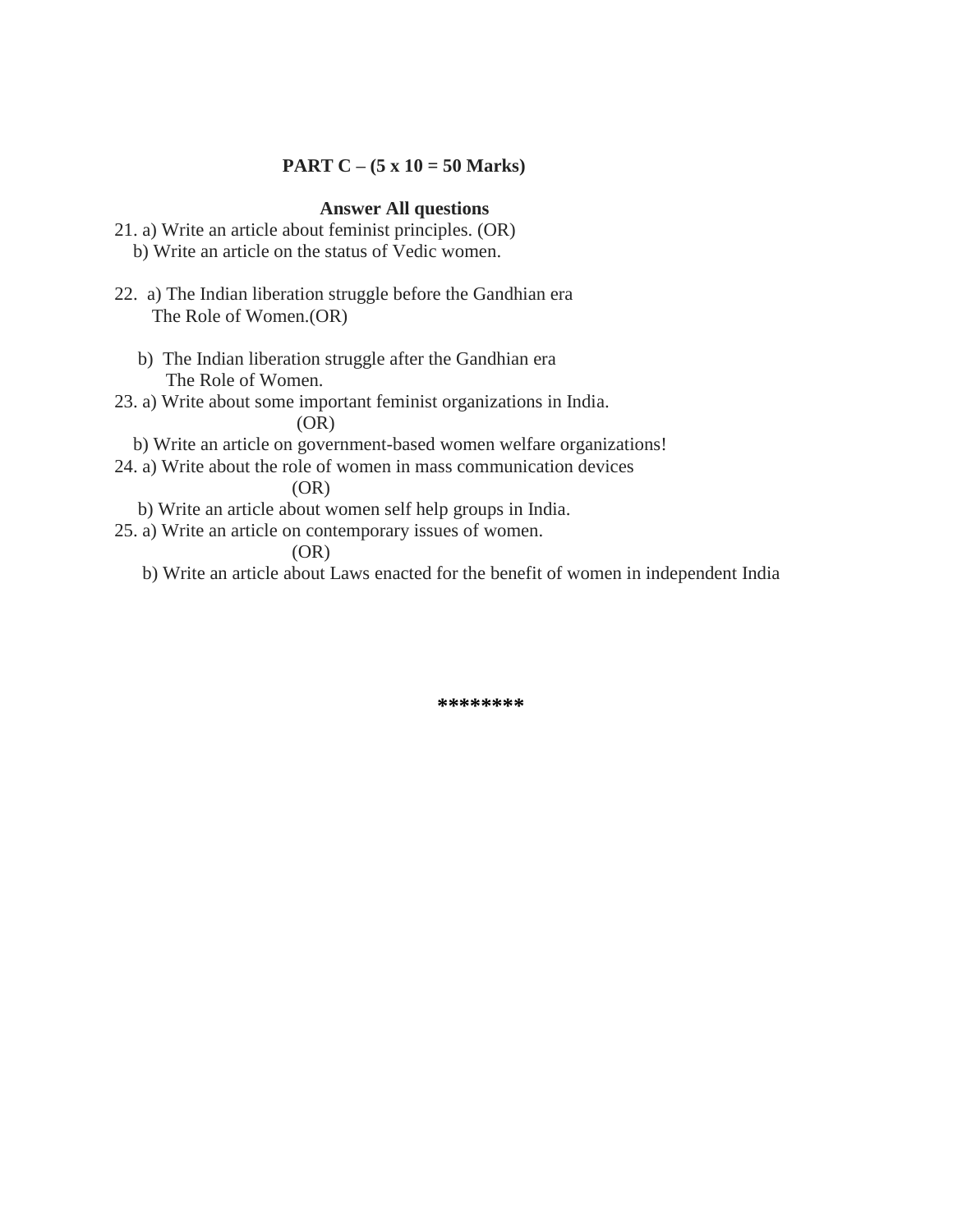#### **SEMESTER- III (CBCS PATTERN)**

# **Elective III (Paper –II) HISTORY OF WORLD CIVILIZATION**

# **QUESTION PAPER PATTERN**

Time : 3 Hrs Max. Marks: 75

**PART – A: 15 x 1 = 15**

(Answer all Questions) (Three Questions from Each UNIT with Multiple Choice)

# **PART – B : 2x 5= 10**

(Answer any two Questions) (One Question from Each UNIT)

# **PART – C : 5x10 = 50**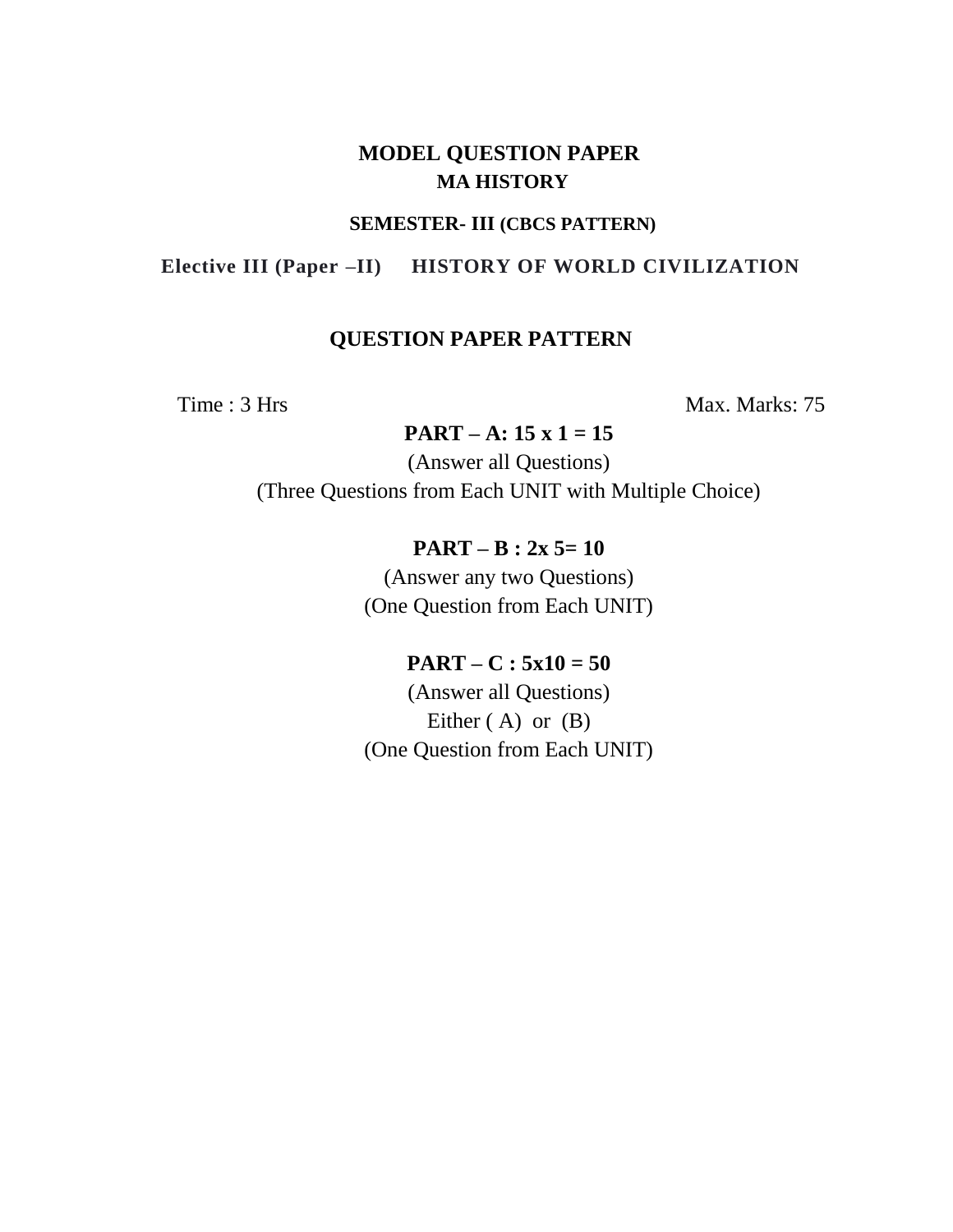#### **SEMESTER- IV (CBCS PATTERN)**

# **Core XII HISTORIOGRAPHY AND HISTORICAL METHODS**

# **QUESTION PAPER PATTERN**

Time : 3 Hrs Max. Marks: 75

**PART – A: 15 x 1 = 15**

(Answer all Questions) (Three Questions from Each UNIT with Multiple Choice)

# **PART – B : 2x 5= 10**

(Answer any two Questions) (One Question from Each UNIT)

# $PART - C : 5x10 = 50$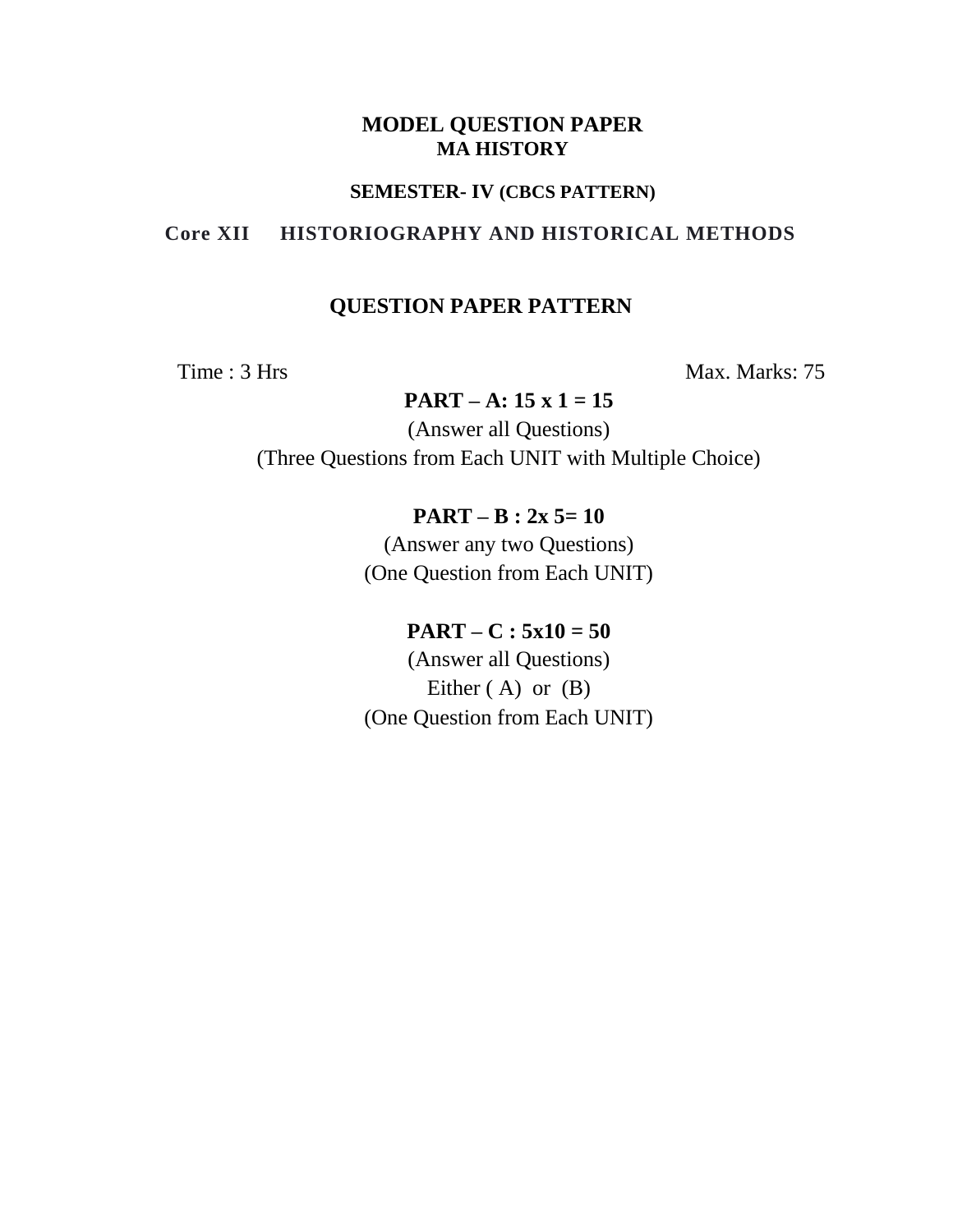# **MODEL QUESTION PAPER M.A DEGREE EXAMINATION (CBSC PATTERN ) HISTORY – IV SEMASTER**

#### **Core XIII - HISTORY OF MODERN WORD FROM 1789-CE-1945CE**

# **PART-A (15×1=15) Answer Al the questions**

- 1. In which Island did Napolem breathe his last? A)Madeira B)Santorini C)Saint Helene D)Corsica 2. What was the date of the battle of water loo? A)April 12, 1815B)June 18, 1815 C)May 23, 1815 D)July 15, 1815 3. When did the congress of Vienna take place A) 1919 B)1648 C)1951 D)1814 to 1815 4. During whose presidency, civil war broke out in USA A)Washington B)Abraham Lincoln C)Woodrow Wilson D)James Monroe 5. Whose murder triggered the First World War? A)Rockfeller B)Franz Ferdinand C)Meternick D)None of these 6. Who was the Hero of the Russia Revolution of 1917? A)Vladimir Lenin B)Stalin C)Alexander I D)Nicholas II 7. Who Founded the Nazi party? A) Adolt Hitler B) Viladimir Lenin C) Caribalti D)Musolini 8. When did America entered the Second World War? A)December 7, 1941 B)December 10, 1941 C)December 8, 1941 D)December 15, 1941 9. Fascist movement first of all developed in A)Germany B)USSR C)Italy D)England 10. What were the two superpowers during the Cold War Era? A)The soviet union and the united states B)The united States and Great Britain C)The soviet union and Germany D)Great Britain and France 11. What was the opposite camp at military Alliance NATO A)Warsawpact B)CENTO C)SEATO D)None of these 12. The cold war turned "hot" in which region of the globe. A)Europe B)North America C)The Korean peninsula D)China
- 13. Who is called as the Father of Chinese Revolution. A)Sun-yat-sen B)Li Peng C)Hu Yaobang D)Maozedong
- 14. What was the meaning of the name Stalin? A)Batticaloaman B)The Jaffna Man C)Man of Steel D)Light of the world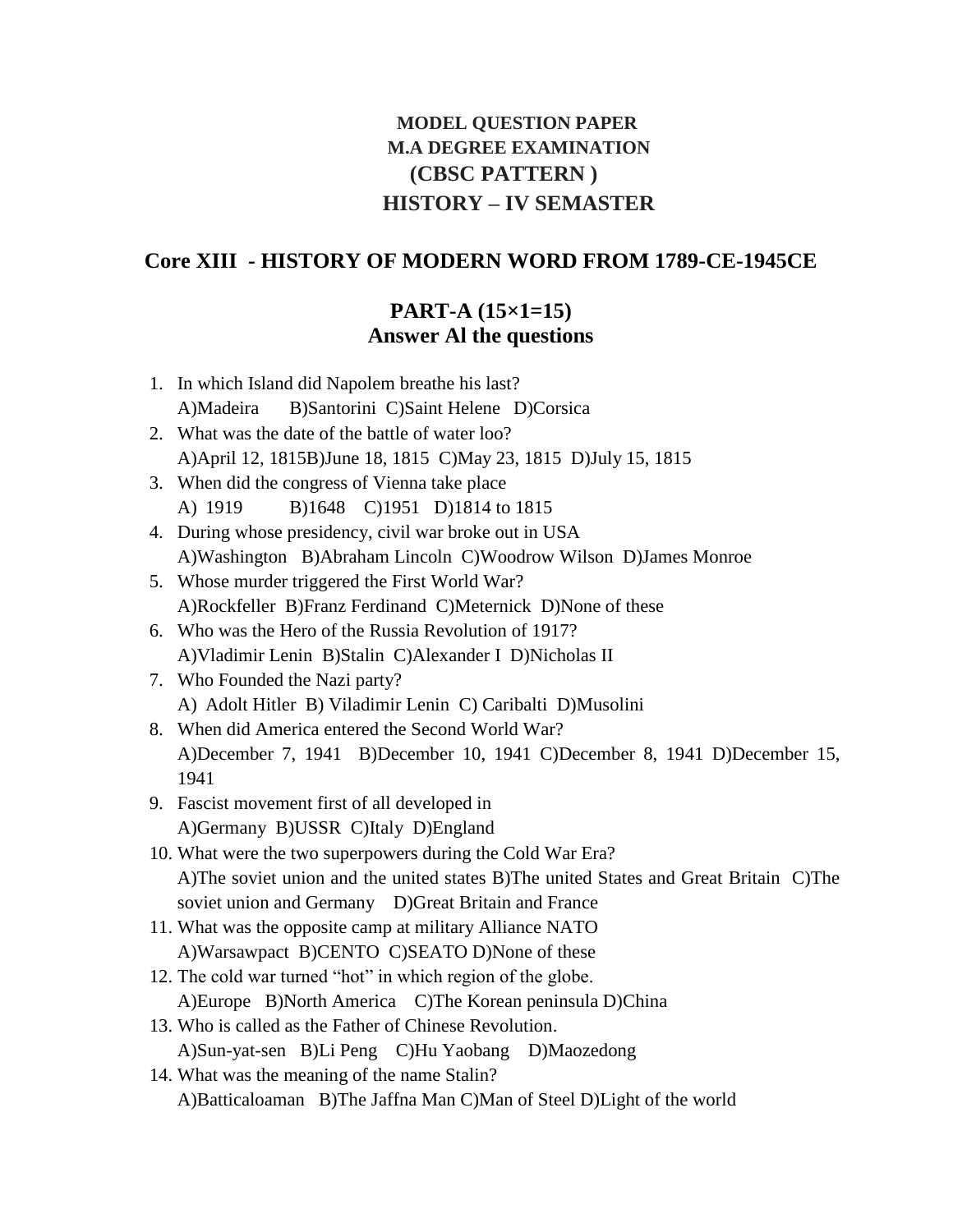15. After a long war with the Israell army in Lebanon, Arafat escaped to where. A)Saudi Arabia B)Syria C)Tunisia D)Lybia

#### **PART-B (2×5=10)**

#### **Answer any two questions**

16. Write a note on the continental system.

17. Write a note on Viladimir Lenin?

18. Point out the England after second world war.

19. Write a brief note on cold war.

20. Point out the rise of nationalism in China.

#### **PART-C 5×10=50**

#### **Answer all the questions**

21. a)Estimate the Internal reforms of Napoleon.

Or

b)Write an Essay on unification of Italy

a)Cricically examine the treaties which were concluded after the I world war.

Or

b)Write an essay on Russian Revolution and its impact

22. a)Narrate the development of Germany between 1871 and 1914.

or

b)Bring out the reasons for the outbreak of second world war.

23. a)Write an Essay on the south east Asia treaty organization.

Or

b)What were the Warshaw pact, why was it formed?

24. a)Give a detailed account of the progress of Russia under the leadership of Stalin.

or

b)What is the main causes for the Conflict between Israel and Palestine.

25. a) Describe the origin of Communism in China.

#### Or

c) Analyse the Palastinian issue elaboratively.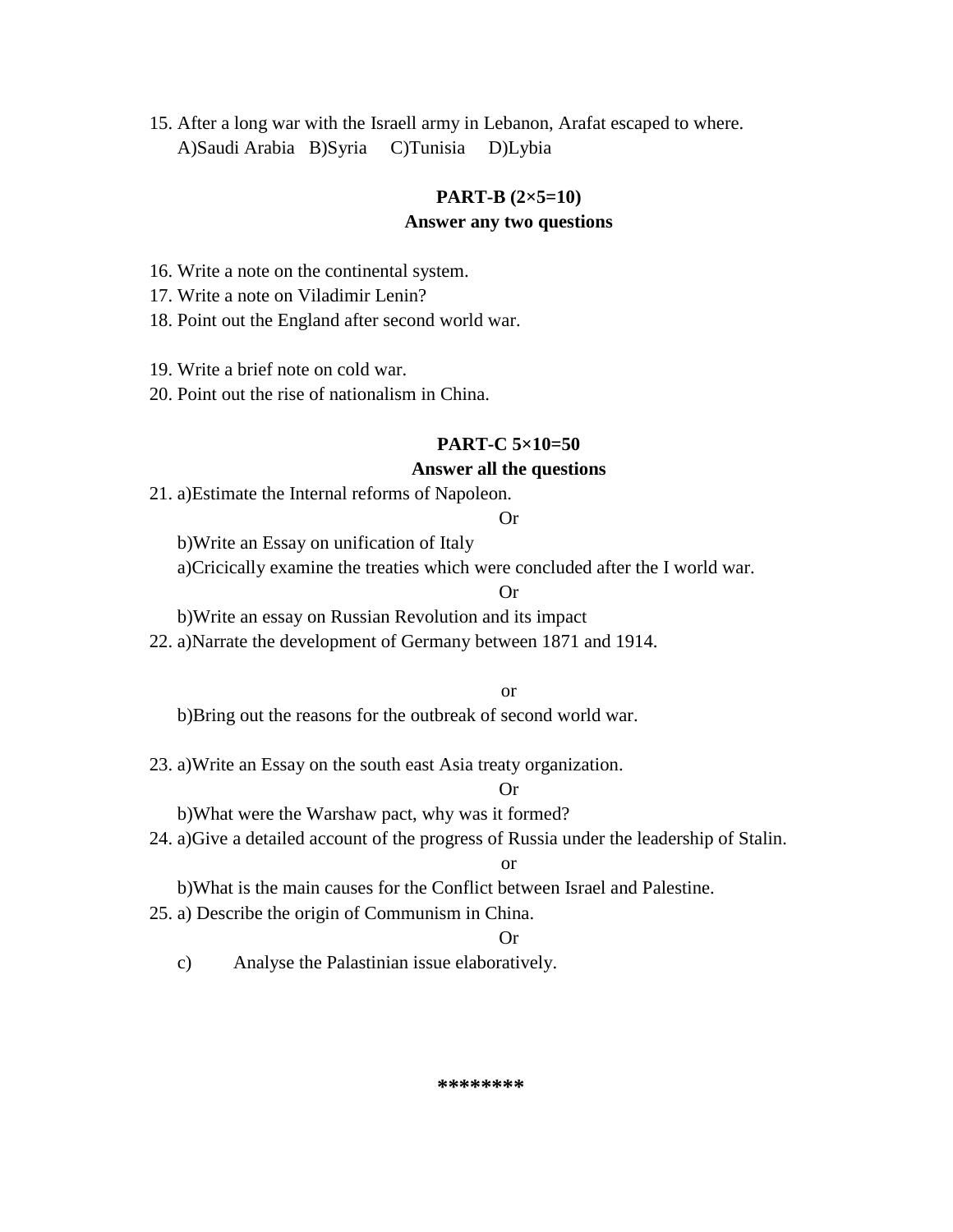# **MODAL QUESTION PAPER M.A DEGREE EXAMINATION (CBSC PATTERN ) HISTORY – IV SEMASTER**

**Elective IV (Paper I) INDIA AND HER NEIGHBOURS**

# **Time: Three hours Maximum: 75 marks**

# **PART A – (15 x 1 = 15 marks )**

# **Answer ALL the question**

| 1. The architect of Indian foreign policy?                   |  |  |  |  |  |  |
|--------------------------------------------------------------|--|--|--|--|--|--|
| a) Rajiv Gandhi b) Jawaharlal Nehru                          |  |  |  |  |  |  |
| c) Meraji Desadhai d) carancig                               |  |  |  |  |  |  |
| 2. Year of created panchaselak policy                        |  |  |  |  |  |  |
| a) 1944 b) 1964 c) 1954 d) 1974                              |  |  |  |  |  |  |
| 3. Which Prime Minister signed the Dashkent Agreement?       |  |  |  |  |  |  |
| a) Indira Gandhi b) Rajiv Gandhi                             |  |  |  |  |  |  |
| c) Lalbagadur Shastri d) Narasimarao                         |  |  |  |  |  |  |
| 4. When was Indo- China War took place?                      |  |  |  |  |  |  |
| a) 1962 c) 1964 b) 1972 d) 1974                              |  |  |  |  |  |  |
| 5. In which year did the Indian Nepal Freaty of India occur? |  |  |  |  |  |  |
| b)1945<br>c) $1950$<br>a) 1955<br>d) 1947                    |  |  |  |  |  |  |
| 6. Which Indian President visited Nepal in 1981?             |  |  |  |  |  |  |
| a) Indira Gandhi b) Rajendra Prasad                          |  |  |  |  |  |  |
| c) Neelam Sanjeeva Reddy d) Pratibha Patel                   |  |  |  |  |  |  |
| 7. In which year did Bangladesh evolve?                      |  |  |  |  |  |  |
| a) 1971 b) 1951 c) 1961 d) 1962                              |  |  |  |  |  |  |
| 8. What is the capital of Burma?                             |  |  |  |  |  |  |
| a) Mizoram b) Yangon                                         |  |  |  |  |  |  |
| c) Rangoon d) Naippiutha                                     |  |  |  |  |  |  |
| 9. Who led the movement to create a democracy in Burma?      |  |  |  |  |  |  |
| a) Aung Sang Soo Ki b) Hogarth Butler                        |  |  |  |  |  |  |
| c) Rohingya Muslim d) Hublot Ranche                          |  |  |  |  |  |  |
| 10. The year of the Kachchativu Accord?                      |  |  |  |  |  |  |
| a) 1964 b) 1984 c) 1974 d) 1994                              |  |  |  |  |  |  |
| 11. The language spoken by the people of Sri Lanka?          |  |  |  |  |  |  |
| a) Tamil b) chingalam                                        |  |  |  |  |  |  |
| c) English d) Telugu                                         |  |  |  |  |  |  |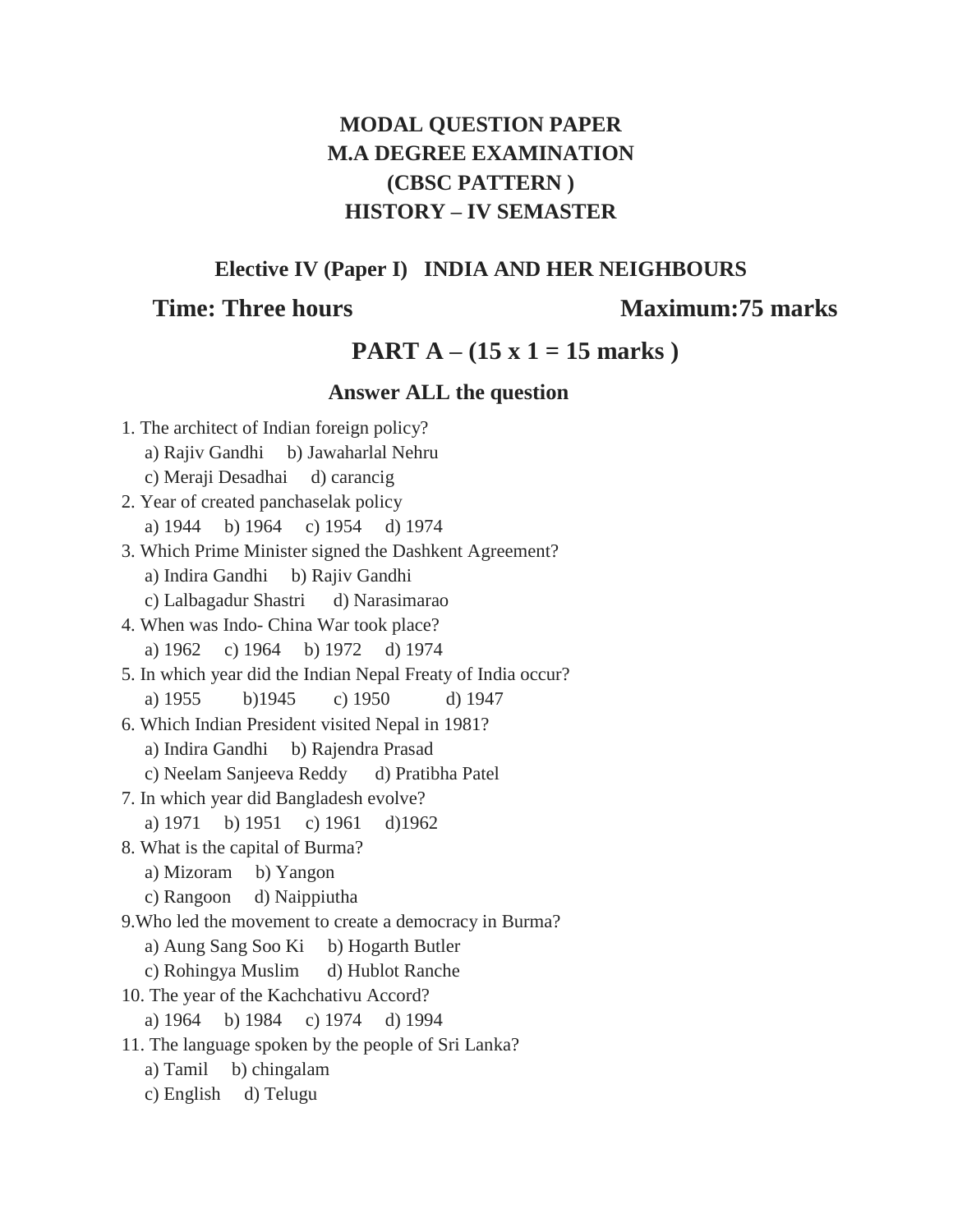12. The capital of the Maldives?

- a) uththimu kanthu varu b) Malay
- c) Piyadhu d) valai Reef

13. Who coined the word Non-Alighed Movement?

a) V.K.Kritina Menon b) Jawaharlal Nehru

c) Rajiv Gandhi d) Indira Gandhi

14. How many countries are under the membership of SAARC?

a) 6 b) 7 c)5 d) 8

15. Which country joined the membership of SAARC in 2007?

- a) Afghanistan b) Sri Lanka
- c) China d) Bhutan

PART B -  $(2 x 5 = 10 \text{ marks})$ Answer any two questions.

- 16. Write about India's Panchaselak policy.
- 17. write up on India's Afghanistan relations

18. Write a brief note on the economic contribution of India to Bangladesh

19. What was the outcome of the Rajiv Gandhi Jayawardene deal?

20. Write an outline of the Punjab problem.

PART C – ( $5 \times 10 = 50$  marks) Answer ALL questions.

21. a) Write about Nehru's role in shaping Indian foreign policy!

(OR)

b) Explain the India-Pakistan relationship.

22 a) Write about the Indo-China War.

#### (OR)

b) Write an article on Indian Nepal Economic Policy

23. a) Explanation of India-Burma relationship,

#### $(OR)$

b) Explanation of Indian Bhutan Relationship.

24. a) Description On the Political Culture interaction with the Indian Maldives  $(OR)$ 

b) Explanation of India-Sri Lanka relationship

25. a) Write an article about the SAARC system! (OR)

b) Explain India and the Non-Aligned Movement.

\*\*\*\*\*\*\*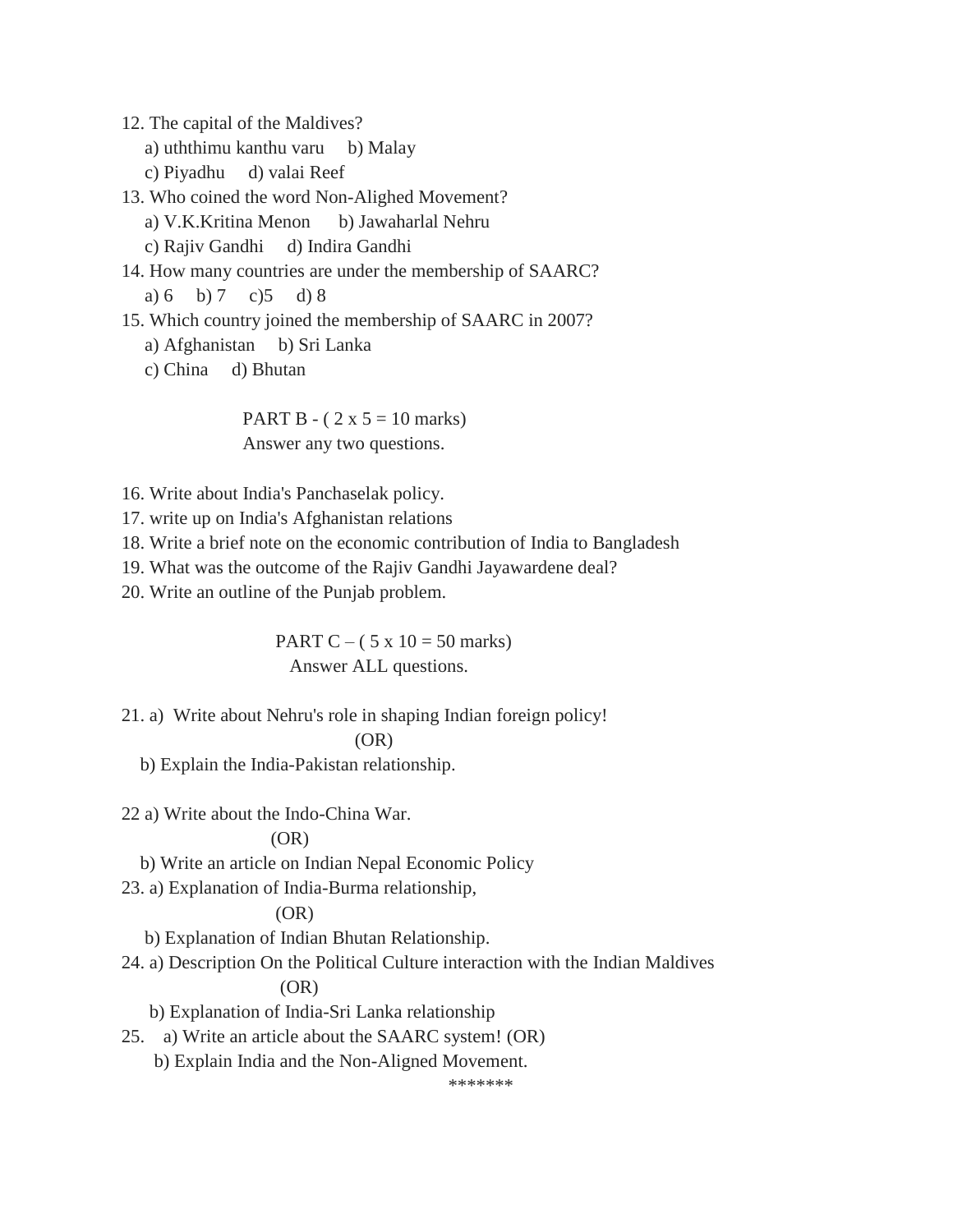# **MODEL QUESTION PAPER M.A., DEGREE EXAMINATION ( CBCS PATTERN ) HISTORY – IV SEMESTER**

# **Elective IV (Paper II) WORKING OF INDIAN CONSTITUTION**

Time : 3 Hours Total Marks: 75

### **SECTION A** (15 X 1= 15)

| A. Political science                                                             |                                                                                          |                           | B. History C. Sociology |                    | D. Ethics                |                                                              |  |
|----------------------------------------------------------------------------------|------------------------------------------------------------------------------------------|---------------------------|-------------------------|--------------------|--------------------------|--------------------------------------------------------------|--|
| 2. Who is the author of the term 'Preamble is the Key note to the Constitution'  |                                                                                          |                           |                         |                    |                          |                                                              |  |
|                                                                                  | A. Jawaharlal Nehru                                                                      |                           |                         |                    |                          | B. Mountbatten C. Ernest Barker D. B.R. Ambedkhar            |  |
|                                                                                  | 3. --------------------state is under a single government.                               |                           |                         |                    |                          |                                                              |  |
|                                                                                  | A. Federal                                                                               | B. Unitary                |                         | C. Welfare         |                          | D. Secular                                                   |  |
| 4. Presidential Election in India followed ------------- type of representation. |                                                                                          |                           |                         |                    |                          |                                                              |  |
|                                                                                  | A. Communal                                                                              | B. Direct C. Proportional |                         |                    |                          | D. Indirect                                                  |  |
|                                                                                  | 5. The Parliament of India consists of                                                   |                           |                         |                    |                          |                                                              |  |
|                                                                                  | A. The President, Lok Sabha and Rajya Sabha B.Lok Sabha and Rajya Sabha                  |                           |                         |                    |                          |                                                              |  |
|                                                                                  | C. Lok Sabha<br>D. Rajya Sabha                                                           |                           |                         |                    |                          |                                                              |  |
|                                                                                  | 6. The Council of Ministers is collectively responsible to                               |                           |                         |                    |                          |                                                              |  |
|                                                                                  | A. The President of India                                                                | <b>B.The Lok Sabha</b>    |                         | C. The Rajya Sabha |                          |                                                              |  |
|                                                                                  | D. The Prime Minister.                                                                   |                           |                         |                    |                          |                                                              |  |
|                                                                                  | 7. Which of the following is the executive head of the state                             |                           |                         |                    |                          |                                                              |  |
|                                                                                  | A. The President of India B. Vice-President                                              |                           |                         |                    | C. Governor of the State |                                                              |  |
|                                                                                  | D. The Chief Minister.                                                                   |                           |                         |                    |                          |                                                              |  |
| 8.                                                                               | The Council of Ministers is collectively responsible to                                  |                           |                         |                    |                          |                                                              |  |
|                                                                                  | A. The President of India<br><b>B.The Lok Sabha</b>                                      |                           |                         |                    | C. The Rajya Sabha       |                                                              |  |
|                                                                                  | D. The Prime Minister.                                                                   |                           |                         |                    |                          |                                                              |  |
|                                                                                  | 9. The State Cabinet meetings are held under the Chairmanship of the                     |                           |                         |                    |                          |                                                              |  |
|                                                                                  | A. The Governor                                                                          |                           |                         |                    |                          | B.Chief Minister C.Speaker of the House D. Finance Minister. |  |
|                                                                                  | 10. The maximum strength of Legislative assembly in Tamil Nadu is                        |                           |                         |                    |                          |                                                              |  |
|                                                                                  | A. 222                                                                                   | <b>B.224</b>              | C.228                   |                    |                          | D. 234                                                       |  |
| 11. The Judges of the Supreme Court held office till they attain the age of      |                                                                                          |                           |                         |                    |                          |                                                              |  |
|                                                                                  | A. 62 Years                                                                              | B. 65 Years               |                         | C.66 Years         |                          | D. 70 Years                                                  |  |
| 12. The Chief Justice of High Court is appointed by                              |                                                                                          |                           |                         |                    |                          |                                                              |  |
|                                                                                  | A. The President                                                                         |                           |                         |                    |                          | B. The Governor of the State C. Chief Justice of India       |  |
|                                                                                  | D. The President in consultation with the Chief Justice of India and the Governor of the |                           |                         |                    |                          |                                                              |  |
|                                                                                  | State.                                                                                   |                           |                         |                    |                          |                                                              |  |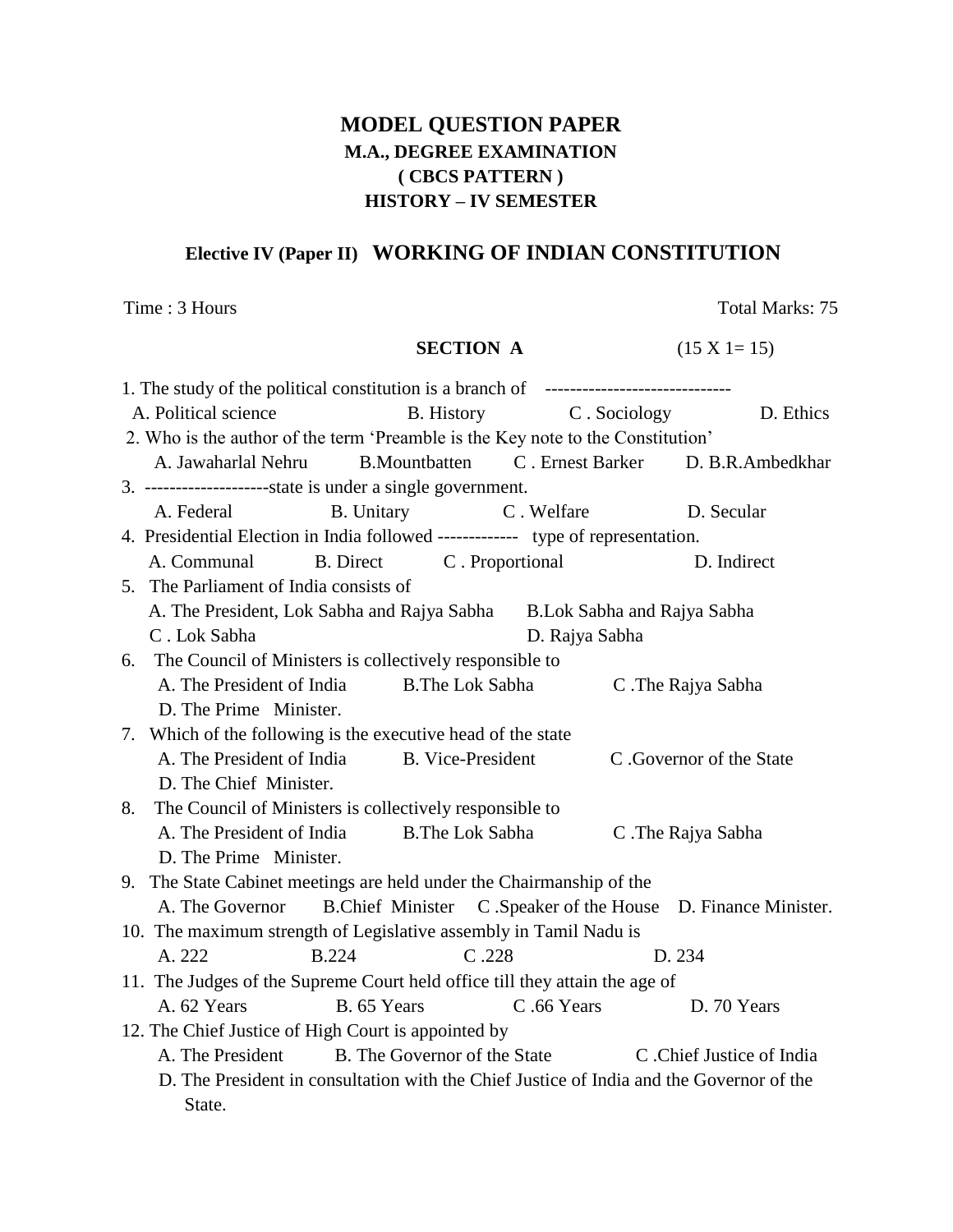- 13. On what ground can a judge of a High Court be removed A. insolvency B. Proved misbehavior or in capacity C .Insanity D. all the above 14. The Planning Commission of India was established in A. 1947 B. 1948 C . 1949 D. 1950 15. Which of the following composition of Election Commissioners in India
	- A. 1 B. 2 C. 3 D. 4

#### **SECTION B**

Answer any **TWO** questions out of Five  $(2 X 5 = 10)$ 

- 16. Writs a short note on Constituent Assembly.
- 17. Describe the Executive Head of the Indian State.
- 18. Define the Council of Ministers in the State.
- 19. Write a short note on power of judicial review in the Supreme Court of India.
- 20. Examine the role of Election Commission of India.

#### **SECTION C**

#### Answer **All** Questions (  $5 \times 10 = 50$  )

21. Describe the various sources of the Indian Constitution. (OR)

Point out the Salient features of the Indian Constitution.

22. Bring out the Powers and functions of the President of India.

#### $(OR)$

Enumerate the main functions of Central Cabinet in India,

23 Bring out the powers and functions of the Governor.

#### $(OR)$

Give a account on the Duties of Chief Minister in the State.

24. Explain the powers and functions of the Supreme Court of India.

#### $(OR)$

Explain the Independence of Judiciary in India.

25. Narrate the functions of the Planning Commission of India.

#### ( OR )

What are the procedures of Constitutional Amendment in India?

\*\*\*\*\*\*\*\*